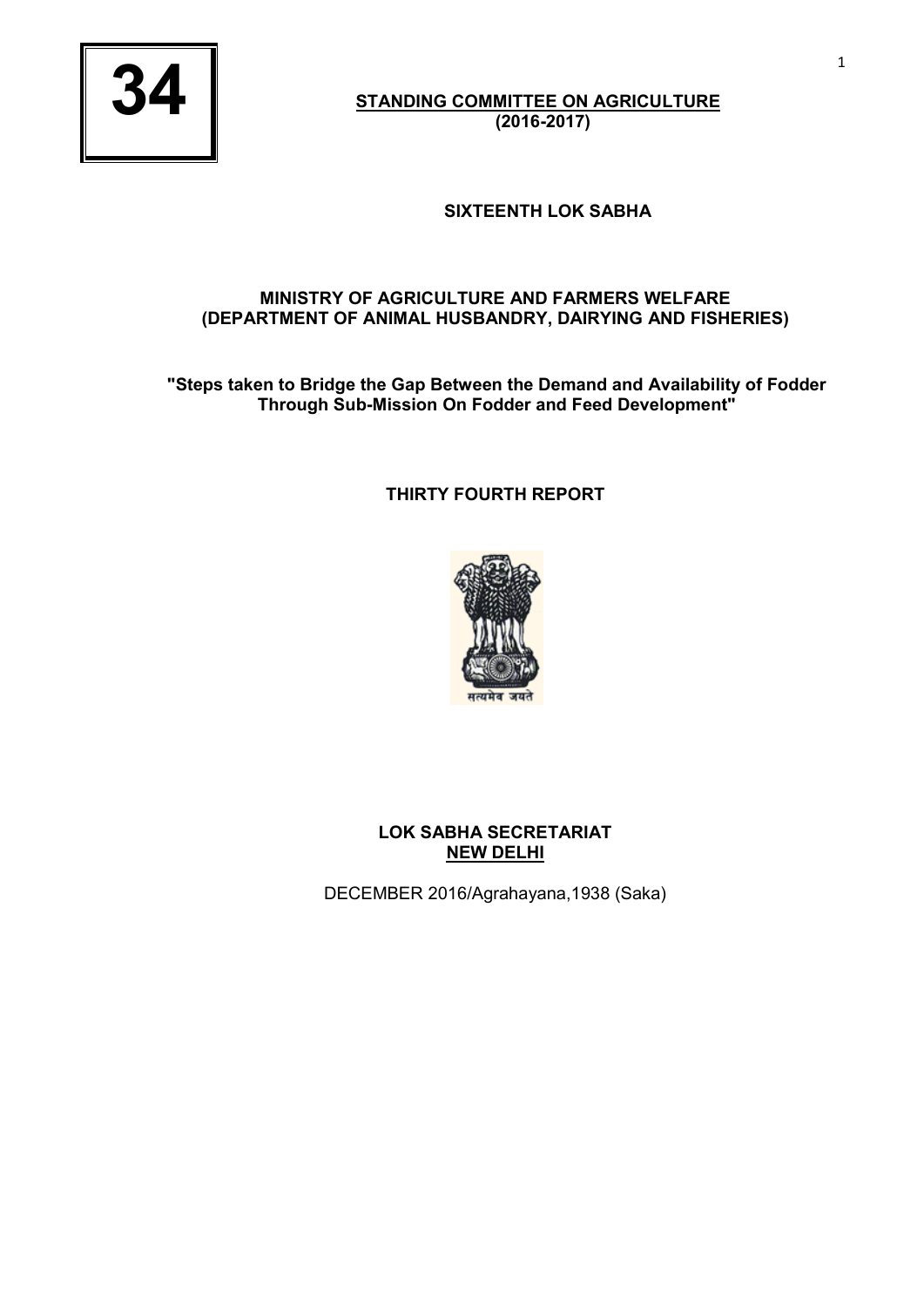**THIRTY FOURTH REPORT**

# **STANDING COMMITTEE ON AGRICULTURE (2016-2017)**

# **(SIXTEENTH LOK SABHA)**

## **MINISTRY OF AGRICULTURE AND FARMERS WELFARE (DEPARTMENT OF ANIMAL HUSBANDRY, DAIRYING AND FISHERIES)**

**"Steps taken to Bridge the Gap Between the Demand and Availability of Fodder Through Sub-Mission On Fodder and Feed Development"**

| Presented to Lok Sabha on           | 15.12.2016 |
|-------------------------------------|------------|
| Laid on the Table of Rajya Sabha on | 15.12.2016 |



**LOK SABHA SECRETARIAT NEW DELHI**

**DECEMBER 2016/Agrahayana, 1938 (Saka)**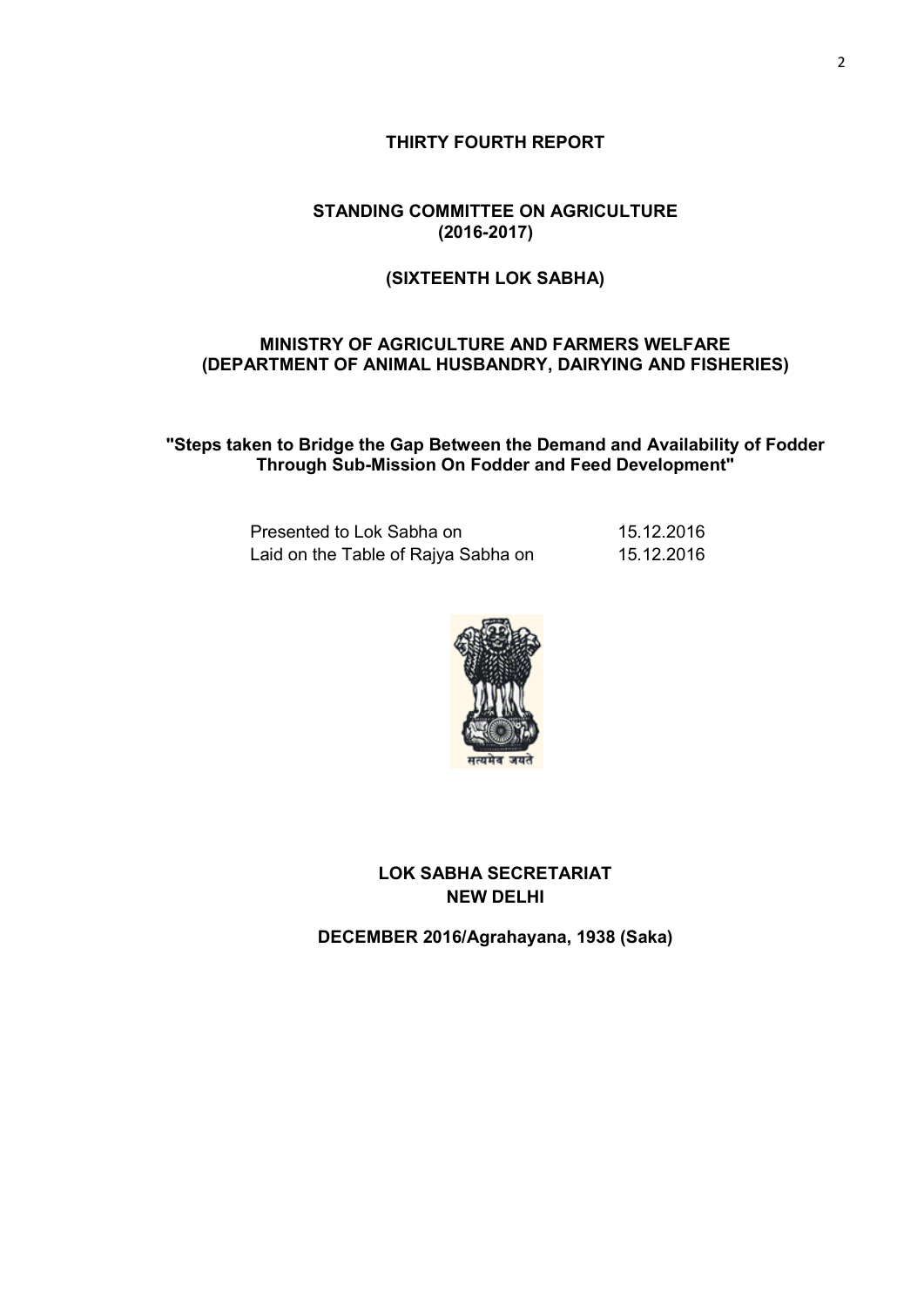**Price : Rs.**

© 2016 By Lok Sabha Secretariat

Published under Rule 382 of the Rules of Procedure and Conduct of Business in Lok Sabha (Fourteenth Edition) and Printed by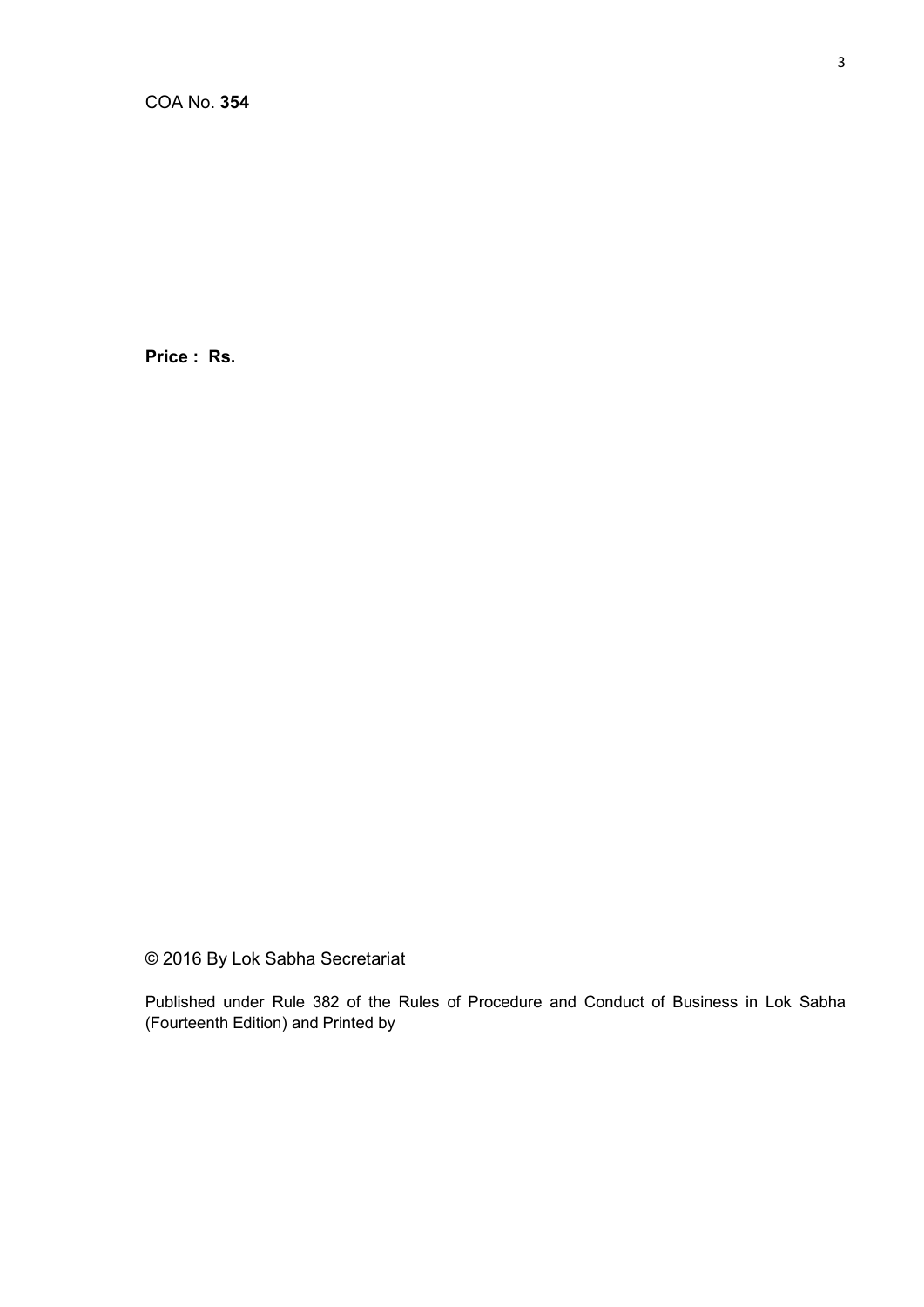|                      |              |                                                                                                                                                                                     | <b>PAGE</b><br>(iii)<br>(v) |
|----------------------|--------------|-------------------------------------------------------------------------------------------------------------------------------------------------------------------------------------|-----------------------------|
|                      |              | <b>PART-1</b>                                                                                                                                                                       |                             |
| Chapter 1            |              | <b>INTRODUCTION</b>                                                                                                                                                                 | 1                           |
| (i)                  | Introductory |                                                                                                                                                                                     | 1                           |
| <b>Chapter 2</b>     |              | <b>SCHEMATIC ANALYSIS</b>                                                                                                                                                           | 3                           |
| (i)                  |              | <b>National Livestock Mission</b>                                                                                                                                                   | 3                           |
| (ii)                 |              | Sub Mission on Fodder and Feed Development                                                                                                                                          | 5                           |
| (iii)                |              | Regional Fodder Stations under NLM                                                                                                                                                  | 6                           |
| (iv)                 |              | Release of Funds to States and UTs and their Utilization                                                                                                                            | 9                           |
| (v)                  |              | <b>Funding Pattern, Assistance and Implementation</b>                                                                                                                               | 9                           |
| (vi)                 |              | <b>Pending Utilization Certificates</b>                                                                                                                                             | 12                          |
| (vii)                |              | <b>Central Sector Scheme of Central Fodder Development Organization</b>                                                                                                             | 13                          |
| (viii)               |              | <b>Additional Fodder Development Programme</b>                                                                                                                                      | 14                          |
| Chapter 3            |              | FEED AND FODDER DEVELOPMENT                                                                                                                                                         | 18                          |
|                      |              | Increasing Availability of Fodder to Mitigate the effect of Natural Calamities                                                                                                      | 18                          |
| (i)<br>(ii)          |              | <b>Fodder Shortage and its Import</b>                                                                                                                                               | 30                          |
|                      |              | Utilization of Barren Lands for Multi-perennial Fodder Crops                                                                                                                        |                             |
| (iii)                |              |                                                                                                                                                                                     | 31                          |
| (iv)                 |              | Research, Quality Production and Efficient Utilization of Fodder                                                                                                                    | 31                          |
| (v)                  |              | Demand and Availability of Fodder                                                                                                                                                   | 33                          |
| (vi)<br>(vii)        |              | Cattle Breeds, their health and nutrition security<br><b>Gender Perspective in Animal Husbandry</b>                                                                                 | 35<br>37                    |
|                      |              | PART - II<br>Recommendations and Observations of the Committee                                                                                                                      | 39-54                       |
|                      |              | <b>ANNEXURE</b>                                                                                                                                                                     |                             |
| Annexure I           |              | State-wise allocations for Centrally Sponsored Schemes of National Livestock<br>Mission for the year 2014-15 & 2016-17                                                              | 55                          |
| Annexure II          |              | The physical target of Submission of Feed and Fodder Development of<br><b>National Livestock Mission</b>                                                                            | 56                          |
| Annexure III         |              | List of Fodder Seeds available for sale at Regional Fodder                                                                                                                          | 57                          |
|                      |              | Stations of DADF and Lifting by the States as on 23.05.2016                                                                                                                         |                             |
| <b>Annexure IV</b>   |              | Details of fund allocated to States under Feed and Fodder<br>Development Sub-Mission under National Livestock Mission                                                               | 60                          |
| <b>Annexure V</b>    |              | implemented by Department of Animal Husbandry, Dairying and Fisheries (DADF)<br>Area Under Fodder Crops and Permanent Pastures and Other Grazing<br>Lands During 2006-07 To 2012-13 | 61                          |
| <b>Annexure VI</b>   |              | List of Forage Grasses, Legumes, Shrubs and Trees for<br>Grassland / Grazing Land Improvement on Agro-Ecological Basis                                                              | 63                          |
| <b>Annexure VII</b>  |              | Stratified fodder-production potential of the best fodder crop combinations                                                                                                         | 68                          |
| <b>Annexure VIII</b> |              | Following are high yielding fodder varieties for improving                                                                                                                          |                             |
|                      |              | fodder yield per hectare in respect of existing area under fodder                                                                                                                   | 70                          |
| Annexure IX          |              | State/UT-wise fodder cultivation during 2013-14                                                                                                                                     | 71                          |
|                      |              | <b>APPENDICES</b>                                                                                                                                                                   |                             |
| (i)                  |              | Minutes of the 25th Sitting of the Standing Committee on Agriculture (2015-16)<br>held on 02.06.2016                                                                                | 72                          |
| (ii)                 |              | Minutes of the 30th Sitting of the Standing Committee on Agriculture (2015-16)<br>held on 23.08.2016                                                                                | 76                          |
| (iii)                |              | Minutes of the 7 <sup>th</sup> Sitting of the Standing Committee on Agriculture (2016-17)                                                                                           | 82                          |

(i)

**held on 09.12.2016**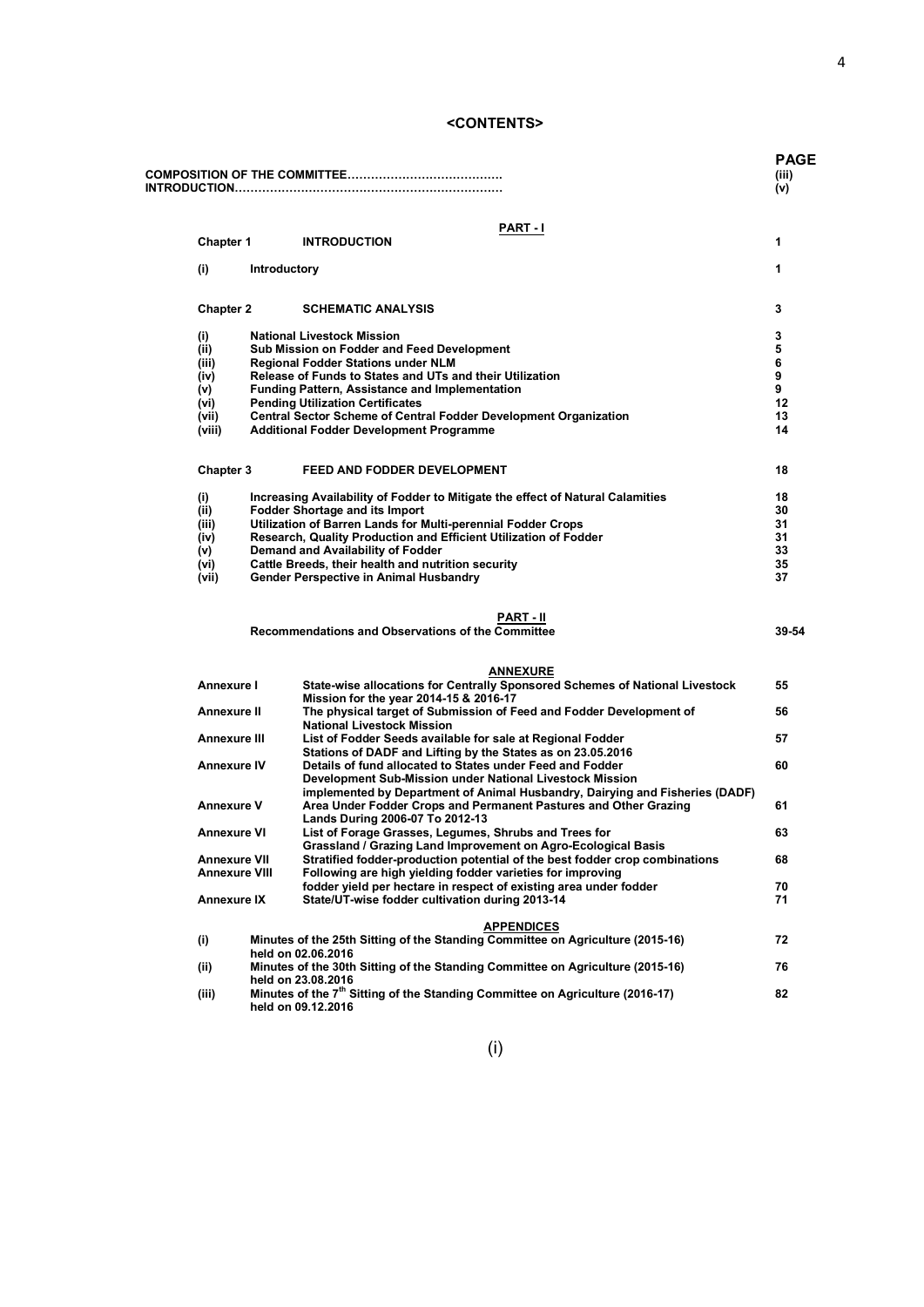#### **COMPOSITION OF THE STANDING COMMITTEE ON AGRICULTURE (2016-17)**

#### **Shri Hukm Deo Narayan Yadav - Chairperson**

#### **MEMBERS**

#### **LOK SABHA**

- 2. Prof. Ravindra Vishwanath Gaikwad<br>3. Shri Sanganna Karadi
- 3. Shri Sanganna Karadi
- 4. Shri Nalin Kumar Kateel
- 5. Smt. Raksha Khadse
- 6. Md. Badaruddoza Khan
- 7. Shri C. Mahendran
- 8. Dr. Tapas Mandal<br>9. Shri Janardan Mis
- 9. Shri Janardan Mishra
- 10. Shri Devji Patel
- 11. Shri Nityanand Rai
- 12. Shri Mukesh Rajput
- 13. Shri Neiphiu Rio
- 14. Shri Konakalla Narayana Rao
- 15. Shri C.L. Ruala
- 16. Shri Arjun Charan Sethi
- 17. Shri Satyapal Singh (Sambhal)
- 18. Shri Virendra Singh
- 19. Shri Dharmendra Yadav<br>20. Shri Jai Prakash Naraya
- Shri Jai Prakash Narayan Yadav
- 21. Shri B. S. Yeddyurappa

#### **RAJYA SABHA**

- 22. Shri Sambhaji Shahu Chhatrapati
- 23. Sardar Sukhdev Singh Dhindsa
- 24. Shri Janardan Dwivedi
- 25. Shri Meghraj Jain
- 26. Shri Vinay Katiyar
- 27. Shri Mohd. Ali Khan
- 28. Shri Ram Nath Thakur
- 29. Shri R. Vaithilingam
- 30. Shri Shankarbhai N. Vegad
- 31. Shri Darshan Singh Yadav

5

(ii)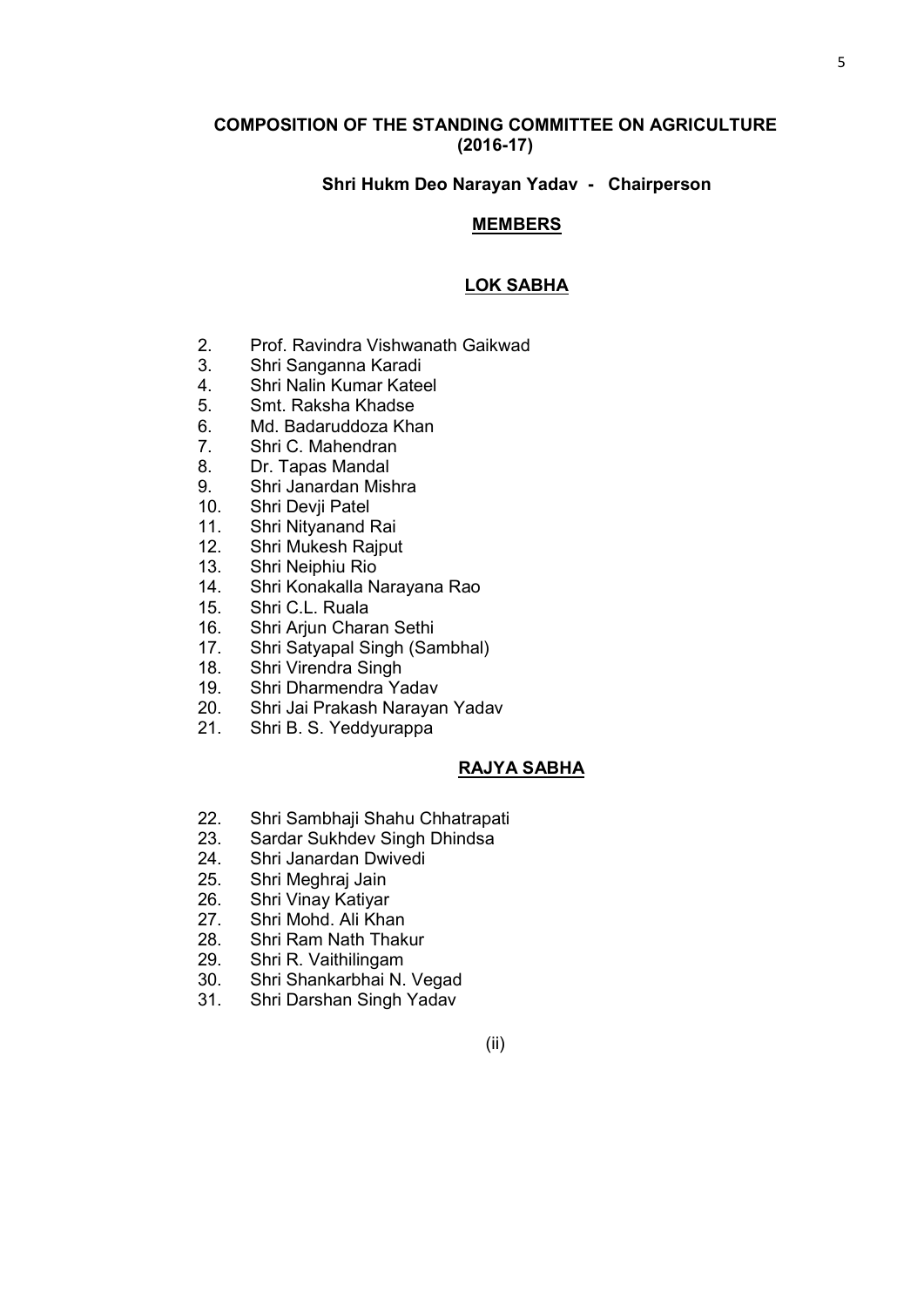# **SECRETARIAT**

- 1. Shri U.B.S. Negi **1. Accept 1. Shri U.B.S.** Negi 1.
- 2. Shri Arun K. Kaushik **1988** Director
- 3. Shri C. Vanlalruata  **C. C. Deputy Secretary**
- 4. Miss Divya Rai **1988** Executive Assistant
- 
- -
	-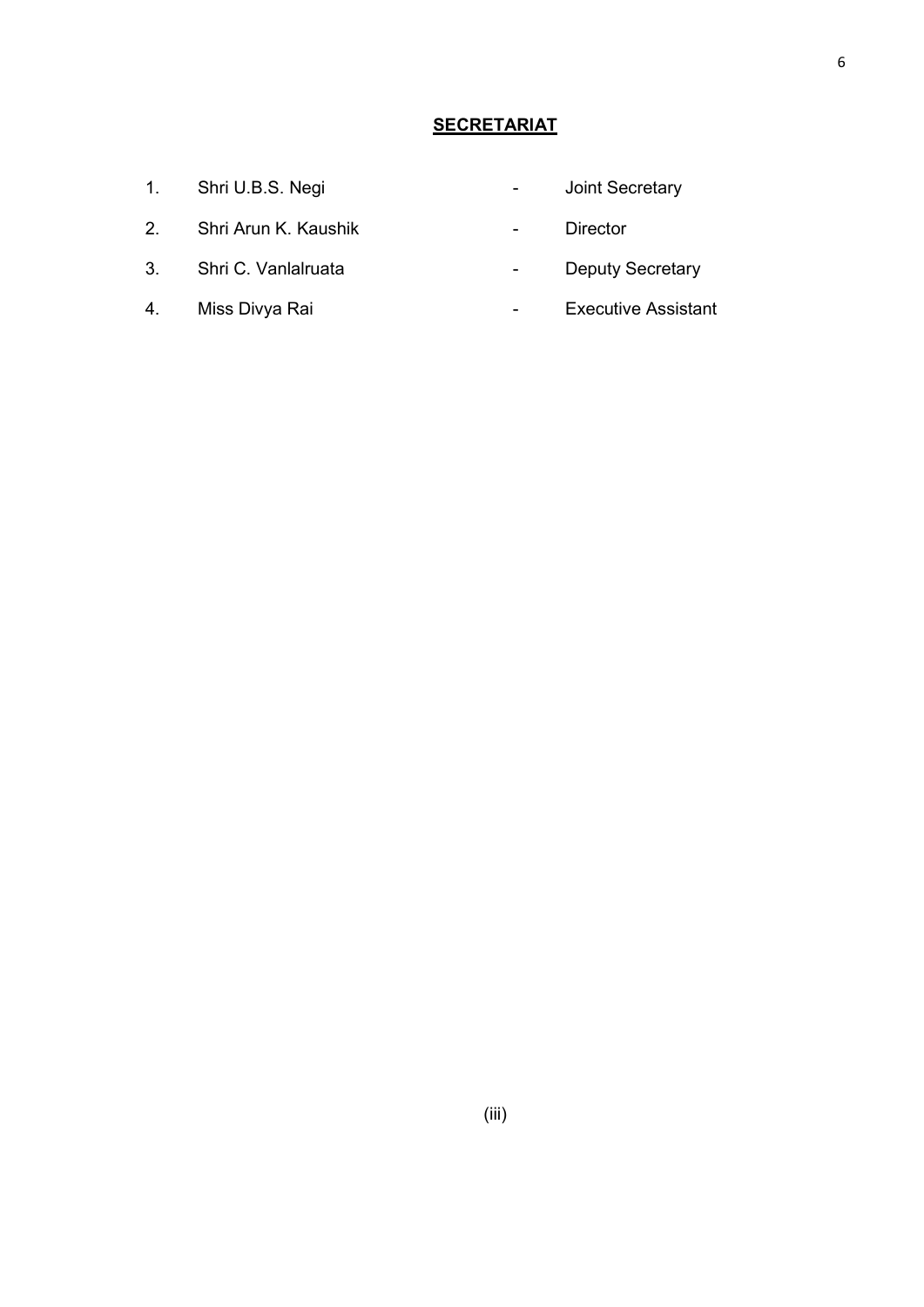#### **INTRODUCTION**

I, the Chairperson, Standing Committee on Agriculture (2016-17), having been authorized by the Committee to submit the Report on their behalf, present this Thirty Fourth Report (Sixteenth Lok Sabha) on the subject 'Steps Taken to Bridge the Gap Between the Demand and Availability of Fodder Through Sub-Mission on Fodder and Feed Development' pertaining to the Ministry of Agriculture (Department of Animal Husbandry, Dairying and Fisheries).

2. The Committee took evidence of the representatives of the Ministry of Agriculture and Farmers Welfare (Department of Animal Husbandry, Dairying and Fisheries) on the subject at their Sitting held on 23.08.2016.

3. The Report was considered and adopted by the Committee at their Sitting held on 09.12.2016.

4. For facility of reference, the Observations / Recommendations of the Committee have been printed in bold at Part - II of the Report.

5. The Committee wish to express their thanks to the representatives of the Ministry of Agriculture and Farmers Welfare (Department of Animal Husbandry, Dairying and Fisheries) for furnishing requisite information to the Committee in connection with examination of the subject.

6. The Committee would also like to place on record their deep sense of appreciation for the invaluable assistance rendered to them by the officials of Lok Sabha Secretariat attached to the Committee.

**08 December, 2016** *Chairperson,*

**NEW DELHI; HUKM DEO NARAYAN YADAV 17 Agrahayana, 1938 (Saka)** *Standing Committee on Agriculture*

(iv)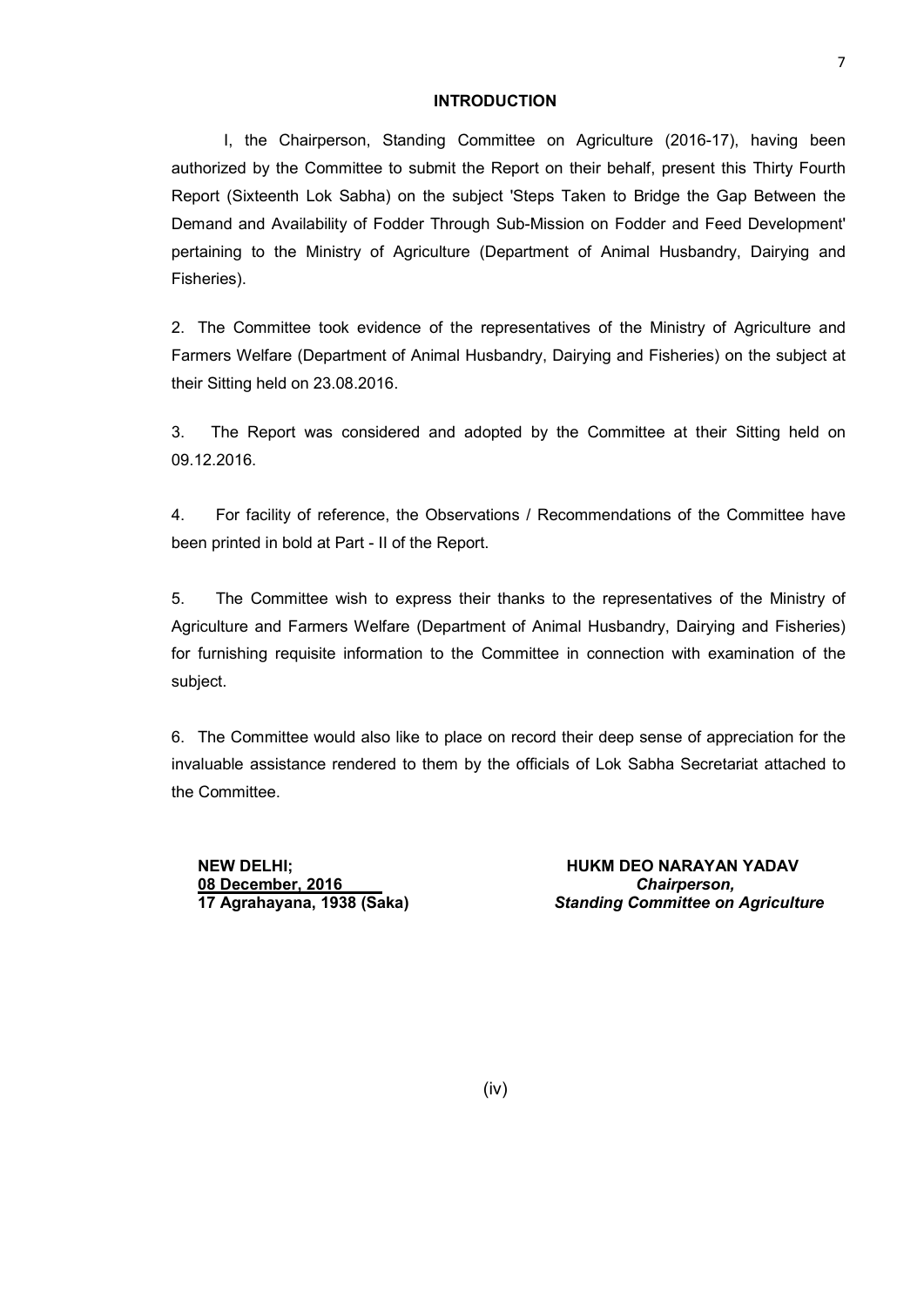#### **REPORT**

## **PART - I**

#### **CHAPTER - I**

## **Introductory**

1.1 The Department of Animal Husbandry, Dairying and Fisheries is one of the Departments under the Ministry of Agriculture and Farmers Welfare. It came into existence on February 1, 1991 by merger of two Divisions of the Department of Agriculture and Cooperation viz. Animal Husbandry and Dairy Development into a separate Department. The Fisheries Division of the Department of Agriculture & Cooperation and a part of the Ministry of Food Processing Industries was later transferred to this Department on October 10, 1997.

1.2 The Department is responsible for matters relating to livestock production, preservation, protection & improvement of stocks, dairy development and matters relating to Delhi Milk Scheme and the National Dairy Development Board. It also looks after all matters pertaining fisheries, which includes inland and marine sectors and matters related to the National Fisheries Development Board.

1.3 The Department advises the State Governments/ Union Territories in the formulation of policies and programmes in the field of animal husbandry, dairy development and fisheries. The main focus of the activities is on (a) Development of requisite infrastructure in States / UTs for improving animal productivity; (b) Promoting infrastructure for handling, processing and marketing of milk and milk products; (c) Preservation and protection of livestock through provision of health care; (d) Strengthening of central Livestock farms (Cattle, Sheep and Poultry) for development of superior germplasm for distribution to States; and (e) Expansion of aquaculture in fresh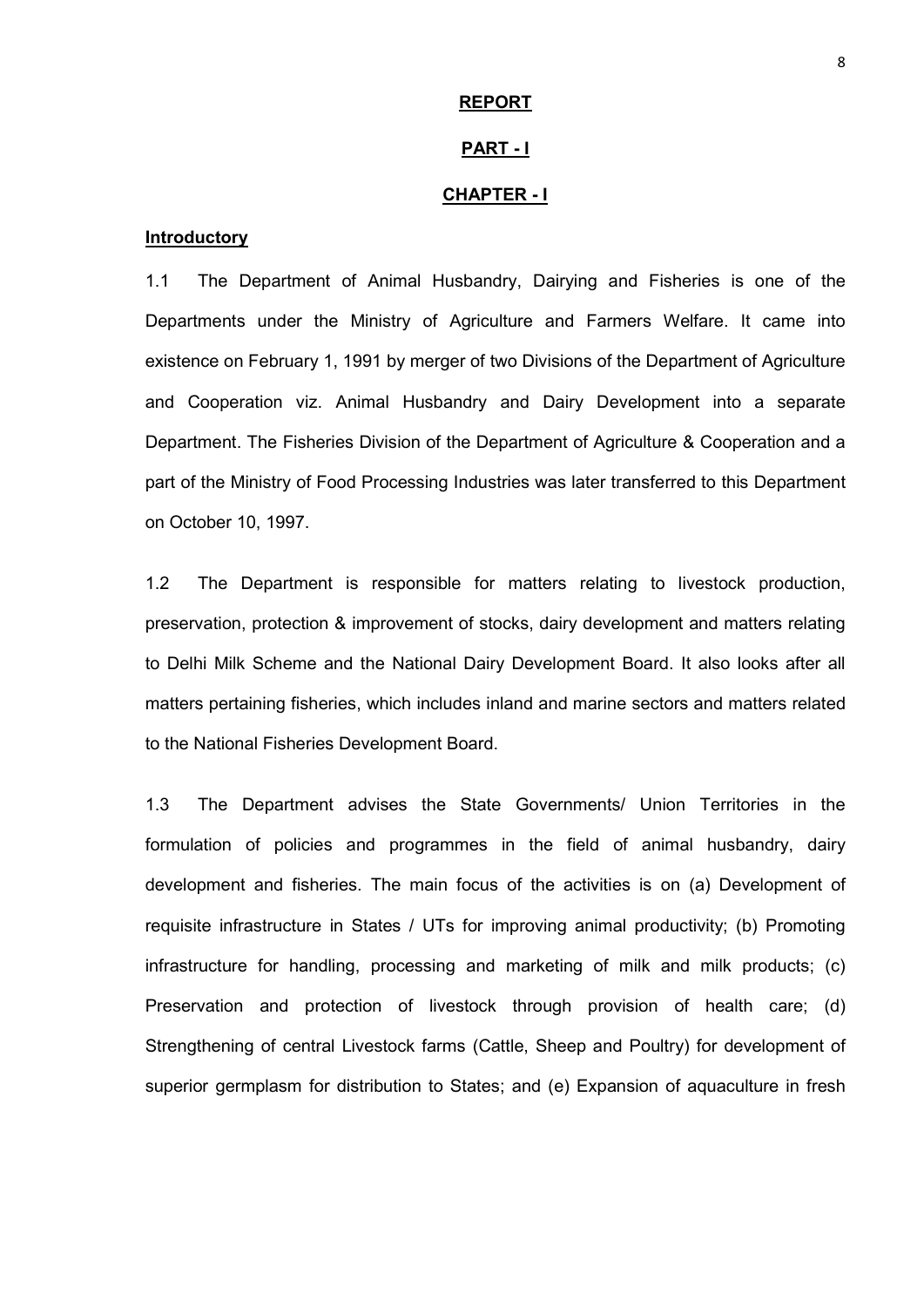and brackish water, development of marine fisheries infrastructure & post harvest operations and welfare of fisherfolk, etc.

1.4 The nutritive value of feed and fodder has a significant bearing on productivity of livestock. The major reasons for shortage of feed and fodder are, increasing pressure on land for growing food grains, oil seeds and pulses, adequate attention has not been given to the production of fodder crops. Further, on account of diversified use of agricultural residues, the grazing lands are gradually diminishing. The area under fodder cultivation is also limited. Majority of the grazing lands have either been degraded or encroached upon restricting their availability for livestock grazing. The area under fodder cultivation is only about 4% of the cropping area, and it has remained static for a long period of time. Owing to the importance of food crops and other cash crops, it is very unlikely that the area under fodder cultivation would increase substantially.

1.5 Though the availability of feed and fodder has improved in the last decade, still a lot is required to be done to bridge the gap between the demand and availability of fodder in the county, particularly during the lean periods and crisis situations.

1.6 To overcome the shortage of feed and fodder and to improve the nutritive value, this Department has included a Sub-Mission on Fodder and Feed Development in the National Livestock Mission from 2014-15 onwards.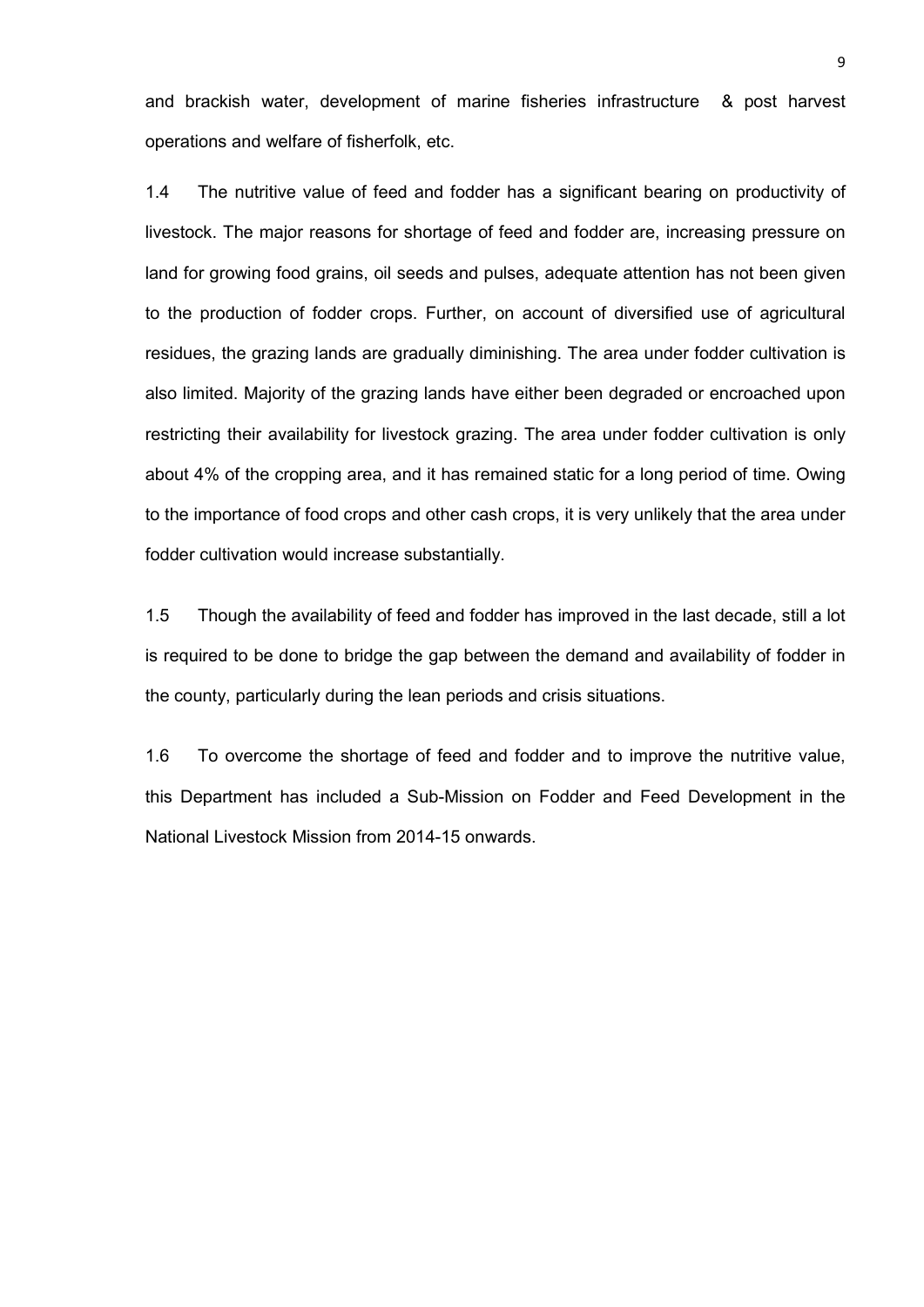# **CHAPTER - II**

# **SCHEMATIC ANALYSIS**

## **(i) National Livestock Mission :**

2.1 For sustainable and continuous growth of livestock sector, the National Livestock Mission (NLM) was launched in 2014-15 with the objectives of sustainable development of livestock sector, focusing on improving availability of quality feed and fodder, risk coverage, effective extension, improved flow of credit and organization of livestock farmers / rearers, etc. with the following four Sub-Missions :

- I. Sub-Mission on Livestock Development,
- II. Sub-Mission on Pig Development in North Eastern Region,
- III. Sub-Mission on Fodder and Feed Development,
- IV. Sub-Mission on Skill Development, Technology Transfer and Extension.

2.2 The National Livestock Mission (NLM) has been launched in 2014-15 with an approved outlay of Rs. 2,800 crore during XII Plan as per the following details:

|                 |                                                                            |         |         |         |         | (Rs. in Crore) |
|-----------------|----------------------------------------------------------------------------|---------|---------|---------|---------|----------------|
| S.<br><b>No</b> | Components<br>(sub-mission)                                                | 2013-14 | 2014-15 | 2015-16 | 2016-17 | Total          |
| A               | Livestock<br>Development                                                   | 349.00  | 431.00  | 467.00  | 513.00  | 1760.00        |
| B               | Pig Development<br>North-eastern<br>in<br>Region                           | 11.50   | 17.50   | 20.50   | 25.50   | 765.00         |
| $\mathsf{C}$    | Fodder and Feed<br>Development                                             | 96.00   | 111.00  | 121.00  | 137.00  | 465.00         |
| D               | <b>Skill</b><br>Development,<br>Technology<br>Transfer<br>and<br>Extension | 111.00  | 119.50  | 128.00  | 141.50  | 500.00         |
|                 | Total                                                                      | 567.50  | 679.00  | 736.50  | 817.00  | 2800.00        |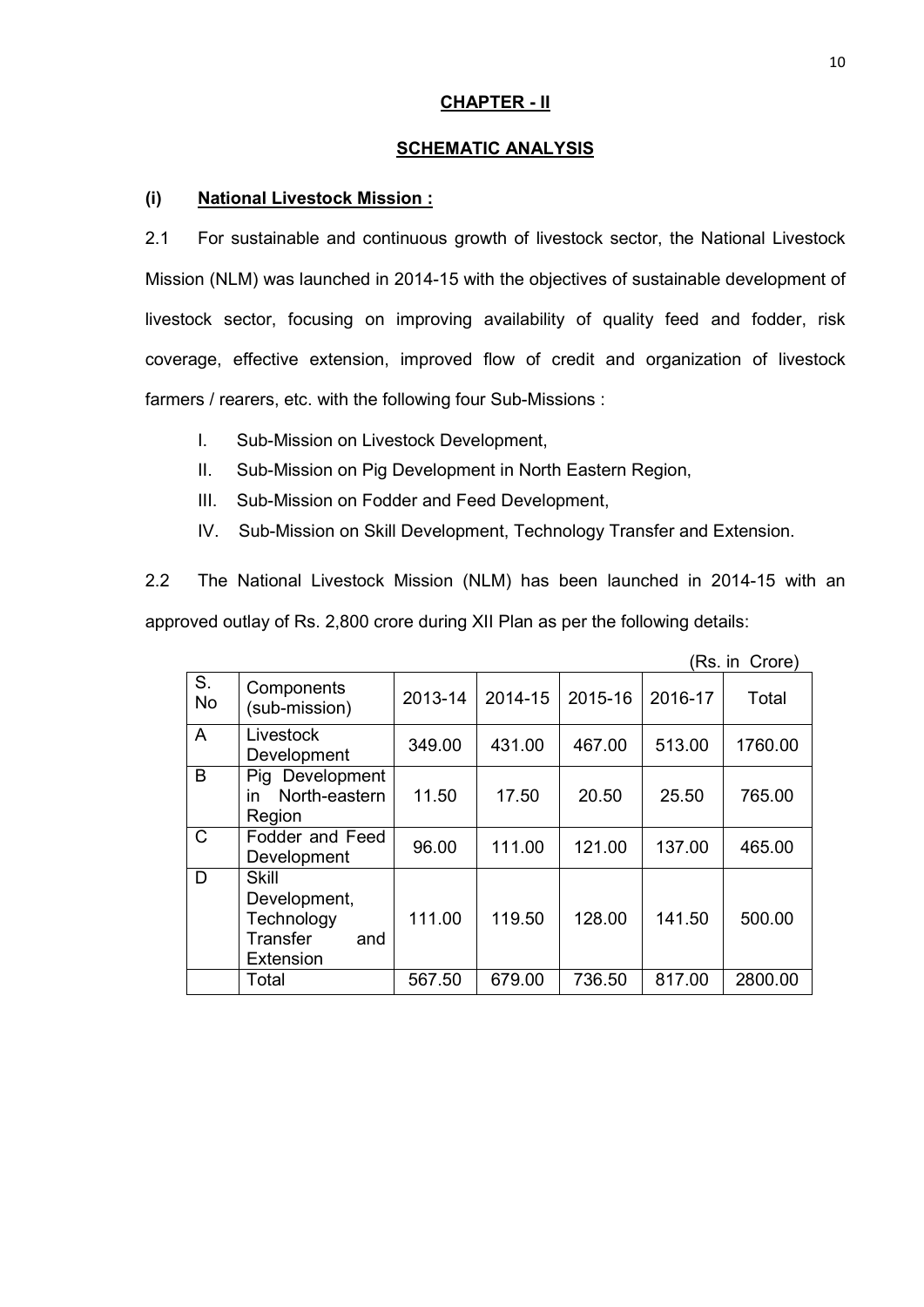2.3 On being asked about the actual allocations for the National Livestock Mission, the Department in its written reply stated as under :

"The actual budget allocation for National Livestock Mission for **2014-15** was Rs **273.00** crore against the approved outlay of Rs **679.00** crore and the actual budget allocation for National Livestock Mission for **2015-16** was Rs **106.37** crore against the approved outlay of Rs **736.50** crore. Therefore, the allocations have been lower due to less budget allocation. The allocation for National Livestock Mission for **2016-17** is Rs **292.00** crore against the approved outlay of Rs **817.00** crore*.* The funds released under the Sub Mission Fodder and Feed Development during 2014- 15 and 2015-16 have been utilized."

2.4 On being asked whether lesser allocation against an approved outlay has hampered the implementation of the Sub Mission, the Department replied as under:

"Yes, the implementation of the Sub Mission has been hampered by the less allocation of funds as against the approved outlay."

2.5 On being questioned about the plan of the Department to meet the physical targets and objectives of the Sub Mission with such an acute reduction in allocated funds, the Department submitted in writing as under :

"Due to acute reduction in the funds physical targets have been modified to the extent the available budget."

2.6 The BE and RE of National Livestock Mission is as under :

|         |           | (Rs. in crore) |
|---------|-----------|----------------|
| Year    | <b>BE</b> | <b>RE</b>      |
| 2014-15 | 273.00    | 272.28         |
| 2015-16 | 106.37    | 102.22         |

No separate allocation are given for sub-missions.

2.7 During the course of briefing on 02.06.2016, the Secretary of the Department briefed the Committee as under :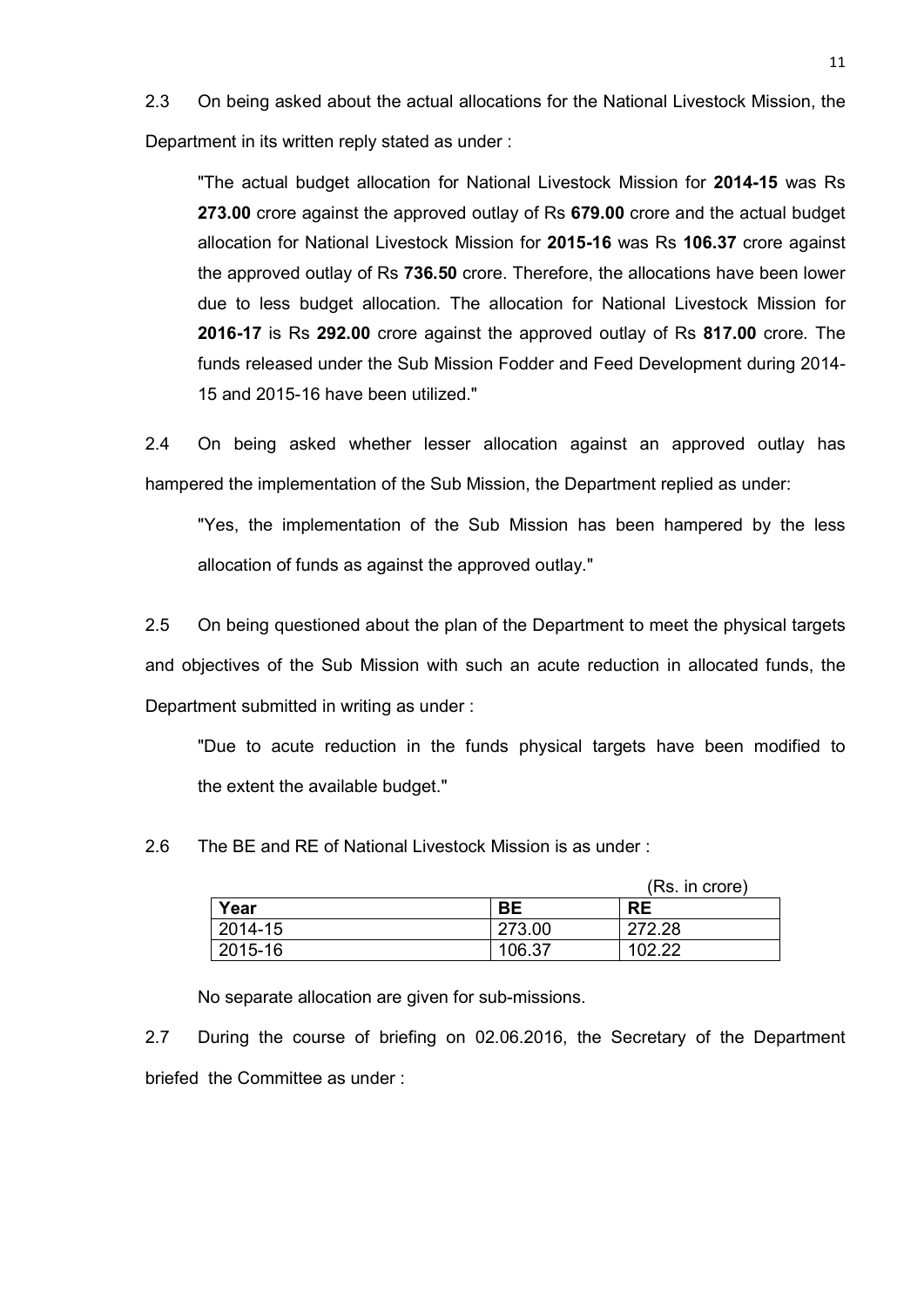"Sir, here I would like to say one important thing that it depends upon the State Government as to which of the four Sub Missions of the National Livestock Mission, they would like to stress upon. Therefore, the development of fodder actually depends upon the needs of the State Government. We, the Centre, do not impose anything on them."

2.8 On being asked about the basis for allocation of funds to different schemes and Sub Missions under the NLM, the Department in its written reply stated as under:

"Sub Missions have not been allocated funds separately. The States/ UTs are given tentative allocation of funds as per the budget in the beginning of the financial year and accordingly they submit the proposals as per their requirement which are further examined by the Department as per the existing guidelines of National Livestock Mission and funds are then released to States/ UTs. During 2015-16 allocation could not be made due to very low allocation and budget of 2015-16 was used to meet previous year liability."

2.9 The State-wise allocations for Centrally Sponsored Schemes of NLM for the year 2014-15 and 2016-17 are given in **Annexure I.**

# **(ii) Sub-Mission on Fodder and Feed Development :**

2.10 To overcome the shortage of feed and fodder and to improve the nutritive value, this Department is implementing the Sub-Mission on Fodder and Feed Development. It is to mention that India with only 2.29% of the land area of the world, is maintaining about 10.71% of the livestock population of the world.

2.11 The approved outlay and actual allocation of the Sub Mission on Fodder and Feed Development under the NLM are as follows :

|         |                        | (Rs. in crore)    |
|---------|------------------------|-------------------|
|         | <b>APPROVED OUTLAY</b> | ACTUAL ALLOCATION |
| 2014-15 | 111.00                 | 47.68             |
| 2015-16 | 121.00                 | 16.85             |
| 2016-17 | 137.00                 | -                 |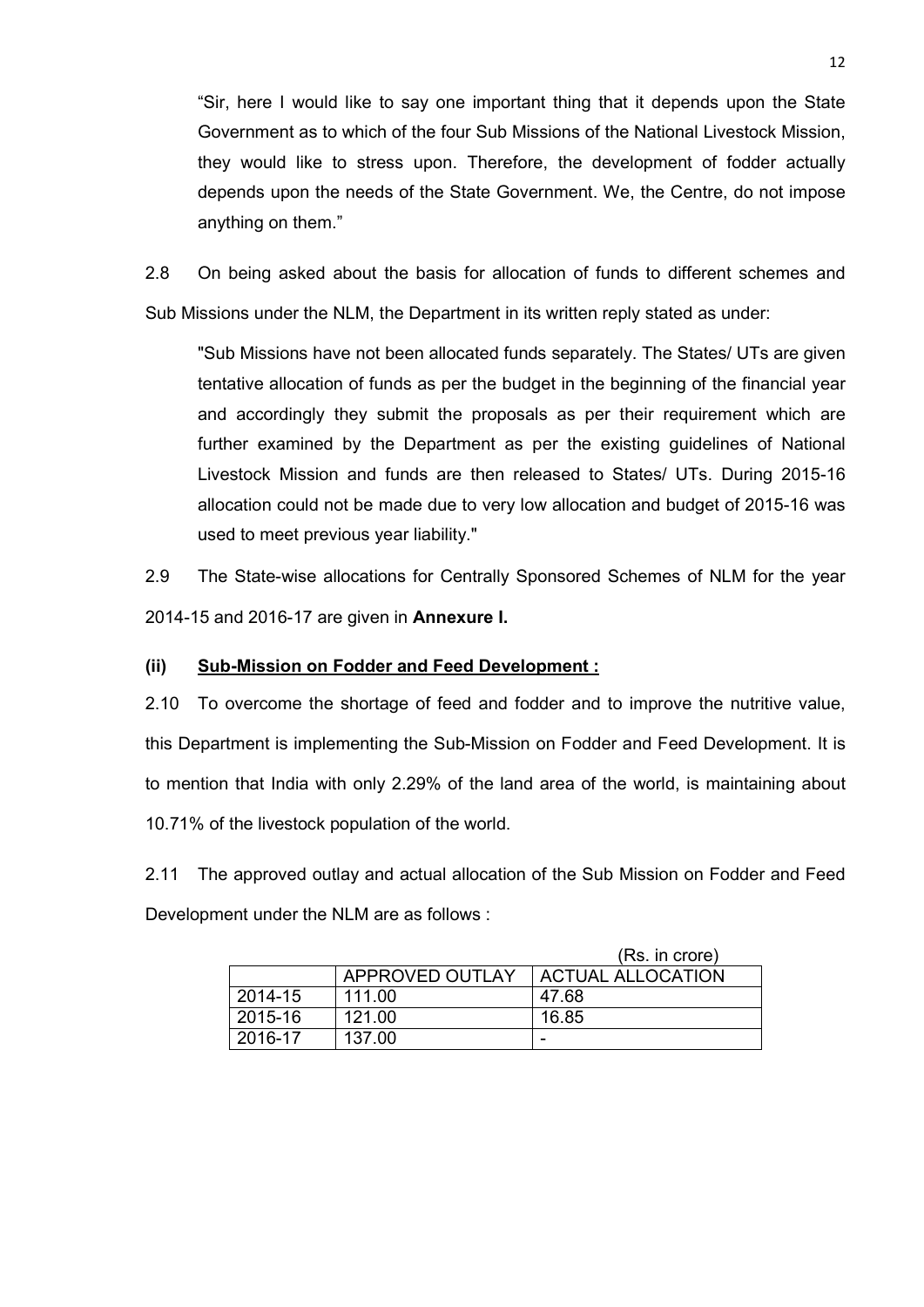2.12 When asked about the details of the physical targets under the Sub Mission and how does the Department plan to meet the same, the Department in its written reply stated as under:

"The physical targets as were proposed under Submission of Feed and Fodder Development of National Livestock Mission as per the outlay proposed is given at **Annexure II**. The actual budget allocations are very low for achieving these targets."

2.13 On being questioned about implications of drastically reduced actual allocation on implementation and physical targets of the Sub Mission and steps taken by the Department to minimize the impact due to this, the Department in its written reply stated as under :

" The achievement of targets have been very low."

#### **(iii) Regional Fodder Stations under NLM :**

2.14 Under the National Livestock Mission there are Eight Regional Fodder Stations which are located in different agro-climatic zones of the country with the following objectives :

- a) Introduction of fodder crops in existing crop rotation.
- b) Demonstration of superior package of practices for use of fertilizers, water and soil management in production of cultivated fodder crops, studies of these practices with regards to new and promising species of fodder crops and grasses.
- c) Evolution of fodder calendars suitable to the region.
- d) Demonstration for improvement and management of village grazing land and natural grassland and study their proper utilization in combination with forage crops.
- e) Demonstration of different methods of fodder conservation and utilization.
- f) Production of high quality foundation seeds of forage crops for further multiplication and distribution.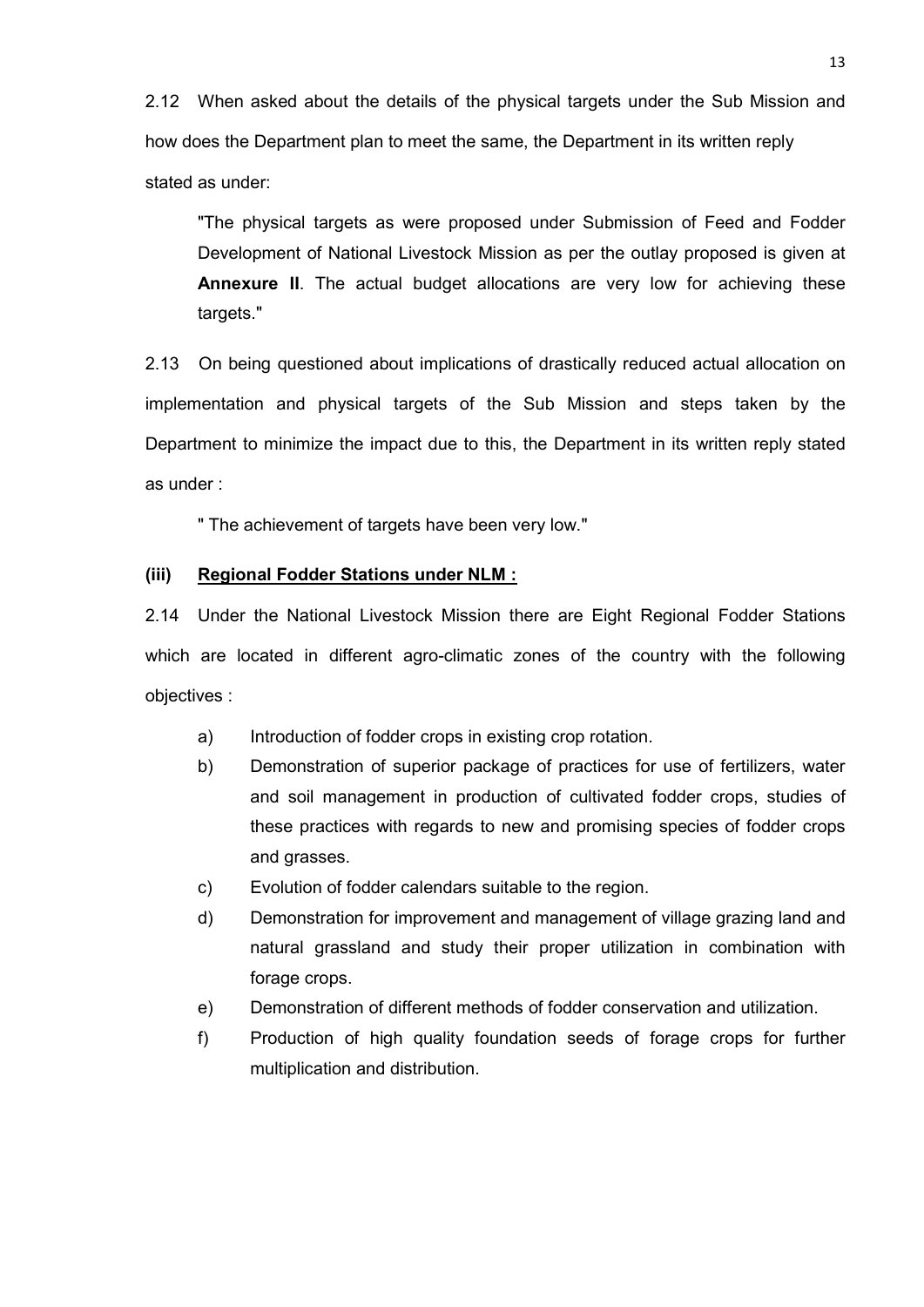- g) Conducting training programmes to educate State Government officials and dairy farmers.
- h) Organizing farmers' fair / field days.

2.15 The Eight Regional Fodder Stations (RFS) are at Hessarghatta, Bengaluru (Karnataka), Mamidipally, Hyderabad (Telangana), Dhamrod Surat (Gujarat), Hisar (Haryana), Suratgarh (Rajasthan), Suhama (Jammu & Kashmir), Alamadhi (Tamil Nadu) and Kalyani (West Bengal).

2.16 These stations have produced 255 tonnes of Fodder seeds, conducted 8500 demonstrations, and organized 135 training programmes and 135 farmers' fairs/field days, during this financial year till December,2015.

2.17 The Stations produce specific foundation seeds for States/UTs. Despite sustained efforts by the Department the States/UTs are not interested in purchasing the seeds from the Regional Fodder Stations of the Department, though, the States/UTs purchase and utilize a large quantity of seeds under their own fodder development programmes. The Government of India even gives funds for purchase of seeds under Fodder Seed Procurement/ Production & Distribution component of Sub-Mission on Fodder and Feed Development. The availability of seeds at the RFS and the quantity purchased by the various States since April, 2016 onwards is placed at **Annexure III.**

2.18 During the course of briefing on 02.06.2016, the representative of the Department stated as under :

"…. The Department is working with Indian Grassland and Fodder Research Institute (IGFRI) on grasslands and with National Institute of Animal Nutrition and Physiology (NIANP), which is in Bengaluru, on Rhode Grass, Stylo grass, Napier, Guinea, Synchrous Grass etc. In this seeds of these are only available with us. Besides, we also produce seeds which we take from IGFRI and give to the farmers. Silage making which you have said, is a very old technology, but we now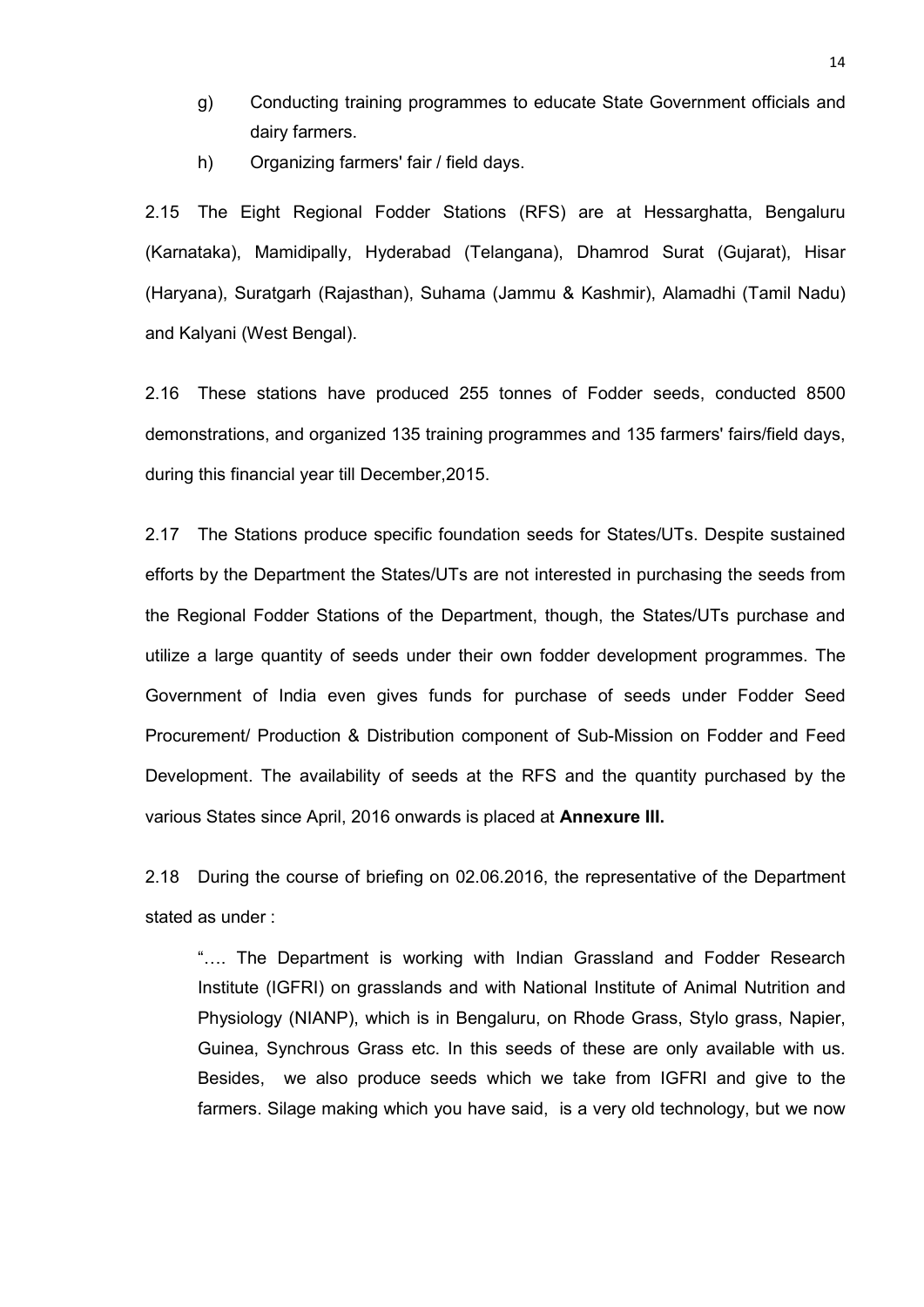use plastic bags which do not require digging into the ground. There are new methodologies which are being worked upon and Haryana and Punjab are picking this up very fast."

2.19 On being questioned about the steps being taken by the Department to impress upon States and UTs to go for purchasing specific foundation seeds produced by the Regional Fodder Stations (RFS) and to curb the wastage of resources thus caused, the Department in its written reply stated as under:

"This has been ensured in the guidelines itself. Annexure-C-III of Operational Guidelines of National Livestock Mission mentions it as given below -

"The State Govts. will assess the requirement of fodder seeds of the State & procure foundation seeds of desired varieties from the Regional Fodder Stations (RFS) of GOI and thereafter if seeds are not available with RFS then same can be procured from Universities, NSC, SFCI and Research Institutes of ICAR. States will further multiply these seeds through farmers, Department of Animal Husbandry/ Agriculture, SHGs, Government Corporations, Milk Cooperatives/ Federation / Central and State Agriculture or Veterinary Colleges / Universities and may enter into a buy back arrangement of fodder seeds produced by these agencies for preparation of mini-kits for further distribution among the farmers for fodder production, thereby passing the Central subsidy to the farmers. Only certified seeds will be distributed to the farmers, alternatively the States may make an agreement with seed supplying agencies (excluding Private Entrepreneurs) for supply of fodder seeds inclusive of transportation cost up to delivery point of mini-kits. "

2.20 On being enquired as to whether there is any proposal under consideration to set up more Regional Fodder Stations as Uttar Pradesh and Bihar do not have such a Station, the Department in its written reply stated as under :

" No, Uttar Pradesh is covered by RFS Hisar and Bihar is covered by RFS Kalyani."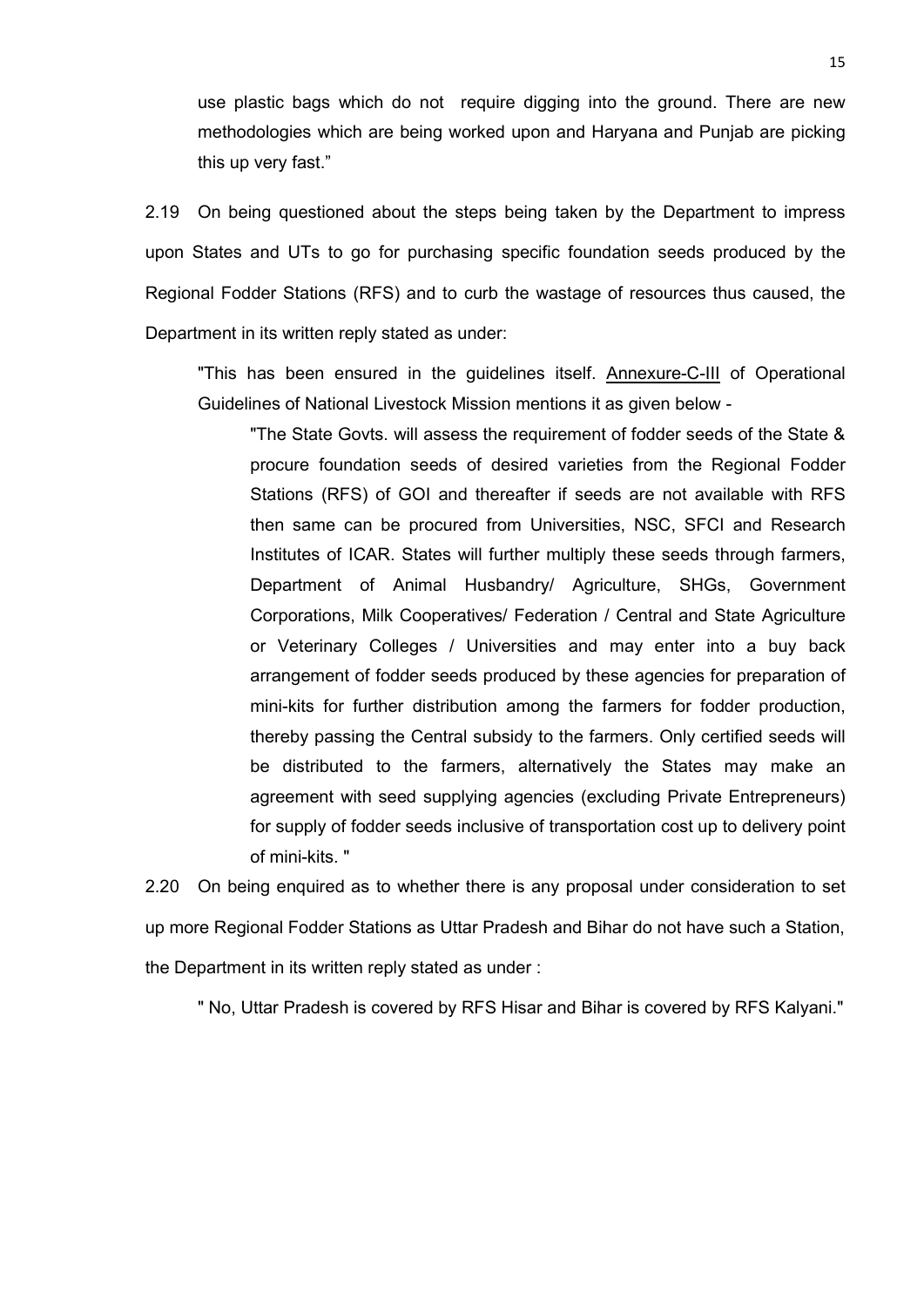## **(iv) Release of funds to the States and UTs and their utilization :**

2.21 On being asked about the State-wise expenditure incurred by the States and UTs during implementation of schemes under the Sub Mission on Fodder and Feed Development, the Department in its written reply stated as under:

"The funds provided to States by the Department under the Sub Mission on Fodder and Feed Development are given in **Annexure IV.** The States provide matching grants as per the sharing pattern fixed by the Government of India."

## **(v) Funding pattern, assistance and implementation:**

2.22 State Governments have been given liberty to choose the development of any or all the sectors mentioned in the four Sub-Missions of NLM, with a restriction of availability of budget with the Department. The scheme of a State/ UT for all the four Sub-Missions including Sub-Mission on Fodder and Feed Development is approved by State Level Executive Committee (SLEC) headed by the Chief Secretary. The tentative budget outlay to each State/UT is conveyed in the month of April each year so that they can formulate the plans best suited to their State/ UT. Afterword, the plan is received in the Department and processed for release of budget to the State/UT.

The components of the scheme under Sub Mission on Feed and Fodder Development are enlisted as follows :

| S. No.         | Name of the Components                                                   |
|----------------|--------------------------------------------------------------------------|
|                | Forage production from Non-forest wasteland / rangeland/ grassland/ non- |
|                | arable land (ha)                                                         |
| $\overline{2}$ | Forage production from Forest Land (ha)                                  |
| 3              | Cultivation of coarse grains and dual purpose crops (ha)                 |
| $\overline{4}$ | Fodder seed production / procurement and distribution (MT)               |
| 5              | Conservation of fodder through post harvest technologies :               |
| (i)            | Distribution of hand driven chaff cutters (No.)                          |
| (ii)           | Distribution of power driven chaff cutters (No.)                         |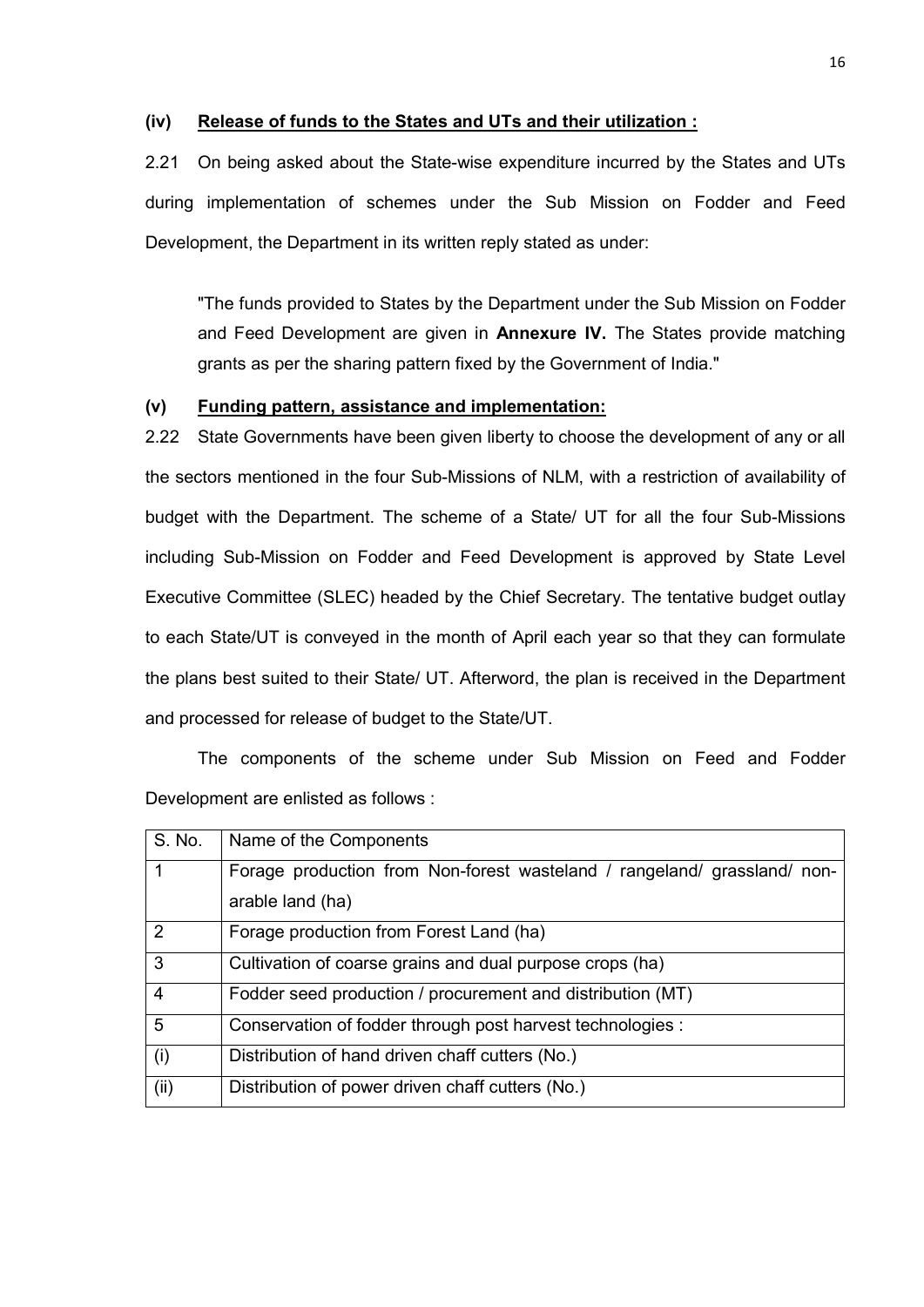| (iii)  | Establishment of high capacity Fodder Block Making units (No.)                 |
|--------|--------------------------------------------------------------------------------|
| (iv)   | Distribution of low capacity, tractor mountable Fodder Block Making units/ Hay |
|        | Bailing Machine/ Reaper/ Forage Harvester (No.)                                |
| (v)    | Establishment of Silage making units (No.)                                     |
| (vi)   | Establishment of Bypass protein / fat making units (No.)                       |
| (vii)  | Establishment of area specific mineral mixture / feed processing units (No.)   |
| (viii) | Establishment / modernization of Feed testing laboratories (No.)               |

2.23 The funding of the components has been changed vide No.32/PSO/FS 2015 from 28<sup>th</sup> Oct 2015 to the sharing ratio of 60:40 between the Centre and the States for those schemes for which the Central share is higher. However, for those scheme for which the Central share is 60% or lower the same will continue as per the existing Guidelines. Further, for the eight North-Eastern and three Himalayan States this ratio of sharing between Central and State will be 90:10. It is clarified that in these eight North Eastern States and three Himalayan States for those schemes for which the Central Share was 90% or lower the same will continue as per the existing Guidelines. Similarly for Union territories, the Centrally Sponsored Schemes will be funded 100 percent by the Central Government except for those schemes for which the Central share was lower than 100%, the same will continue as per the existing Guidelines.

2.24 During the course of briefing on 02.06.2016, on the issue of subsidy on chaff cutters, the Secretary of the Department responded as under :

"I would like to bring to your notice that there is subsidy on power driven chaff cutters. 75% on the manual, which is provided as a share of the Centre, whereas 50% subsidy is on chaff cutters driven with electricity or diesel....."

2.25 On being asked about the steps taken by the Department to raise awareness and willingness among farmers to take up cultivation of coarse grains and dual purpose crops, as is being operated under the National Food Security Mission and to ensure effective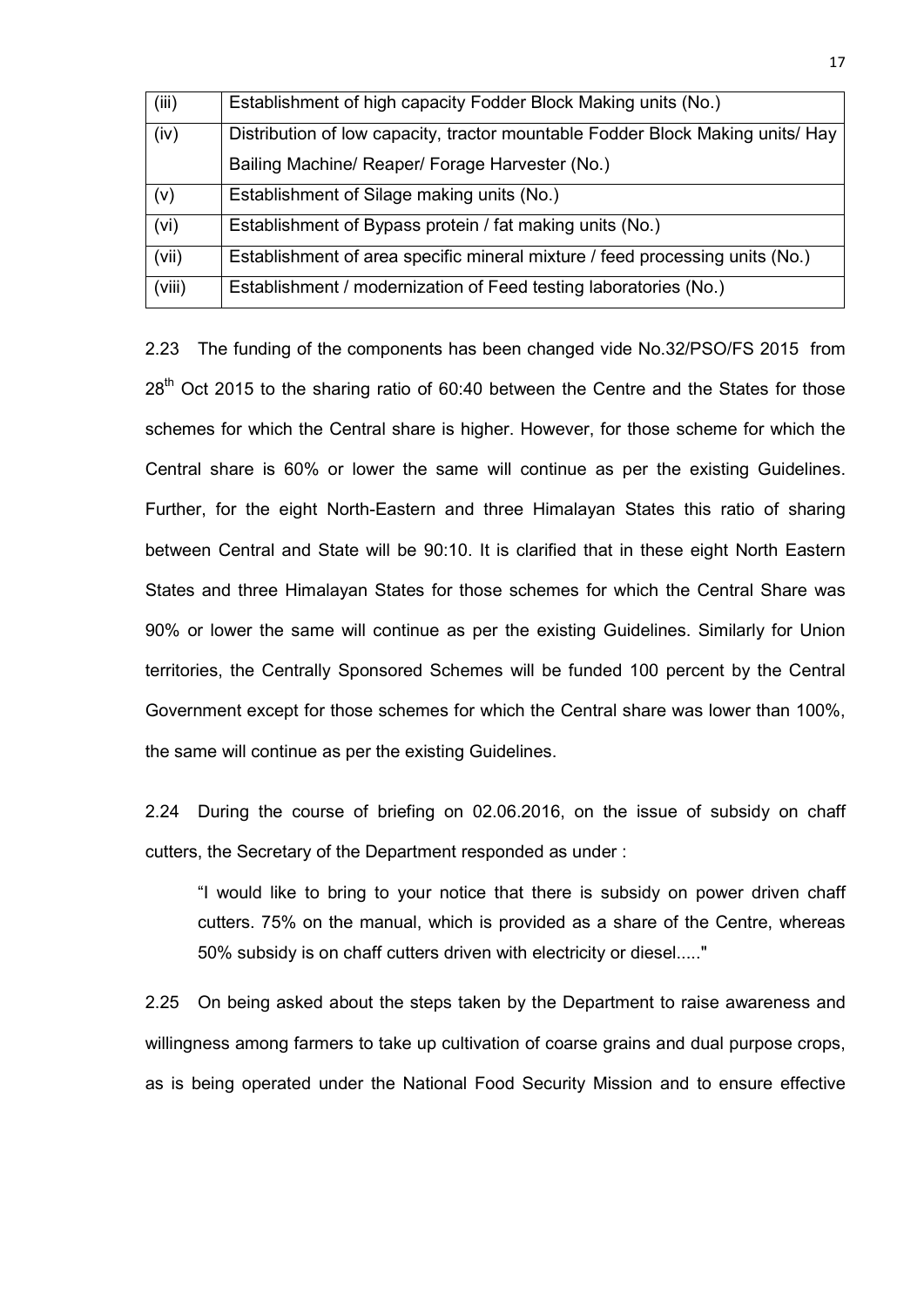implementation of this component under the scheme, the Department in its written reply stated as under :

" The Department of Animal Husbandry is having 8 Regional Fodder Stations located in different agro-climatic zones of the country (Srinagar (J&K), Hisar (Haryana), Suratgarh (Rajasthan), Dhamrod (Gujarat), Kalyani (W.B.), Hessarghatta (Karnataka) , Hyderabad (A.P.) & Chennai (Tamil Nadu). These stations conduct field trials of fodder crops and disseminate information about the schemes of the Department including cultivation of coarse grains and dual purpose crops. The guidelines of the schemes are sent to the States/ UTs which further disseminate the information. The guidelines of the schemes are also available on the website of the Department (www.dadf.gov.in)."

2.26 On being questioned about the steps being taken by the Department to ensure that the components covered under the Sub Mission are being implemented effectively in the States and UTs, the Department in is written reply responded as under:

"This (2016-17) being the third year of the implementation of NLM, the fund allocations have been very low and States/ UTs could not be given sufficient funds or no funds at all for implementation. The States/ UTs are given tentative allocation of funds as per the budget in the beginning of the financial year and accordingly they submit the proposals as per their requirement which are further examined by the Department as per the existing guidelines of National Livestock Mission and funds are then released to States/ UTs."

2.27 On being asked about guidelines or criteria adopted by the Department for releasing of funds to various States / UTs, the Department in its written reply submitted as under:

"The States / UTs are given tentative allocation of funds as per the budget in the beginning of the financial year and accordingly they submit the proposals as per their requirement which are further examined by the Department as per the existing guidelines of National Livestock Mission and funds are then released to States/ UTs. The tentative allocations for 2014-15 & 2016-17 are given. During 2015-16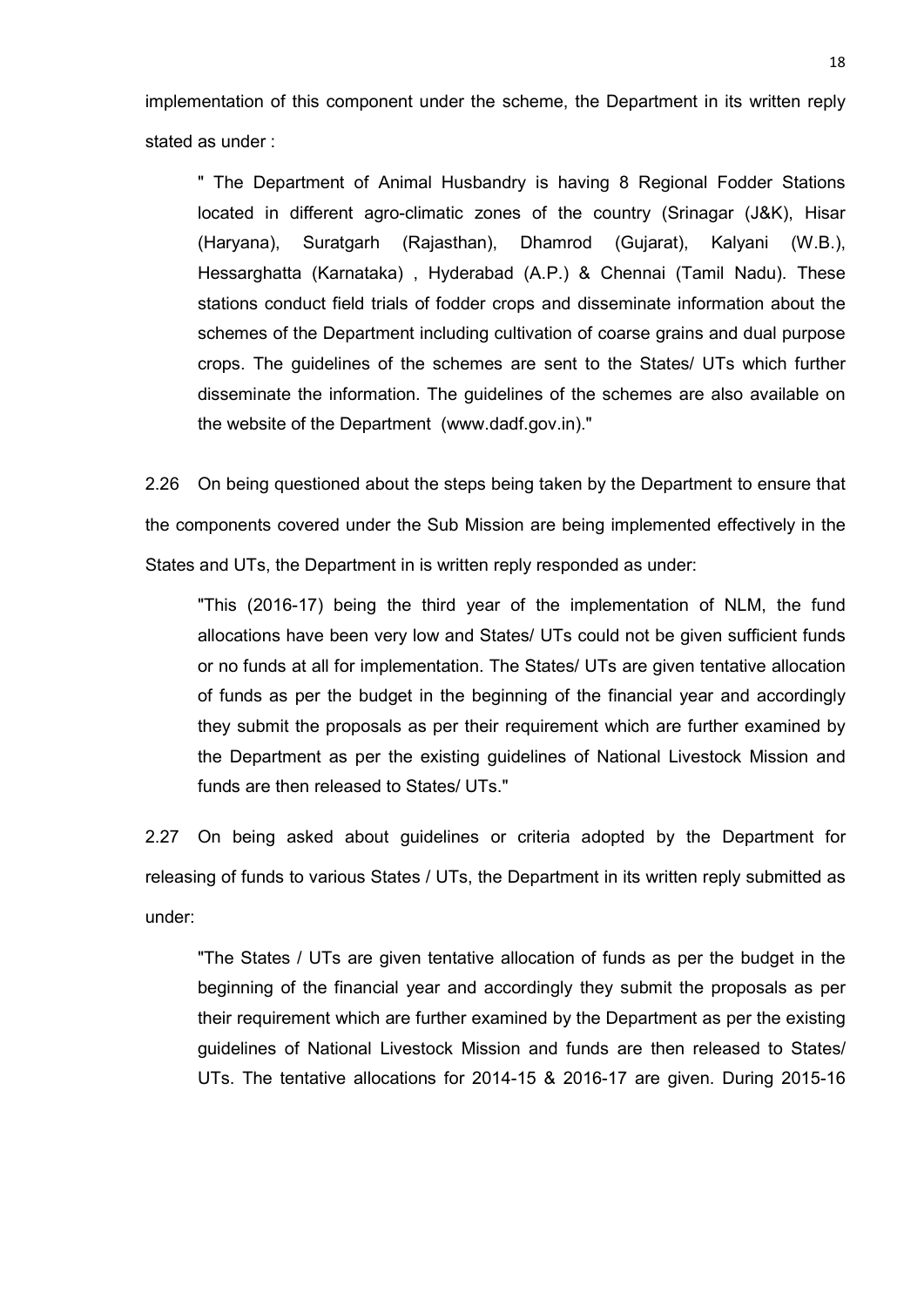allocation could not be made due to very low allocation which were used to meet previous year liability"

2.28 On being questioned about the specific requirements of the States / UTs being considered while releasing funds, the Department in its written reply stated as under**:**

"The proposals are received from States/ UTs as per their requirement which is examined as per the existing guidelines of National Livestock Mission for release of funds."

2.29 On being asked as to whether the State Level Executive Committee (SLEC), responsible for approving schemes of a State/UT under the Sub Mission, conducts any study or survey to ascertain the overall impact of the schemes of the Sub Mission, the Department in its written reply stated as under :

"This being (2016-17) the third year of the implementation of NLM, the funds allocations have been very low and States/ UTs could not be given sufficient funds or no funds at all for implementations. Therefore, the States/ UTs could not be asked to ascertain the overall impact of the schemes of the Sub Mission."

#### **(vi) Pending Utilization Certificates:**

2.30 During the course of briefing on 02.06.2016, on the issue of pending utilization certificates, the Secretary of the Department responded as under :

"….So far as some of the States have not received any allocation in 2015-16 or no allocation could be made, the main reason was that utilization certificates have not been received. Here, I would like to inform that out of the total budget, utilization certificates worth Rs. 490 crores remain outstanding and an unspent balance of Rs. 810 crores remain with the States. This amount has been carried over the past few years. We have arranged for a special meeting on this matter.

 Secondly, where there is no UC and presuming we could have made efforts, but we could not allocate as the budget for 2014-15 was Rs. 273 crore. For whatever reasons, it was reduced for 2015-16 to Rs. 106 crore The allocation was about Rs. 100 crore lesser and thus the States could not be allocated. This year, 2016-17, it is Rs. 292 crore, which is much more than 2014-15.We have shown the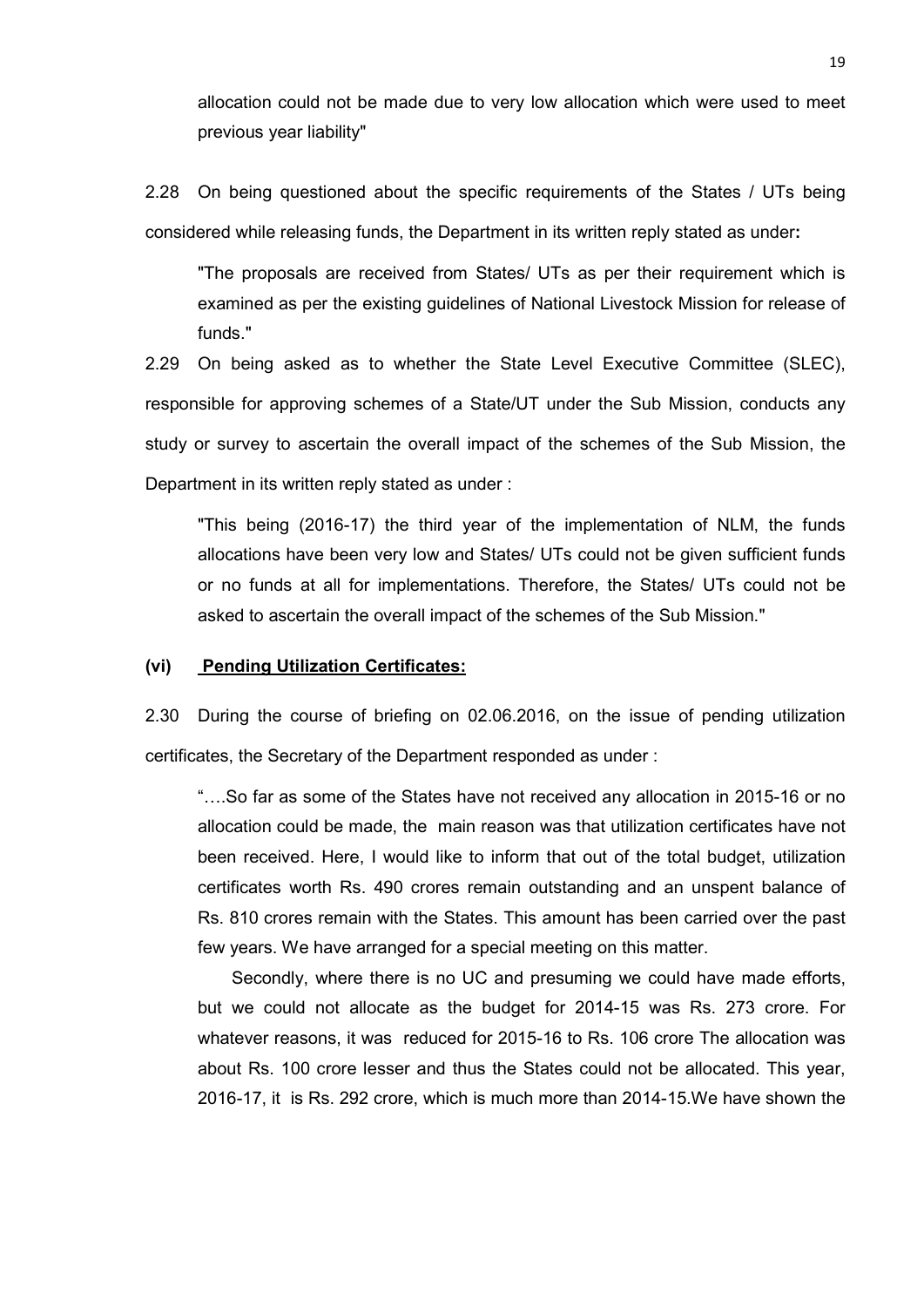allocations in the chart. We have started a tradition, since the 2nd of May, to have a meeting of the Secretaries of Animal Husbandry, Fisheries and Dairying from all the States, on every third Wednesday. "

2.31 When asked about the mechanism adopted to ensure proper utilization of allotted funds to the States / UTs and if the Department had taken up the issue of non-utilization and liquidation of pending utilization certificates (UCs) with the States / UTs and the response of the States / UTs on this issue, the Department in its written reply stated as under :

**"**The Secretary (ADF) holds monthly review meetings with Principal Secretary, Animal Husbandry of the States / UTs. Apart from the other issues, utilization of funds and proper implementation of schemes remains the main agenda point. Secretary (ADF) held two rounds of meetings with Principal Secretary, Animal Husbandry of the States/ UTs for utilization of funds and making of Action Plan for year 2016-17 between  $21^{st}$  -30<sup>th</sup> June, 2016. Besides matters are followed by writing D.O. letters, through video conferences and making phone calls."

#### **(vii) Central Sector Scheme of Central Fodder Development Organization:**

2.32 The BE and RE of Central Sector Scheme of Central Fodder Development Organization is as under:

(Rs in crores)

| Year    | ΒF    | RE    | Actual<br>Expenditure |
|---------|-------|-------|-----------------------|
| 2014-15 | 13.00 | 10.09 | 9.86                  |
| 2015-16 | 4.29  | 8.28  | 7.63                  |

2.33 The details of the physical targets and achievements under the scheme are as under:

|                    |                            | 2014-15 |             | 2015-16 |             |
|--------------------|----------------------------|---------|-------------|---------|-------------|
| Parameters         |                            | Target  | Achievement | Target  | Achievement |
|                    | Seed Production (Quintals) | 3740    | 6027.3      | 3440    | 3500.77     |
| Fodder             | Demonstrations             | 8000    | 10607       | 8000    | 9685        |
| (Nos.)             |                            |         |             |         |             |
| Trainings (Nos.)   |                            | 200     | 186         | 200     | 200         |
| Farmers Fair(Nos.) |                            | 200     | 188         | 200     | 196         |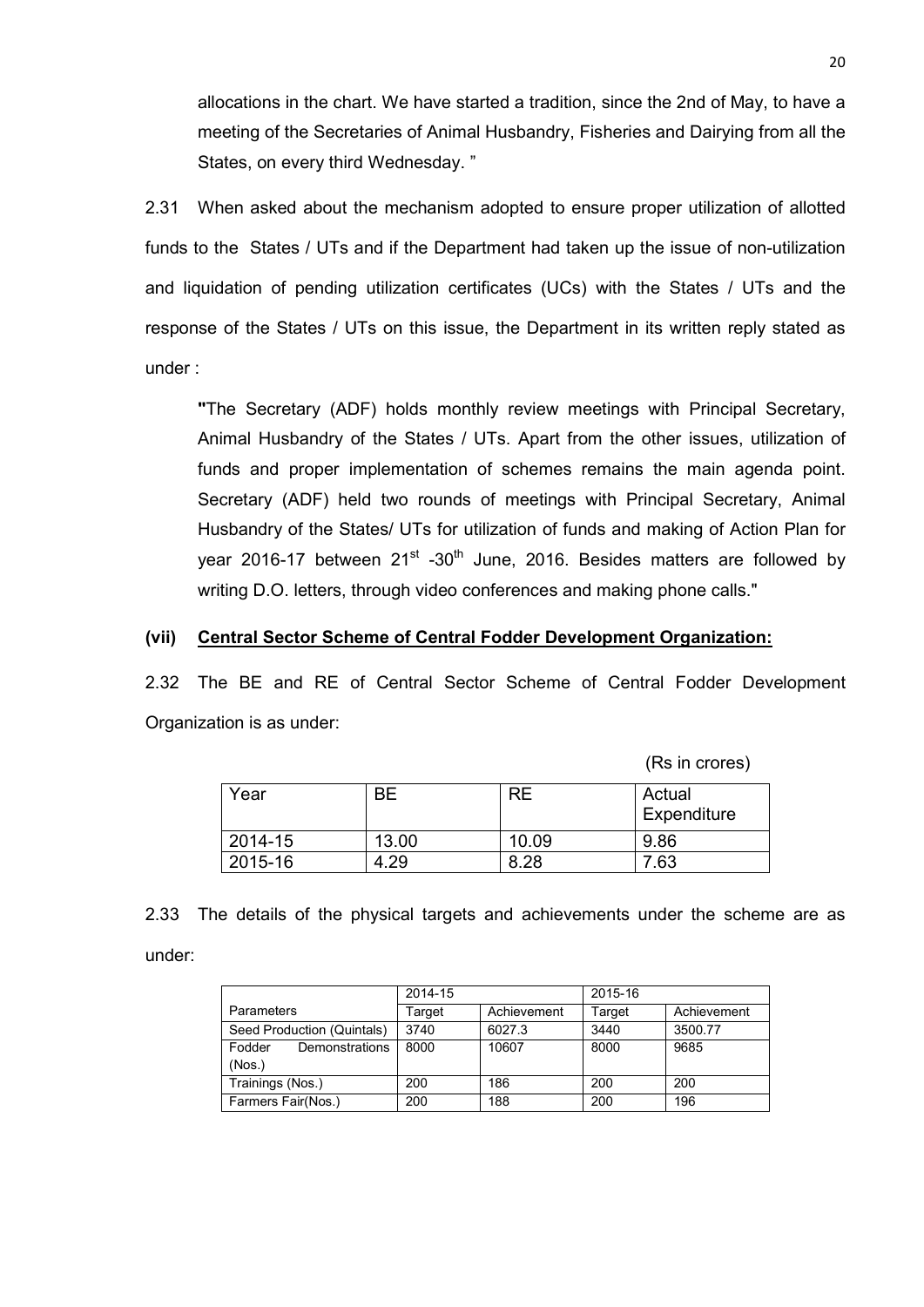#### **(viii) Additional Fodder Development Programme (AFDP) :**

2.34 Crop resides contribute significantly to fodder availability also. Any decline in area under varies crops results in shortage of fodder causing severe hardship to livestock. Substantial gaps already exist in availability of green fodder, dry fodder and concentrates. The situation is likely to worsen in probable rainfall deficit states of Gujarat, Rajasthan, Karnataka, Madhya Pradesh, Andhra Pradesh, Maharashtra, etc. Mitigating this situation would require additional area coverage under fodder and efficient post-harvest management. Accordingly, it is necessary to imitate special measures for enhancing production of fodder during drought conditions.

2.35 The AFDP was formulated with the objective of facilitating adoption of additional interventions for production of fodder for mitigating adverse impact of drought on livestock. The scheme is proposed to be implemented in the districts/blocks declared as drought affected in the country.

2.36 When asked about the details and adoption of special measures for enhancing production of fodder during drought conditions, the Department in their written reply stated as under :

"Cabinet Committee on Economic Affairs (CCEA) in the meeting held on 12th August, 2015 has approved Additional Fodder Development Programme (AFDP) with an outlay of Rs. 50.00 crore as a sub-scheme of Rashtriya Krishi Vikas Yojna (RKVY) for mitigating adverse impact of drought in drought affected districts/blocks of the country during the year 2015-16 with guidelines in event of drought declaration by the respective States/Districts/Blocks. As per prevailing AFDP Guideline norms, the maximum ceiling is Rs. 3200/ha for individual farmers/Farmers Association/Federation/Cooperatives and NGOs with restriction of 2 ha per beneficiary."

Level of assistance

Farmers in the drought affected districts/blocks are provided assistance @ Rs.3200/- per hectare as per cost norms for a maximum area of two ha per beneficiary for taking up additional production of fodder in these districts/blocks.

21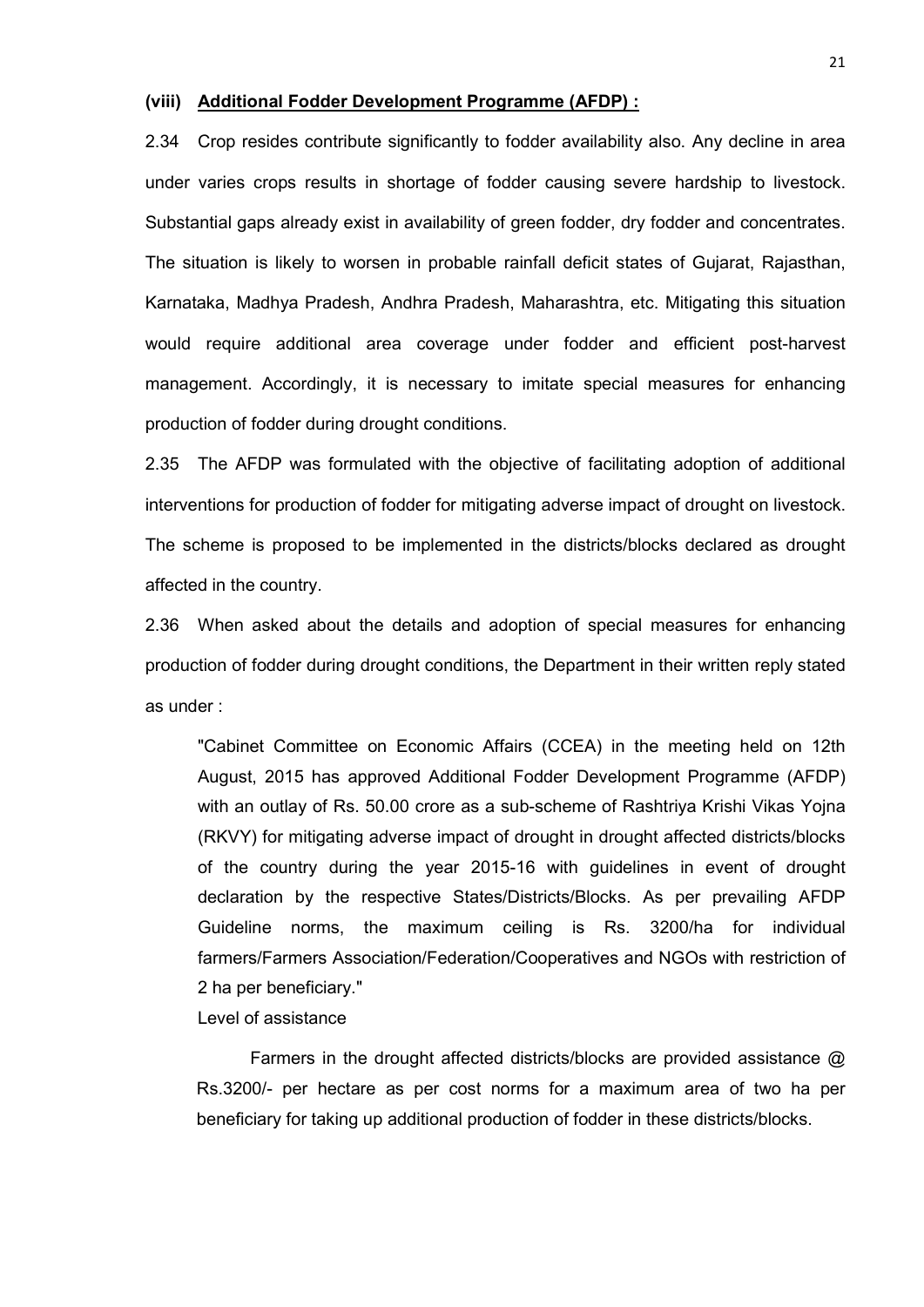Eligible interventions and rate of assistance:

| SI.<br>No. | Intervention                                                                                                                                       | Approximate   Rate of<br>Cost<br>(Rs./Ha) | assistance (Rs.<br>/Ha) |
|------------|----------------------------------------------------------------------------------------------------------------------------------------------------|-------------------------------------------|-------------------------|
|            | Fodder Production kit comprising of<br>critical inputs likes seeds of improved<br>varieties/ hybrids, nutrients, plant<br>protection measures etc. | 3200                                      | 3200                    |

The fund allocation during current year (2016-17) is Rs 100.00 crores. The proposals are submitted by the States/ UTs as per the requirement for release of funds.

2.37 needs. The beneficiaries nay be individual farmers, Farmers Producer Organizations, Federations of Cooperatives. In the event of declaration of drought by the State Government, the State Government will implement this scheme as a special intervention under RKVY.

2.38 The details of State-wise allocation and releases of Additional Fodder Development Programme for the year 2014-15 and 2015-16 are given below :

(Rs. in Crores)

|                                | 2014-15    |         | 2015-16                  |         |            |
|--------------------------------|------------|---------|--------------------------|---------|------------|
| Name<br>οf<br>the<br>State/UTs | Allocation | Release | Allocation *<br>(Central | Release | Area (Ha.) |
|                                |            |         | Share -60%)              |         |            |
| Andhra<br>Pradesh              | 10.00      | 10.00   | 2.4084                   | 1.21    | 12545      |
| Chhattisgarh                   |            |         | 0.96                     | 0.48    | 5000       |
| Haryana                        | 5.12       | 2.56    |                          |         |            |
| Karnataka                      | 7.68       | 3.84    | $12.50**$                | 6.25    | 79000      |
| Madhya<br>Pradesh              |            |         | 0.97                     | 0.49    | 5050       |
| Maharashtra                    | 12.50      | 12.50   |                          |         |            |
| Odisha                         |            |         | 14.40                    | 14.40   | 75000      |
| Rajasthan                      |            |         | 4.840                    | 2.42    | 25210      |
| Telengana                      |            |         | 12.00                    | 6.00    | 50000      |
| <b>Uttar Pradesh</b>           | 4.33       | 2.17    | 1.92                     |         | 10000      |
| Total                          | 39.63      | 31.07   | 50.00                    | 31.25   | 261805     |

\*GOI share of 60% has been approved by Ministry of Finance \*\*50% GOI share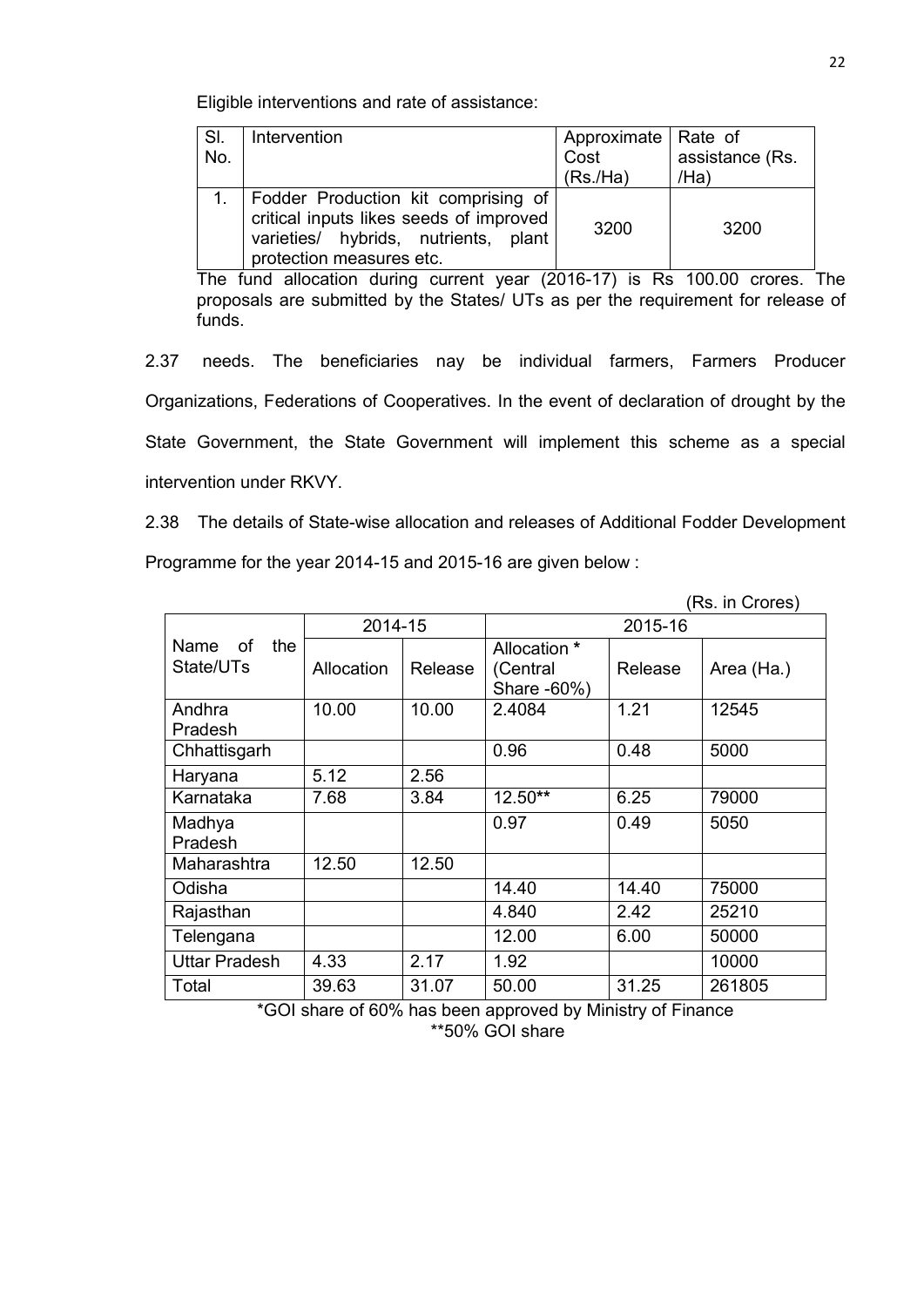| S. No. | Name of the State        | Tentative Allocation (Rs. in crore) |
|--------|--------------------------|-------------------------------------|
| 1.     | Andhra Pradesh           | 4.00                                |
| 2.     | <b>Arunachal Pradesh</b> | 0.21                                |
| 3.     | Assam                    | 3.50                                |
| 4.     | <b>Bihar</b>             | 3.10                                |
| 5.     | Chattisgarh              | 4.32                                |
| 6.     | Goa                      | 0.12                                |
| 7.     | Gujrat                   | 8.00                                |
| 8.     | Haryana                  | 0.60                                |
| 9.     | <b>Himachal Pradesh</b>  | 0.60                                |
| 10.    | Jammu & Kashmir          | 0.60                                |
| 11.    | Jharkhand                | 1.30                                |
| 12.    | Karnataka                | 9.00                                |
| 13.    | Kerala                   | 2.00                                |
| 14.    | Madhya Pradesh           | 9.70                                |
| 15.    | Maharashtra              | 18.00                               |
| 16.    | Manipur                  | 0.40                                |
| 17.    | Meghalaya                | 0.29                                |
| 18.    | Mizoram                  | 0.11                                |
| 19.    | Nagaland                 | 0.39                                |
| 20.    | Odisha                   | 4.20                                |
| 21.    | Punjab                   | 0.64                                |
| 22.    | Rajasthan                | 14.10                               |
| 23.    | <b>Sikkim</b>            | 0.16                                |
| 24.    | Tamil Nadu               | 2.70                                |
| 25.    | Telengana                | 4.00                                |
| 26.    | Tripura                  | 0.26                                |
| 27.    | <b>Uttar Pradesh</b>     | 4.40                                |
| 28.    | Uttarakhand              | 0.50                                |
| 29.    | West Bengal              | 2.50                                |
|        | <b>Total</b>             | 100.00                              |

2.39 The State-wise tentative allocation of AFDP during 2016-17 is given below :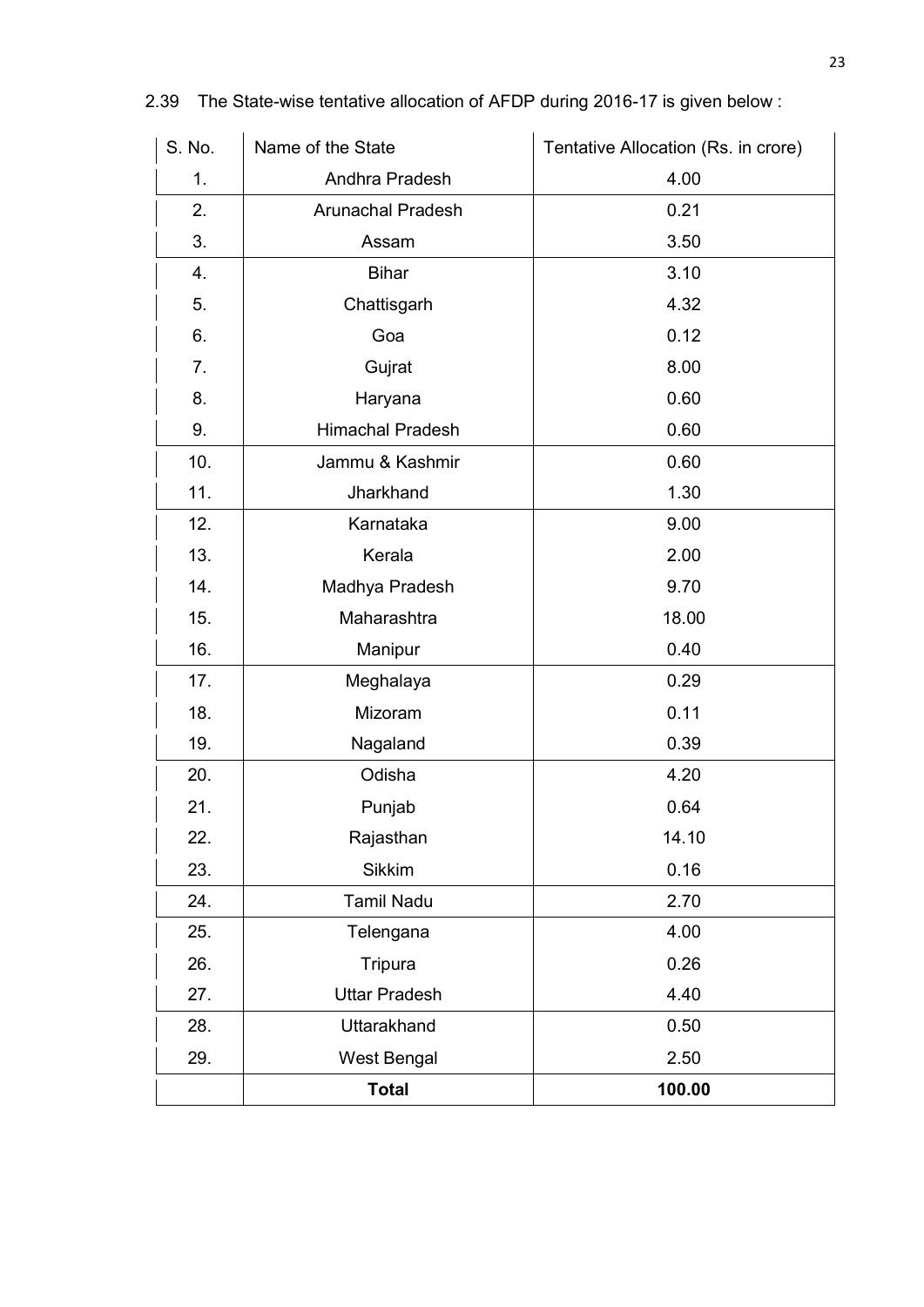2.40 The State wise proposals received and Central Share recommended under Additional Fodder Development Programme for the year 2016-17, is given below :

(Rs in Crores)

| (Name of the<br>State/UTs | Project<br>submitted | Recommended | Central share<br>recommended |
|---------------------------|----------------------|-------------|------------------------------|
| Andhra                    | 6.67                 |             |                              |
| Pradesh                   |                      |             |                              |
| Chhattisgarh              | 1.60                 | 1.60        | 0.89                         |
| Karnataka                 | 16.8                 | 16.8        | 10.08                        |
| Madhya                    | 16.0                 | 16.0        | 9.60                         |
| Pradesh                   |                      |             |                              |
| Maharashtra               | 30                   |             |                              |
| Rajasthan                 | 23.488               | 23.488      | 14.09                        |
| Telengana                 | 10.0                 | 10.0        | 6.0                          |
| <b>Uttar Pradesh</b>      | 6.60                 | 3.20        | 1.92                         |
| Total                     | 119.158              | 79.088      | 47.38                        |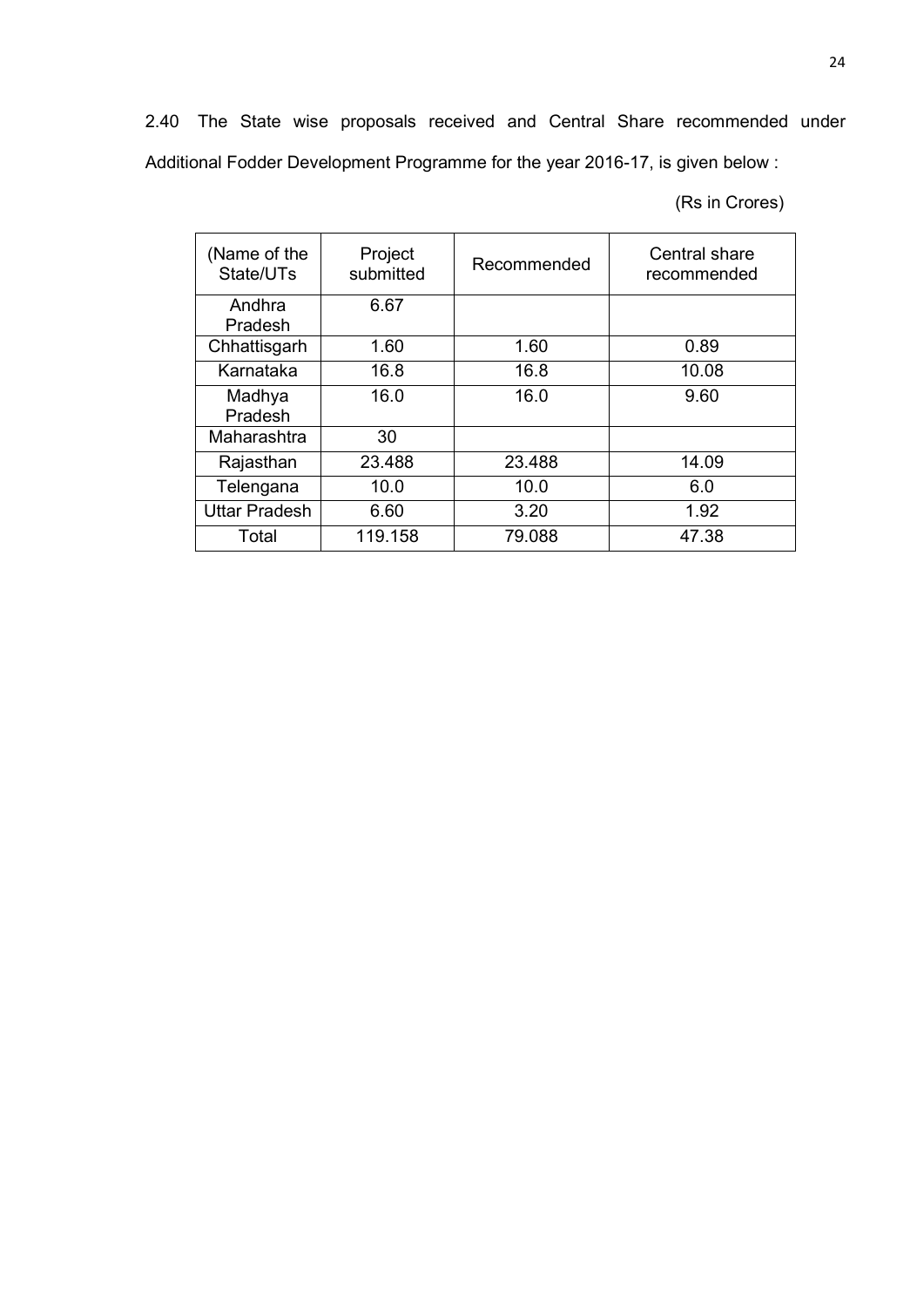#### **CHAPTER - III**

#### **FEED AND FODDER DEVELOPMENT**

#### **(i) Increasing availability of fodder to mitigate the effect of natural calamities:**

**3**.1 Department of Animal Husbandry, Dairying and Fisheries have issued Advisory on measures to be taken for increasing availability of fodder to mitigate the effect of natural calamities on 18.04.2016. The advisory is also available on the website of the Department. The details of the said advisory have been stated in the succeeding paragraphs.

3.2 Availability of adequate quantity of feed and fodder for livestock is essential for improving livestock productivity. Government of India has released funds in the last financial year under the Centrally Sponsored Scheme for various components of fodder development both for production and post harvest management, and also distributed 'Minikits' of high yielding fodder varieties to assist the States in their endeavor to augment the availability of quality feed and fodder. The State Governments have been requested to firm up their fodder requirement to avail the benefit of the recently launched National Livestock Mission (NLM), which has a "Sub-Mission on Fodder Development".

3.3 The Sub-Mission on Fodder Development comprehensively addresses the feed and fodder issues. The Department had issued the guidelines of the NLM, which is also available on the Department's web-site for ready reference. Department of Animal Husbandry is having 8 Regional Fodder Stations, located in different agro-climatic zones of the country, which are producing foundation seeds. These foundation seeds would be made available to the State Governments to multiply and produce certified seeds to be made available to animal rearers and dairy farmers for fodder production for which funds are available under NLM. Coarse cereals have been included under National Food Security Mission (NFSM) from 2014-15, which provides additional funds to all States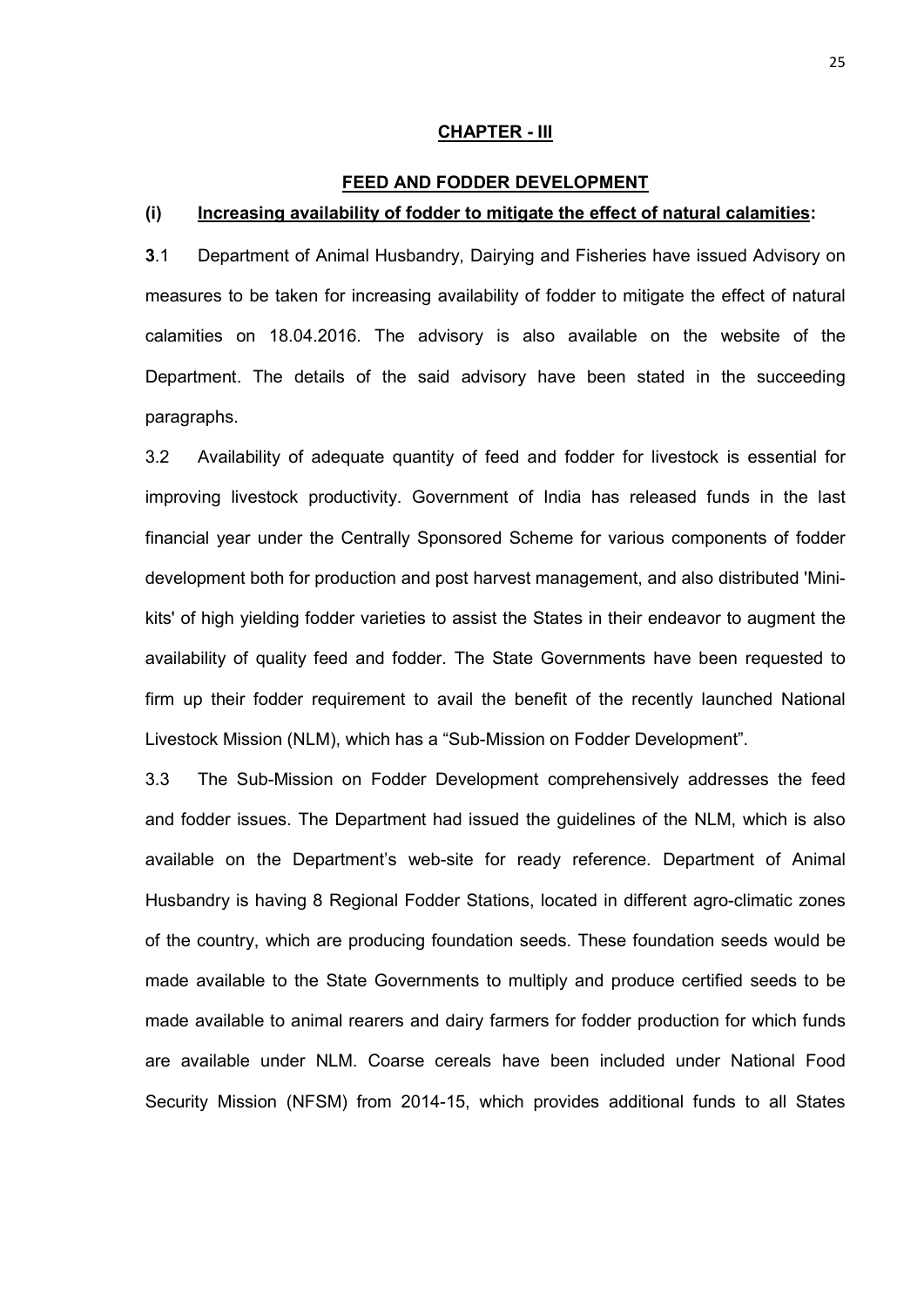except Goa, for production of coarse grain. The States also have sufficient funds and autonomy to undertake development of feed and fodder besides other agricultural and allied activities under the Rashtriya Krishi Vikas Yojna (RKVY). Further, as per the latest guidelines, MNREGA Scheme funds can also be utilized for improving availability of fodder.

3.4 Though the availability of feed and fodder has improved in the last decade, still there exists a substantial gap between the demand and availability of fodder in the country, particularly during the lean periods and at the time of natural calamities including droughts / floods. Following measures may be taken for ensuring maximum availability of fodder for sustaining livestock production :

#### *(a) Optimum utilization of land resources*

3.5 The number of livestock is growing rapidly, but the grazing lands are gradually diminishing due to pressure on land for agricultural and non-agricultural uses. Most of the grazing lands have either been degraded or encroached upon restricting its availability for grazing. The area under fodder cultivation is limited to about 4% of the cropping area, and it has remained static for the last four decades. Owing to the importance of food crops and other cash crops, it is very unlikely that the area under fodder cultivation would increase substantially.

3.6 Therefore, the need of the time is to adopt the practice of land use with multiple crops in a sustainable manner. Adopting Silvi-pastoral and Horti-pastoral models suitable to the area can help in substantially enhancing the availability of forage for the livestock. About 29 million ha area in the country falls under the category of open forests with less than 0.4 canopy density which can be developed with fodder trees. This huge land resource can be utilized for growing fodder, mostly as an under-storey on the partially shaded ground without affecting standing trees. Similar development is also possible in the area under horticulture orchards. While the forest department can undertake Silvi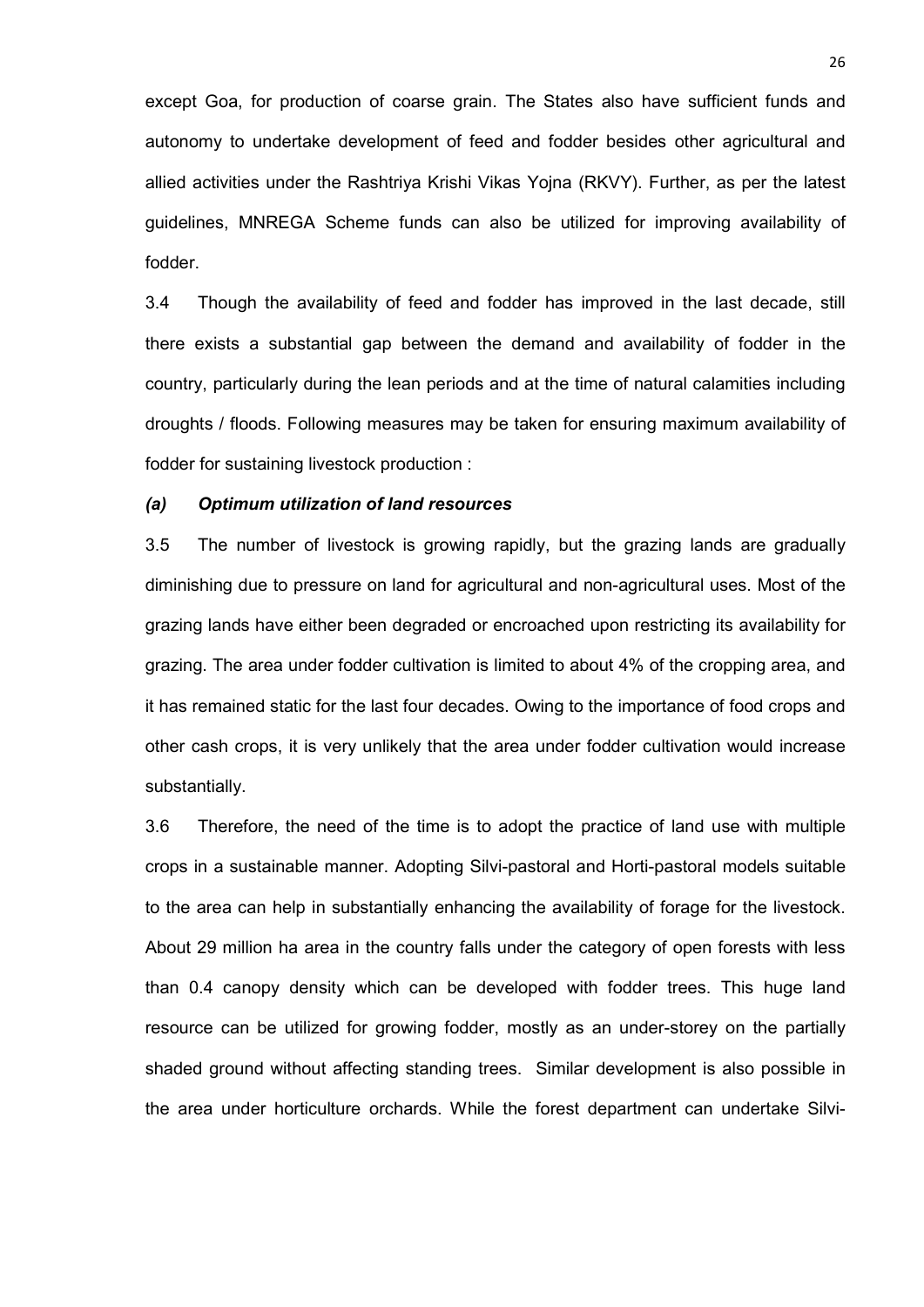pastoral plantations through the Joint Forest Management Committees, the Horti-pastoral activities can be initiated by incentivizing the farmers who are owners of the orchards. The land area under fodder crops, permanent pastures and other grazing lands during 2006- 07 to 2013-14 is given at Annexure V.

# *(b) Improving production by using high yielding fodder varieties*

3.7 Use of quality fodder seeds including dual purpose grains like bajra, maize and jowar, etc., is essential for improving productivity. Some of the cultivated fodder species for different regions are indicated below *(list is illustrative)*:

| Type of land              | Rainfed                            | Irrigated                       |
|---------------------------|------------------------------------|---------------------------------|
| <b>Arid Tracts</b><br>(a) | Bajra,<br>Moth,<br>Guar,<br>Jowar, | Oats,<br>Lucerne, Berseem,      |
|                           | Lobia                              | Maize, Jowar, Bajra, Barley     |
| Semi-dry Tracts<br>(b)    | Bajra,<br>Moth,<br>Guar,<br>Jowar, | Maize,<br>Lobia,<br>Jowar,      |
|                           | Lobia, Velvet                      | Teosinte, Lucerne, Berseem,     |
|                           | Field Bean, Guinea<br>Bean,        | Sarson, Turnips,<br>Hybrid      |
|                           | sphacelata,<br>Setaria<br>grass,   | Napier, Oats, Sudan grass,      |
|                           | Rhodes grass                       | Guinea grass                    |
| Semi-wet Tracts<br>(c)    | Dinanath Grass, Jowar, Lobia,      | Berseem, Oats, Sudan grass,     |
|                           | Rice<br>Bean,<br>Velvet<br>Bean,   | Hybrid Napier, Guar, Jowar,     |
|                           | Teosinte, Sun hemp                 | Maize, Para grass, Rhodes,      |
|                           |                                    | Setaria                         |
| Wet regions<br>(d)        | Jowar, Dinanath, Rice Bean,        | Berseem, Oats,<br><b>Hybrid</b> |
|                           | Coix                               | Guinea, Lucerne,<br>Napier,     |
|                           |                                    | Sarson, Turnips,<br>Oats,       |
|                           |                                    | Setaria, Para grass, Jowar      |
| Lower Hills<br>(e)        | Jowar, Lobia,<br>Bajra,<br>Velvet  | Oats,<br>Maize,<br>Jowar,       |
|                           | Bean, Field Bean, Guar             | Berseem, Lucerne, Hybrid        |
|                           |                                    | Napier, Sudan grass, Setaria,   |
|                           |                                    | Rhodes                          |

3.8 An illustrative list of trees, shrubs and grasses for development of pastures, suitable for different regions are enclosed in the Annexure VI.

3.9 Inadequate availability of quality fodder seeds is a major constraint. Fodder seed production is not remunerative in many of the fodder crops. State Governments may take initiatives to encourage farmers for taking up the production of high yielding varieties by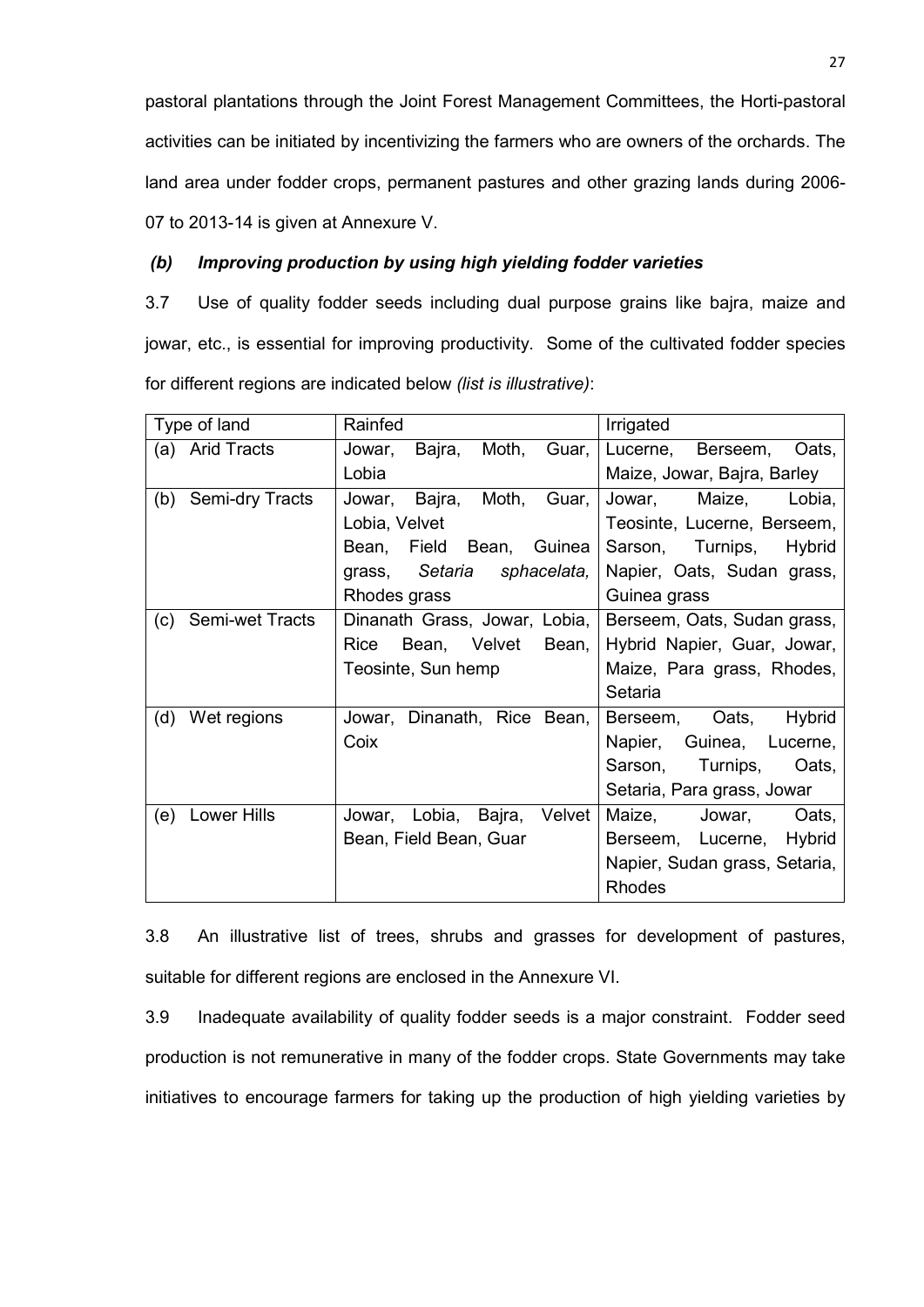providing sufficient incentives to farmers for production of fodder seeds of high yielding varieties by way of assured procurement with a remunerative price and assistance of inputs. State Governments can avail the benefit of the component of 'Fodder Seed Procurement and Distribution' under the National Livestock Mission (NLM). Provisions under NFSM can also be utilized for this purpose.

3.10 Following high yielding fodder varieties may be considered for seed production programme for improving fodder yield per hectare in respect of existing area under fodder:

| S.             | of<br>the<br>Name    | Name of varieties                                    |
|----------------|----------------------|------------------------------------------------------|
| No.            | fodder crop          |                                                      |
| 1              | Maize                | African tall, J-1006, Vijay composite.               |
| $\overline{2}$ | Sorghum              | SSG 59-3, PC-23, PC-9, PC-6, HC-136, MP Chari,       |
|                |                      | CO-FS-29.                                            |
| 3              | <b>Hybrid Napier</b> | IGFRI-6, IGFRI-10, CO-4, C-23, Yashwant,<br>NB-      |
|                |                      | 21, PNB-84, NB-21                                    |
| 4              | <b>Bajra</b>         | Giant bajra, L-74, GFB-1, Raj. Bajra chari-2, HC 20, |
|                |                      | AVKB-19                                              |
| 5              | Cowpea               | BL-1, BL-2, UPC-622, UPC-5286, UPC-4200, EC-         |
|                |                      | 4216, NP-3,                                          |
| 6              | Guar                 | BG-1, BG-2, BG-3, Bundel-2, HG 365, HG563, RG-       |
|                |                      | 1003                                                 |
| $\overline{7}$ | <b>Berseem</b>       | Wardan, Bundel berseem-2, BL-1, BL-10                |
| 8              | Oats                 | JHO-851, JHO-822, UPO-212, Kent, OS-6,               |
| 9              | Chinese cabbage      |                                                      |

#### **3.11 Forage crops and their varieties suitable for waterlogged soil**

| Soil condition          | Suitable crop                                           |
|-------------------------|---------------------------------------------------------|
| Standing water          | Almon grass (Echinochloa polyptachya), Para grass,      |
|                         | Coix sps., Iseilema laxum, Chloris gayana, signal       |
|                         | grass, karnal grass, congosignal grass                  |
| Shallow water table     | Teosinte (Zea mexicana), shevary (Sesbania sesban)      |
| Temporary water         | Sasuna (Medicago denticulata), teera (Lathyrus          |
| logged soil drained in  | sativus), chatarimatri (Vicia sativa), oats and Berseem |
| rabi season             |                                                         |
| Riverine<br>flood water | Sorghum (PC-6), Teosinte (TL-6)                         |
| logging                 |                                                         |
| Saline water logged     | <b>Casuarinas and Populus</b>                           |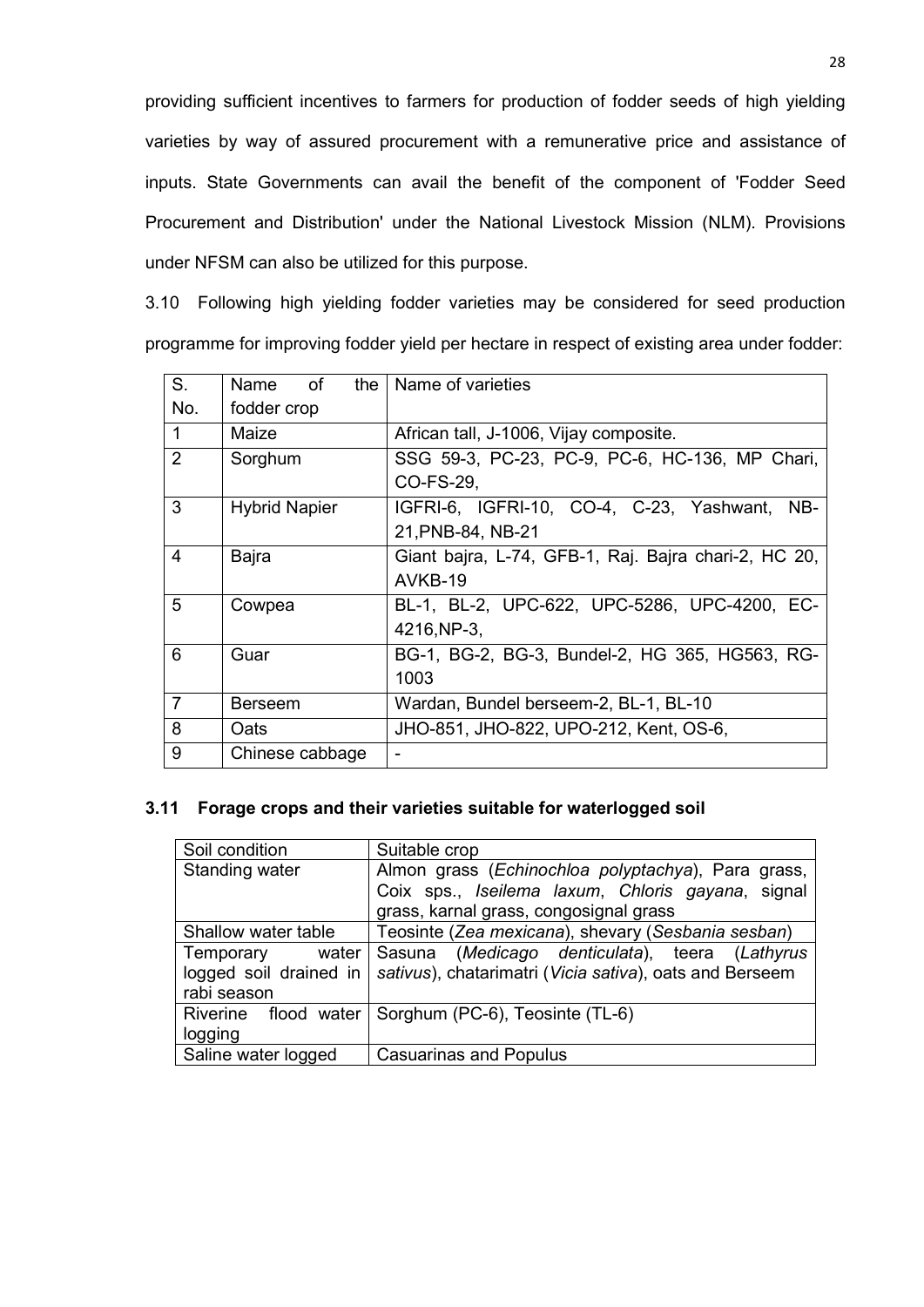3.12 Emphasis be also laid on availability of seeds of short duration and dual purpose crops, which can be used in emergency of drought / floods, for getting fodder in short period. States may ensure availability of such dual purpose quality seeds in consultation with respective Agricultural Universities.

#### *(c) Adopting suitable crop combinations*

3.13 Productivity potential of most lands can be best utilized through not only crop rotation, but also adopting suitable crop combinations. An indicative list of possible production under different combinations of fodder crops is at Annexure VII, which shows higher productivity for different crops.

3.14 There is a need to disseminate the benefits of using high yielding quality fodder seeds and combination of crops among the farmers through front line demonstrations (FLD) and mini-kits. For this purpose, funds available under RKVY, NFSM for coarse grain and National Livestock Mission (NLM) can be utilized.

3.15 Cultivation of Azolla may be taken up on a large scale as it is highly nutritious, rich in protein and ready within a week's period and available every day thereafter. For establishment of Azolla Production Units, States can avail the benefit for the same, besides utilizing funds under National Livestock Mission (NLM) and RKVY for the purpose.

#### *(d) Improvement of grasslands / wastelands and other community lands*

3.16 This Department is implementing the component of grassland development in nonforest waste land, range land, grass land, non-arable land and forest land under NLM with 75% Central grant. States can avail benefit under the scheme. Besides, other marginal lands like roadside land, canal side land, land along the railway tracks, etc., may also be utilized for forage cultivation. The forest department can also undertake Silvi-pastoral plantations in degraded forest areas through the Joint Forest Management Committees for use of the communities.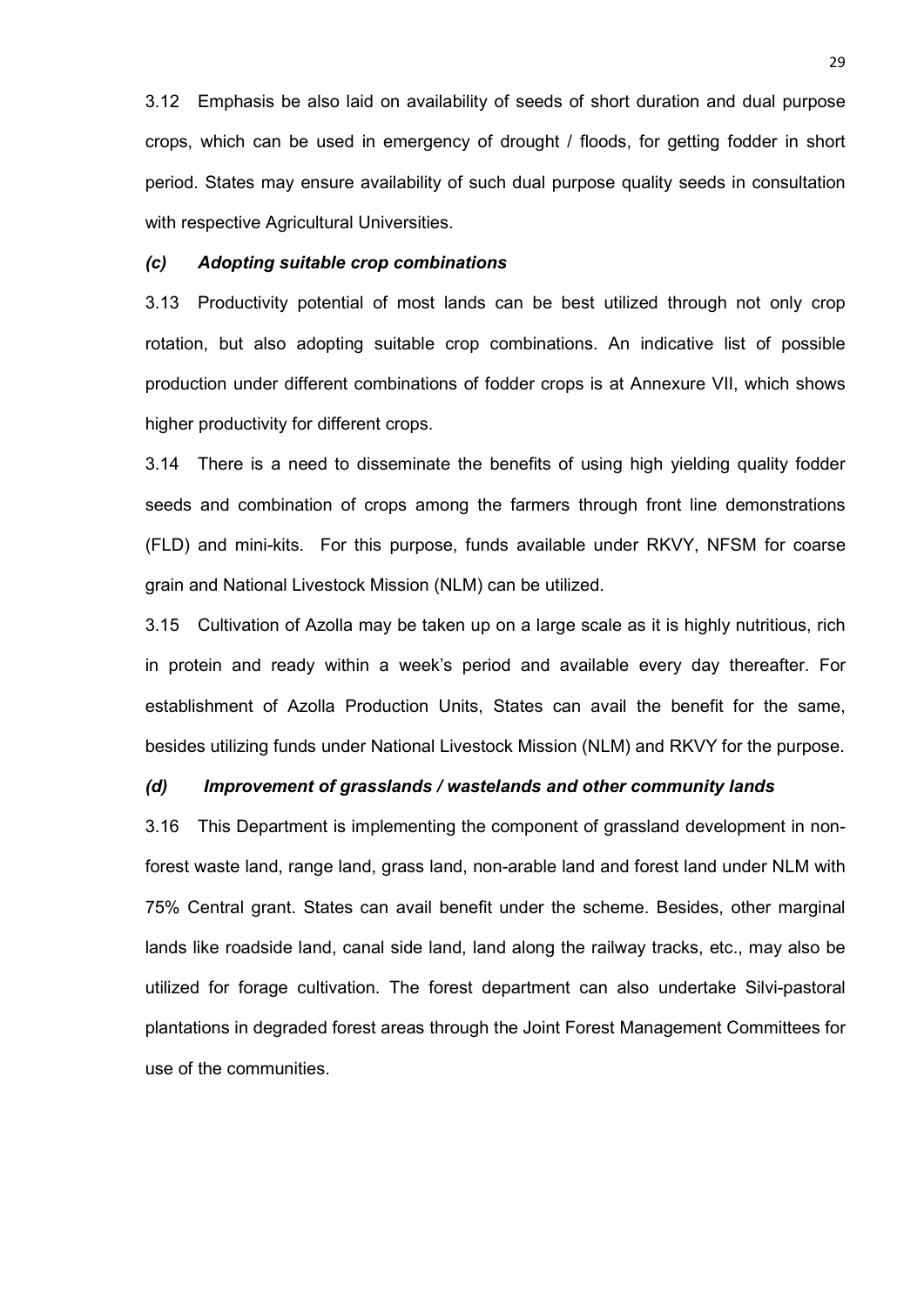3.17 Wasteland like waterlogged areas, saline soils, sodic soils, etc., can also be utilized for cultivation of fodder varieties suitable for such areas.

#### *(e) Conservation and Utilization of Crop Residue/ By-products -*

3. 18 Diversion of crop residues for industrial use, etc., may be restricted / banned.

3.19 The Government of Haryana has imposed a ban on burning of agricultural refuge in the fields. Other States may also adopt similar controls to prevent wastage or diversion of dry fodder.

3.20 The State Governments should make it a priority programme to install chaff cutters and construction of manger in each and every household keeping cattle, in order to economize the use of available fodder. This measure can result in saving of up to about ~30% fodder.

3.21 Though, in general, there is scarcity of green fodder in the country, but still in most places surplus green fodder is available during the monsoon. A major part of this surplus green fodder goes waste or is improperly stored, reducing its nutritional value. The farmers may be trained in the techniques like making silage, and be provided assistance under the Central or State schemes to facilitate silage making at household level.

3.22 The availability of dry fodder can be enhanced by installation of low capacity Fodder-block making units at each Primary Milk Cooperative / Panchayat level. Tractor mounted fodder block making units are now available, which can be operated in the fields to store surplus fodder / dry fodder. Agricultural refuge can be condensed with or without mixing it with easily available material like urea, molasses, butter milk, etc., for easy storage and use during the lean period.

3.23 State Governments may promote use of crop residues and agricultural wastes / bye-products as animal feed by enriching it through available technologies like treatment of straw with urea and molasses along with silage. Green topping of sugarcane and other crops should be saved for use as fodder.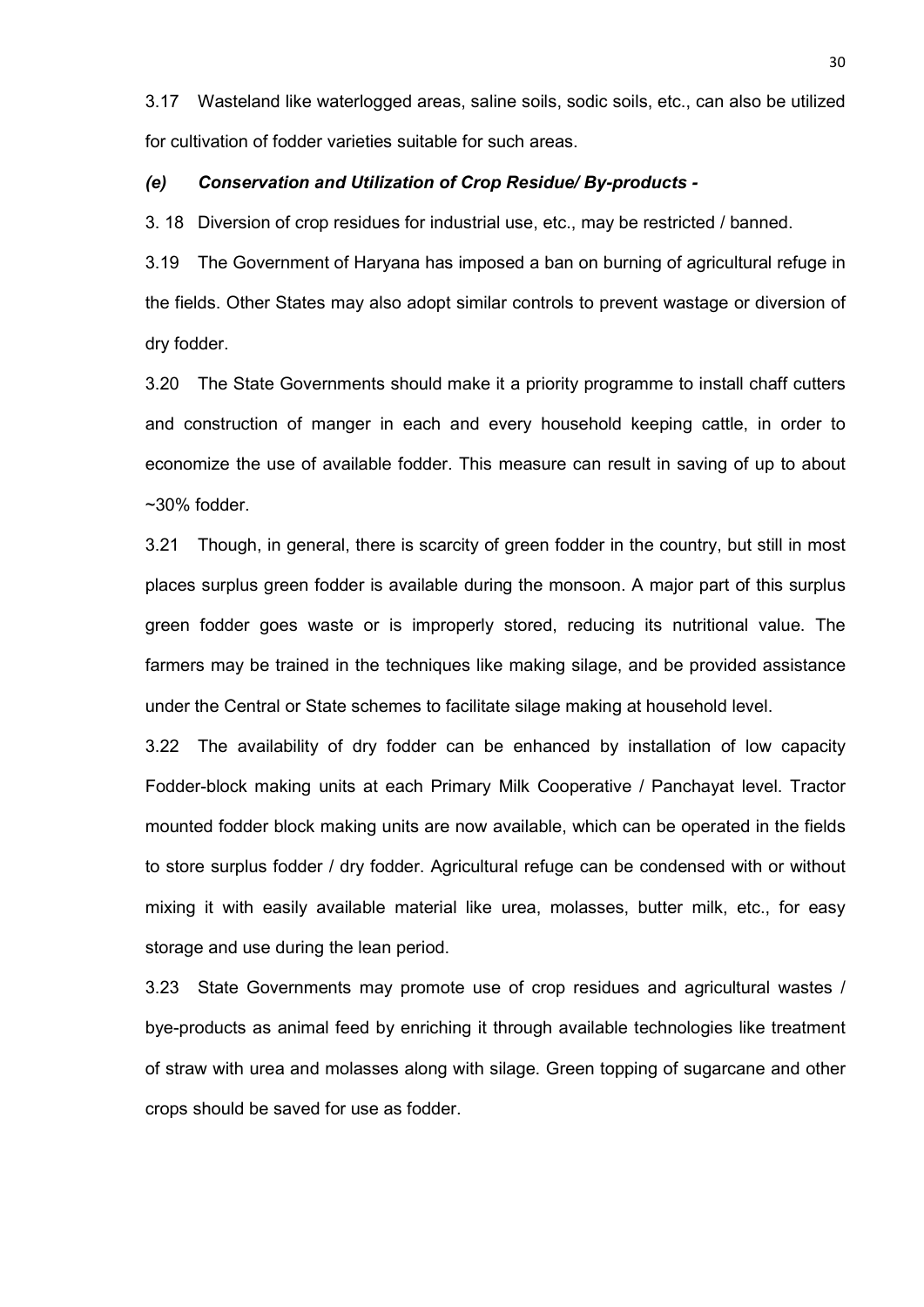#### *(f) Development of Fodder Banks*

3.24 The Milk Cooperatives and Panchayat are assisted for keeping surplus fodder for use during crisis periods. Gaushalas are encouraged and trained to popularize highyielding fodder and forage crops and supported for creating fodder banks through silage or fodder blocks and enrichment of crop residues, etc. States with surplus dry fodder will indicate the quantity and type of fodder available with them, so that necessary arrangements for supply to scarcity area can be made.

#### *(g) Strengthening of extension activities and use of technology*

3.25 It has been seen that very less emphasis is given on extension activities for feed and fodder development. States may strengthen extension activities by associating KVKs, which must play a lead role in educating the farmers in maximizing fodder output with limited land and ensuring quality of feed. Progressive livestock farmers may be identified for training through KVKs / SAUs for growing improved varieties of fodder. The progressive farmers can in turn train other farmers.

3.26 Use of leguminous crops with forage varieties may be popularized through frontline demonstrations through the KVKs. The Regional Fodder Stations of the Government of India have the latest varieties and recommended crop mixtures for the region.

#### *(h) Convergence of Fodder schemes with MGNREGA Scheme*

3.27 State Governments have been requested earlier to dovetail the fodder and feed development programmes with the MNREGA. The guidelines of MNREGA scheme provide for location-specific grassland development for ensuring adequate fodder supply. The guidelines for the new / additional works permitted under MNREGA scheme also prescribe various livestock related works, including construction of fodder trough (manger) and Azolla units. It is suggested that all the beneficiaries who receive or have received the chaff cutters under any of the Govt. schemes must be provided assistance under MNREGA for construction of fodder trough and Azolla.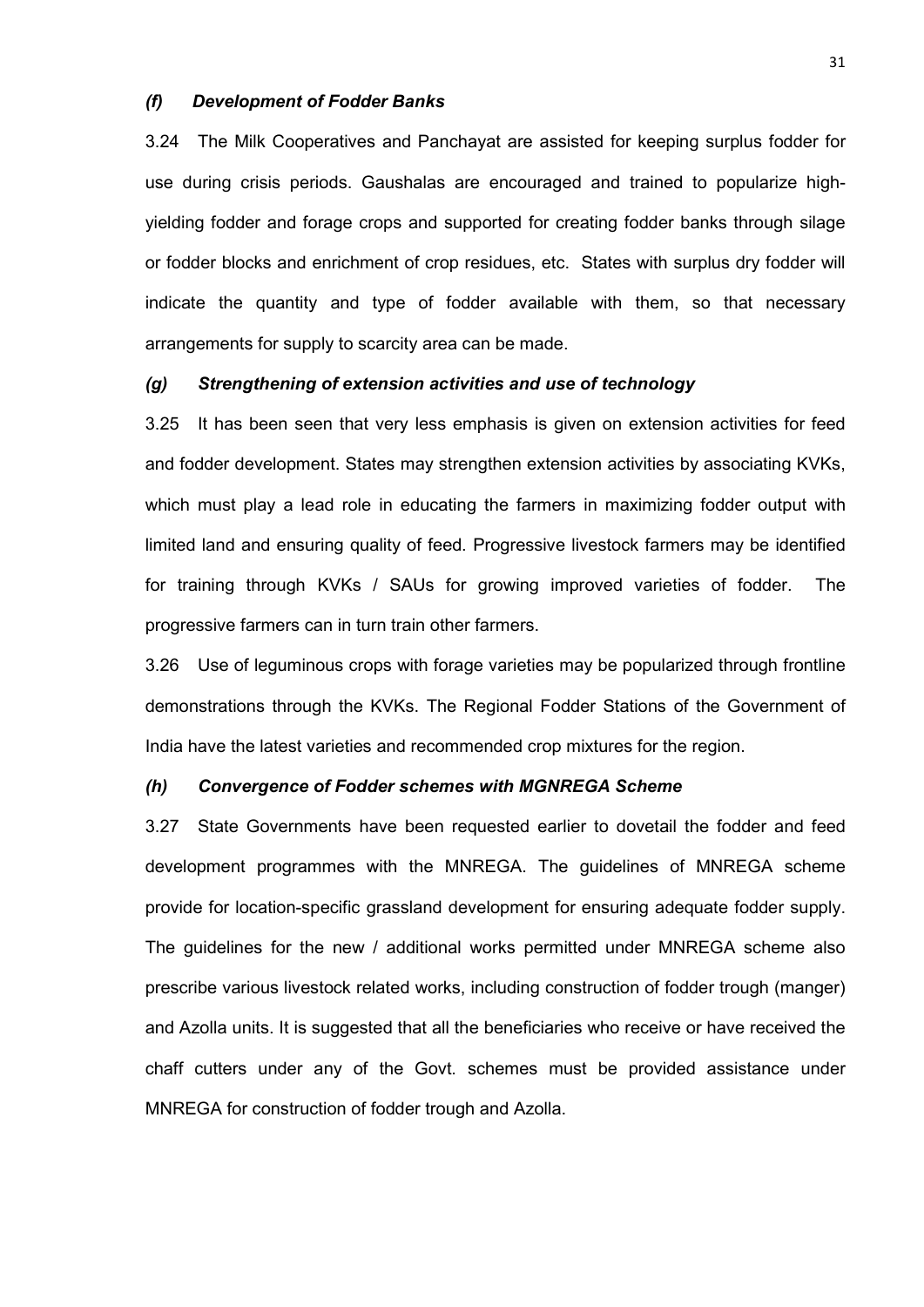3.28 There is a need of low cost transportation of fodder from fodder Surplus States/ Regions to fodder Deficit States/ Regions. In case of natural calamity i.e. Drought or Flood Department immediately identifies fodder surplus States and deficit States. Fodder deficit States will enter into an agreement with fodder surplus States for buying the fodder. In the surplus States nearest Rail Heads are identified were fodder can be stacked for transportation. Similarly Rail Heads of deficit States till where the fodder can be transported are identified. Railway Authorities are roped in to transport the fodder for mitigating the effects of the calamity. This system can even be continued for normal times if the States so desired. This will reduce scarcity in some areas and earn revenue for others.

3.29 During the course of oral evidence on 23.08.2016, the Secretary of the Department stated as under :

"...We are formulating a National Steering Group which will, for the first time, collaborate with scientists. ICAR is with us. This effort was made for the first time. Director NIANP has been designated as Chairman of the Technical Committee. You have pointed out wastage of potatoes and tomatoes, how to increase the area under cost crop. When there is no profitable farming till then nothing will happen even if we give lakhs of sermon, nothing will happen. The farmers are aware whether they have to cultivate wheat or ragi...."

3.30 When asked about the plan of the Department to tackle the issue arising due to use of dwarf varieties of crops which has drastically reduced the amount of fodder derived from it, the Department in its written reply stated as under :

"The different high yielding fodder varieties and forage grasses, legumes, shrubs and trees for grassland / grazing land improvement on agro-ecological basis, cover the requirement of fodder and even are more nutritious."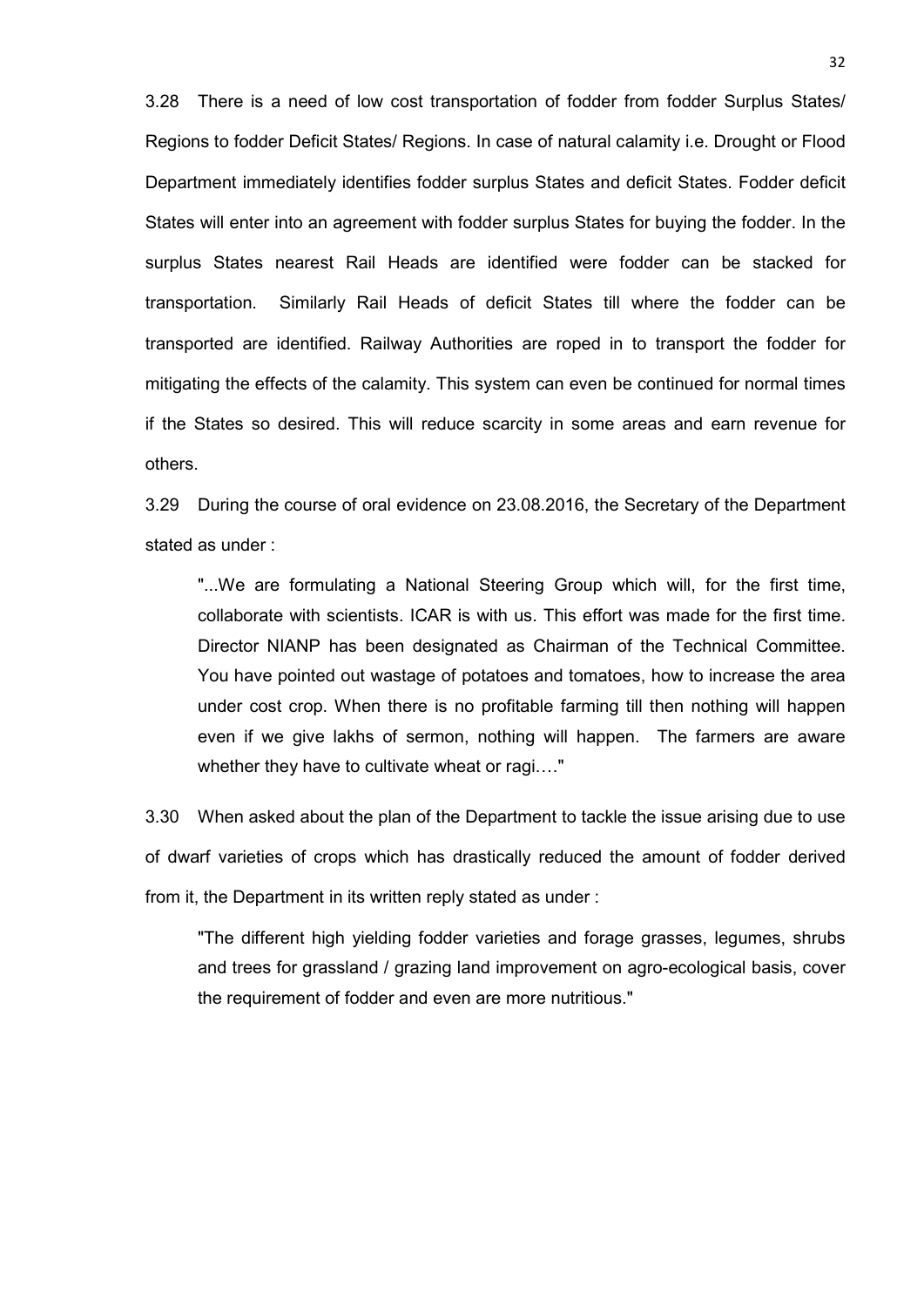3.31 On being asked whether the Department has undertaken measures other than establishment of Azolla Production Units, to enable States/UTs to take up cultivation of Azolla, the Department in its written reply stated as under :

"Azolla production units produce Azolla (Azolla grows in water) which is used as Animal feed."

3.32 On being asked whether the Department has explored the usage of Spirulina as a versatile alternative to fodder, the Department in its written reply stated as under :

"Spirulina (Althrospira sp.) is an edible microalgae and a highly nutritious potential feed resource for many animal species. Experiments conducted so far using dietary Spirulina in different animals have shown improvements in productivity, health, and product quality. It contains all essential amino acids, vitamins and minerals. It is also a rich source of carotenoids and fatty acids, especially y-linolenic acid(GLA). However, it is a new area and further research with Spirulina in livestock diets is required to evaluate its utility as animal feed."

3.33 When asked about the planning of the Department in the direction of discovering and developing plant varieties as alternatives to fodder, the Department in its written reply stated as under:

"The different high yielding fodder varieties of crops and list of forage grasses, legumes, shrubs and trees for grasslands / grazing land improvement on agro-ecological basis are given at Annexure VIII and Annexure VI respectively."

3.34 On being asked about the States that have started using Hybrid Napier, which has emerged as a popular animal fodder in many States and whether the same has been tested for its nutritive value and its effect, the Department in its written reply stated as under:

"The funds provided by the Department under the component "Fodder Seed Procurement, Production and Distribution" are utilized by the States/ UTs for growing major high yielding fodder varieties including Hybrid Napier. Regional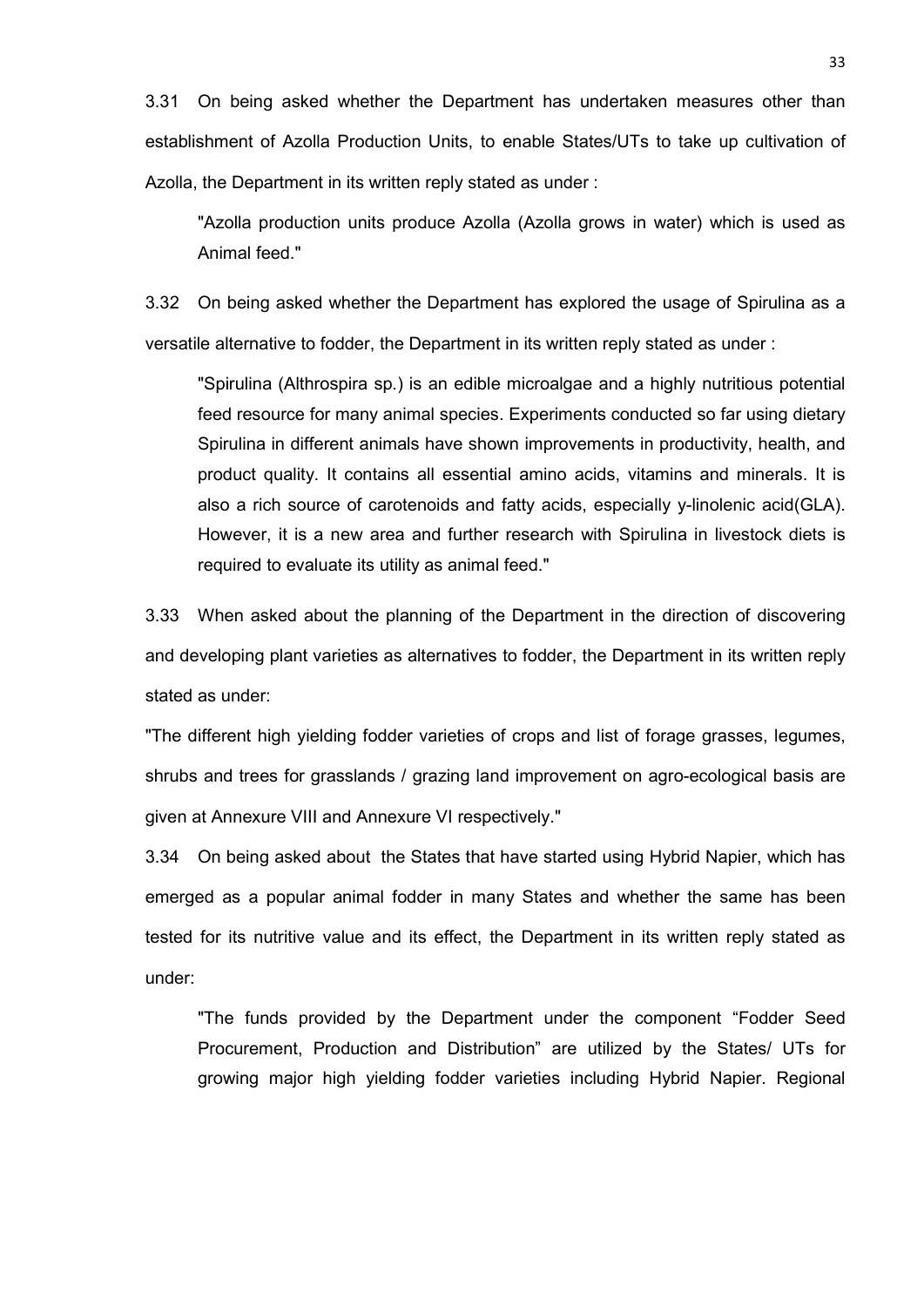Fodder Stations are also popularizing Hybrid Napier through regular demonstrations."

3.35 Regarding the extent of usage of short duration dual purpose quality seeds, steps being taken to encourage States/UTs and farming communities to adopt suitable crop combinations along with using high yielding quality fodder seeds, steps taken to address unwanted changes in the farming pattern, promoting cultivation of coarse grains like Jowar, Bajra, Ragi etc. and finding alternatives to coarse grains as dry fodder, the Department in its written reply stated as under:

"The cropped area under fodder is given in the **Annexure IX.** The fodder crops grown are of high yielding fodder varieties. Major high yielding fodder varieties of seeds developed by ICAR are being used by the States/ UTs regularly. It is ensured that the funds provided by the Department under the component "Fodder Seed Procurement, Production and Distribution" are utilized by the States/ UTs for growing major high yielding fodder varieties. The list of such verities is given at **Annexure VIII**."

3.36 When asked about its contemplation on the issue of burning of crop residues widely practiced among farmers in villages and steps taken to curb such practices and educate farmers in this regard, the Department in its written reply stated as under :

"Advisories are issued by the Department from time to time. The latest advisory was issued on 18.04.2016 and is enclosed at Annexure F. Besides the following steps have been taken:

(1) Discouraging of Burning of straws; (2) Crop residue Management through Bailing, fodder block making, Chaffing, Urea Treatment & Total Mixed Ration (TMR) and ; (3) Hay and silage making as well."

3.37 On being asked about the details of provisions and schemes being adopted by the States/UTs to train farmers in techniques of silage making at the household level, measures being undertaken by the Department to promote maximum conservation of crop residue and its development as animal feed and fodder, to encourage farming of perennial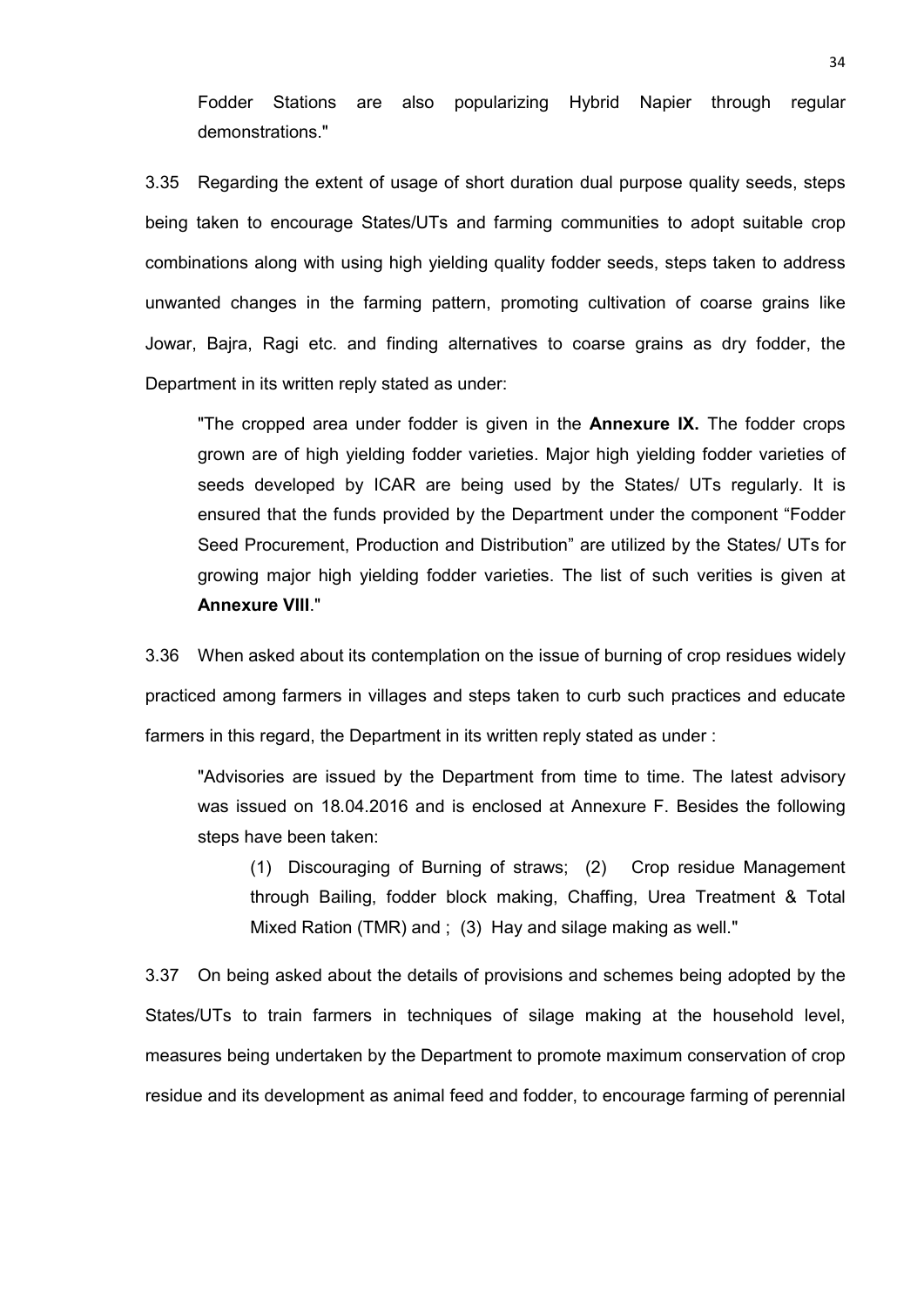fodder grass, to prevent burning of crop residues and instead diverting these to drought prone areas to be used as fodder, the Department in its written reply furnished as under :

"Under the component "Establishment of silage making Units" of Sub Mission on Feed and Fodder Development funds are provided to farmers through State / UTs as follows:

- For a unit of 50 MT capacity 75% of the cost, or Rs 75,000/- whichever is minimum towards civil work & in additional grant will be provided towards cost of the three HP motor chaff cutter as per the norms given under the component of Distribution of Power Driven Chaff Cutter.
- For a unit of 25 MT capacity 75% of the cost, or Rs 55,000/- whichever is minimum towards civil work & in additional grant will be provided towards cost of the two HP motor chaff cutter as per the norms given under the component of Distribution of Power Driven Chaff Cutter.
- For a unit of 10 MT capacity 75% of the cost, or Rs 40,000/- whichever is minimum towards civil work & in additional grant will be provided towards cost of the one HP motor chaff cutter as per the norms given under the component of Distribution of Power Driven Chaff Cutter.

The above pattern is subject to general sharing of funds between Centre and States/ UTs."

3.38 During the course of briefing on 02.06.2016, when asked about using Railway and Defence Lands for cultivation of grasses, the Secretary and Joint Secretary of the Department responded as under :

"This Department has been trying since 2014-15. The Hon'ble Prime Minister in 2014 also talked of fodder purchase and directed using Defence and Railway land. At a high level meeting it was decided that fodder cropping or development works could not be done on these lands… Defence and Rail lands have been prohibited for such uses from a very high level."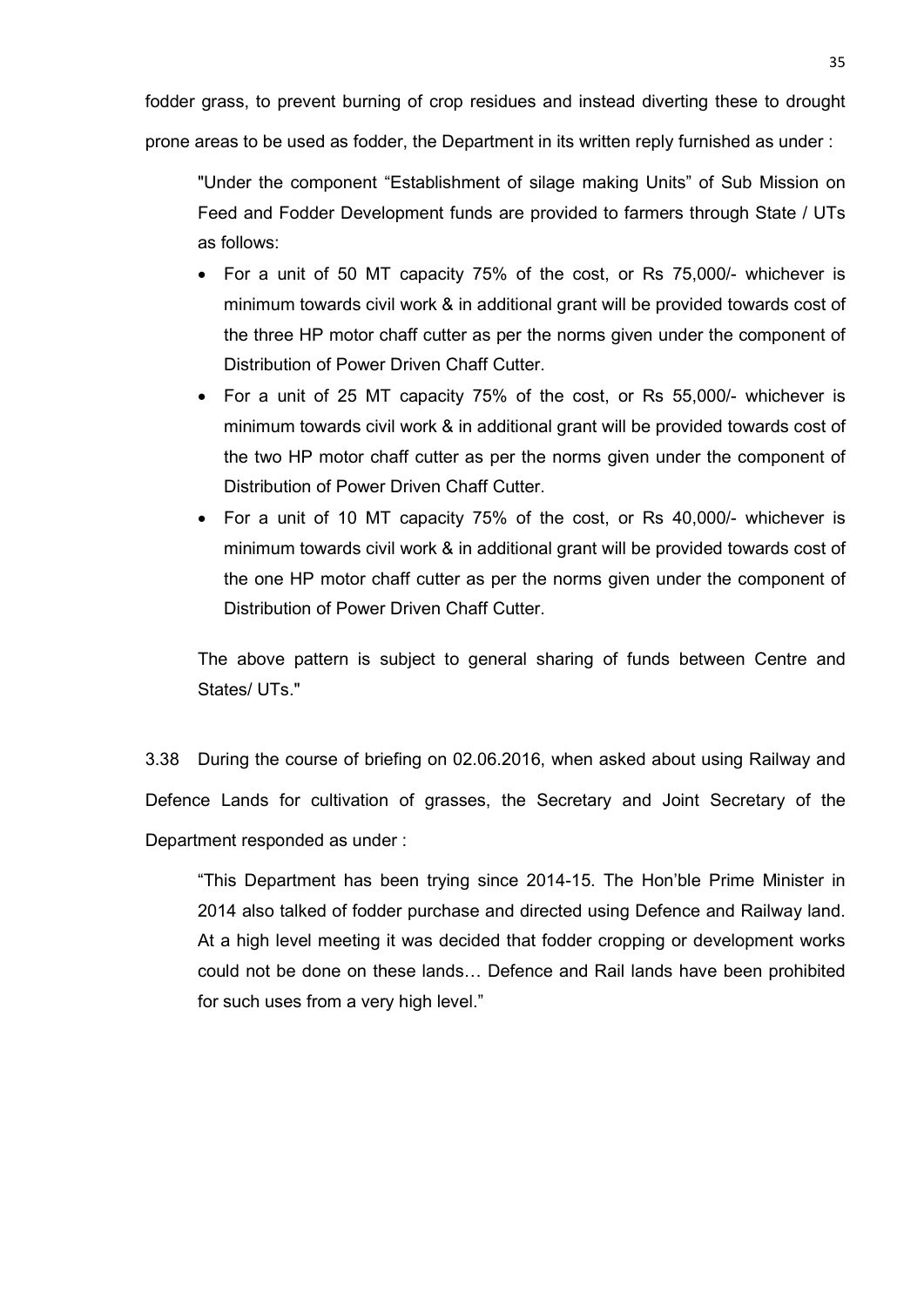3.39 On being asked about the steps taken by the Department to encourage States/UTs to utilize wastelands and vacant lands allocated to railways, defence etc. to grow feed and fodder, the Department in its written reply submitted as under:

" A letter was written to Chairman, Railway Board regarding allowing for growing of grass to be used as fodder for livestock feeding along the sides of Railway tracks. They have replied that it is not feasible due to safety of train operations. Letters have been written to Ministry of Defence and Ministry of Urban Development regarding suggesting alternative spots/unused lands which could be utilized for cultivating animal fodder."

3.40 When asked about the progress made in setting up fodder banks and the Department's plans to set up fodder depots in villages to balance the demand and supply of fodder, the Department in its written reply stated as under :

"It is submitted that earlier this Department was implementing the component of establishment of fodder banks, but it was dropped from the Central scheme on the recommendations of Planning Commission in the year 2005. The main reason behind this recommendation was that the States were not coming forward to implement the component. A major constraint in sustaining fodder banks is the limited shelf-life of stored fodder, coupled with uncertain and fluctuating demands. Higher transportation costs also make the price of stored fodder inhibitory, even if densified fodder blocks are transported. Generally, in a normal rainfall year, sufficient fodder is available in the form of green fodder and crop residues at much cheaper rates. This is the reason as to why the component of fodder block making units is not being utilized by entrepreneurs, as they are never sure of the demands, and storing fodder beyond few months may reduce the quality of fodder to the extent of rendering it unfit for consumption by livestock."

3.41 The Department provided no specific reply on being asked about the practices included under extension activities and if the Department had succeeded in encouraging farmers to take up such activities, State-wise details of which were sought by the Committee.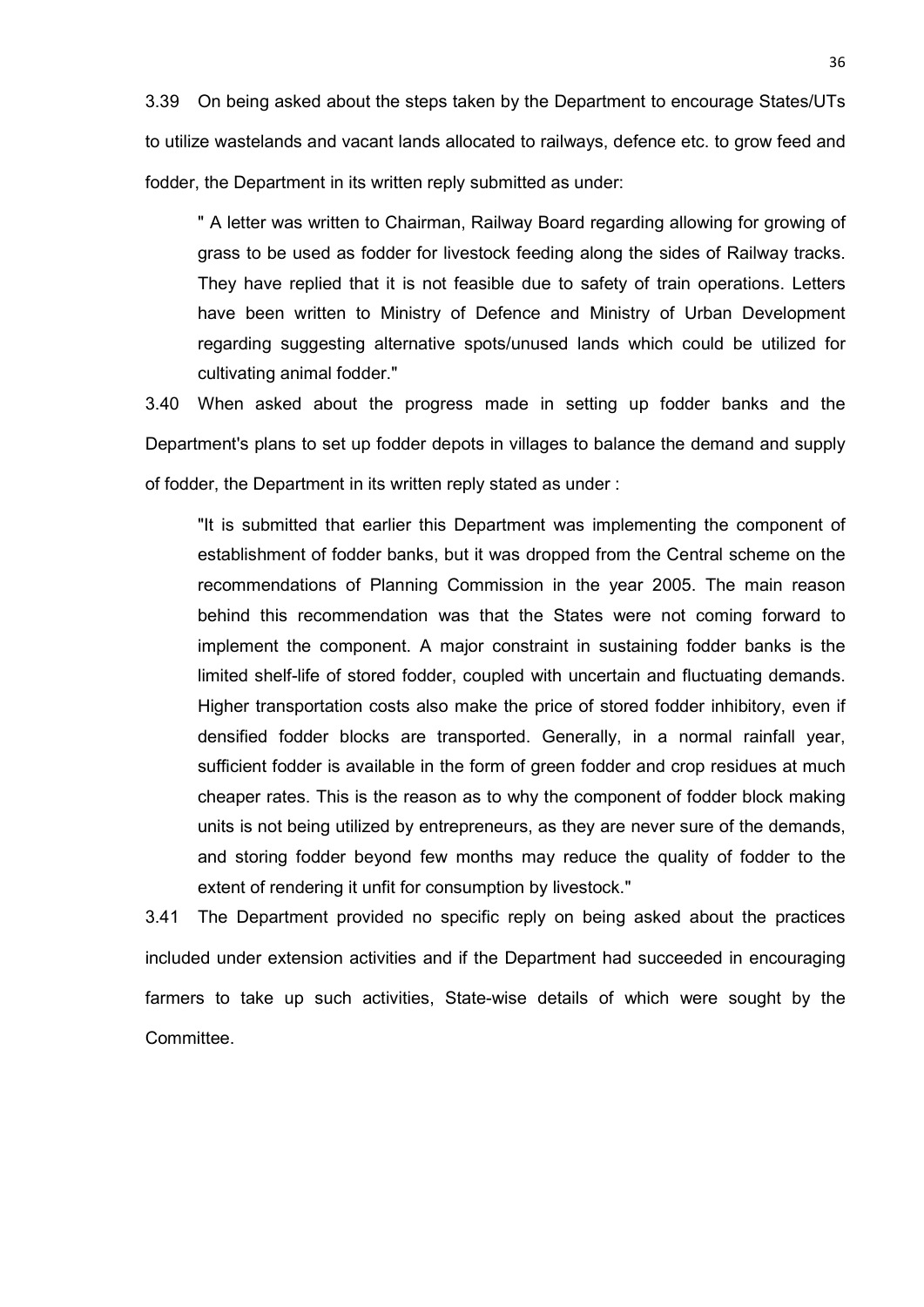3.42 During the course of briefing on 02.06.2016, on the issue of transporting fodder from surplus to deficient areas, the Secretary of the Department responded as under :

"Sir, if I do not say the truth, thus it will be wrong. Probably there was a demand from the state in the name of Fodder trains, as you might have read in the newspaper. Where fodder is available like Haryana, Punjab as told by Hon'ble Members that should be utilized. Particularly during this drought, we have made arrangement. We have also discussed with the Railway Chairman that if there is any need then you may arrange wagon train and cargo."

3.43 On being asked by the Committee about the States that have surplus production and stock of fodder and the States that have a shortage and if the Department has collected latest data for availability of feed and fodder at the national level, the Department in its written reply stated as under:

"No detailed studies have been done. Whenever a report is asked about the deficiency of fodder States/UTs mention self sufficiency. Video Conferencing held during May 2016 indicated that all States/UTs are self sufficient in fodder."

3.44 On being asked about the measures taken to ensure that States and UTs implement the idea of Silvi-pastoral plantations and Horti-pastoral activities for increasing availability of fodder, the Department in its written reply stated as under:

"Advisories are issued by the Department from time to time. The latest advisory was issued on 18.04.2016 ...."

#### **(ii) Fodder shortage and its import**

3.45 On being asked about the possibility of importing fodder from neighbouring or African countries to meet the acute shortage of fodder, the Department, in its written reply, negated any such possibility.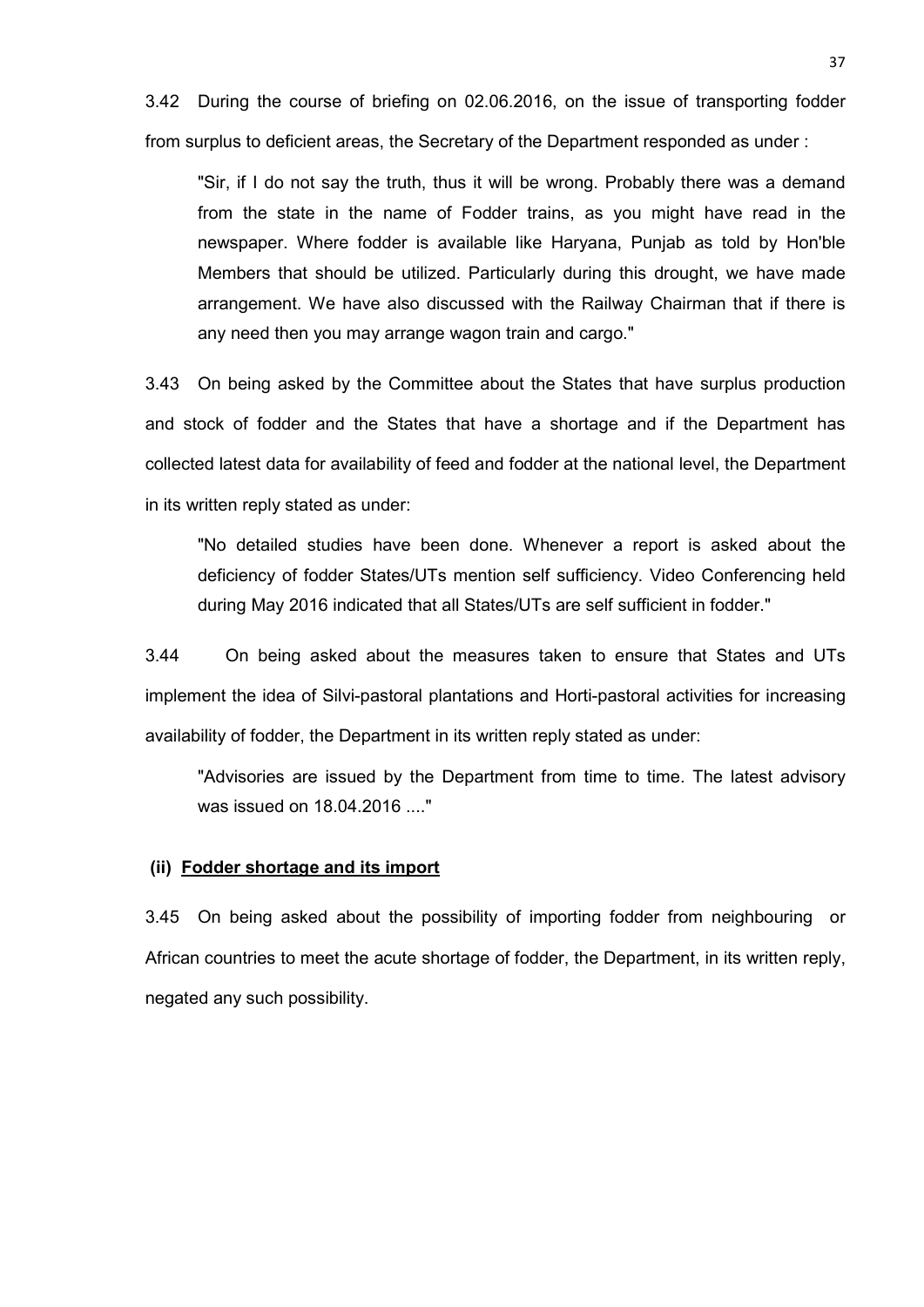#### **(iii) Utilization of barren lands for multi-perennial fodder crops**

3.46 On being questioned about the incentives to farmers for utilizing empty spaces and barren lands across the country for multi-perennial fodder crops, the Department in its written reply stated as under:

"Under the component "Fodder production from Non-forest wasteland / rangeland / grassland / non-arable land" of Sub Mission on Feed and Fodder Development, assistance is provided to the farmers through States / UTs for developing these areas for growing fodder."

#### **(iv) Research, Quality Production and Efficient Utilization of Fodder**

3.47 During the course of oral evidence on 23.08.2016, when enquired by the Committee about the processing of jackfruit as fodder, the Director, NIANP, responded as under :

".Sir, the seeds of jackfruit are extracted in Kerala and the remaining part is used as silage."

3.48 On being asked about the steps being taken to reduce vegetable and fruit wastages for its utilization as fodder, the Department in its written reply stated as under:

"Excess vegetables and fruits wastes like apple, tomato, potato, pineapple, carrots etc are used as feed resources in many places. The processing techniques / models are also available to convert or preserve them as good feed resources. ICAR-NAINP developed 'Pineapple fruit residue storage based total mixed ration for livestock feeding' and is promoting the technology."

3.49 During the course of briefing on 02.06.2016, on being asked about the collaboration of the Department with ICAR, the Secretary of the Department responded as under :

"…..Coordination with ICAR is an important issue. Yesterday only, we talked to ICAR Secretary Dr. Mahapatra that we will hold special sitting on coming  $10<sup>th</sup>$  June. There are 14 institutes and ICAR labs related to Animal Husbandry. We have summoned the Heads of each of these. We and Secretary ICAR will jointly conduct this meeting and seek the work being done for Animal Husbandry, be it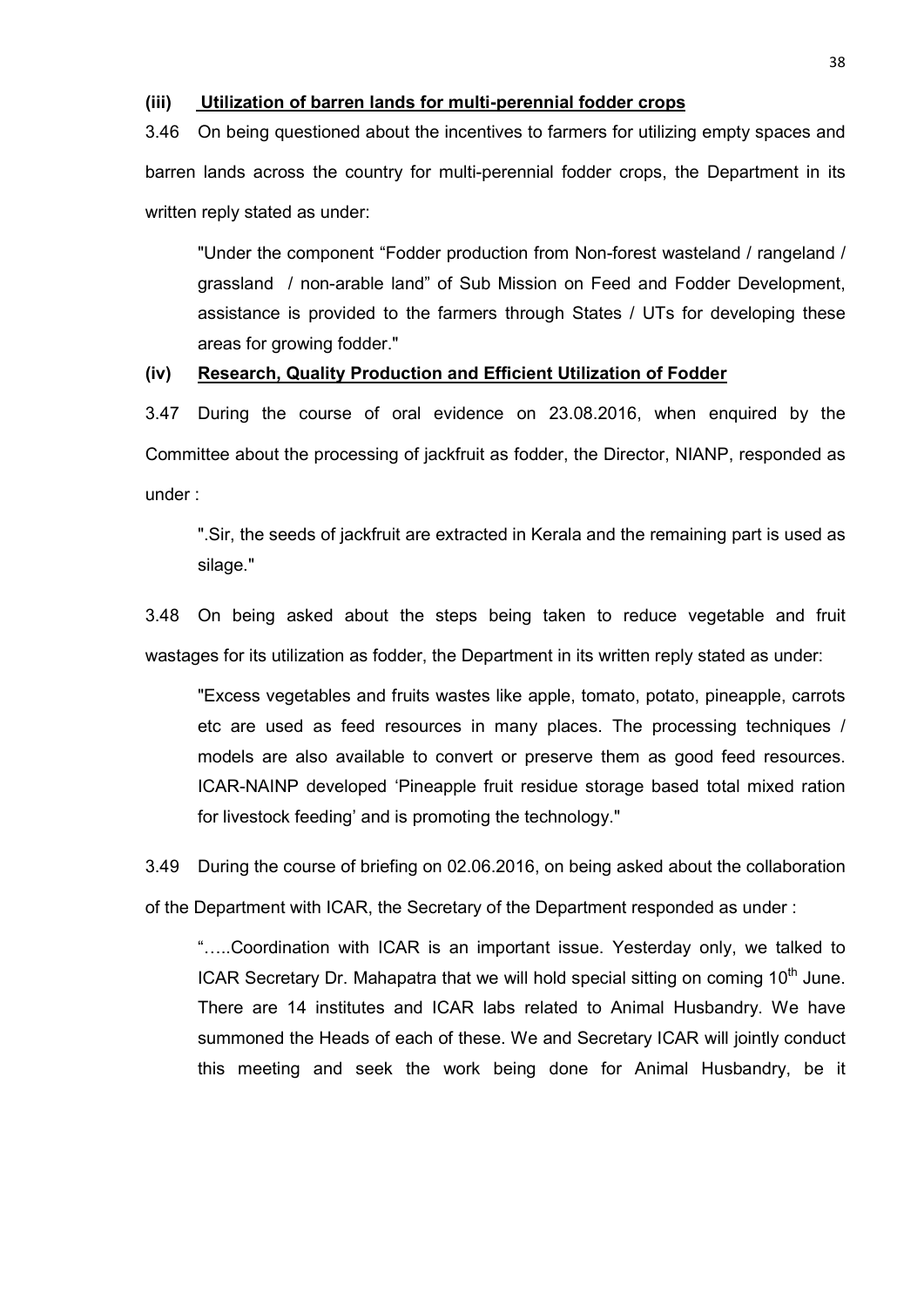development of fodder or development of Animal Husbandry and as to how it would be taking research from lab to land. We have thought about this."

3.50 When the Committee asked about the plans of the Department to involve and consult ICAR in helping research reach from lab to land and the achievements of the Department in this direction, the Department, in its written reply, apprised the Committee as under:

"Regular consultation meetings are held by the Department with ICAR Institutes like Indian Grassland Fodder Research Institute (IGFRI), National Institute of Animal Nutrition and Physiology (NIANP), etc. New varieties developed by ICAR are conveyed to States/ UTs by the Department and also directly by ICAR."

3.51 When asked by the Committee about the plan of the Department to promote utilization of abundant grasses such as 'Kaas' grown in water logged areas of India and with the help of ICAR develop these grasses into nutritious and quality fodder for animals, the Department in its written reply stated as under :

" Presently, it is not possible to use 'Kaas' as fodder for animals**.**"

3.52 When the Committee enquired about the plan of the Department to use technology through Central Government schemes such as Digital India to empower farmers engaging in production of fodder crops and to provide them with alternate marketing channels for sale of fodder and if the Department had a warning mechanism for warning livestock owners of impending adversities of weather so as to alert them to store fodder for use during those times, the Department, in its written reply stated as under :

"Government has launched www.mkisan.gov.in and www.farmer.gov.in for disseminating information about all aspect of farming and animal husbandry. Kisan SMS portal has also been launched to provide SMS to the farmers using this portal. Advisories related to fodder are also sent through this portal which are also in the regional languages."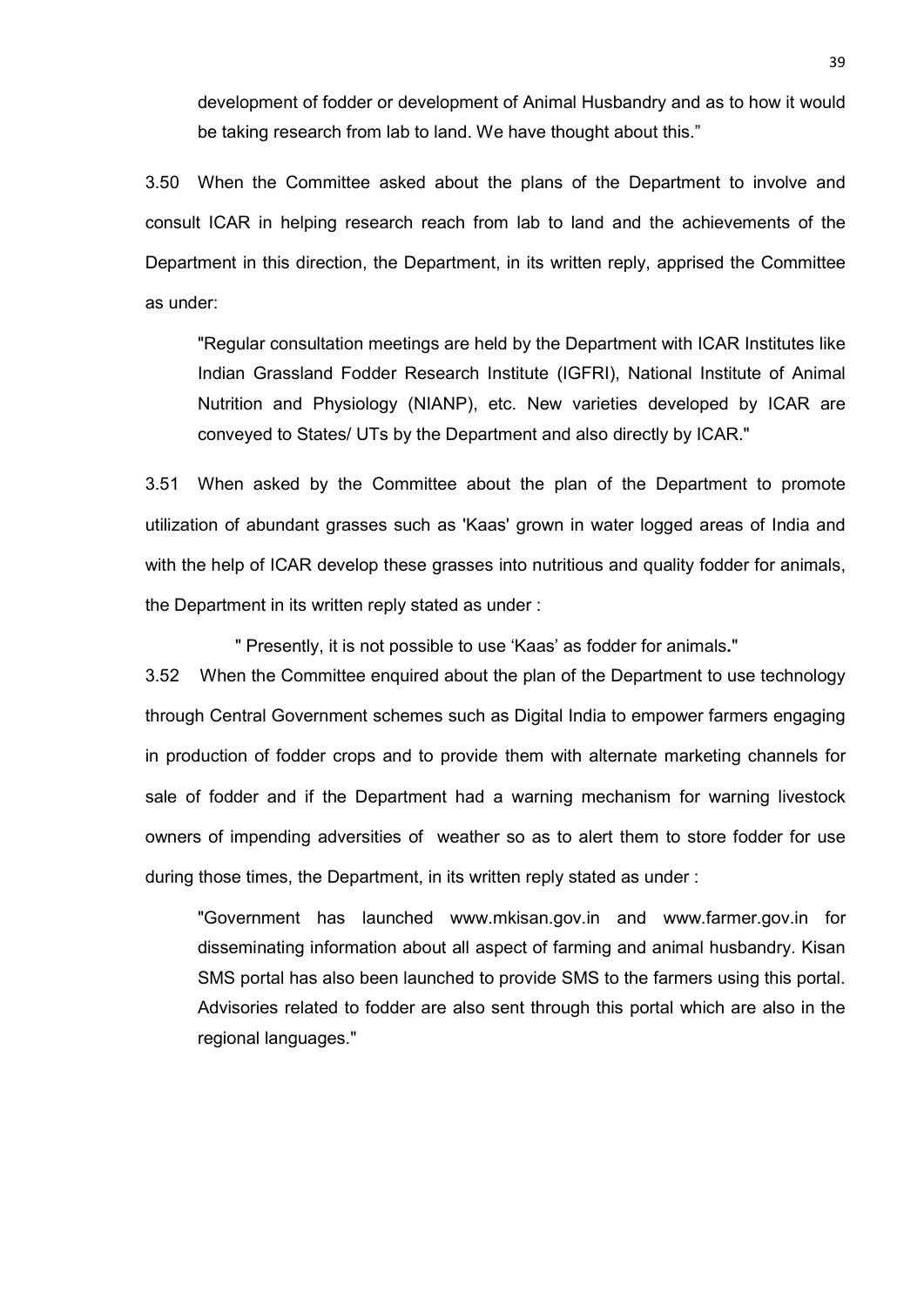#### **(v) Demand and availability of Fodder**

3.53 On being asked if the NABCONS had conducted any recent study post 2007 to assess the gap between demand and availability of different types of fodder available in the country, the Department in its written reply furnished as under :

" The estimates regarding feed and fodder in India by NIANP are as below :"

|                   |              |       | $\frac{1}{2}$ |       |       |
|-------------------|--------------|-------|---------------|-------|-------|
| of<br><b>Type</b> | Parameters   | 2012  | 2015          | 2020  | 2025  |
| Fodder            |              |       |               |       |       |
| Dry Fodder        | Requirement  | 480   | 491           | 530   | 550   |
|                   | Availability | 375   | 387           | 408   | 433   |
|                   | Deficit (%)  | $-22$ | $-21$         | $-23$ | $-23$ |
| Green             | Requirement  | 820   | 840           | 880   | 1000  |
| Fodder            | Availability | 614   | 619           | 596   | 600   |
|                   | Deficit (%)  | $-25$ | $-26$         | $-32$ | $-40$ |
| Concentrate       | Requirement  | 82    | 87            | 96    | 105   |
|                   | Availability | 55    | 58            | 61    | 65    |
|                   | Deficit (%)  | $-33$ | $-34$         | $-36$ | $-38$ |

(Dry matter in million tonnes)

3.54 On being questioned about the steps taken to overcome the shortage of seeds of high yielding fodder varieties of cultivated crops, the Department in its written reply submitted as under:

" Major high yielding fodder varieties of seeds developed by ICAR are being used by the States/ UTs regularly. It is ensured that the funds provided by the Department under the component "Fodder Seed Procurement, Production and Distribution" are utilized by the States/ UTs for growing major high yielding fodder varieties. Private companies are also growing and importing fodder seeds and selling in the market."

3.55 When asked about measures adopted to address the concern of improvement of grasslands and problems arising out of the lack of this as this not only affects the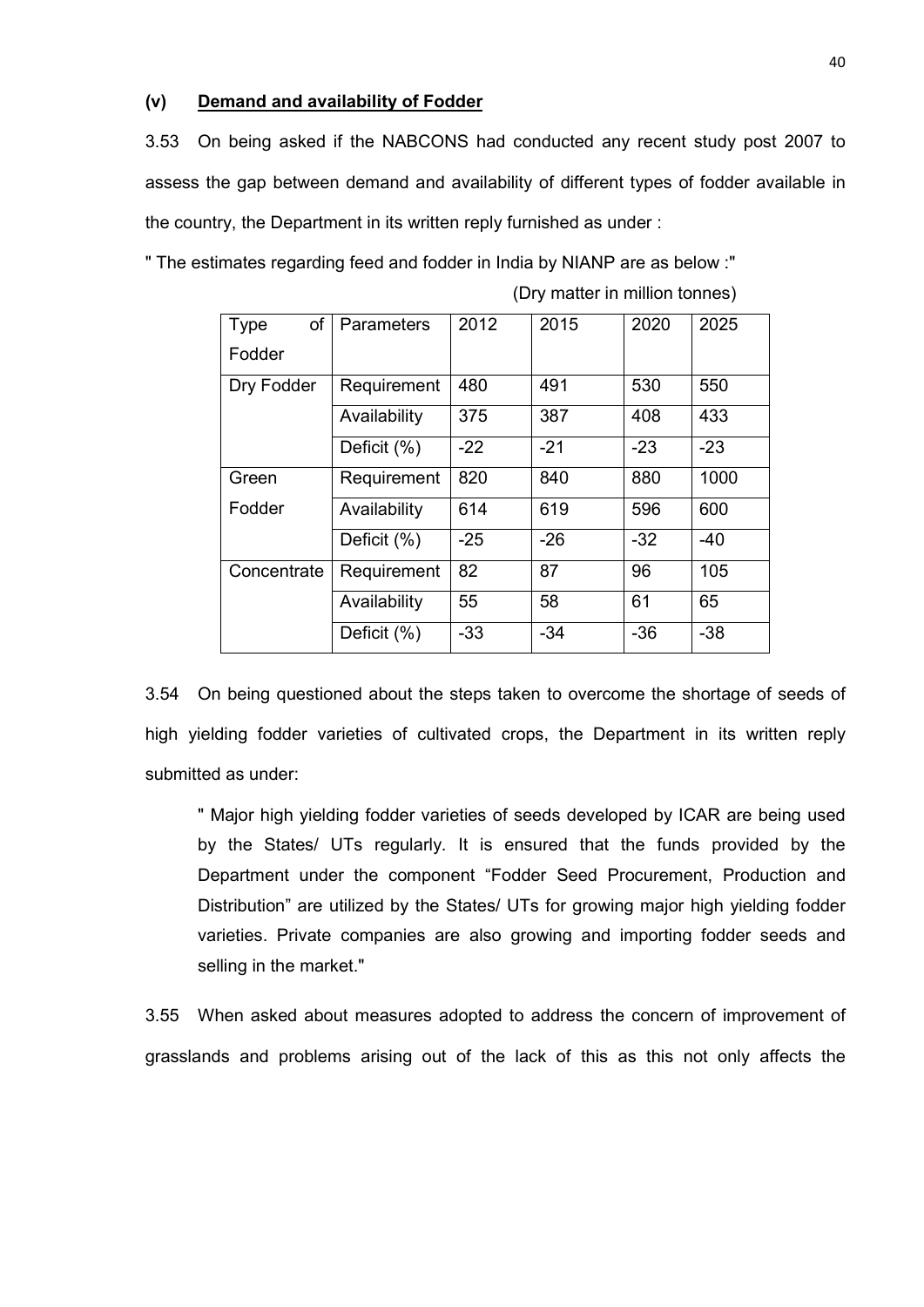availability of fodder but also the productivity of the livestock feeding on these, the Department in its written reply stated as follows:

"Under the component "Fodder production from Non-forest wasteland / rangeland / grassland / non-arable land" of the Sub Mission of Feed and Fodder Development assistance is provided to the farmers through States/ UTs for developing these areas for growing fodder."

3.56 On being asked whether the Department has conducted any detailed State-wise study about the extent to which the newly developed high yielding fodder varieties / crops have helped in bridging the gap between demand and availability of feed and fodder, the Department in its written reply stated as under :

"No detailed studies have been conducted. However, answer to the question of para 3.54 shows an improvement in the situation."

3.57 When asked if the Department has engaged experts to work on feed and fodder development schemes being implemented in States and UTs, the Department in is written reply stated as under :

"No. Budgetary allocations are not given."

3.58 On being questioned about the State-wise details of measures taken by the Department to improve the already diminishing grazing lands available for livestock, the Department in its written reply stated as under :

"Under the component "Fodder production from Non-forest wasteland / rangeland / grassland / non-arable land" of the Sub Mission of Feed and Fodder Development assistance is provided to the farmers through States/ UTs for developing these areas for growing fodder."

3.59 During the course of oral evidence on 23.08.2016, the Secretary of the Department stated as under :

"..I would like to do one practical about Gochar land and is i told for that we and our Department is making continuous efforts. Milk cooperatives have a huge role to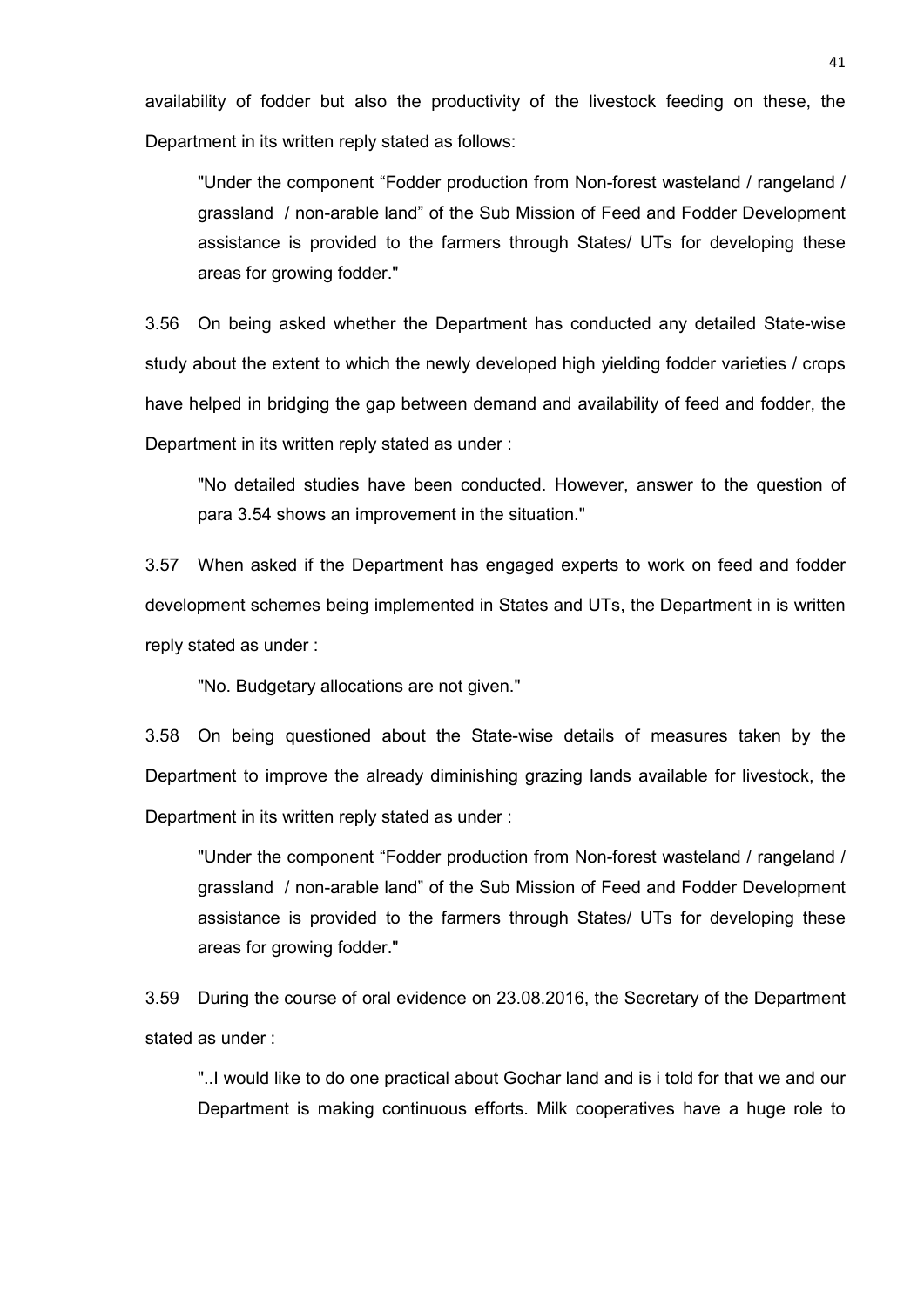play, be it land cultivation of Gochar or the idea of professional forward cultivation on the farmlands owned by a farmer. One such example is that of the Dharmad Gram Sabha near Anand in Gujarat, where the Panchayat is taking up this practice on a land area of 60 hectares. Presently, the Chief of Kerala Milk Union shared that the owner of 5 ha of farmland is given an assistance of Rs.1,00,000/- through the Cooperative Society. The farmer is provided with means and the fodder is bought back from him. Through this, farmers providing milk to the dairy can obtain fodder at a good price. We are looking forward to such experiments in order to make fodder a profitable enterprise. We have thought like that. We are collaborating with MGNREGA, Panchayat Raj and NRLM for the same."

3.60 On being asked about the achievements of the Department as a result of the commissioned study conducted for the demand and availability of various types of fodder, the Department in its written reply stated as under:

"No such study has been conducted so far."

#### **(vi) Cattle breeds, their health and nutrition security**

3.61 When questioned about the measures taken by the Department to bring about fodder development to feed the upcoming improved breeds of livestock, to ensure nutrition security in the livestock population, for developing feed and fodder which is palatable to animals as well as an adequate source of nutrition for them and if the Department has ventured in the direction of innovating ways of collaborating with veterinary graduates, agri-business dealers, agri-clinics etc in order to support hybrids and foreign breeds of animals being introduced to the local climate, the Department in its written reply submitted as follows :

"Department of Animal Husbandry, Dairying and Fisheries (DADF), Government of India has taken necessary steps to increase fodder production in various parts of the country by providing financial assistance to the States / UTs under Centrally Sponsored National Livestock Mission with a Sub Mission on Feed and Fodder Development. The detailed components of the Sub-Mission are as below :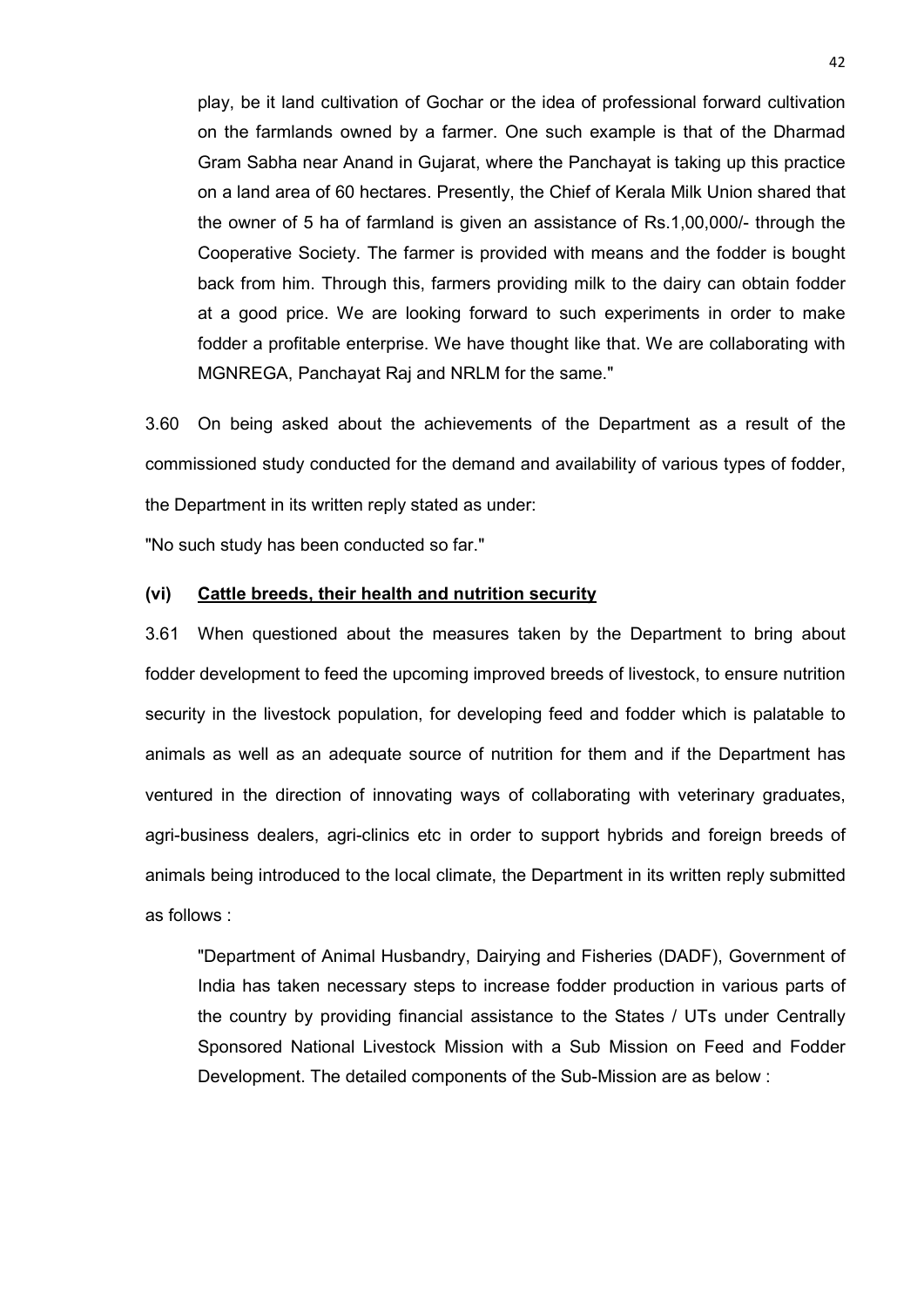| S.             | Name of the Components                                                         |  |  |  |  |  |  |  |  |  |  |  |  |  |
|----------------|--------------------------------------------------------------------------------|--|--|--|--|--|--|--|--|--|--|--|--|--|
| No.            |                                                                                |  |  |  |  |  |  |  |  |  |  |  |  |  |
| 1 <sub>1</sub> | Fodder Production from Non-forest wasteland/rangeland/grassland/non-           |  |  |  |  |  |  |  |  |  |  |  |  |  |
|                | arable land                                                                    |  |  |  |  |  |  |  |  |  |  |  |  |  |
| 2.             | Fodder production from Forest land                                             |  |  |  |  |  |  |  |  |  |  |  |  |  |
| 3.             | Fodder Seed Procurement/ Production & Distribution                             |  |  |  |  |  |  |  |  |  |  |  |  |  |
| 4.             | Introduction of Hand Driven Chaff-Cutter                                       |  |  |  |  |  |  |  |  |  |  |  |  |  |
| 5.             | Introduction of Power Driven Chaff-Cutter                                      |  |  |  |  |  |  |  |  |  |  |  |  |  |
| 6.             | Distribution of low capacity, tractor mountable Fodder Block Making units, hay |  |  |  |  |  |  |  |  |  |  |  |  |  |
|                | baling machines/reapers/forage harvesters                                      |  |  |  |  |  |  |  |  |  |  |  |  |  |
| 7.             | Establishment of silage making Units                                           |  |  |  |  |  |  |  |  |  |  |  |  |  |
| 8.             | Establishment of by-pass protein production units                              |  |  |  |  |  |  |  |  |  |  |  |  |  |
| 9.             | Establishment of Area Specific Mineral Mixture / Feed Pelleting/ Feed          |  |  |  |  |  |  |  |  |  |  |  |  |  |
|                | Manufacturing Unit.                                                            |  |  |  |  |  |  |  |  |  |  |  |  |  |
| 10.            | Establishment/modernization of Feed Testing Laboratories                       |  |  |  |  |  |  |  |  |  |  |  |  |  |

3.62 During the course of briefing on 02.06.2016, on being asked about the disaster management plans for livestock, the representative of the Department responded as under:

"...The Department has a disaster management plan with the NDMA and it is notified as well as available on our website...."

3.63 On being asked about the disaster management plans for livestock in order to shield them from disasters, the Department in its written reply responded as under:

"Department has already formulated disaster management plan for livestock population to shield them from disasters."

3.64 When asked about the measures taken by the Department to encourage traditional Indian practice of free range feeding of animals which has been proven to increase nutritive value of animal produce, the Department in its written reply stated as under :

"Under the component "Fodder production from Non-forest wasteland / rangeland / grassland / non-arable land" of the Sub Mission of Feed and Fodder Development,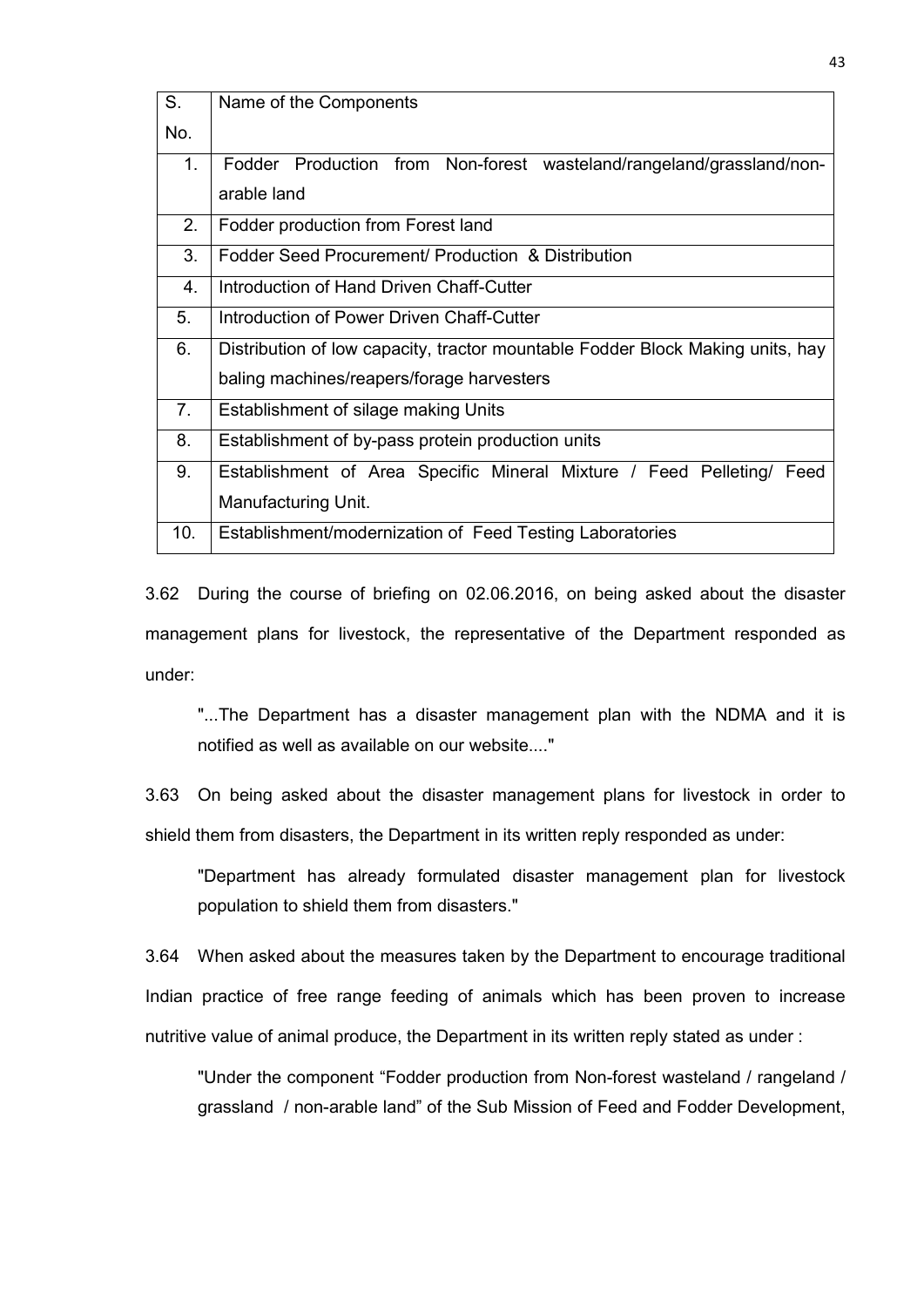assistance is provided to the farmers through States/ UTs for developing these areas for growing fodder.

Development of grasslands will encourage the traditional Indian practice of free range feeding of animals."

3.65 In the light of stagnation of the cropping area of fodder in the country, the Committee enquired if the Department has taken any steps to enhance the nutritive value of feed and fodder to augment the productivity of the livestock, to which the Department, in its written reply stated as under :

"Nutritive value may be broadly defined as the ability of a feed to provide the nutrients required by an animal for maintenance, growth and reproduction. It is a function of both voluntary feed intake (FI) and the efficiency of extraction of nutrients from the feed (digestibility, D). The following steps have been taken to augment the productivity of the livestock:

- 1. Discouraging of Burning of straws.
- 2. Crop residue Management through Bailing, Chaffing, Urea Treatment & Total Mixed Ration (TMR)
- 3. Strengthening of Fodder seed Chain
- 4. Better utilization of Common Property Resources (CPR)
- 5. Hay and silage as well."

3.66 On being asked if the Department has conducted any study to assess the nutritive value of commonly available feed and fodder in the country, the Department in its written reply stated as under :

"Department has not conducted any study to assess the nutritive value of commonly available feed and fodder in the country. However, ICAR and Agriculture Universities sponsor such studies which are available in their publications."

#### **(vii) Gender Perspective in Animal Husbandry**

3.67 The National Agriculture policy formulated in the year 2000, accorded high priority to recognition and mainstreaming of women's role in agriculture and highlighted incorporation of 'Gender Issues' in the agriculture development Agenda. Within overall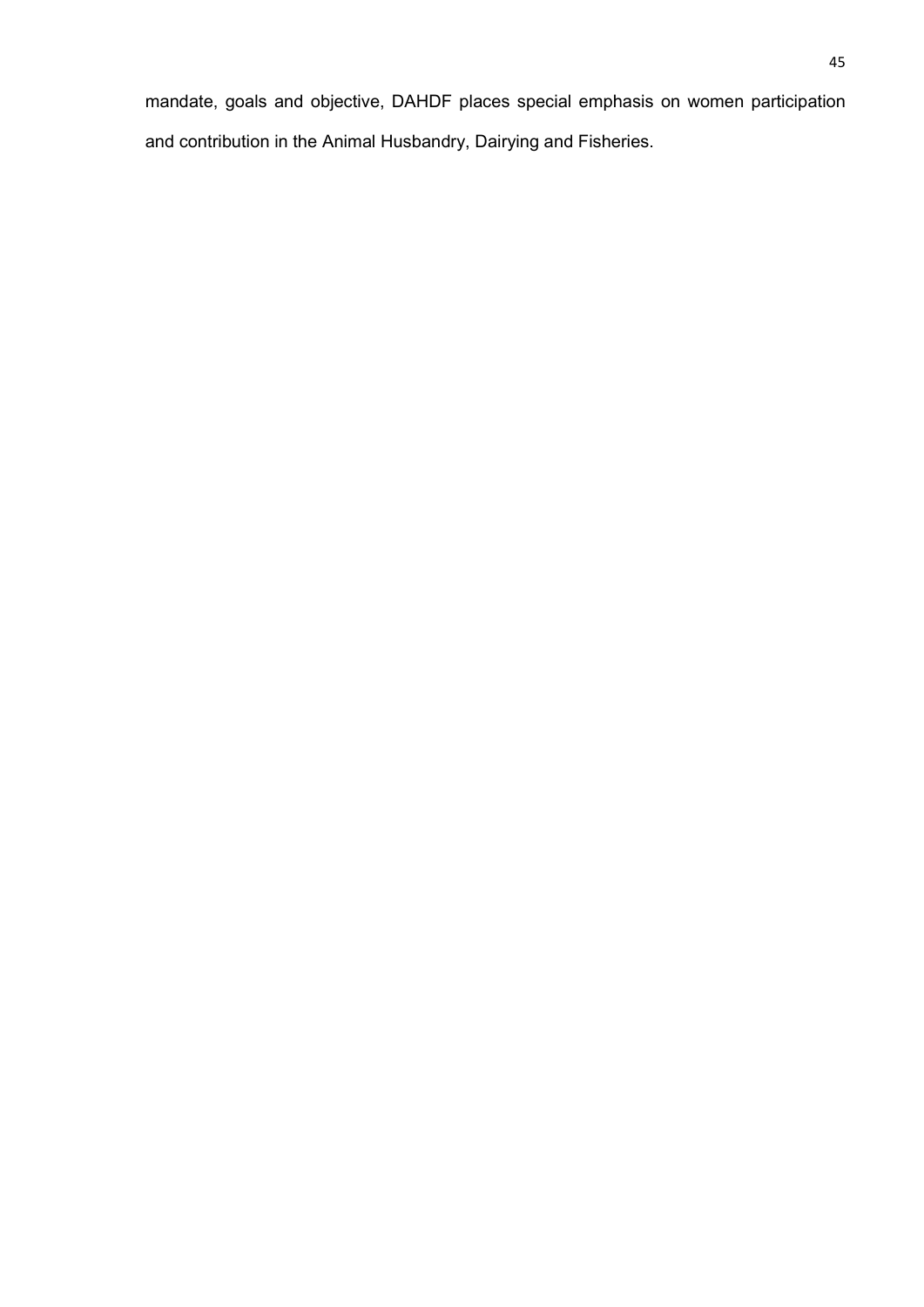# **PART – II OBSERVATIONS / RECOMMENDATIONS**

#### **NEED FOR INCREASING AVAILABILITY OF FEED AND FODDER:**

**1. The Committee note that availability of adequate quality of feed and fodder for livestock is essential for improving livestock productivity. However, the Committee are constrained to note that there is substantial shortage of feed and fodder in the country. As per the estimates of National Institute of Animal Nutrition and Physiology (NIANP), the deficit in the requirement and availability of Dry Fodder, Green Fodder and Concentrates during 2015 was to the extent of 21 MT, 26 MT and 34 MT which will increase further to 23 MT, 40 MT and 38 MT respectively by the year 2025. This shortage is due to increasing pressure on land for growing food grains, oil seeds and pulses and inadequate attention being given to the production of fodder crops. Further, on account of diversified use of agricultural residues, the grazing lands are gradually diminishing. The area under fodder cultivation is also limited. Majority of the grazing lands have either been degraded or encroached upon restricting their availability for livestock grazing. The area under fodder cultivation is only about 4% of the cropping area, and it has remained static for a long period of time. According to the Department, owing to the importance of food crops and other cash crops, it is very unlikely that the area under fodder cultivation would increase substantially. While the availability of feed and fodder has improved in the last decade, the Committee note that still a lot is required to be done to bridge the gap between the demand and availability of fodder in the country, particularly during the lean periods and crisis situations. Needless to say, livestock is a major source of livelihood for a majority of the rural population in the country. The contribution of livestock to the household income of the farmers can not be ignored. It generate sustainable livelihood for small and marginal**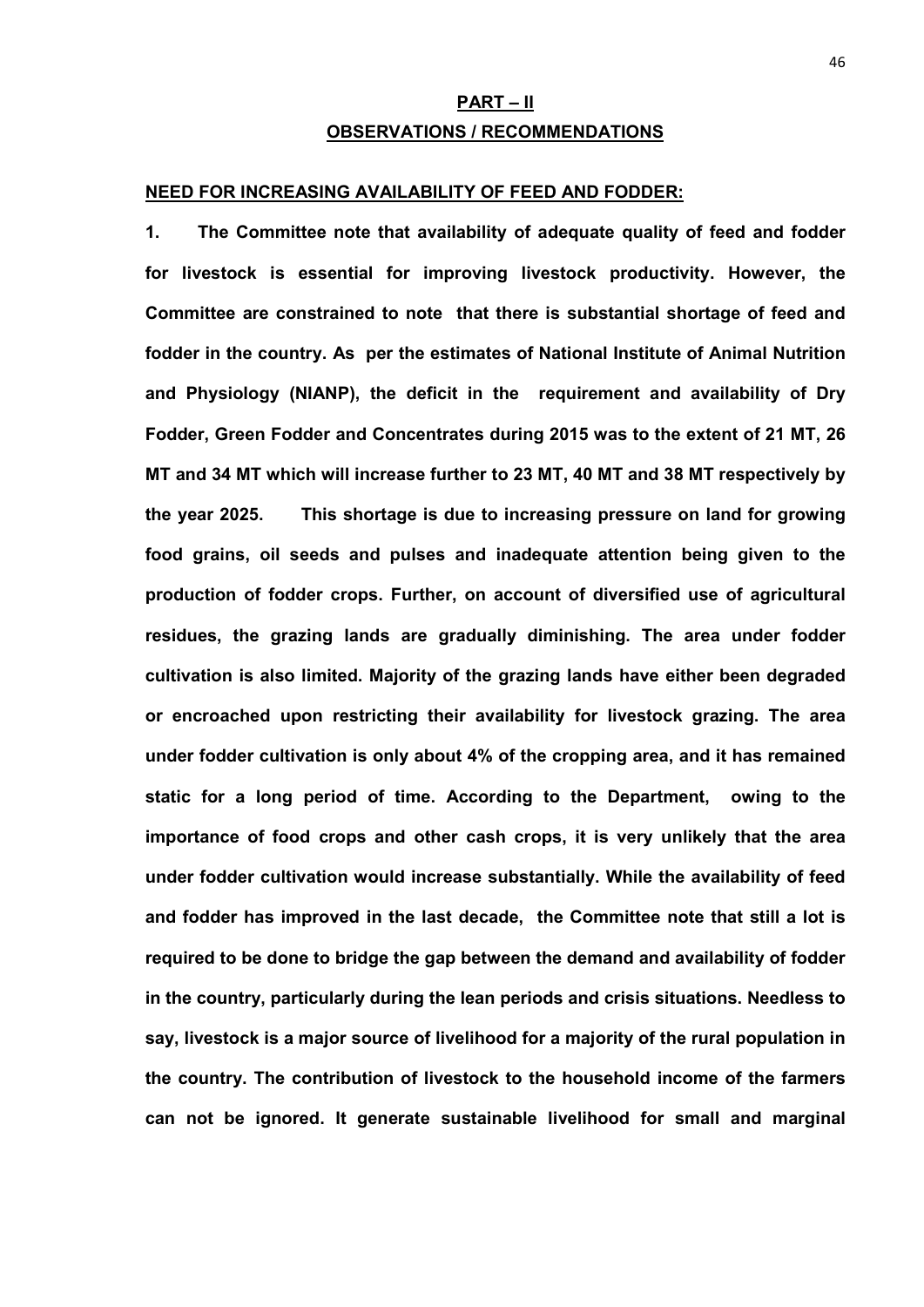**farmers in the country. Thus, livestock is an important and integral part of Indian agriculture and rural economy. However, livestock husbandry can not be sustained with out addressing the development of feed and fodder resources. It is, therefore, imperative that forage production and its quality may be augmented to improve productivity of livestock. In this context, the Committee note that the Government has launched "Sub Mission on Fodder and Feed Development " under the National Stock Mission from 2014-15 to comprehensively address the feed and fodder issue. The Government has also issued advisory on measures to be taken for increasing availability of fodder to mitigate the effect of natural calamities. However, the Committee feel that the Department being the nodal agency need to make concerted and coordinated efforts ensuring that the shortage of feed and fodder in the country is addressed effectively and comprehensively. The Committee, therefore, would like the Department to take up the issue with all its seriousness and coordinate with all stakeholders on the issue. The Committee would also like to be apprised of the initiatives undertaken by the Government in this regard and the progress made therein.** 

#### **ALLOCATION OF FUNDS**

**2. The Committee note that States have been given liberty to choose the development of any or all the four Sub Missions under the National Livestock Mission (NLM) with a restriction of availability of budget with the Department. The tentative budget outlay to each State/UT is conveyed in the month of April each year so that they can formulate the plans best suited to their State/UT. Afterword, the plan is received in the Department and processed for release of budget to the State/UT. The Committee are of the opinion that the practice of tentative allocation of funds to States should be done away with and instead need based funds as per the requirement of the States be allocated by the Department. However, the**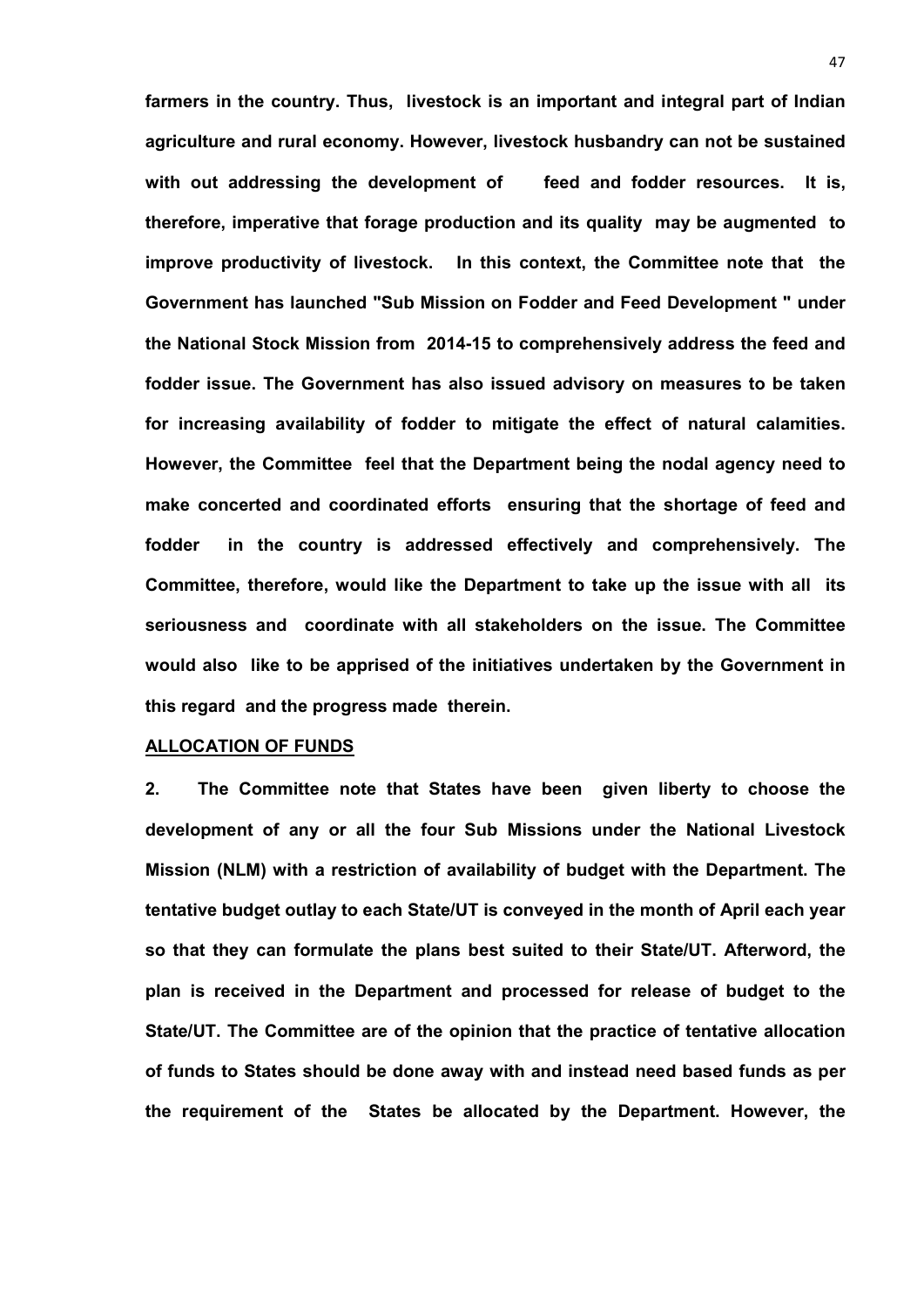**Committee are anguished to note that funds being allocated to the Sub Missions under NLM in the States were woefully inadequate during the years 2014-15 and 2015-16. This has resulted in meager allocation to the Sub Missions in 2014-15, with the situation worsening in the year 2015-16 when no separate allocations to the Sub Missions could be made due to very less funds and the budget of 2015-16 was used to meet liabilities of the previous year. Also, funds released under the Sub Mission on Fodder and Feed Development in the years 2014-15 and 2015-16 are 47.63 crores and 16.86 crores, respectively. Needless to say, insufficient funds have severely hampered the implementation of physical and financial targets of the Sub Mission on Fodder and Feed Development. The Department has also accepted the fact that the implementation of the Sub Mission has been hampered by the less allocation of funds as against the approved outlay. According to the Department, owing to very low allocations of funds for NLM, overall impact of the schemes of Sub Mission could not be ascertained from the States/UTs as the States/UTs could not given sufficient funds or no funds at all for implementation. In the absence of such study, the Committee feel that the Department would not get the opportunity to undertake corrective interventions to reorient its schemes/Sub Missions for the benefit of intended beneficiaries. Deprecating this sordid state of affairs, the Committee, therefore, recommend that the Department should take up this issue with the Ministry of Finance and impress upon them to provide adequate funds so that schemes/Sub Missions of the National Livestock Mission, particularly the Sub Mission on Fodder and Feed Development, do not suffer for want of funds.**

**3. During the course of evidence, the Secretary of the Department informed the Committee that a National Perspective Plan is being formulated which would also be circulated to the States asking them to furnish integrated Plan so that funds could be allocated accordingly with in the limited resources of the Central**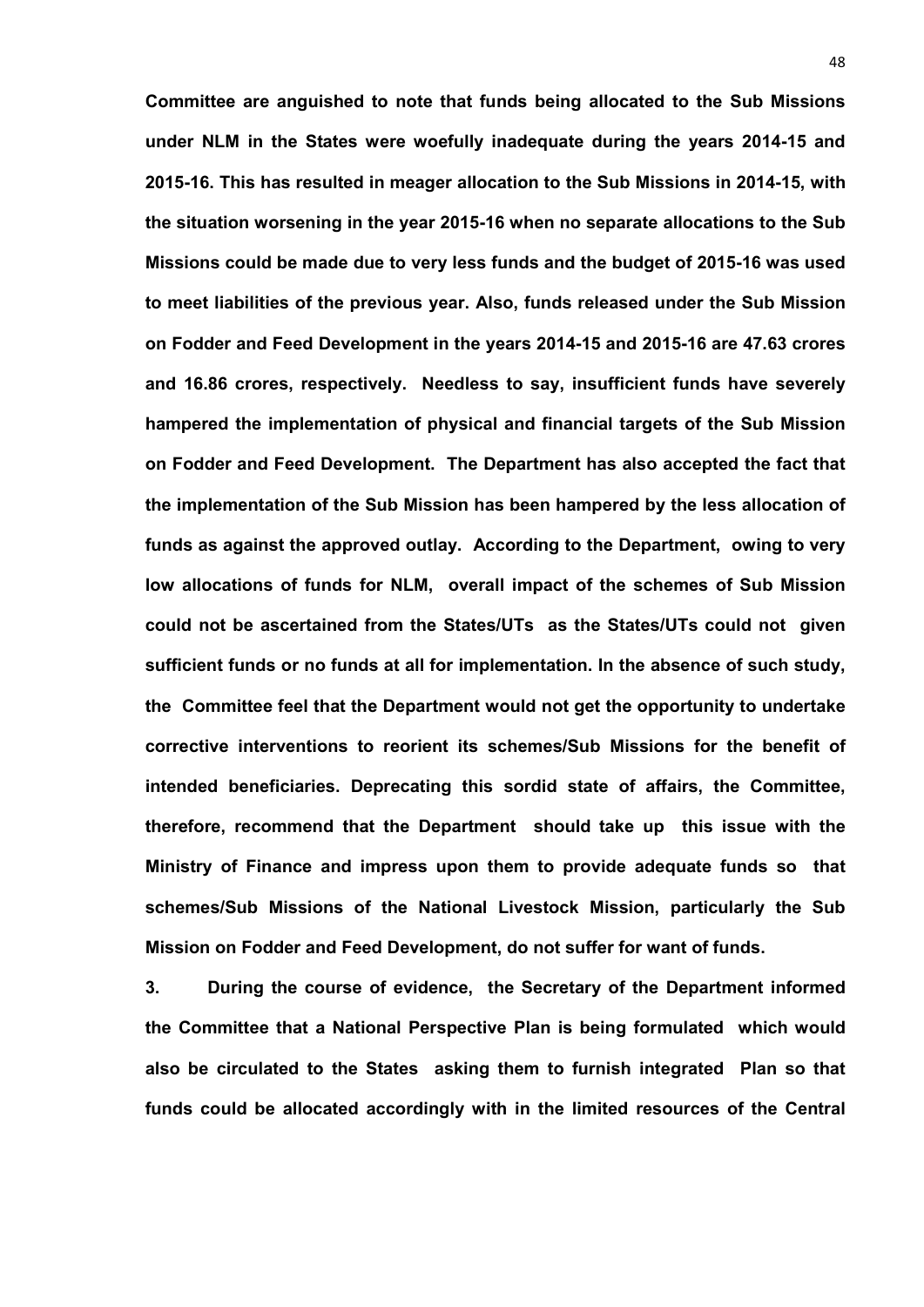**Government. The Committee, therefore, recommend that the formulation of National Perspective Plan as proposed by the Government be expedited in consultation with all States/UTs so that funds could be allocated to them as per their demand for effective implementation of schemes/Sub-Missions undertaken by them. The Committee would like to be apprised of the actions taken and progress made by the Department in this regard.**

#### **OPTIMUM UTILISATION OF LAND RESOURCES FOR FODDER DEVELOPMENT**

**4. The Committee note that the number of livestock is growing rapidly but the grazing lands are gradually diminishing due to pressure on land for agricultural and non-agricultural uses. According to the Department, the need of the time is to adopt the practice of land use with multiple crops in a sustainable manner. Adopting Silvipastoral and Horti-pastoral models suitable to the area can help in substantially enhancing the availability of forage for the livestock. About 29 million ha area in the country falls under the category of open forests with less than 0.4 canopy density which can be developed with fodder trees. This huge land resource can be utilized for growing fodder, mostly as an under-storey on the partially shaded ground without affecting standing trees. Similar development is also possible in the area under horticulture orchards. While the forest department can undertake Silvipastoral plantations through the Joint Forest Management Committees, the Hortipastoral activities can be initiated by incentivizing the farmers who are owners of the orchards. While the Department has issued advisory to the States in this regard, the Committee would like the Department to pursue its advisory and coordinate with all stake holders including State Governments to utilize huge land resources which fall under the category of open forests and area under horticulture orchards for growing fodder. Barren land or non-forest wasteland or non-arable land across the country should also be utilized for multi-perennial**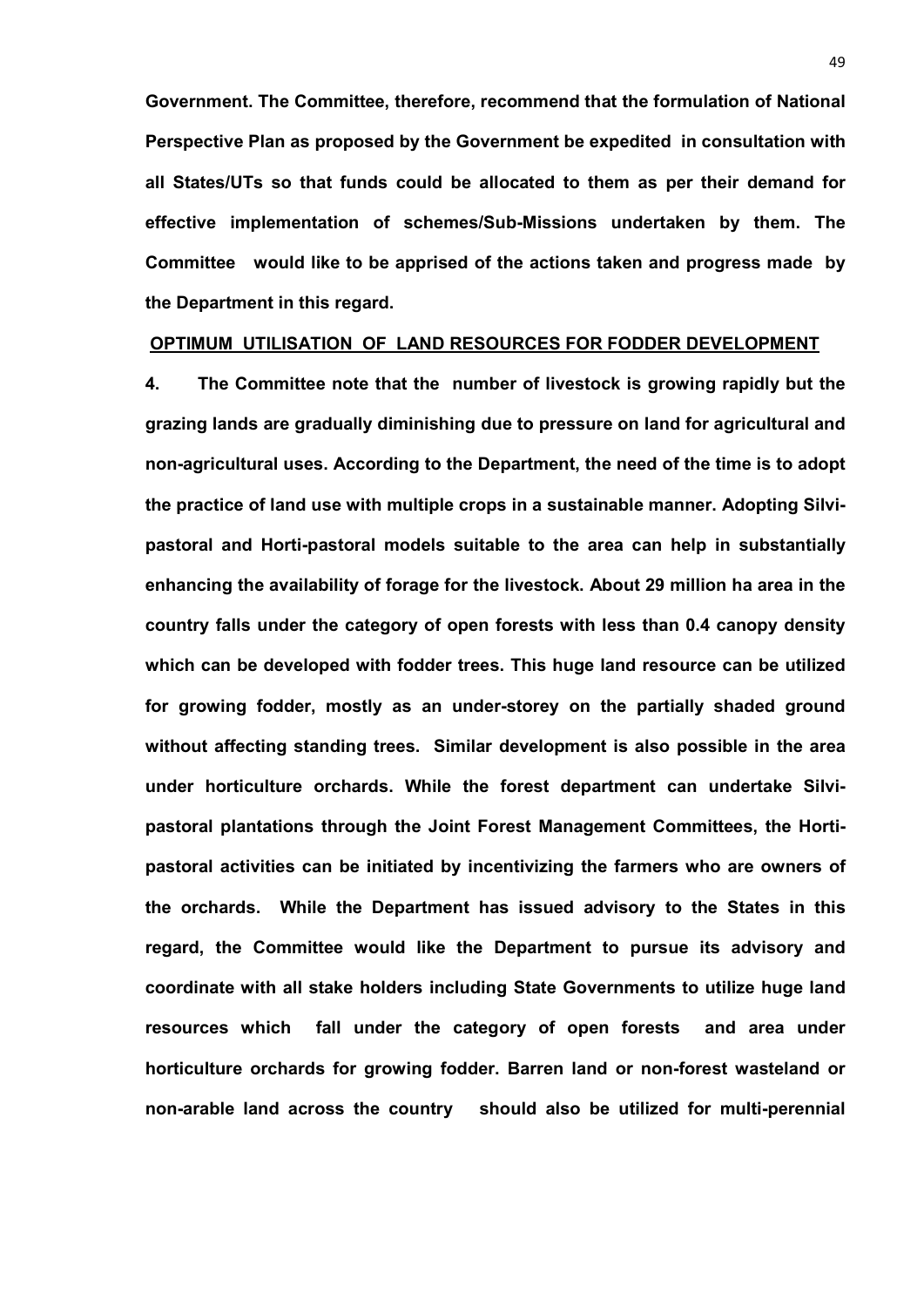**fodder crops for which adequate incentives should be given to the farmers. In this context, the Committee strongly feel that the unutilised land of Railways and Defence should also be utilised for cultivation of fodder crops. It was pointed out by the Committee that during British regime, unutilized land along both sides of the railway lines were being used either for grazing or for production of fodder. According to the Department, the matter was taken up at the highest level and after lot of deliberations over the issue, it was decided that the unutilised land of Railways and Defence could not be utilised for development of fodder. Nevertheless, the Committee still feel that the issue needs to be re-looked in to by all the stakeholders as a large chunk of Railways and Defence land is being encroached upon by unscrupulous elements. The Committee would like to apprised of the action taken by the Department in this regard.**

#### **UTILISATION OF ALLOTED FUNDS BY THE STATES**

**5. According to the Department, monthly review meetings with Principal Secretary, Animal Husbandry of the States/UTs are held by the Secretary (ADF) in which apart from other issues, utilization of funds and proper implementation of schemes remain the main agenda point. Besides matters are followed by writing DO letters, through video conferences and making phone calls. During the course of evidence also, the Secretary of the Department informed the Committee that the Department holds review meetings with the States/UTs regularly, in order to ensure proper and optimum utilization of allocated funds. It was also informed to the Committee during the course of evidence that utilization certificates worth Rs.490 crores remain outstanding and an unspent balance of Rs.810 cores remain with the States and therefore, a special meeting on this issue has been called by the Department. While expressing its anguish over the issue of outstanding Utilisation Certificates (UCs) and unspent balance with the States, the Committee**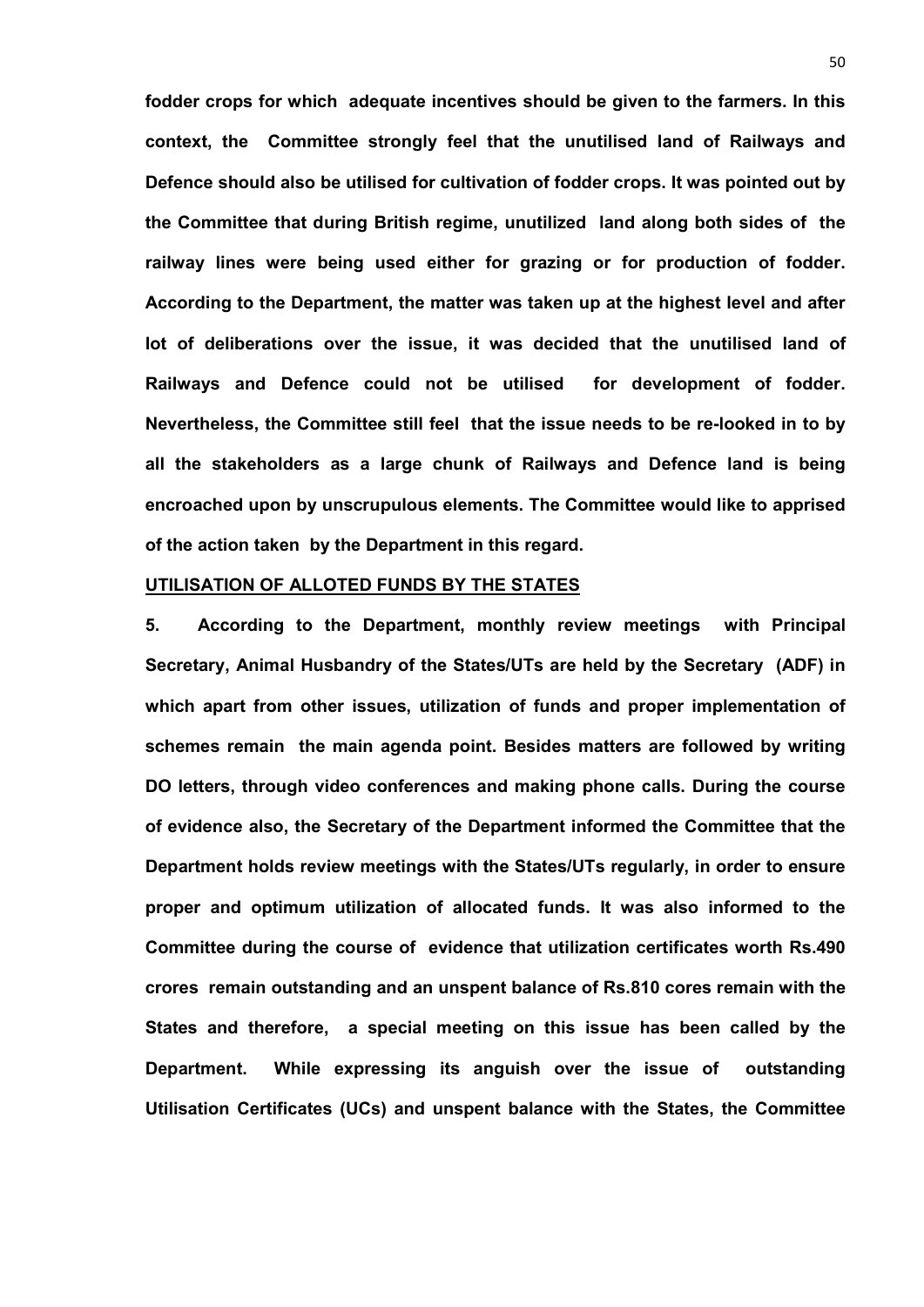**pointed out that this issue was raised by them several times in the past. However, the Committee regret to note that the Department does not appear to bother to find out the constraints which hampers utilization of funds by the States. The Committee also feel that there is no effective mechanism in place to coordinate with the States at district or block level and to monitor the pace of utilization of funds by the States at the ground level. In this context, the Committee also feel that one of the reasons for non-utilisation of funds may be formulation of Plan or Mission or Sub Mission by the Central Government with out consulting the State Governments as a result of which the States are reluctant to cooperate with the Centre for timely utilisation of funds for the purpose . The Committee, therefore, recommend that the Department may find out the constraints which hamper timely utilization of funds and submission of UCs therefor by the States. The Committee also recommend that a mechanism may be put in place in coordination with State Governments to monitor the pace of utilization of funds at the ground level. The Committee would like to be apprised of the action taken by the Department in this regard.**

#### **FUNDING OF THE COMPONENTS OF SUB MISSION ON FEED AND FODDER DEVELOPMENT**

**6. The Committee note that the Department has taken necessary steps to increase fodder production in various poart of the country by providing financial assistance to the States/UTs under Centrally sponsored National Livestock Mission with a Sub Mission on Feed and Fodder Development. The Committee also note that from 28th Oct 2015, the funding of the components has been changed to the sharing ratio of 60:40 between the Centre and the States for those schemes for which the Central share is higher. However, for those scheme for which the Central share is 60% or lower the same will continue as per the existing Guidelines. Further,** 

51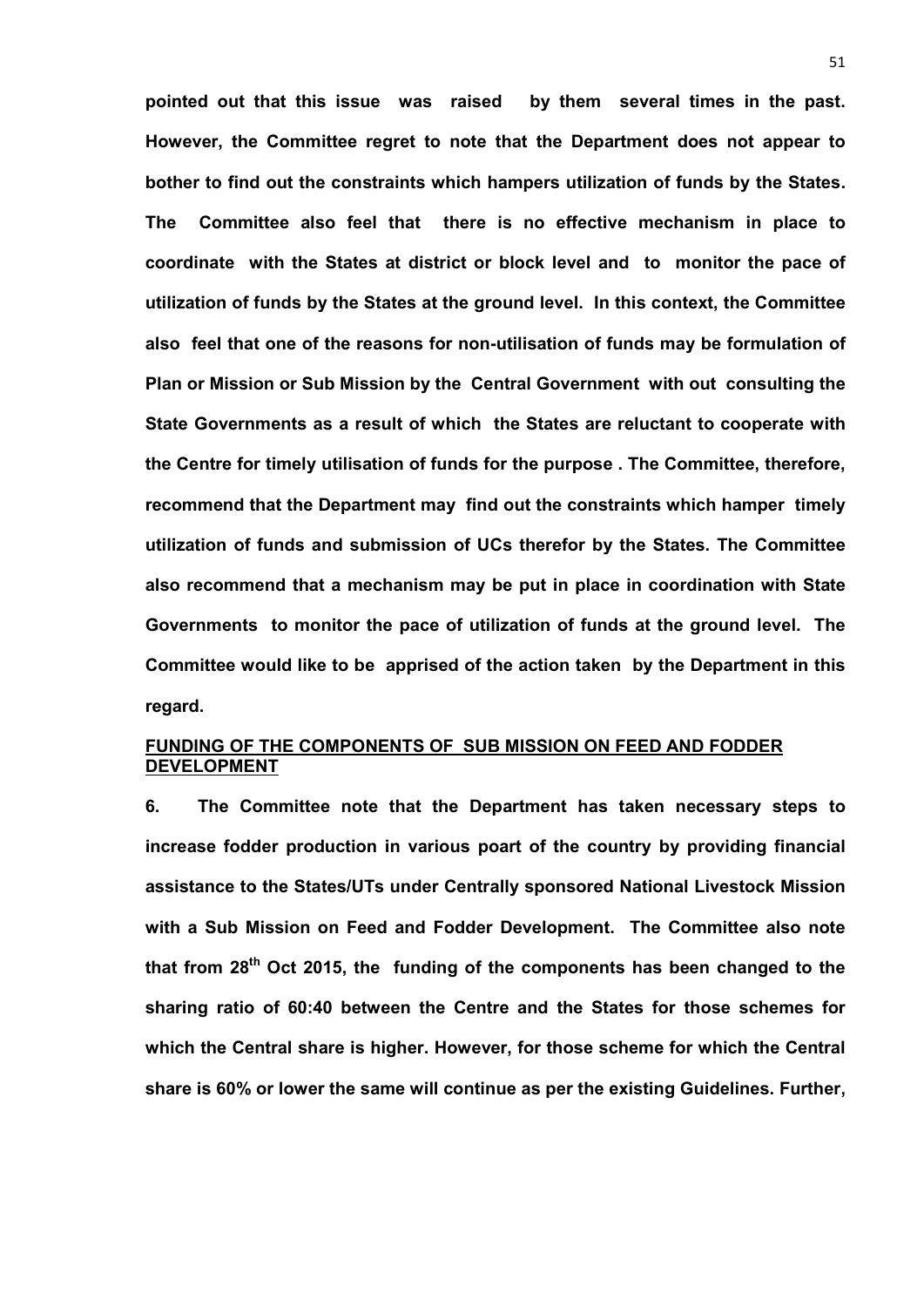**for the eight North-Eastern and three Himalayan States this ratio of sharing between Central and State will be 90:10. It is clarified that in these eight North Eastern States and three Himalayan States for those schemes for which the Central Share was 90% or lower the same will continue as per the existing Guidelines. Similarly for Union territories, the Centrally Sponsored Schemes will be funded 100 percent by the Central Government except for those schemes for which the Central share was lower than 100%, the same will continue as per the existing Guidelines. During the evidence, the Secretary of the Department informed the Committee that subsidy is granted on manual as well as on power driven chaff cutters. While 75 % subsidy is being granted on manual driven chaff cutter, the same is 50 % on power driven chaff cutter. There is no doubt that power driven chaff cutter has given the farmers the convenience to chop fodder for livestock with ease and has also saved their time and the labour involved in the process, particularly those women fold who are involved therein. The time saved by using power driven chaff cutter could be utilised by them for their other activities. However, the Committee still feel that there are certain things in the processing of chopping of fodder which could not be done without the help of manpower. The Committee, therefore, recommend that power driven chaff cutter may also be given subsidy to the extent of 75% as being given on manual driven chaff cutter as also assured by the Secretary of the Department on the issue.** 

#### **UTILISATION OF CROP RESIDUES**

**7. The Committee note that the crop residues are being wasted either by diverting it for industrial use or by burning agricultural refuge in the fields itself causing environmental pollution. One of the reasons for such wastage is attributed to the fact that the farmers have very little time available between two crops.**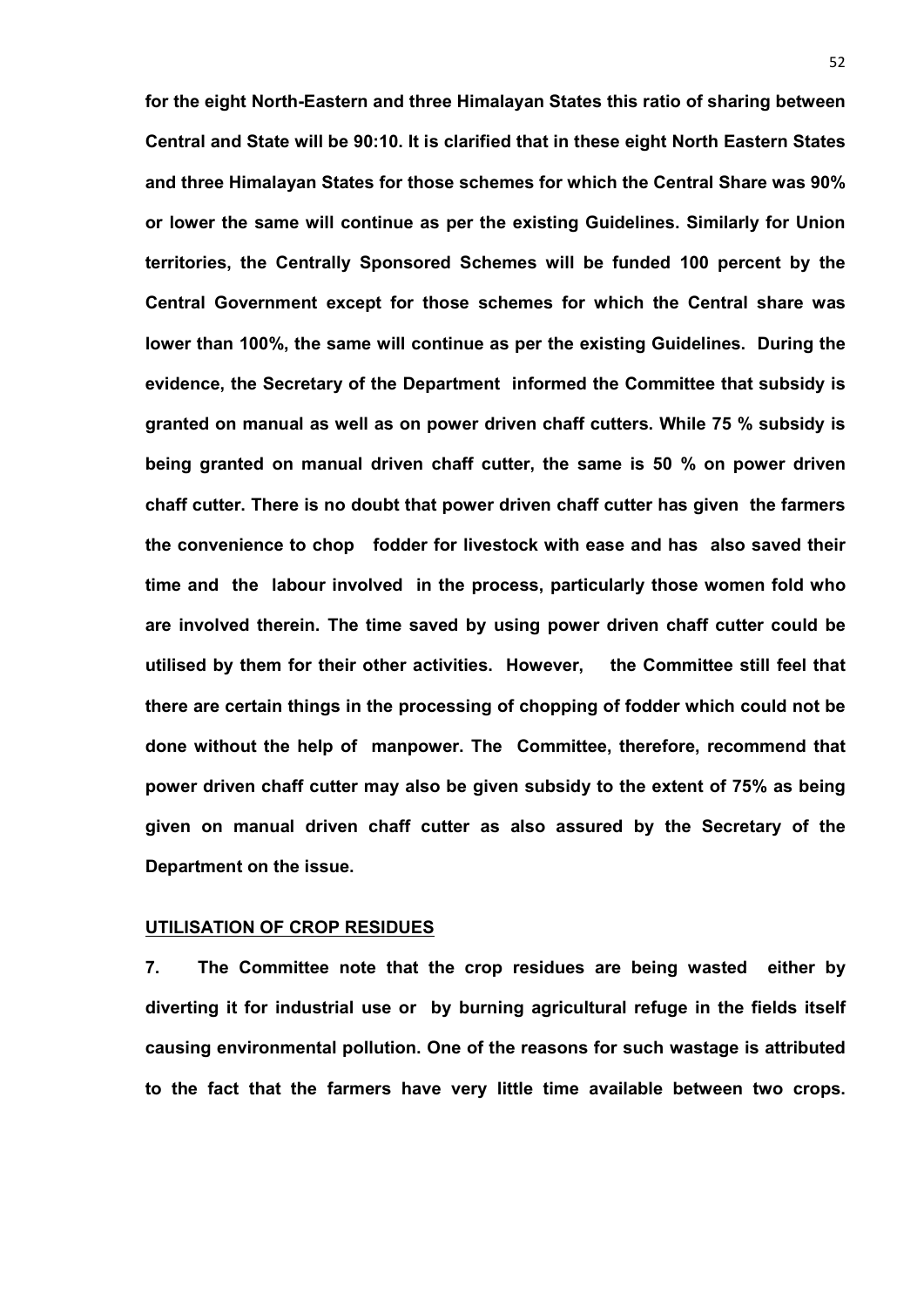**Further, non-availability of labour or high cost of labour, lack of space, hazards of fire and damage caused by rains are other factors which influence farmers to dispose off their crop residues/agricultural wastes as early as possible and they have no interest to process and store the crop residues till completion of sowing of their next crop. The Committee feel that to avoid such practices, it would be necessary that crop residues and agricultural wastes are promoted as animal feed by improving its nutritional value and its palatability through available techniques like treatment of straw with urea and molasses along with silage. Issue of advisory by the Department to the States on the issue is not enough unless opportunities related to production and efficient use of crop residues/by-products is addressed by the Department in coordination with the State Governments for improving the forage resources in the country. The Department being the nodal agency can not ignore its responsibility on the issue. The Committee, therefore, recommend that wastage of crop residues/agricultural wastes by way of burning and diverting its uses for industrial purposed may be checked on priority basis and the same may be converted and stored as forage for its supply to the regions/areas having scarcity of fodder. The Committee would like to be apprised of the initiatives undertaken by the Department in this regard.**

#### **FRUITS AND VEGETABLES WASTES AS LIVESTOCK FEED**

**8. A significant percentage of fruits and vegetables like apple, tomato, potato, pineapple, carrots etc go as waste due to non-availability of market. Further, processing of fruits and vegetables and its packing, distribution and consumption also generate a huge quantity of fruit and vegetable wastes. The huge quantity of fruit and vegetable wastes can be effectively utilized as livestock feed, without effecting the palatability, nutrient utilization, health or performance of livestock. The**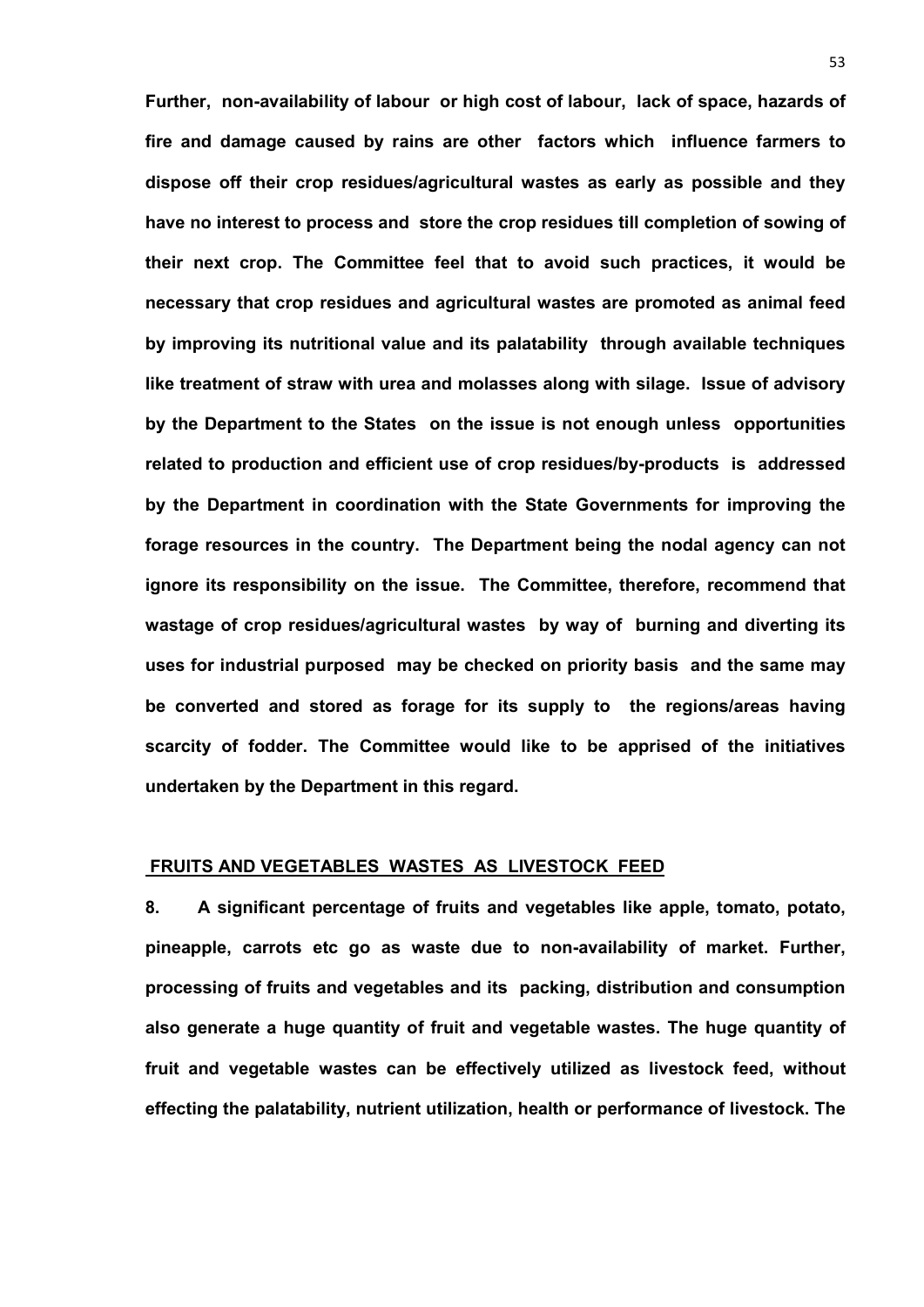**effective and efficient utilization of fruit and vegetable wastes will reduce the cost of animal feeding thereby increasing farmers' profits and help in waste management and reduction of environmental pollution. For this purpose, suitable methods need to be adopted to conserve such resources so that these can be fed to the livestock throughout the year or specifically during the lean period of green fodder production. It was informed to the Committee that excess vegetable and fruits wastes like apple, tomato, potato, pineapple, carrots etc are used as feed resources in many places. The processing techniques/models are also available to convert or preserve them as good feed resources. In view of the foregoing, the Committee, therefore, recommend that conversion of fruit and vegetable wastes as an alternate of fodder resources may be vigorously promoted by the Department in coordination with all stakeholders including State Governments. The Committee also recommend that awareness may also be created amongst the farmers and those involved in the processing of fruits and vegetables. Further, technologies involved for producing quality forage from fruit and vegetable wastes may also be demystified to them .**

#### **DEVELOPMENT OF HIGH YIELDING FORAGE-RICH FOOD CROPS**

**9. The Committee note that major high yielding fodder varieties of seeds developed by ICAR are being used by the States/ UTs regularly. It is also ensured that the funds provided by the Department under the component "Fodder Seed Procurement, Production and Distribution" are utilized by the States/ UTs for growing major high yielding fodder varieties. Private companies are also growing and importing fodder seeds and selling in the market. In this context, the Committee pointed out that earlier our crops used to be long, one part of which gave food grain and the remaining three parts was used as fodder for the livestock.**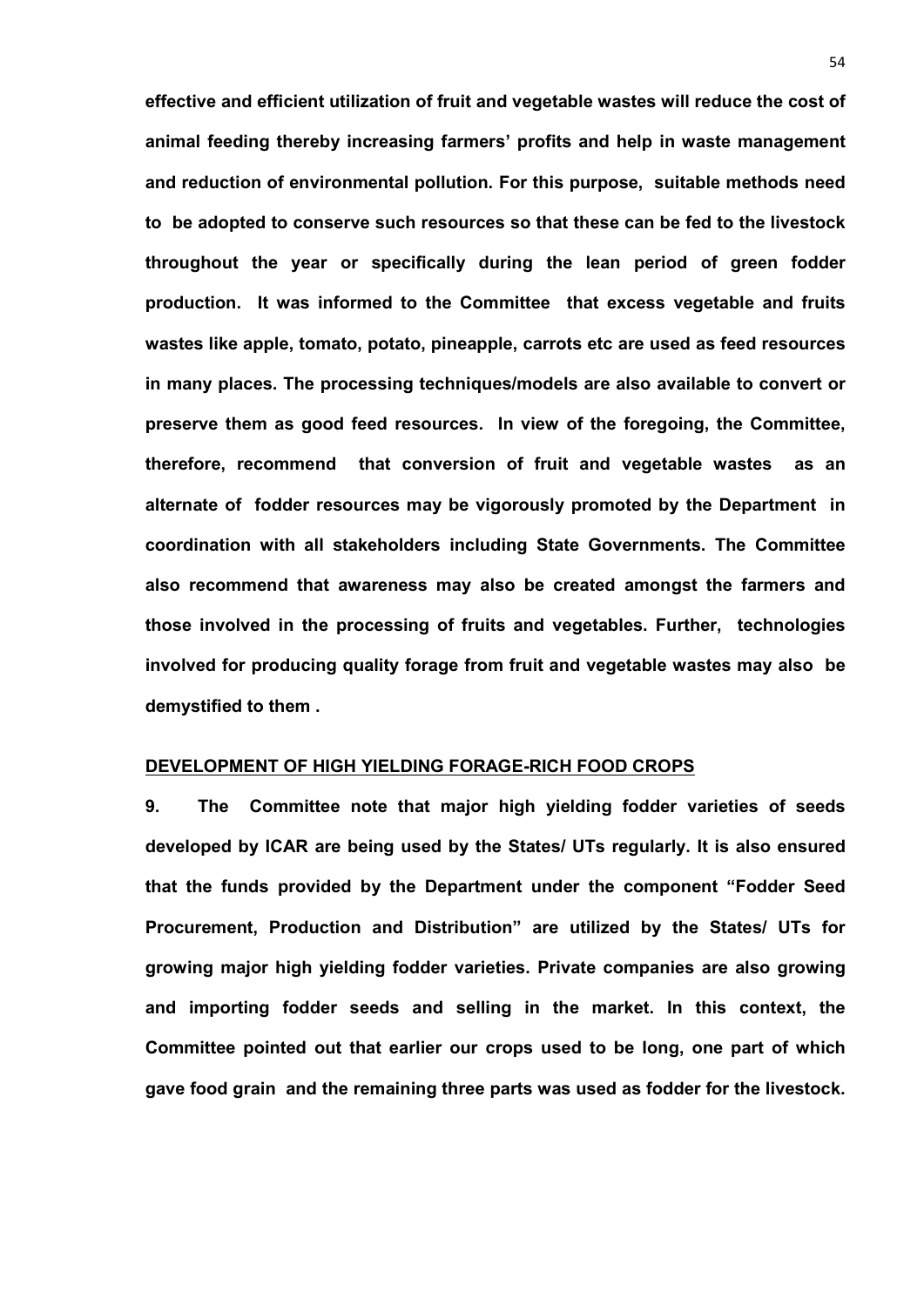**But during the era of Green Revolution, deliberate attempts were made by plant breeders and agro-scientists to release dwarf varieties of crops which although gave high yields and made us self-dependent in production of grain, the same seriously affected fodder production in the country. The Committee regret to note that the agro-scientists ignored this aspect conveniently without addressing the problem. While it was essential to develop seeds for dwarf varieties of crops for making the country self-dependent in the matter of food, at the same time, it was also essential for the agro-scientists to think comprehensively and in an integrated manner for development of varieties of crops which would have given high quality of fodder and yield for livestock without any reduction in production of food grain. The Committee, therefore, recommend that agro-scientists may be encouraged to develop varieties of food crops having high forage value with out affecting yield of food grain and their efforts in this regard may also be supplemented with adequate funding. Further, vigorous efforts may also be made for creating awareness amongst the farmers for selection of new varieties of forage-rich food crops replacing the old varieties.**

#### **WASTELANDS FOR FORAGE CULTIVATION**

**10. The Committee note that wasteland like waterlogged areas, saline soils, sodic soils etc can also be utilized for cultivation of fodder varieties suitable for such areas. The Committee also note that the Department is implementing the component of grassland development in non-forest waste land, range land, grass land, non-arable land and forest land under NLM with 75% Central grant. States can avail benefit under the scheme. Besides, other marginal lands like roadside land, canal side land, land along the railway tracks, etc., may also be utilized for forage cultivation. The forest department can also undertake Silvi-pastoral plantations in**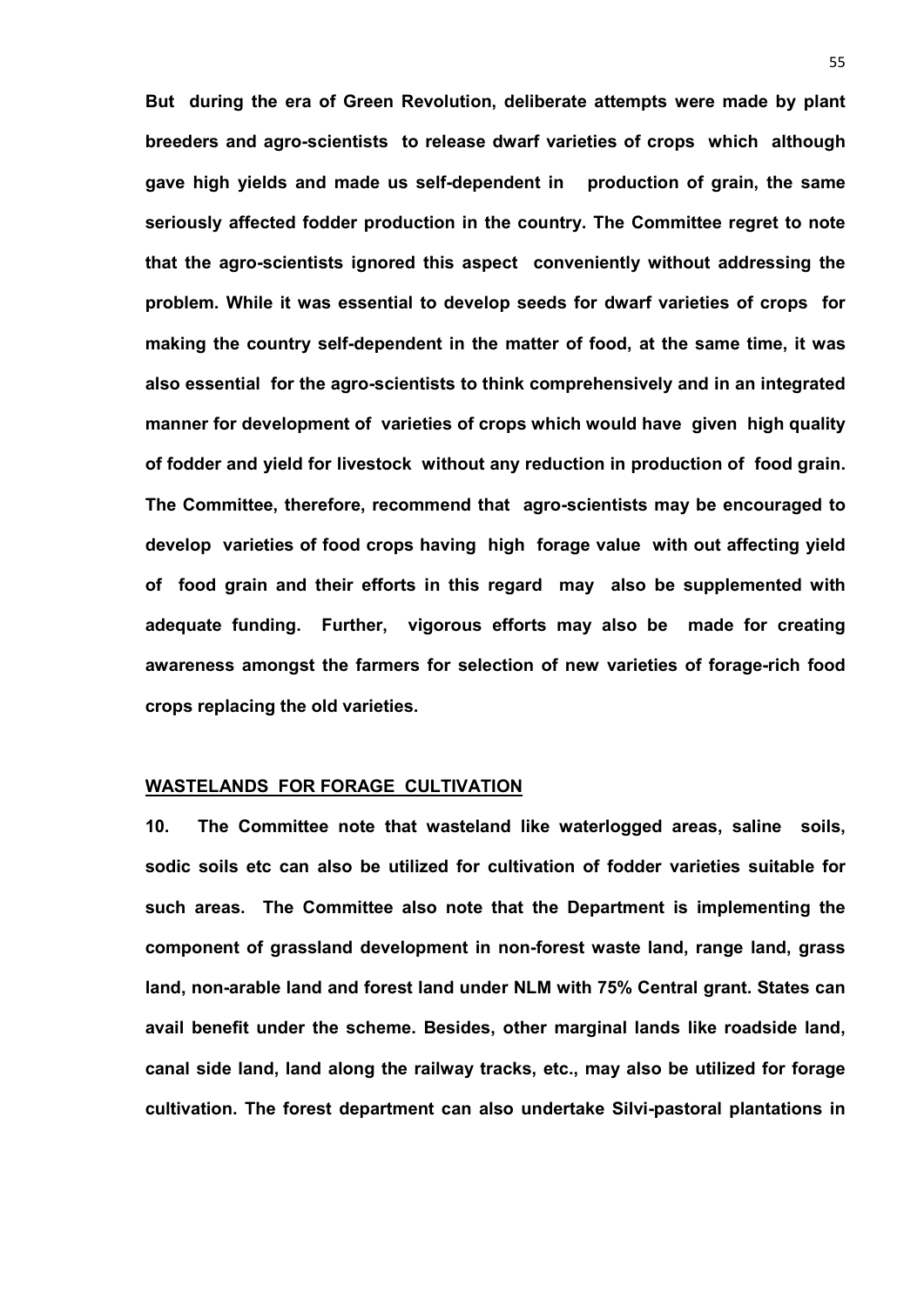**degraded forest areas through the Joint Forest Management Committees for use of the communities. Considering the limitations of traditionally cultivated fodder crops, the Committee are of the view that it is imperative to introduce nontraditional fodder crops which can be grown on wastelands. Fast growing shrubs and trees need to be grown which can be lopped regularly as fodder. Fodder shrubs, trees and grasses which are suitable for wastelands and tolerant to drought and harsh soil conditions and resistant to pests and diseases need to be developed. The Committee feel that development of these lands for forage production may not only ensure enhanced supply of forage but also help in conserving the natural resources and recharging ground water, while improving the bio-diversity. The Committee, therefore, recommend that a holistic plan may be formulated for development of wasteland for its utilization for cultivation of fodder varieties in coordination with all stakeholders including States. The Committee would like to be apprised of the initiatives undertaken by the Department in this regard.**

#### **ENHANCING NUTRITIVE VALUE OF FODDER**

**11. The Committee note that as the land area under fodder cultivation remaining static for the last few decades, there is an urgent need to work on enhancing the nutritive value of fodder as it has a significant bearing on the productivity of the livestock. Straws and cellulosic waste such as residues of cereals like paddy, sorghum, pearl millet, maize etc. which have poor nutritive value, can be enriched by treating with urea. The Department may seek the expertise of the National Institute of Animal Nutrition and Physiology (NIANP), Bengaluru in this regard. Production of straw-based feed pellets and focused nutrition for milch animals and their off-springs are also some of the steps that need to be adopted. There is also**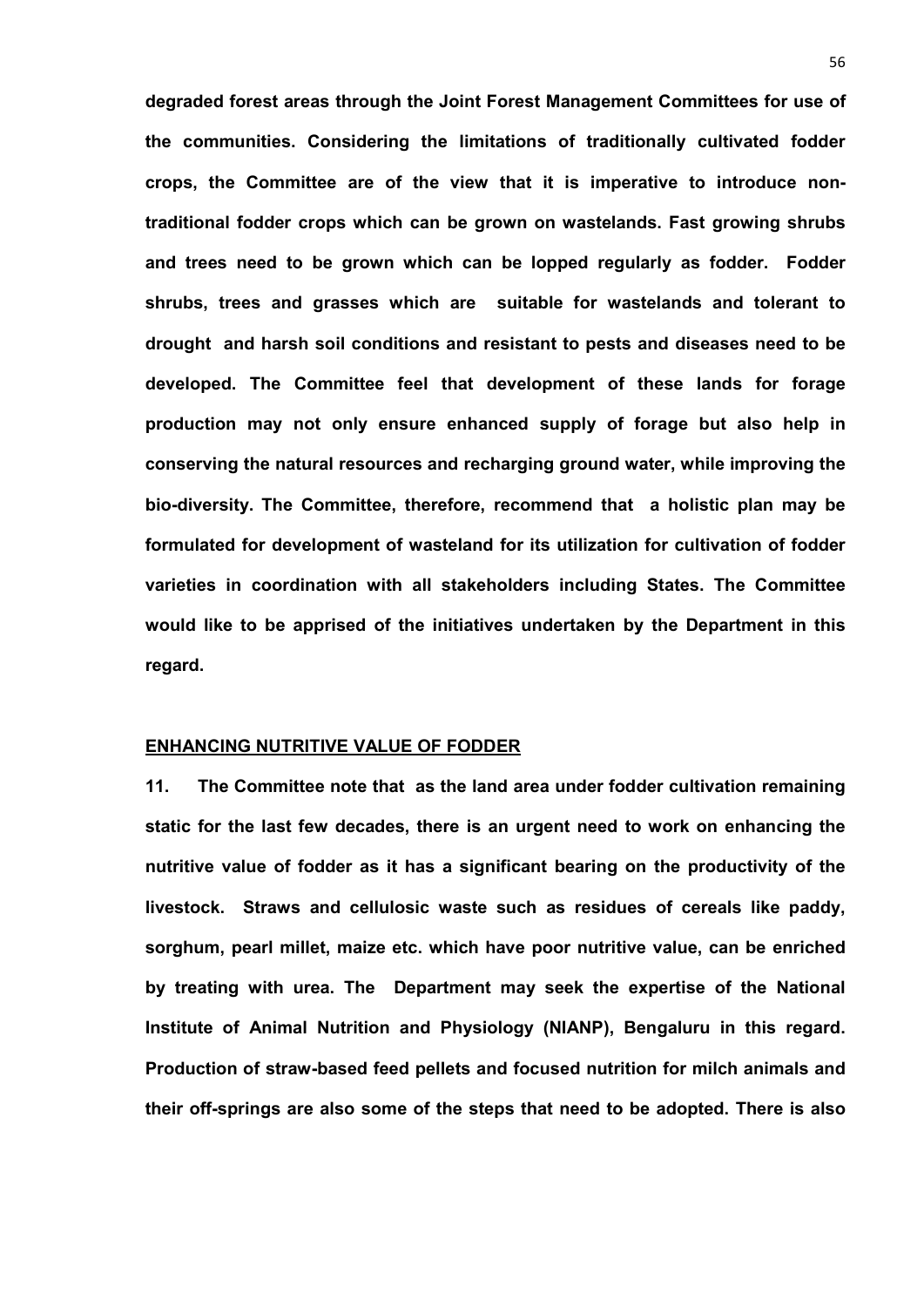**the need to ensure nutrition security in our livestock population as these contribute immensely to the food basket of the country and to identify feed and fodder that may cause harm to animals, when consumed in the long run. The Committee would like to be apprised of the initiatives taken by the Government in this regard.**

#### **DISSEMINATION OF FORAGE-BASED RESEARCH INFORMATION**

**12. The Committee note that a significant research has been carried out by ICAR Institutes like Indian Grassland Fodder Research Institute (IGFRI), National Institute of Animal Nutrition and Physiology (NIANP) etc. to identify suitable forage crops, breed new varieties for large scale production of fodder. However, it is a matter of concern that even then there is significant gap between the demand and supply of fodder in the country and production of forage has not picked up on a massive scale to meet the demand of the farmers in times of need particularly during natural calamities. This calls for an in-depth study to understand and address the problem. The Committee are of the view that there is a wide communication gap between the forage development programme and the livestock extension department of the States. There is no coordination between ICAR and Animal Husbandry department of the State. As a result, there is no free flow of information from either side. Agro-scientists need to interact with farmers to apprise their needs and develop suitable technologies and systems which an benefit them. It is imperative that there is regular interaction between ICAR/Department and stakeholders including the States. The Committee, therefore, feel that a well established communication network would help the agro scientists to understand the problem of the farmers of particular regions/areas and they in turn can offer suitable interventions. For this purpose, research units could be set up to promote on-farm studies and tests of technologies under field**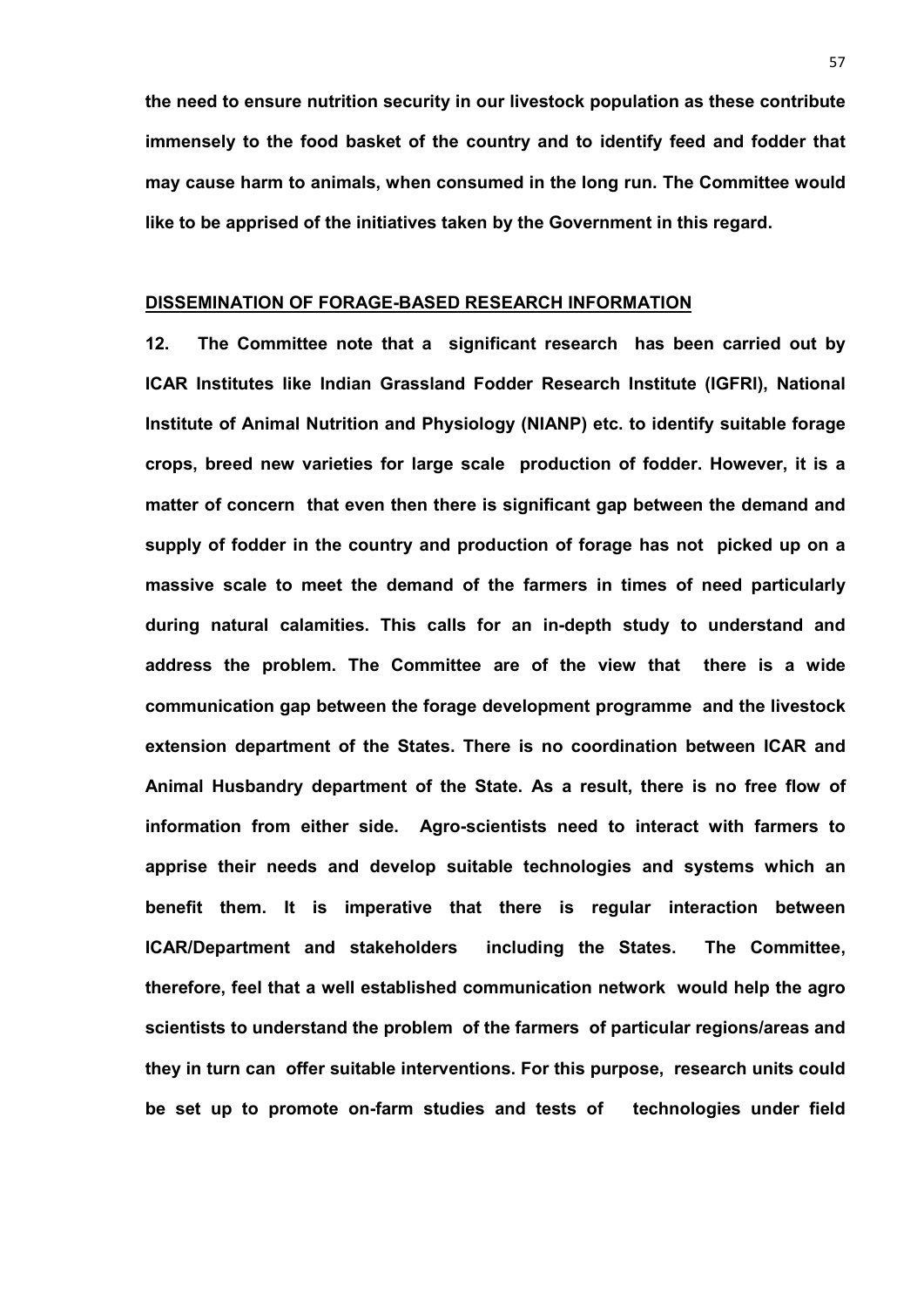**conditions. Research studies also need to be carried out in association with farmers' organizations, State Agriculture and Animal Husbandry Departments, Krish Vigyan Kendras. Further, Kisan Melas and seminars need to be organised on regular basis for dissemination of information and technologies to the intended beneficiaries. The Committee, therefore, recommend that a mechanism may be put in place to establish a vibrant communication between Agro scientists and the farmers to address the problems confronting them. The Committee would like to be apprised of the steps taken by the Department in this direction.**

#### **FODDER AND PASTURE MANAGEMENT**

**13. Grazing lands and pastures play an important role in the livestock economy of the country and the state. However, the Committee are anguished to witness the collapse of traditional agro-forestry practices and invasion of pastures and grazing lands by invasive species. Such instances have only added to the woes of the livestock owners and burdened the already limited fodder resources. Grazing lands are gradually diminishing due to pressure on land for agricultural and nonagricultural uses. Most of the grazing lands have either been degraded or encroached upon restricting its availability for grazing for livestock. The number of livestock is also growing rapidly in the country. Gradual collapse of traditional agro-forestry practices, sub-par performance of major fodder resources such as grasslands, wastelands, common fallows etc. and invasion of pastures and grazing lands by invasive alien plant species as well encroachment of pastures and their diversification for building purposes has only worsened the fodder situation of the country. The Committee feel that it is the need of the hour to conserve and preserve grasslands in the country. However, the absence of a nodal agency to coordinate and steer grassland and fodder development programmes within the**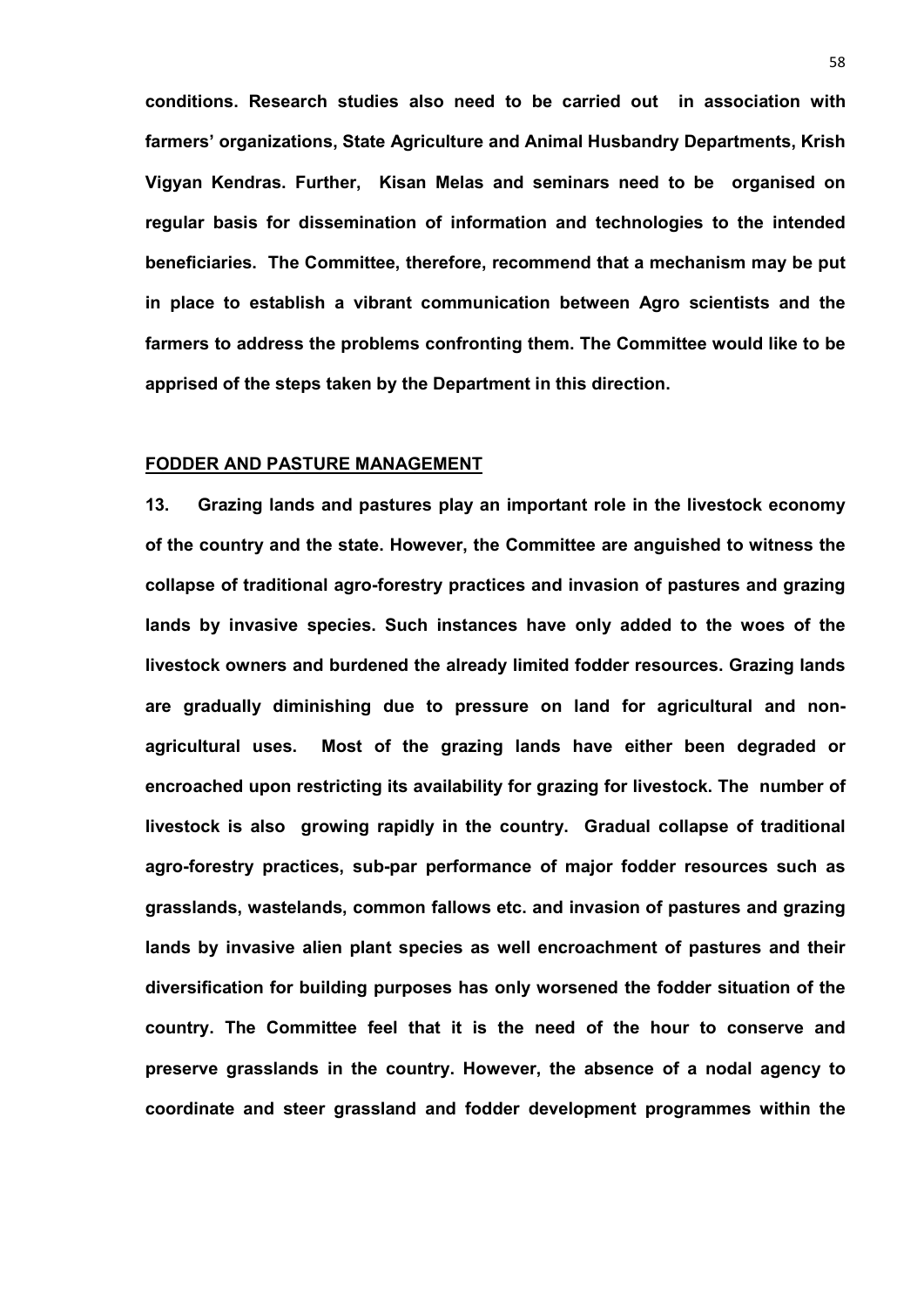**country has led to lack of channelized efforts in this direction. The Committee, therefore, recommend that a holistic plan may be formulated in coordination with States for conservation and preservation of grassland for pasture in the country. The Committee would also like to be apprised of the initiatives taken by the Government in this direction.**

#### **ADDITIONAL FODDER DEVELOMENT PROGRAMME**

**14. The Committee note that the Additional Fodder Development Programme (AFDP), a sub-scheme of Rashtriya Krishi Vikas Yojana (RKVY), aims at mitigating the adverse impact of drought on fodder production by providing financial and technical assistance to farmers undertaking fodder cultivation. The Committee are, however, displeased with the fact that the Department has not succeeded in encouraging State to purchase high yielding variety fodder seeds from the Regional Fodder Stations (RFS) that have been set up in different agro-climatic zones. The Committee, therefore, recommend that the Department persuade States to purchase high yielding variety fodder seeds from the Regional Fodder Stations and to adhere to the advisory issued to the States and UTs from time to time so that AFDP can perform successfully while using land resources optimally, adopting suitable crop combinations, improving grasslands / wastelands, conserving and utilizing crop residue and strengthening extension activities etc. Furthermore, the role of private sector in equipment, financing and commercial feed and fodder production needs to be assessed and harnessed to aid AFDP and other such programmes aimed at fulfilling the need for fodder and providing equipment to farmers and livestock owners undertaking fodder cropping. The Committee also note that as per the prevailing AFDP Guidelines, farmers in the drought affected districts/blocks are provided assistance at the rate of Rs.3200/- per hectare as per cost norms for a**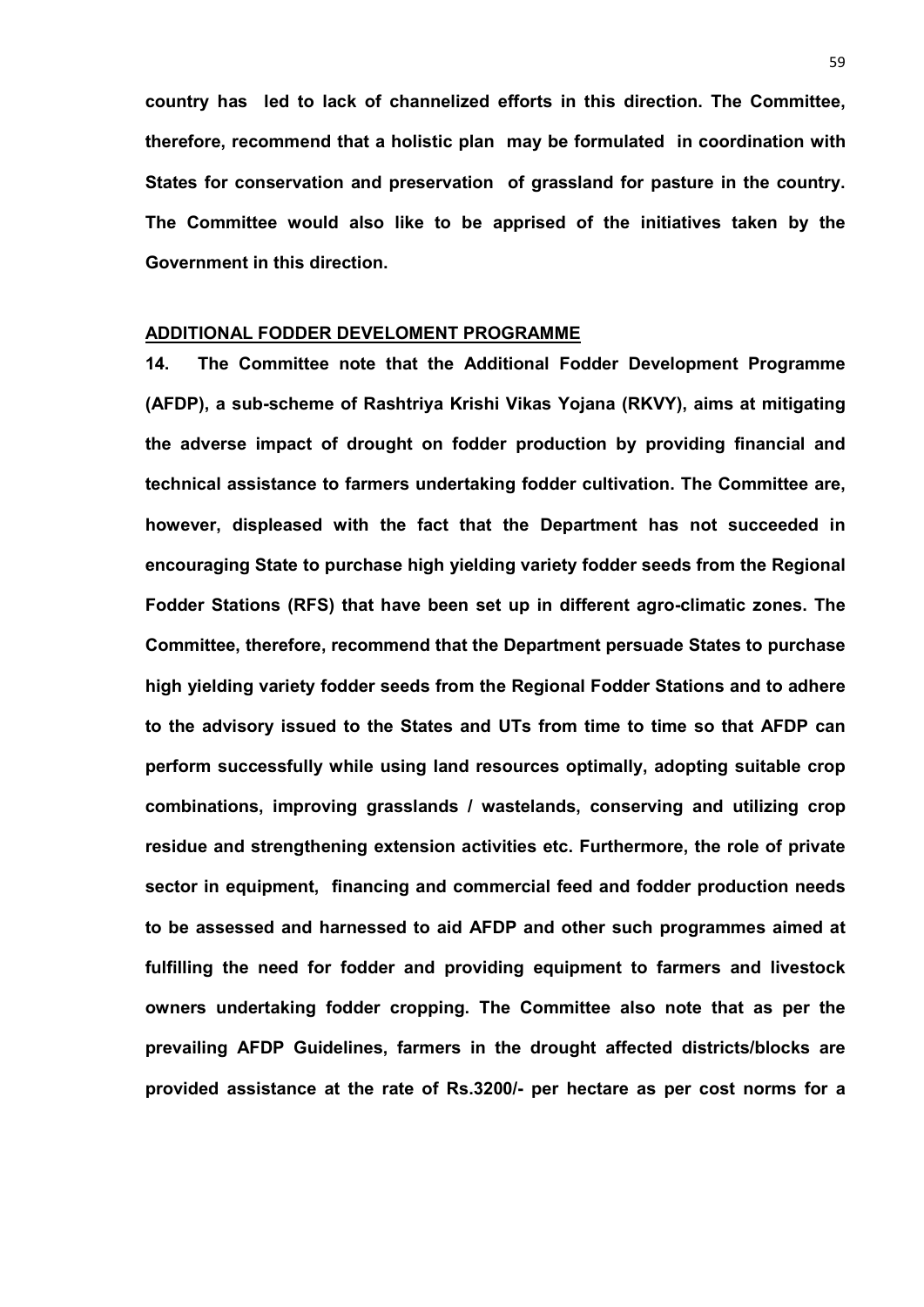**maximum area of 2 ha per beneficiary for taking up additional production of fodder in these districts/blocks. The Committee feel that assistance of Rs.3200/- per hectare does not seem to be adequate and therefore, desire that said assistance needs to be raised suitably. In this context, the Committee would like to know the number of farmers who have been given such financial assistance and the benefits accrued as a result therefor since inception of the programme. The Committee also urge the Department to raise awareness about the convergence of fodder schemes with MGREGA Scheme, so that the Department can fulfill twin objectives of attaining self sufficiency in fodder as well as generating gainful employment opportunities for the rural masses. Furthermore, the Department also needs to formulate a action plan to make fodder cropping a profitable enterprise. The Committee would like to be apprised of the actions initiated by the Government in this direction.**

#### **GENDER PERSPECTIVE IN ANIMAL HUSBANDRY**

**15. The Committee note that the National Agriculture Policy formulated in 2000 accorded high priority to recognition and mainstreaming of women's role in agriculture and highlighting incorporation of 'Gender Issues' in the agriculture development agenda. The Committee also note that within the overall mandate, goals and objectives, the DAHDF places special emphasis on women participation and contribution in the Animal Husbandry, Dairying and Fisheries Sector. While appreciating the emphasis of the Department, the Committee urge them to take this forward by creating more opportunities for women in the Sector and involving more number of women in the workforce by way of MGNREGA component of construction works under the Sub Mission, by training women into silage making, providing higher subsidies for women using chaff cutters, both power and hand**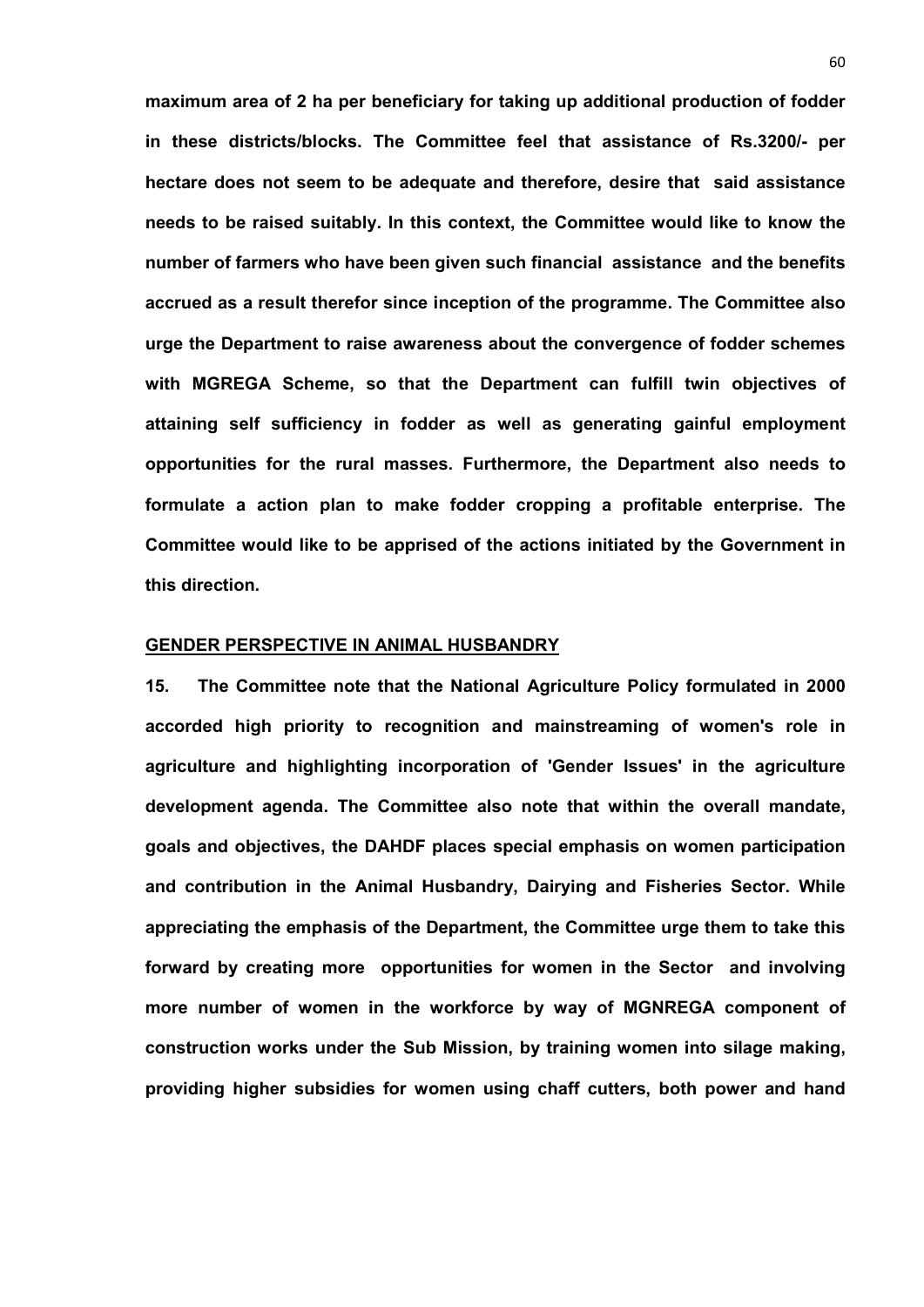**driven, by aiding formation of women self help groups which are able to take up entrepreneurial activities in the field of cattle rearing, fodder storage, milk cooperatives etc. Taking forward the work of Krishi Vigyan Kendra (KVKs) in training women in activities like fodder management, wasteland development etc. and helping them form Self Help Groups (SHGs), the Department may very well emulate the success of cooperatives in the field of feed and fodder development which will not only have a positive impact on the livestock but also foster dairy development in the long run. The Committee, therefore, recommend that the Department may work out plans drawing more and more women folk into the Animal Husbandry, Dairying and Fisheries sector and set an example of opening up gainful and profitable employment opportunities and bringing about gender balance in the workforce in the agriculture sector, particularly in the sector of Animal Husbandry, Dairying and Fisheries. The Committee would like to apprised of the initiatives taken by the Government in this regard.**

**\_\_\_December, 2016 Chairperson**

**NEW DELHI HUKM DEO NARAYAN YADAV Agrayahana, 1938 (Saka) Standing Committee on Agriculture**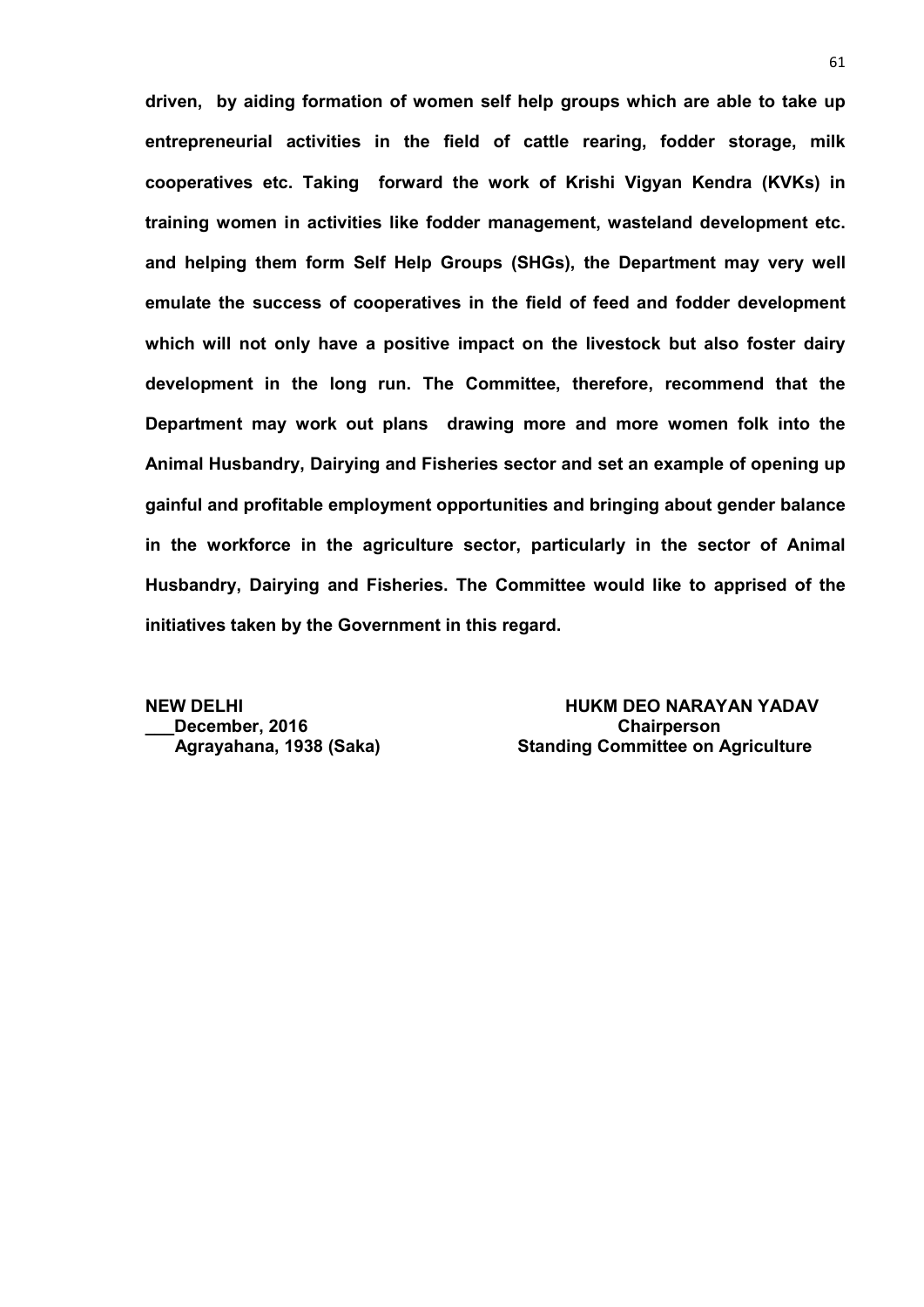## **Annexure I**

#### **State-wise allocations for Centrally Sponsored Schemes of National Livestock Mission for the year 2014-15 & 2016-17**

|  | (Rs in Lakh) |
|--|--------------|
|--|--------------|

| State / UT                          | 2014-15 | 2016-17 |
|-------------------------------------|---------|---------|
| Andhra Pradesh                      | 1370    | 860     |
| <b>Bihar</b>                        | 1365    | 1238    |
| Chhattisgarh                        | 886     | 688     |
| Goa                                 | 77      | 10      |
| Gujarat                             | 1032    | 1225    |
| Haryana                             | 725     | 493     |
| <b>Himachal Pradesh</b>             | 447     | 180     |
| Jammu & Kashmir                     | 524     | 260     |
| Jharkhand                           | 838     | 630     |
| Karnataka                           | 1625    | 873     |
| Kerala                              | 559     | 105     |
| Madhya Pradesh                      | 1706    | 1670    |
| Maharashtra                         | 1838    | 1340    |
| Odisha                              | 1005    | 780     |
| Punjab                              | 686     | 460     |
| Rajasthan                           | 2137    | 1735    |
| <b>Tamil Nadu</b>                   | 1638    | 704     |
| Telengana                           | 979     | 617     |
| <b>Uttar Pradesh</b>                | 2616    | 3042    |
| Uttarakhand                         | 450     | 190     |
| West Bengal                         | 1654    | 1100    |
| Andaman & Nicobar                   | 18      | 10      |
| Chandigarh                          | 10      | 10      |
| Dadra & Nagar Haveli                | 12      | 10      |
| Daman & Diu                         | 9       | 10      |
| Delhi                               | 23      | 25      |
| Lakshadweep                         | 14      | 10      |
| Puducherry                          | 17      | 25      |
| Arunachal Pradesh                   | 276     | 270     |
| Assam                               | 1782    | 1064    |
| <b>Manipur</b>                      | 142     | 200     |
| Meghalaya                           | 241     | 266     |
| Mizoram                             | 82      | 200     |
| Nagaland                            | 229     | 225     |
| Sikkim                              | 53      | 205     |
| Tripura                             | 236     | 270     |
| <b>NABARD</b>                       |         |         |
| <b>NABARD Grants-in-aid General</b> |         | 6100    |
| <b>NABARD SCSP</b>                  |         | 500     |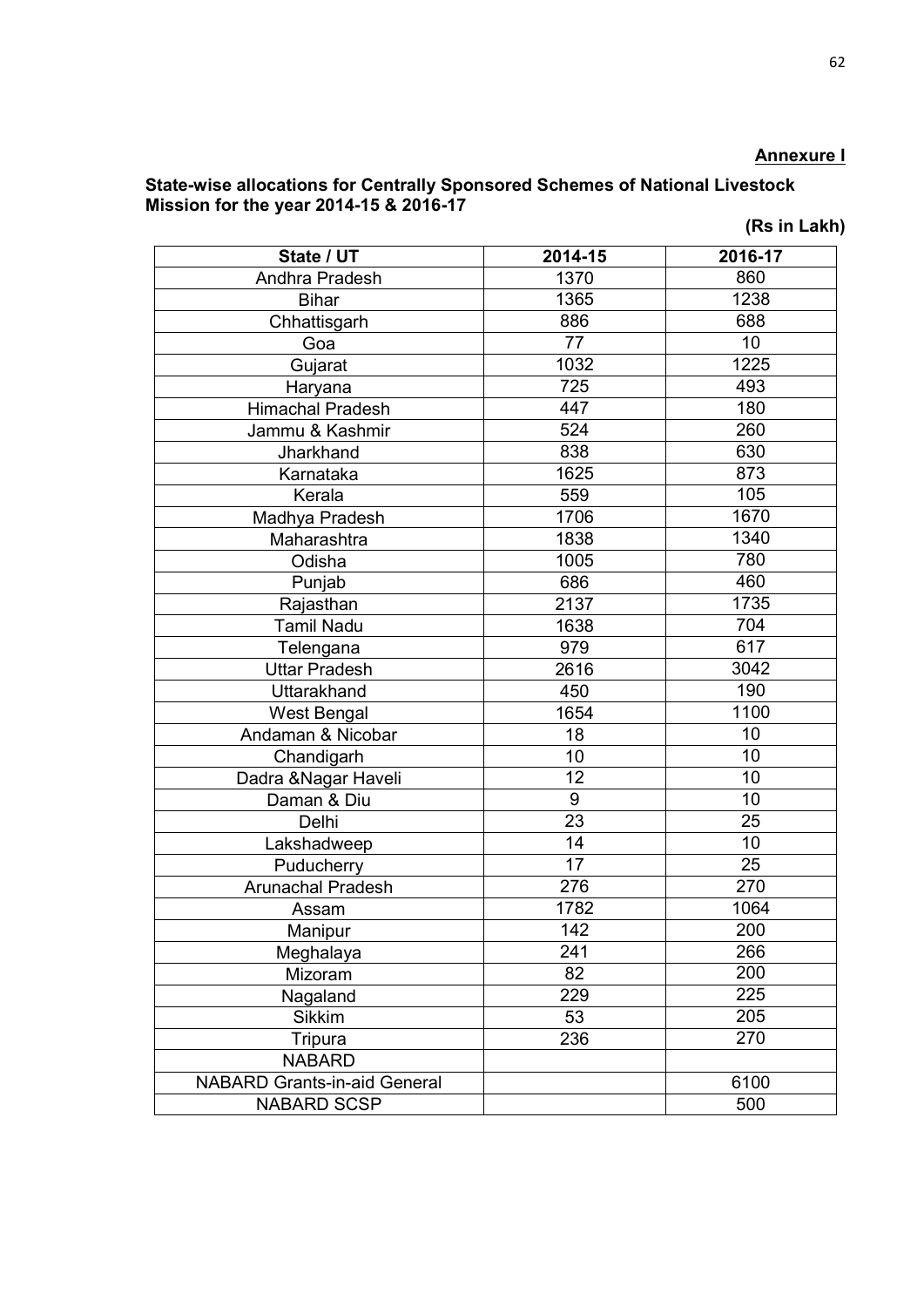| <b>NABARD NER States</b> |       | 1600  |
|--------------------------|-------|-------|
| ומדרו                    | 27300 | 29200 |

## **Annexure II**

# **The physical target of Submission of Feed and Fodder Development of National Livestock Mission is as under :**

| S.N.           | Components                                                                                        | CS/<br><b>CSS</b>       | 2013-14                  | 2014-15        | 2015-16                                    | 2016-17                                                 | Total           |  |
|----------------|---------------------------------------------------------------------------------------------------|-------------------------|--------------------------|----------------|--------------------------------------------|---------------------------------------------------------|-----------------|--|
| $\mathbf{1}$   | Forage production from Non-<br>forest wasteland /rangeland/<br>grassland /non-arable land<br>(ha) | $\overline{\text{CSS}}$ | 200                      | 300            | 300                                        | 300                                                     | 1100            |  |
| $\overline{2}$ | Forage production from Forest<br>Land (ha)                                                        | $\overline{\text{CSS}}$ | 1000                     | 1100           | 1200                                       | 1300                                                    | 4600            |  |
| $\overline{3}$ | Cultivation of coarse grains<br>and dual purpose crops (ha)                                       |                         | like African Tall Maize) |                |                                            | To be serviced under the NFSM (Except pure Fodder crops |                 |  |
| $\overline{4}$ | Fodder seed production and<br>distribution (Tonne)                                                | <b>CSS</b>              | 8000                     | 8500           | 10000                                      | 12000                                                   | 38500           |  |
| 5              | Conservation of fodder through<br>post harvest technologies                                       | $\overline{\text{CSS}}$ |                          |                |                                            |                                                         |                 |  |
| i.             | Distribution of hand driven<br>chaff cutters (Nos)                                                |                         | 20000                    | 20000          | 20000                                      | 20000                                                   | 80000           |  |
| ii.            | Distribution of power driven<br>chaff cutters (Nos)                                               |                         | 3000                     | 3500           | 4000                                       | 4500                                                    | 15000           |  |
| iii.           | Establishment of high capacity<br><b>Fodder Block Making units</b><br>(Nos)                       |                         | $\overline{5}$           | $\overline{5}$ | $\overline{5}$                             | $\overline{5}$                                          | $\overline{20}$ |  |
| iv.            | Distribution of low capacity,<br>tractor mountable Fodder<br><b>Block Making units (Nos)</b>      |                         | 50                       | 100            | 100                                        | 100                                                     | 350             |  |
| v.             | <b>Establishment of Silage</b><br>making units (Nos)                                              |                         | 300                      | 400            | 500                                        | 600                                                     | 1800            |  |
| vi.            | <b>Establishment of Bypass</b><br>protein making units (Nos)                                      |                         | 3                        | 5              | $\overline{7}$                             | $\overline{7}$                                          | 22              |  |
| vii.           | Establishment of area specific<br>mineral mixture / feed<br>processing units (Nos)                |                         | $\overline{3}$           | 5              | 5                                          | $\overline{5}$                                          | $\overline{18}$ |  |
| viii.          | Establishment / modernisation<br>of Feed testing laboratories<br>(Nos)                            |                         | 3                        | 3              | 3                                          | 3                                                       | $\overline{12}$ |  |
| 6              | Regional fodder stations (Nos)                                                                    | $\overline{\text{CS}}$  | $\overline{8}$           | $\overline{8}$ | $\overline{8}$                             | $\overline{8}$                                          | $\overline{8}$  |  |
| $\overline{7}$ | <b>Strengthening of Research</b>                                                                  | From ICAR funds         |                          |                |                                            |                                                         |                 |  |
| 8              | Training and Human Resource<br>Development                                                        |                         |                          |                | To be met from the 5 % Administration Cost |                                                         |                 |  |
| 9              | Institutional strengthening and<br>support                                                        |                         |                          |                | To be met from the 5 % Administration Cost |                                                         |                 |  |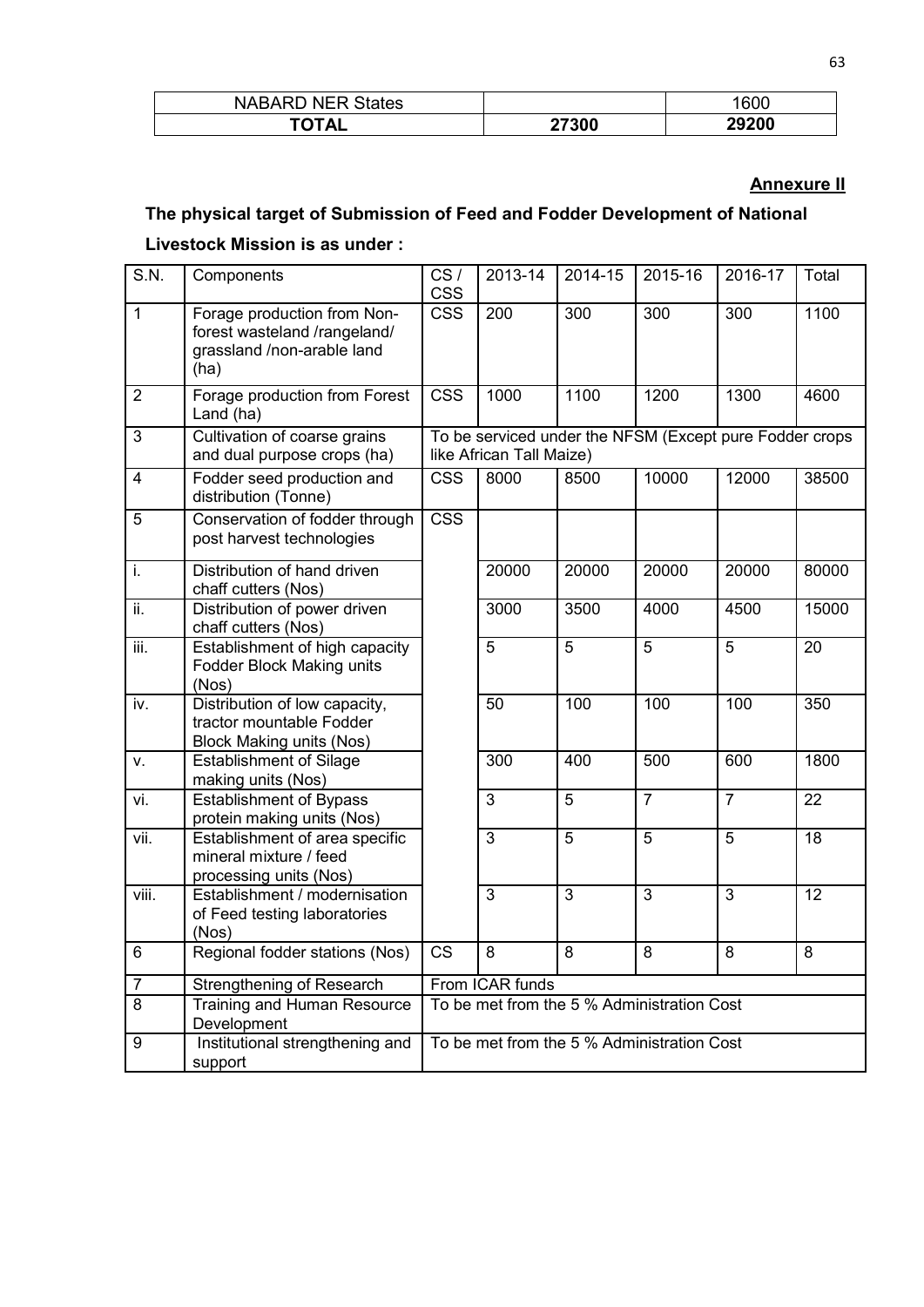## **Annexure III**

| S.N.         | Name of                | Crop               | Variety         | Type of     | Quantity            | <b>Rates</b> | <b>Fodder Seed lifting</b> |     |                                                                  |
|--------------|------------------------|--------------------|-----------------|-------------|---------------------|--------------|----------------------------|-----|------------------------------------------------------------------|
|              | <b>RFS</b>             |                    |                 | <b>Seed</b> | available<br>in Kgs |              | State /<br>UT              | kgs | <b>Date</b>                                                      |
| 1            | RFS,<br><b>Dhamrod</b> | Sorghum            | <b>MP CHARI</b> | T/L         | 1480                | 50           |                            |     |                                                                  |
|              |                        | Sorghum            | PC-9            | <b>FS</b>   | 2430                | 50           |                            |     |                                                                  |
|              |                        | Sorghum            | COFS-29         | <b>FS</b>   | 343                 | 350          |                            |     |                                                                  |
|              |                        | Sorghum            | COFS-29         | T/L         | 255                 | 350          |                            |     |                                                                  |
|              |                        | Bajara             | <b>HC-20</b>    | T/L         | 15                  | 65           |                            |     |                                                                  |
|              |                        | <b>Total</b>       |                 |             | 4523                |              |                            |     |                                                                  |
|              |                        |                    |                 |             |                     |              |                            |     |                                                                  |
| $\mathbf{2}$ | RFS,<br>Kalyani        | Maize              | $^*+$           | TL          | 13287               | 45           |                            |     |                                                                  |
|              |                        | Maize              | J-1006          | <b>FS</b>   | 15980               | 55           |                            |     |                                                                  |
|              |                        | Cowpea             | $BL-2$          | TL          | 1530                | 85           | West<br>Bengal             | 220 | 26.4.2016,<br>9.5.2016,<br>13.5.2016,<br>17.5.2016,<br>18.5.2016 |
|              |                        | Rice bean          | <b>BIDHAN-2</b> | <b>CS</b>   | 3330                | 115          |                            |     |                                                                  |
|              |                        | Rice bean          | BIDHAN-2        | <b>FS</b>   | 6650                | 120          | West<br>Bengal             | 70  | 9.5.2016,<br>13.5.2016,<br>18.5.2016                             |
|              |                        | Sorghum            | <b>PC-23</b>    | <b>FS</b>   | 396                 | 65           | West<br>Bengal             | 210 | 26.4.2016,<br>9.5.2016,<br>18.5.2016                             |
|              |                        | <b>Total</b>       |                 |             | 41173               |              |                            |     |                                                                  |
|              |                        |                    |                 |             |                     |              |                            |     |                                                                  |
| 3            | RFS,<br>Suratgarh      | Bajra              | $Co$ (cu) $9$   | <b>FS</b>   | 2141                | 45           |                            |     |                                                                  |
|              |                        | Sorghum            | <b>PC-23</b>    | <b>TL</b>   | 1300                | 40           |                            |     |                                                                  |
|              |                        | Sorghum            | PC-23           | <b>FS</b>   | 2700                |              |                            |     |                                                                  |
|              |                        | <b>Total</b>       |                 |             | 6141                |              |                            |     |                                                                  |
|              |                        |                    |                 |             |                     |              |                            |     |                                                                  |
|              |                        |                    |                 |             |                     |              |                            |     |                                                                  |
| 4            | RFS, Hisar             | Chinese<br>cabbage |                 | TL          | 1126                | 70           |                            |     |                                                                  |
|              |                        | Rye Grass          | PB-1            | <b>TL</b>   | 894                 | 200          |                            |     |                                                                  |

## **List of Fodder Seeds available for sale at Regional Fodder Stations of DADF and Lifting by the States as on 23.05.2016.**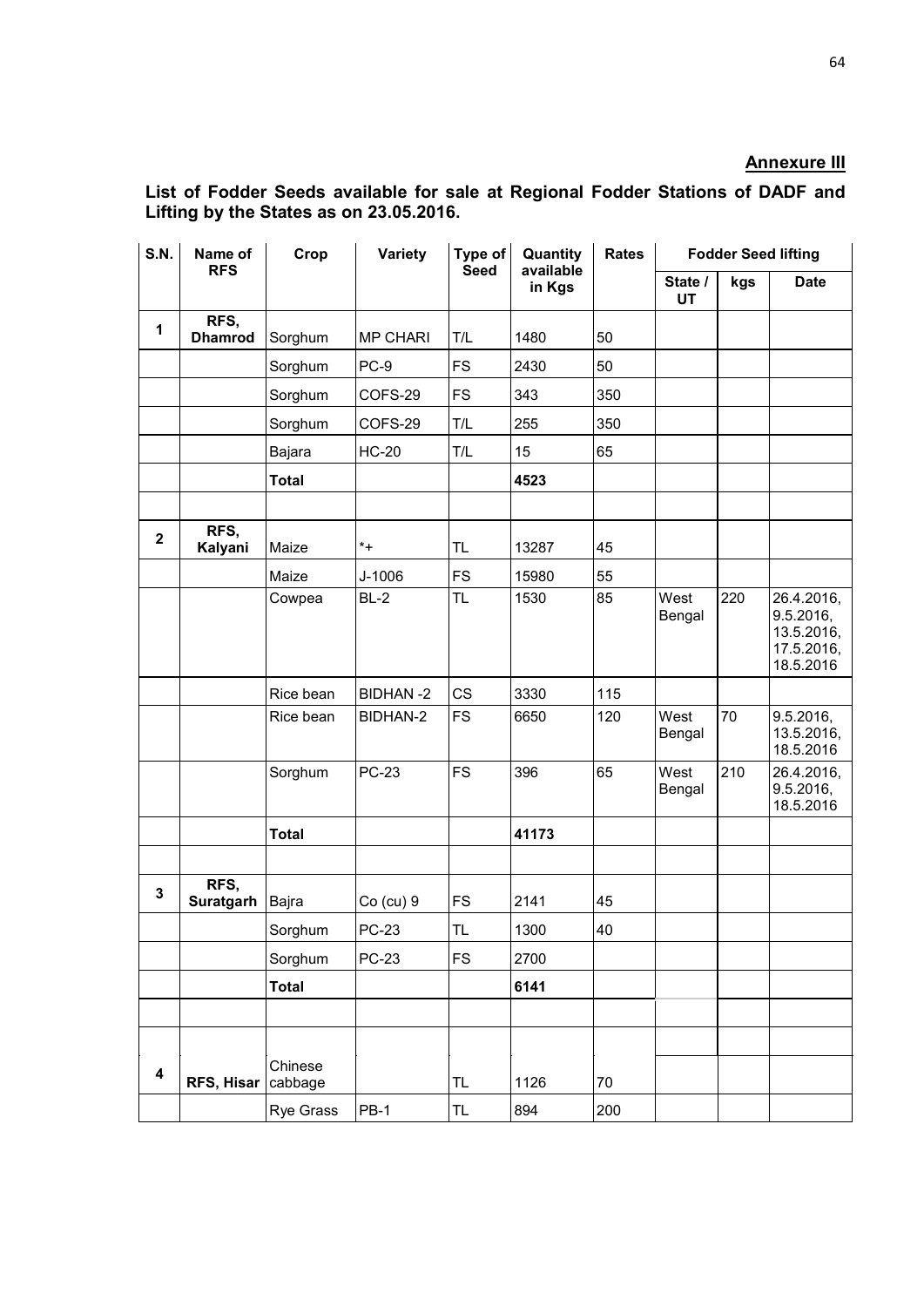|                         |                                  | Maize                      | J-1006              | <b>TL</b> | $\pmb{0}$ | 50   |                   |       |           |
|-------------------------|----------------------------------|----------------------------|---------------------|-----------|-----------|------|-------------------|-------|-----------|
|                         |                                  | Sorghum                    | <b>PC-23</b>        | <b>FS</b> | 900       | 45   |                   |       |           |
|                         |                                  | Sorghum                    | <b>PC-23</b>        | <b>CS</b> | 2175      | 40   |                   |       |           |
|                         |                                  | Sorghum                    | <b>PC-23</b>        | TL        | 600       | 40   |                   |       |           |
|                         |                                  | Bajra                      | <b>HC-20</b>        | <b>TL</b> | 1000      | 30   |                   |       |           |
|                         |                                  | <b>Teosinte</b>            | $TL-1$              | <b>TL</b> | 200       | 45   |                   |       |           |
|                         |                                  | <b>Total</b>               |                     |           | 6895      |      |                   |       |           |
|                         |                                  |                            |                     |           |           |      |                   |       |           |
| $\overline{\mathbf{5}}$ | RFS,<br>Chennai                  | Sorghum                    | COFS-31             | TL        | 165       | 380  |                   |       |           |
|                         |                                  | Cowpea                     | EC-4216             | $C-I$     | 2920      | 100  |                   |       |           |
|                         |                                  | Cowpea                     | EC-4216             | TL        | 100       | 90   |                   |       |           |
|                         |                                  | Stylosanthe<br>$\mathbf s$ | <b>SCABRA</b>       | <b>TL</b> | 335       | 300  |                   |       |           |
|                         |                                  | Stylosanthe<br>s           | <b>HAMATA</b>       | TL        | 1040      | 300  |                   |       |           |
|                         |                                  | Stylosanthe<br>$\mathbb S$ | <b>SCHOFIELD</b>    | TL        | 35        | 300  |                   |       |           |
|                         |                                  | <b>Total</b>               |                     |           | 4595      |      |                   |       |           |
|                         |                                  |                            |                     |           |           |      |                   |       |           |
| 6                       | <b>R.F.S.</b><br>Hyderabad Maize |                            | J-1006              | <b>FS</b> | 0         | 55   |                   |       |           |
|                         |                                  | Subabool                   | Peru                | TL        | 378       | 80   |                   |       |           |
|                         |                                  | Cowpea                     | APFC-10-<br>$1/B-1$ | TL        | 70        | 125  |                   |       |           |
|                         |                                  | Stylosanthe<br>$\mathbf s$ | scabra              | TL        | 122       | 400  | Telenga<br>na     | $\,6$ | 13/5/2016 |
|                         |                                  | Sorghum                    | COFS29              | <b>TL</b> | 48        | 380  |                   |       |           |
|                         |                                  | Guar                       | $BG-2$              | <b>TL</b> | 21        | 125  |                   |       |           |
|                         |                                  | <b>Total</b>               |                     |           | 639       |      |                   |       |           |
|                         |                                  |                            |                     |           |           |      |                   |       |           |
| $\overline{7}$          | RFS,<br><b>Bengaluru</b>         | Maize                      | AT                  | <b>FS</b> | 40150     | 50   | Andhra<br>Pradesh | 1000  | 19-05-16  |
|                         |                                  | Maize                      | AT                  | <b>TL</b> | 42229     | 46.5 | Karnata<br>ka     | 5000  | 21-05-09  |
|                         |                                  | Sorghum                    | <b>PC-23</b>        | <b>TL</b> | 13619     | 62   |                   |       |           |
|                         |                                  | Sorghum                    | CoFS29              | TL        | 1050      | 350  |                   |       |           |
|                         |                                  | Cowpea                     | EC4216              | <b>TL</b> | 2930      | 70   | Rajasth<br>an     | 500   | 19-05-16  |
|                         |                                  | Guinea                     | Makueni             | TL        | 105       | 400  |                   |       |           |
|                         |                                  | Guinea                     | G2                  | TL        | 19        | 400  |                   |       |           |
|                         |                                  | <b>Total</b>               |                     |           | 100102    |      |                   |       |           |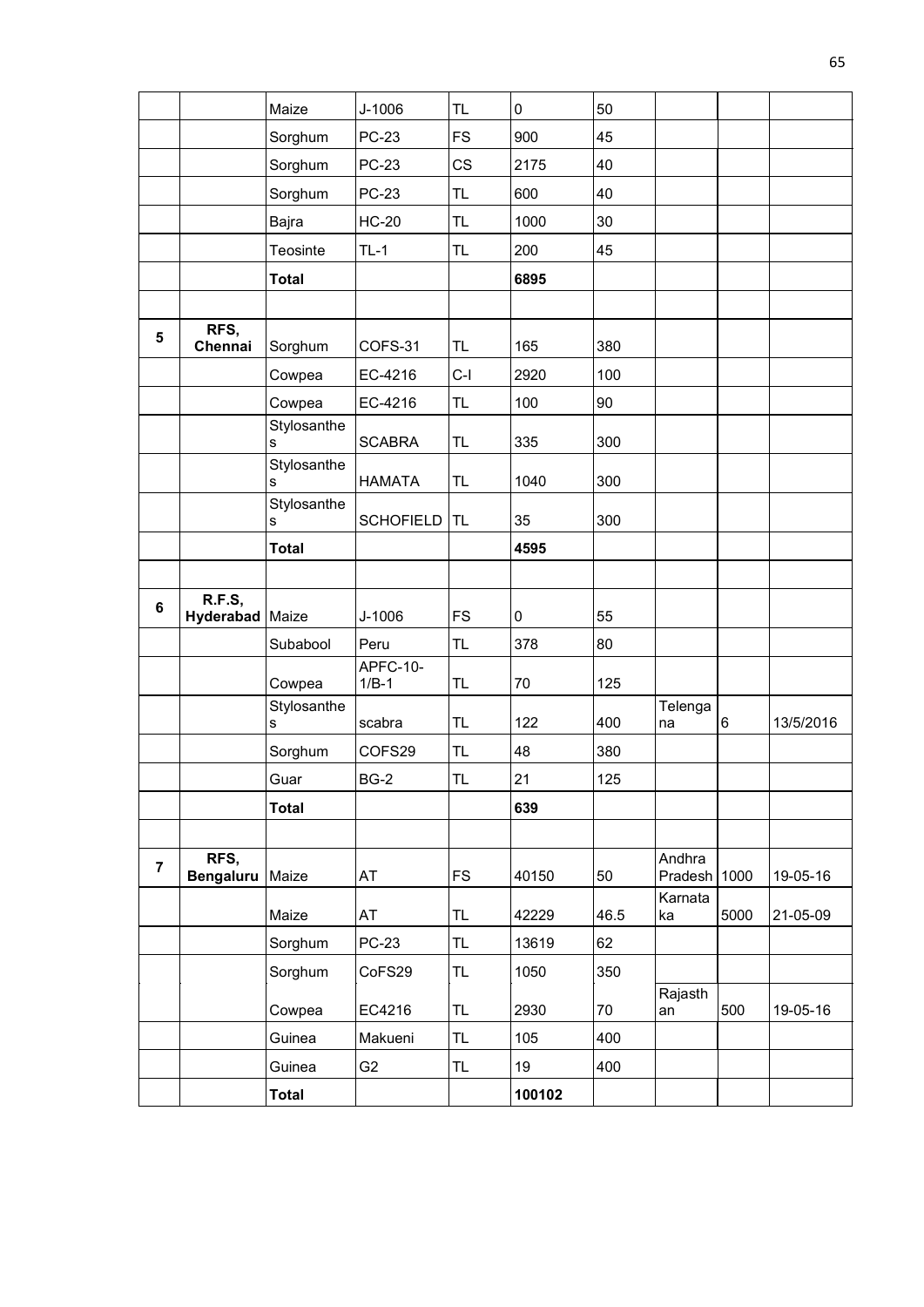| 8 | RFS,<br><b>Srinagar</b>         | Tall fescue           | Demeter                              | TL.       | 479.65   | 550  |  |  |
|---|---------------------------------|-----------------------|--------------------------------------|-----------|----------|------|--|--|
|   |                                 | Orchard<br>grass      | Commet                               | TL.       | 33.5     | 550  |  |  |
|   |                                 | Orchard<br>grass      | Currie                               | <b>TL</b> | 30.5     | 550  |  |  |
|   |                                 | Orchard<br>grass      | Apunui                               | TL        | 1.6      | 550  |  |  |
|   |                                 | Ρ.<br>Rye<br>Grass    | Ranui                                | <b>TL</b> | 4.75     | 550  |  |  |
|   |                                 | Ryel<br>Anl.<br>Grass | G selection                          | <b>TL</b> | 2.9      | 550  |  |  |
|   |                                 | Anl.<br>Grass         | Rye Grasslands<br>Manawa             | <b>TL</b> | 297      | 225  |  |  |
|   |                                 | Sain Foin             | Melrose                              | <b>TL</b> | 43       | 550  |  |  |
|   |                                 | Crown<br>Vetch        | Local                                | TL        | 69       | 550  |  |  |
|   |                                 | Winter<br>Vetch       | Hairy                                | TL.       | 2.8      | 550  |  |  |
|   |                                 | Red Clover            | Mount                                | T/L       | 1.5      | 1000 |  |  |
|   |                                 | <b>Total</b>          |                                      |           | 966.2    |      |  |  |
|   |                                 |                       |                                      |           |          |      |  |  |
|   |                                 | <b>Grand Total</b>    |                                      |           | 165034.2 |      |  |  |
|   | <b>Truthfully Labeled Seed.</b> |                       | Note: F.S. = Foundation Seed; T.L. = |           |          |      |  |  |
|   | Total Seeds- 165.03MT.          |                       |                                      |           |          |      |  |  |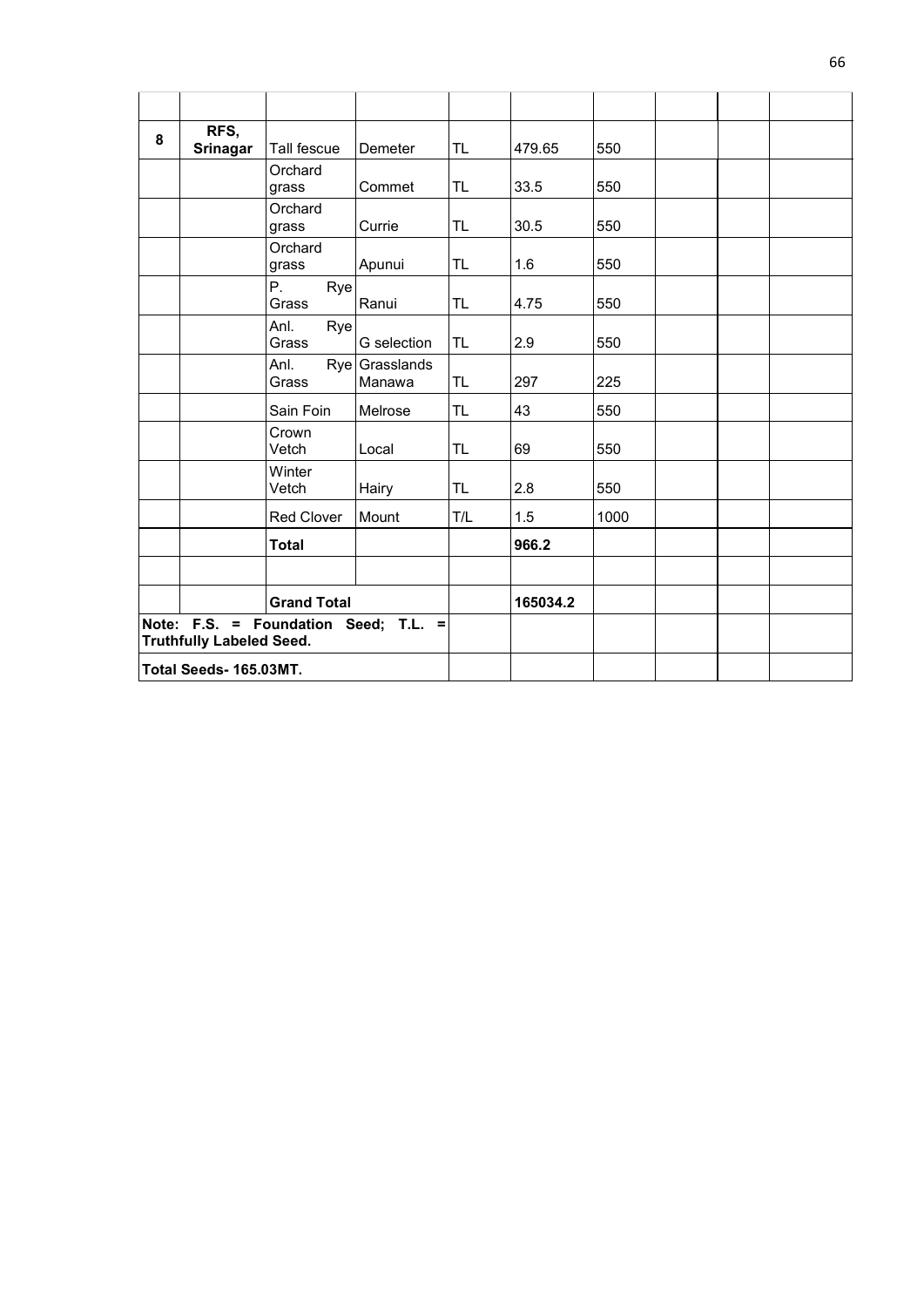**Details of fund allocated to States under Feed and Fodder Development Sub-Mission under National Livestock Mission implemented by Department of Animal Husbandry, Dairying and Fisheries (DADF)**

| <b>Name of the State/Uts</b> | 2014-15 | 2015-16  |
|------------------------------|---------|----------|
| <b>Bihar</b>                 | 343.00  |          |
| Chhattisgarh                 |         | 212.61   |
| Gujarat                      | 1500.00 |          |
| Haryana                      | 490.00  |          |
| Himachal Pradesh             | 74.99   |          |
| Jharkhand                    | 500.00  |          |
| Karnataka                    |         | 422.00   |
| Maharashtra                  | 157.14  | 500.00   |
| Nagaland                     | 39.94   | 23.25    |
| Orissa                       | 178.50  | 72.60    |
| Rajasthan                    |         | 338.817  |
| <b>Sikkim</b>                | 7.65    | 15.11    |
| <b>Tamil Nadu</b>            | 600.00  | 0.00     |
| Tripura                      | 5.70    |          |
| <b>Uttarakhand</b>           |         | 101.55   |
| <b>Uttar Pradesh</b>         | 321.00  |          |
| West Bengal                  | 550.35  |          |
| <b>Total</b>                 | 4762.57 | 1685.937 |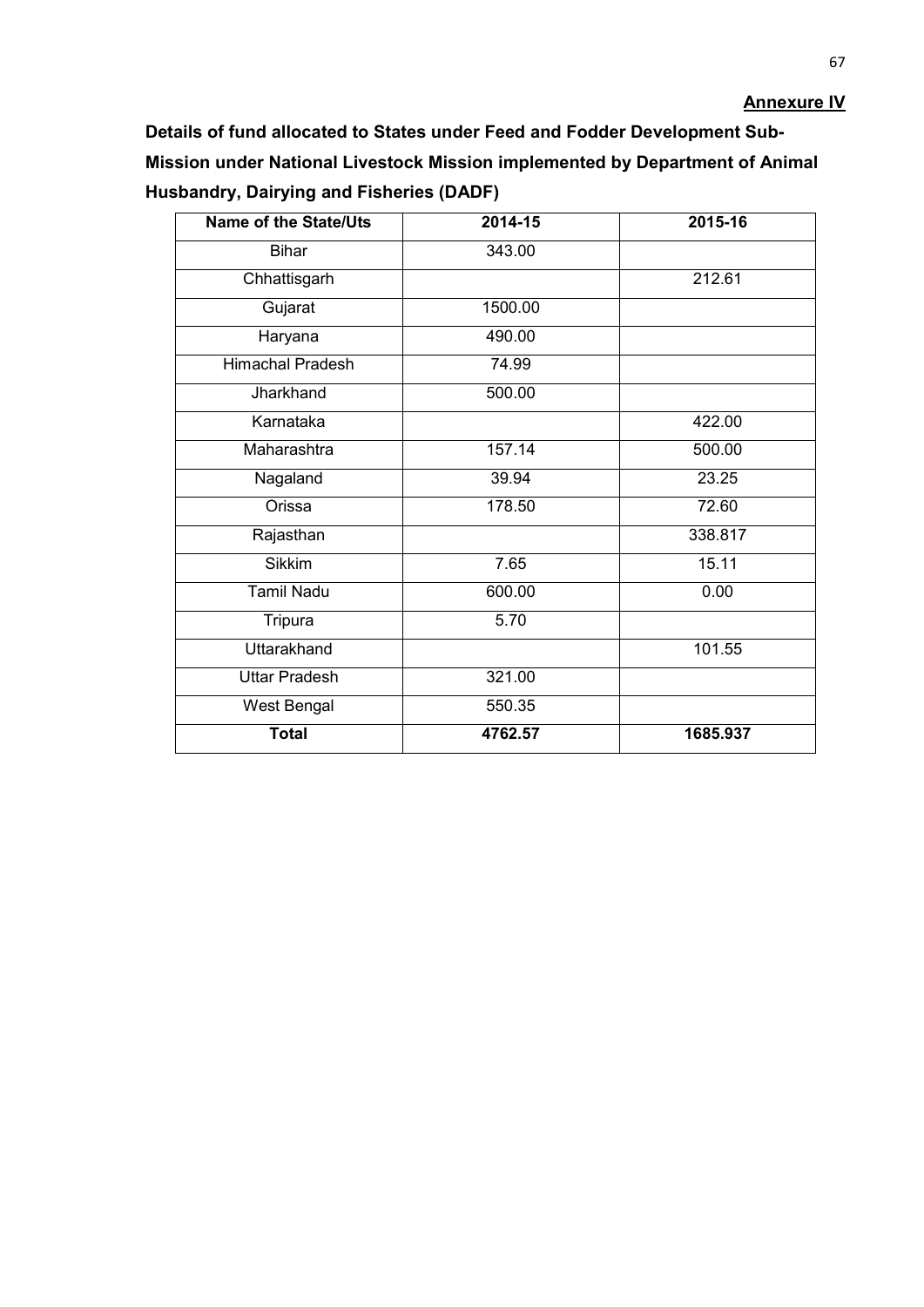# **Annexure V**

# **Area Under Fodder Crops And Permanent Pastures And Other Grazing Lands During**

# **2006-07 To 2012-13**

**(In Thousand hectares)**

|                                | <u>1 Thousand Hostersol</u> |                          |                          |                          |                 |                          |                          |                          |                                                  |                   |                          |                |                          |                |                          |
|--------------------------------|-----------------------------|--------------------------|--------------------------|--------------------------|-----------------|--------------------------|--------------------------|--------------------------|--------------------------------------------------|-------------------|--------------------------|----------------|--------------------------|----------------|--------------------------|
| ${\bf S}$<br>N                 | <b>States/UTs</b>           | <b>Fodder Crops</b>      |                          |                          |                 |                          |                          |                          | <b>Permanent Pastures and Other Grazing Land</b> |                   |                          |                |                          |                |                          |
| $\mathbf{o}$                   |                             | 200<br>$6 - 07$          | 200<br>$7-$<br>08        | 2008<br>$-09*$           | 2009<br>$-10*$  | 2010<br>$-11*$           | 2011<br>$-12*$           | 2012<br>$-13*$           | 2006<br>$-07$                                    | 200<br>$7-$<br>08 | 2008<br>$-09*$           | 2009<br>$-10*$ | 201<br>$0 -$<br>$11*$    | 2011<br>$-12*$ | 2012<br>$-13*$           |
| 1                              | Andhra<br>Pradesh           | 212                      | 201                      | 100                      | 86              | 85                       | 102                      | 87                       | 602                                              | 571               | 569                      | 566            | 554                      | 553            | 515                      |
| 2                              | Arunachal<br>Pradesh        | $\overline{\phantom{a}}$ | $\overline{\phantom{a}}$ | $\blacksquare$           | $\overline{a}$  | $\overline{a}$           | $\overline{\phantom{a}}$ | $\overline{\phantom{a}}$ | 18                                               | 19                | 19                       | 18             | 18                       | 18             | 18                       |
| 3                              | Assam                       | 8                        | 8                        | 9                        | 10              | 10                       | 10                       | 10                       | 160                                              | 160               | 160                      | 160            | 160                      | 160            | 160                      |
| 4                              | <b>Bihar</b>                | 16                       | 16                       | $\overline{13}$          | $\overline{18}$ | $\overline{18}$          | 16                       | $\overline{24}$          | 17                                               | 16                | 16                       | 16             | 16                       | 16             | 16                       |
| 5                              | Chhattisgarh                | 0                        | 0                        | $\mathbf 0$              | $\pmb{0}$       | 0                        | $\mathbf{1}$             | $\mathbf{1}$             | 857                                              | 857               | 855                      | 859            | 855                      | 863            | 861                      |
| 6                              | Goa                         | $\mathbf{r}$             | $\mathbb{L}$             | $\mathbf{L}$             | $\frac{1}{2}$   | $\Box$                   | $\overline{a}$           | $\overline{a}$           | $\mathbf{1}$                                     | 1                 | $\mathbf{1}$             | $\overline{1}$ | $\mathbf{1}$             | $\overline{1}$ | $\overline{1}$           |
| 7                              | Gujarat                     | 901                      | 850                      | 850                      | 850             | 850                      | 850                      | 850                      | 853                                              | 851               | 851                      | 851            | 851                      | 851            | 851                      |
| 8                              | Haryana                     | 684                      | 755                      | 620                      | 420             | 408                      | 334                      | 432                      | $\overline{27}$                                  | $\overline{26}$   | $\overline{30}$          | 28             | 27                       | 28             | $\overline{25}$          |
| 9                              | Himachal<br>Pradesh         | 10                       | 10                       | 10                       | 11              | 8                        | 8                        | 8                        | 1491                                             | 150<br>0          | 1503                     | 1504           | 150<br>8                 | 1508           | 1508                     |
| 1<br>0                         | Jammu &<br>Kashmir          | 55                       | 61                       | 54                       | 52              | 53                       | 55                       | 53                       | 128                                              | 126               | 128                      | 120            | 119                      | 123            | 114                      |
| $\mathbf{1}$<br>1              | Jharkhand                   | $\frac{1}{2}$            | $\overline{\phantom{a}}$ | $\blacksquare$           | $\overline{a}$  | $\overline{\phantom{a}}$ | $\overline{\phantom{a}}$ | $\overline{\phantom{a}}$ | 110                                              | 110               | 110                      | 110            | 110                      | 110            | 114                      |
| $\mathbf{1}$<br>2              | Karnataka                   | 47                       | 35                       | 31                       | 39              | 35                       | 33                       | 33                       | 934                                              | 930               | 923                      | 914            | 912                      | 908            | 908                      |
| $\mathbf{1}$<br>3              | Kerala                      | 5                        | 5                        | 5                        | 5               | 5                        | $\overline{4}$           | 5                        | $\mathbf 0$                                      | 0                 | 0                        | $\pmb{0}$      | $\pmb{0}$                | $\mathbf 0$    | 0                        |
| 1<br>4                         | Madhya<br>Pradesh           | 539                      | 513                      | 490                      | 476             | 462                      | 433                      | 406                      | 1348                                             | 135<br>2          | 1337                     | 1338           | 132<br>8                 | 1321           | 1286                     |
| 1<br>5                         | Maharashtra                 | 969                      | 851                      | 1043                     | 1001            | 901                      | 901                      | 901                      | 1252                                             | 124<br>9          | 1246                     | 1242           | 124<br>$\overline{c}$    | 1244           | 1245                     |
| $\mathbf{1}$<br>6              | Manipur                     | $\blacksquare$           | $\overline{\phantom{a}}$ | $\overline{\phantom{a}}$ | $\frac{1}{2}$   | $\blacksquare$           | $\blacksquare$           | $\blacksquare$           | 1                                                | 1                 | 1                        | 1              | 1                        | $\mathbf{1}$   | 1                        |
| $\mathbf{1}$<br>$\overline{7}$ | Meghalaya                   | $\blacksquare$           | $\overline{\phantom{a}}$ | $\overline{\phantom{a}}$ | $\blacksquare$  | $\blacksquare$           | $\blacksquare$           | $\blacksquare$           | $\blacksquare$                                   | $\blacksquare$    | $\overline{\phantom{m}}$ | $\blacksquare$ | $\blacksquare$           | $\blacksquare$ | $\overline{\phantom{a}}$ |
| $\mathbf{1}$<br>8              | Mizoram                     | $\overline{a}$           | $\overline{\phantom{a}}$ | $\overline{\phantom{a}}$ | $\frac{1}{2}$   | $\frac{1}{2}$            | $\blacksquare$           | $\blacksquare$           | 5                                                | 5                 | 5                        | 5              | 5                        | 5              | 5                        |
| 1                              | Nagaland                    | $\overline{\phantom{a}}$ | $\overline{\phantom{a}}$ | $\blacksquare$           | $\Box$          | $\Box$                   | $\overline{\phantom{a}}$ | $\overline{\phantom{a}}$ | $\Box$                                           | $\blacksquare$    | $\blacksquare$           | $\Box$         | $\overline{\phantom{a}}$ | $\Box$         | $\Box$                   |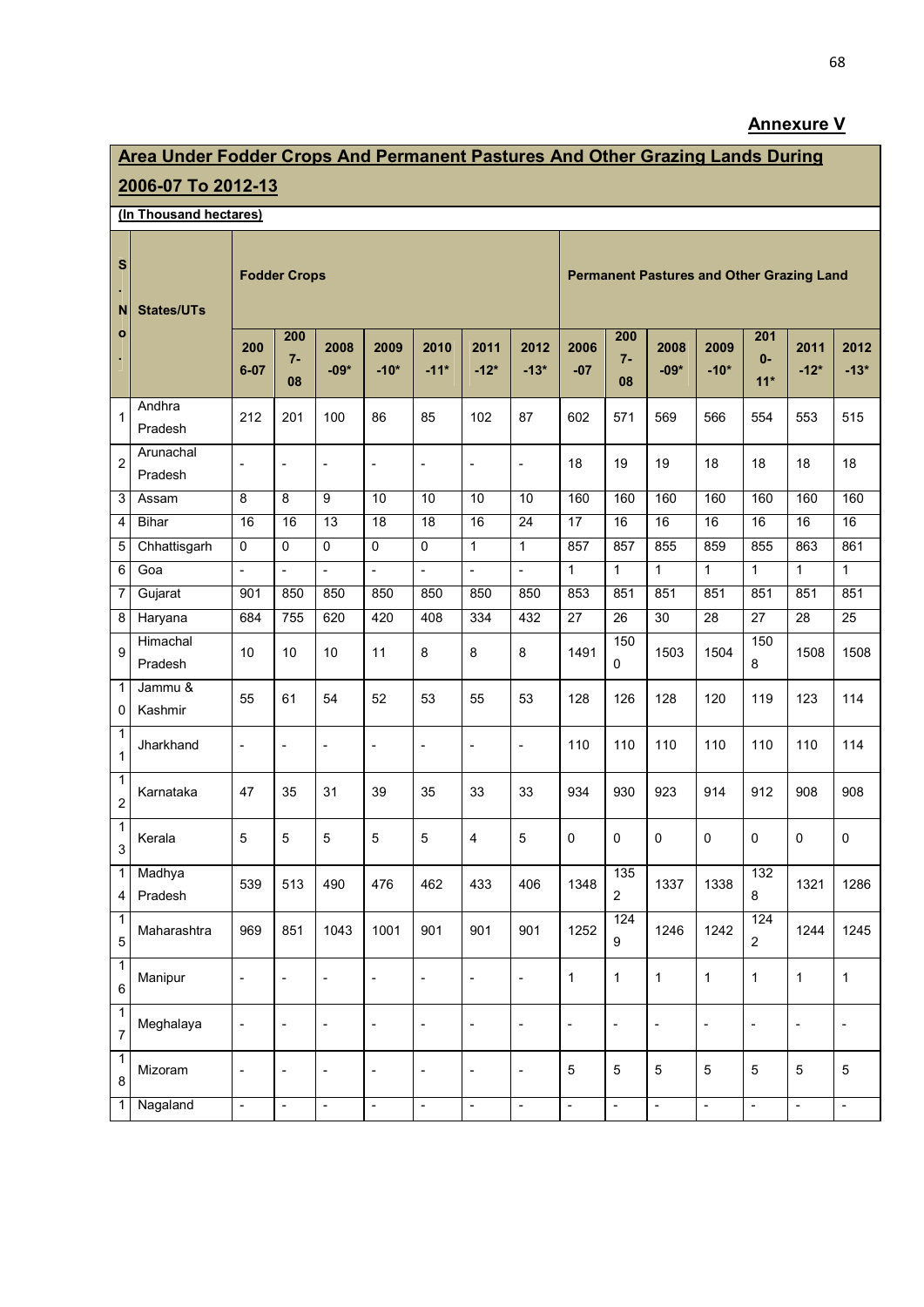| $\overline{9}$                                |                      |                                    |                                |                          |                          |                          |                          |                           |                              |                              |                                 |                          |                |                          |                          |
|-----------------------------------------------|----------------------|------------------------------------|--------------------------------|--------------------------|--------------------------|--------------------------|--------------------------|---------------------------|------------------------------|------------------------------|---------------------------------|--------------------------|----------------|--------------------------|--------------------------|
| $\overline{2}$<br>$\pmb{0}$                   | Odisha               | $\overline{\phantom{a}}$           | -                              | $\overline{\phantom{a}}$ | $\overline{\phantom{a}}$ | $\overline{\phantom{a}}$ | $\overline{\phantom{a}}$ | $\overline{\phantom{a}}$  | 494                          | 494                          | 494                             | 518                      | 513            | 508                      | 536                      |
| $\boldsymbol{2}$<br>$\mathbf{1}$              | Punjab               | 488                                | 539                            | 573                      | 534                      | 540                      | 522                      | 510                       | $\overline{2}$               | 3                            | $\overline{7}$                  | $\overline{4}$           | $\overline{4}$ | $\overline{4}$           | $\mathbf 5$              |
| $\overline{2}$<br>$\mathbf 2$                 | Rajasthan            | $\overline{317}$<br>$\overline{2}$ | 322<br>$\boldsymbol{9}$        | 3627                     | 2875                     | 3287                     | 3386                     | 4853                      | 1706                         | 170<br>3                     | 1699                            | 1697                     | 169<br>4       | 1694                     | 1694                     |
| $\overline{2}$<br>$\mathsf 3$                 | Sikkim               | $\overline{\phantom{a}}$           | $\overline{\phantom{0}}$       | $\overline{\phantom{a}}$ | $\overline{\phantom{a}}$ | $\overline{\phantom{a}}$ | $\overline{\phantom{a}}$ | $\overline{\phantom{a}}$  | $\qquad \qquad \blacksquare$ | $\qquad \qquad \blacksquare$ | $\frac{1}{2}$                   | $\overline{\phantom{a}}$ | $\Box$         | $\overline{\phantom{a}}$ | $\blacksquare$           |
| $\overline{2}$<br>$\overline{4}$              | Tamil Nadu           | 188                                | 172                            | 173                      | 173                      | 195                      | 240                      | 179                       | 110                          | 110                          | 110                             | 110                      | 110            | 110                      | 110                      |
| $\overline{2}$<br>$\mathbf 5$                 | Tripura              | $\blacksquare$                     | $\overline{\phantom{0}}$       | $\blacksquare$           | $\blacksquare$           | $\blacksquare$           | $\blacksquare$           | $\overline{\phantom{a}}$  | $\overline{a}$               | 3                            | 3                               | $\overline{2}$           | $\overline{2}$ | $\sqrt{2}$               | $\mathbf 2$              |
| $\overline{2}$<br>$\,6\,$                     | Uttarakhand          | 36                                 | 35                             | 35                       | 35                       | 35                       | 34                       | 32                        | 230                          | 199                          | 199                             | 198                      | 199            | 199                      | 192                      |
| $\boldsymbol{2}$<br>$\overline{\mathbf{7}}$   | <b>Uttar Pradesh</b> | 872                                | 859                            | 838                      | 831                      | 824                      | 806                      | 800                       | 65                           | 65                           | 65                              | 65                       | 66             | 66                       | 66                       |
| $\overline{2}$<br>$\bf 8$                     | West Bengal          | $\overline{7}$                     | 4                              | 3                        | $\mathbf{3}$             | $\overline{4}$           | $\mathsf 3$              | $\ensuremath{\mathsf{3}}$ | $\,6$                        | 6                            | $\overline{7}$                  | $\,6\,$                  | 5              | $\overline{4}$           | $\mathsf 3$              |
| $\boldsymbol{2}$<br>$\boldsymbol{9}$          | A &N Islands         | $\blacksquare$                     | $\overline{\phantom{0}}$       | $\overline{\phantom{a}}$ | $\blacksquare$           | $\blacksquare$           | $\blacksquare$           | $\blacksquare$            | 6                            | 4                            | 5                               | 4                        | $\overline{4}$ | $\overline{4}$           | $\overline{\mathbf{4}}$  |
| $\overline{3}$<br>$\pmb{0}$                   | Chandigarh           | $\blacksquare$                     | $\overline{\phantom{0}}$       | $\overline{\phantom{a}}$ | $\blacksquare$           | $\blacksquare$           | $\blacksquare$           | $\overline{\phantom{a}}$  | $\blacksquare$               | $\overline{a}$               | $\qquad \qquad \blacksquare$    | $\overline{\phantom{a}}$ | $\Box$         | $\overline{a}$           | $\overline{\phantom{a}}$ |
| 3<br>$\mathbf{1}$                             | Dadra & N.<br>Haveli | $\mathbf{1}$                       | 1                              | 1                        | $\mathbf{1}$             | $\mathbf{1}$             | 1                        | 1                         | $\mathbf{1}$                 | 1                            | 1                               | $\mathbf{1}$             | 1              | $\mathbf{1}$             | $\mathbf{1}$             |
| $\ensuremath{\mathsf{3}}$<br>$\boldsymbol{2}$ | Daman & Diu          | $\blacksquare$                     | $\blacksquare$                 | $\pmb{0}$                | $\pmb{0}$                | $\mathbf 0$              | $\mathsf 0$              | $\pmb{0}$                 | $\frac{1}{2}$                | $\frac{1}{2}$                | $\overline{\phantom{0}}$        | $\blacksquare$           | $\blacksquare$ | $\overline{\phantom{a}}$ | $\overline{a}$           |
| $\overline{3}$<br>$\ensuremath{\mathsf{3}}$   | Delhi                | $\mathbf{1}$                       | 1                              | 1                        | $\mathbf{1}$             | $\mathbf{1}$             | $\mathbf{1}$             | 1                         | $\pmb{0}$                    | 0                            | 0                               | $\pmb{0}$                | $\pmb{0}$      | 0                        | $\pmb{0}$                |
| $\overline{3}$<br>4                           | Lakshadweep          |                                    |                                |                          |                          | $\pmb{0}$                | $\pmb{0}$                | $\pmb{0}$                 |                              |                              |                                 |                          |                |                          |                          |
| 3<br>$\mathbf 5$                              | Puducherry           | $\mathbf 0$                        | $\pmb{0}$                      | $\pmb{0}$                | $\pmb{0}$                | $\pmb{0}$                | $\pmb{0}$                | $\mathbf 0$               | $\overline{\phantom{a}}$     | $\overline{\phantom{a}}$     | $\qquad \qquad \blacksquare$    | $\overline{\phantom{a}}$ | $\Box$         | $\Box$                   | $\blacksquare$           |
| <b>All India</b>                              |                      | 821<br>$\overline{\mathbf{2}}$     | 814<br>$\overline{\mathbf{4}}$ | 8477                     | 7419                     | 7722                     | 7738                     | 9188                      | $\frac{1}{1041}$<br>$\bf8$   | 103<br>62                    | 1034<br>$\overline{\mathbf{4}}$ | 1034<br>$\pmb{0}$        | 103<br>05      | 1031<br>$\mathbf{1}$     | 1024<br>$\mathbf 0$      |

"-"Not available/not received

"0" relates to the area below 500 hectares

Source: Directorate of Economies & Statistics; Ministry of Agriculture & Farmers Welfare

\*provisional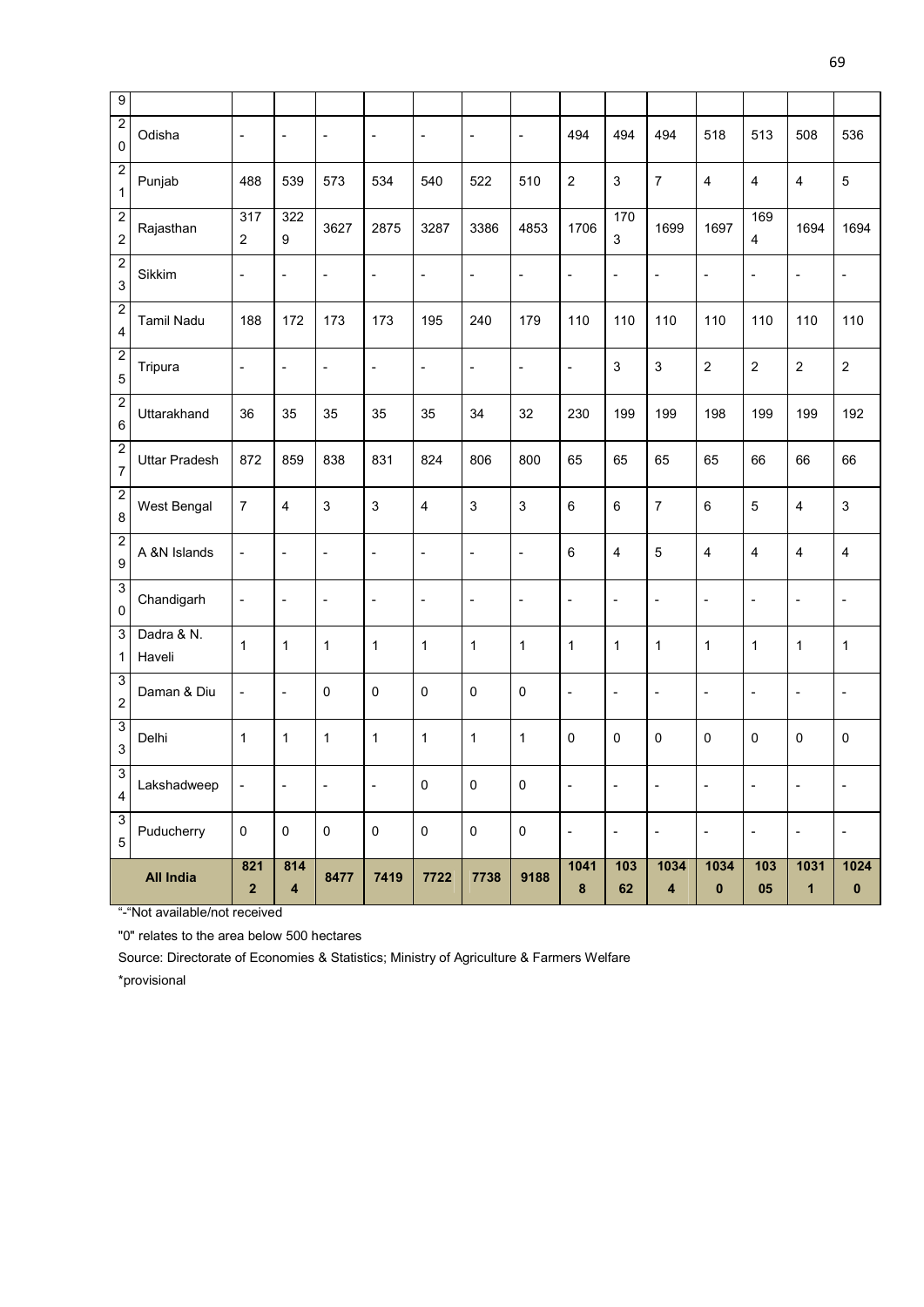# **Annexure VI**

# **LIST OF FORAGE GRASSES, LEGUMES, SHRUBS AND TREES FOR GRASSLAND / GRAZING LAND IMPROVEMENT ON AGRO-ECOLOGICAL BASIS**

| <b>Agro-eco Regions</b> | <b>Grasses</b>        | Legumes             | <b>Shrubs / Trees</b>      |
|-------------------------|-----------------------|---------------------|----------------------------|
| Western Himalaya,       | Agrostis spp., Poa    | Medicago sativa /   | Hippophae rhamonides       |
| cold arid with          | alpina, Trisetum      | subsp sativa, M.    |                            |
| shallow skeletal        | spicatum              | sativa, subsp       |                            |
| soils                   |                       | fslcuta             |                            |
| Western plains and      | Cenchrus ciliaris, C. | Cassia rotundifolia | Acacia nilotica, A.        |
| Kaccha Penisula,        | setigerus (Sandy      |                     | tortilis, Albizia lebbeck, |
| hot arid with desert    | plains), Lasiurus     |                     | Ailanthes excelsa,         |
| and saline soils        | scindicus (Sandy      |                     | Dichrostachys cinerea,     |
|                         | interdunal plains),   |                     | Prosopis cineraria,        |
|                         | Panicum turgidum      |                     | Ziziphus nummularia, p.    |
|                         | (Sand dunes) Chloris  |                     | juliflora, Salvadora       |
|                         | gayana, Sporobolus    |                     | oleoides, S. persica       |
|                         | marginatus (salt      |                     | (Saline soil)              |
|                         | affected lands)       |                     |                            |
| Deccan Plateau,         | Andropogon            | Clitoria ternatea,  | Acacia nilotica, Albizia   |
| hot arid with red       | gayanus,              | <b>Stylosanthes</b> | amara, A.lebbeck,          |
| and black soils         | Chrysopogon fulvus    | hamata, S. scabra   | Desmanthus virgatus,       |
|                         | (Red soil),           |                     | Leucaena                   |
|                         | Dichanthium           |                     | leucocephala,              |
|                         | annulatum,            |                     | Tamarindus indica          |
|                         | <b>Bothriochloa</b>   |                     |                            |
|                         | intermedia (Black     |                     |                            |
|                         | soil)                 |                     |                            |
| Northern plains         | <b>Bothriochloa</b>   | Macroptilium        | Acacia nilotica, A.        |
| and central             | intermedia, Cenchrus  | atropurpureum,      | holosericea, Albizia       |
| highlands               | ciliaris, Chrysopogon | <b>Stylosanthes</b> | amara, A.lebbeck, A.       |
| inclulding Aravallis,   | fulvus, Dichanthium   | hamata, S. scabra   | procera, Azairachta        |
| hot semi-arid with      | annulatum, Sehima     |                     | indica, Dichrostachys      |
| Alluvium                | neroosum              |                     | cinerea, Hardwickia        |
|                         |                       |                     | binata, Leucaena           |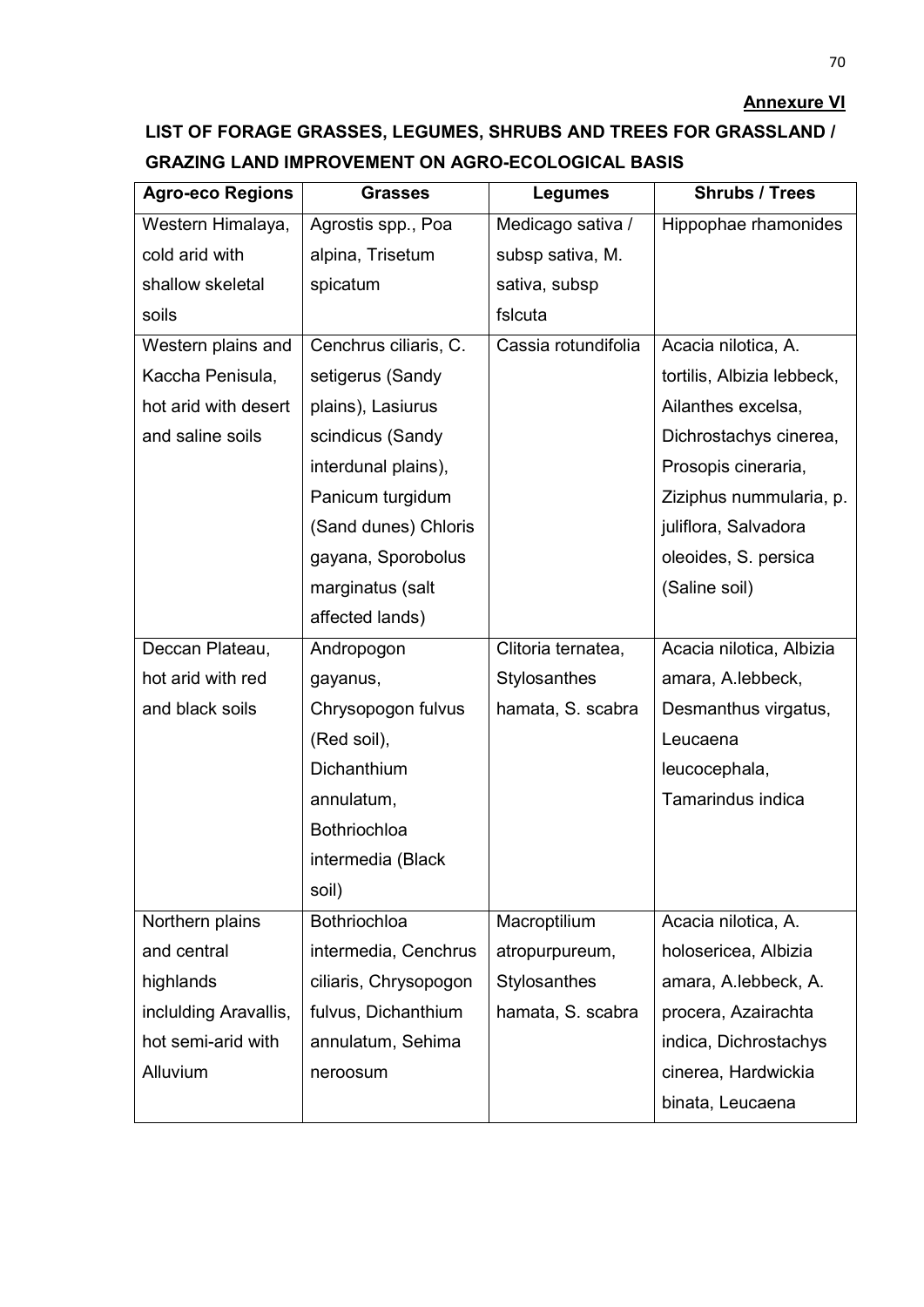|                    |                        |                    | leucocephala, Sesbania   |
|--------------------|------------------------|--------------------|--------------------------|
|                    |                        |                    | grandiflora, S. sesban   |
| Central (Malwa)    | <b>Bothrichloa</b>     | Arachis            | Albizia lebbeck,         |
| highlands, Gujarat | intermedia, Chloris    | hagenbackii,       | Artocarpus lackoocha,    |
| plains & Kathiawar | gayana, Cynodon        | Clitoria ternatea, | Dendrocalamus            |
| Peninsula, hot     | dactylon,              | Stylosanthes       | strictus, Gliricidia     |
| semi-arid with red | Dichanthium            | hamata, S.scabra   | sepium, Faidherbia       |
| loamy soils        | annulatum, Pancium     |                    | albida, Holoptelia       |
|                    | maximum                |                    | integrifolia,            |
|                    |                        |                    | Pithecellobium dulce     |
| Deccan Plateau,    | Bothriochloa           | Arachis            | Acacia nilotica, Albizia |
| hot semi-arid with | intermedia, Brachiaria | hagenbackii,       | procera, Anogeissus      |
| shallow and        | decumbens,             | Stylosanthes       | pendula, Bauhinia        |
| medium black soils | Cenchrus setigerus,    | hamata, S. scabra  | variegata, B. purpurea,  |
|                    | Dichanthium            |                    | Leucaena                 |
|                    | annulatum,             |                    | leucocephala, Moringa    |
|                    | Pennisetum             |                    | oleifera, Pterocarpus    |
|                    | pedicellatum,          |                    | marsupium, Sesbania      |
|                    | Panicum maximum        |                    | sesban, Terminalia       |
|                    |                        |                    | arjuna                   |
| Deccan (Telangan)  | Andropogon             | Atylosia           | Albizia lebbeck,         |
| Plateau and        | gayanus,               | scrabaeoides,      | Gliricida sepium,        |
| Eastern Ghats, hot | Bothriochloa           | Macrotyloma        | Faidherbia albida,       |
| semi-arid with red | intermedia,            | axillare,          | Holopteaia integrofolia, |
| and black          | Chrysopogn fulvus,     | Macroptilium       | Leucaena leucocephala    |
|                    | Pennisetum             | atropurpureum,     |                          |
|                    | pedicellatum,          | Stylosanthes       |                          |
|                    | Dichanthium            | scabra             |                          |
|                    | annulatum              |                    |                          |
| Eastern Ghats, TN  | <b>Brachiaria</b>      | Arachis            | Ailanthes malabarica,    |
| uplands and        | decumbens, B.          | hagenbackii, A.    | albizia falcataria,      |
| Deccan             | ruziziensis, Cynodon   | glabrata,          | Erythrina variegata, E.  |
| (Karnataka)        | dactylon,              | Stylosanthes       | poppygyana               |
| Plateau, hot semi- | Dichanthium            | guinensis, S.      |                          |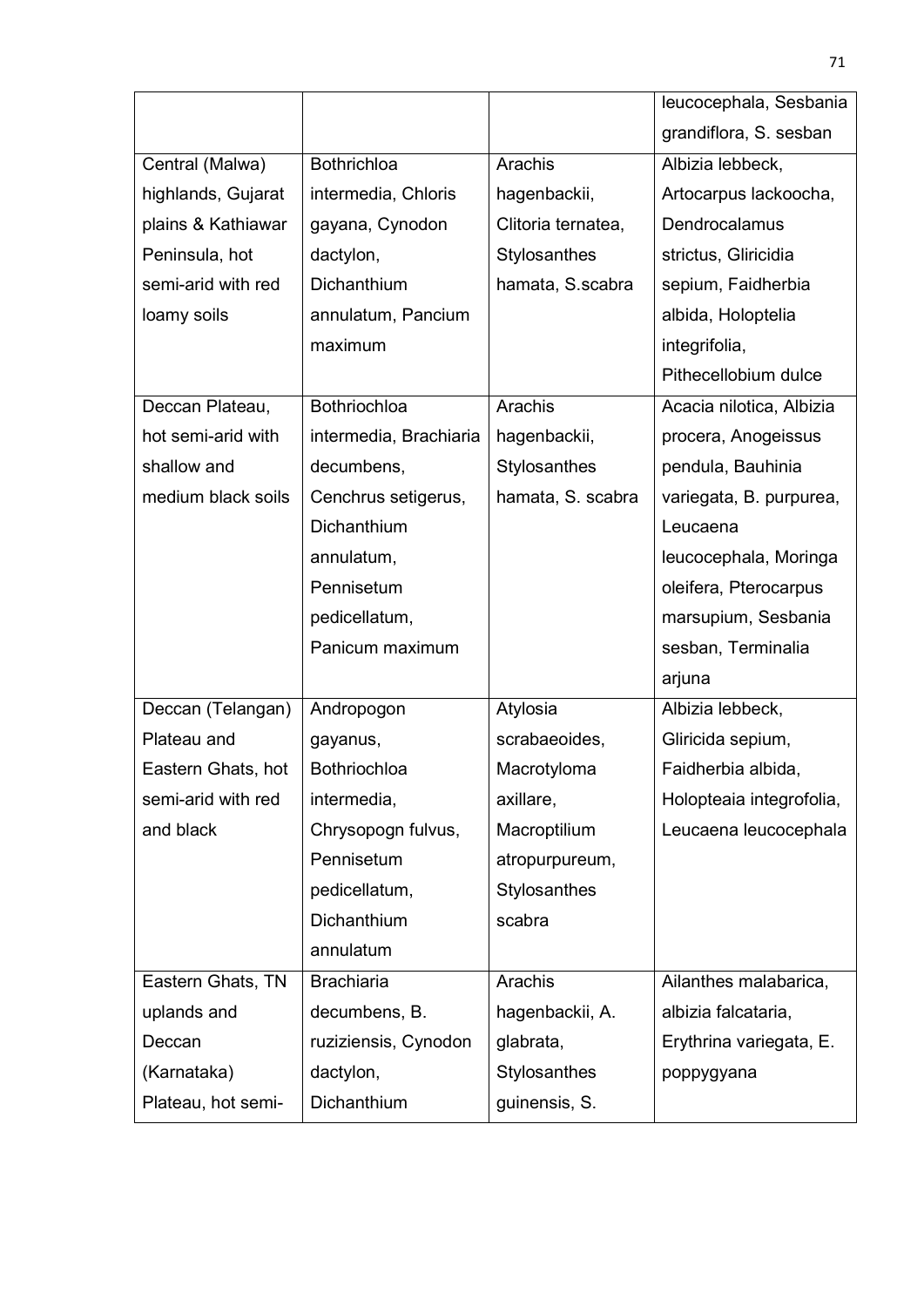| arid with red and  | annulatu,              | hamata             |                        |
|--------------------|------------------------|--------------------|------------------------|
| black soils        | Bothriochloa           |                    |                        |
|                    | intermedia             |                    |                        |
| Northern plains,   | Bothriochloa           | Clitoria ternatea, | Albizia stipulata,     |
| hot sub-humid (dry | intermedia, Cynodon    | Macroptilium       | Desmathus virgatus,    |
| with Alluvium      | dactylon, Chloris      | atropurpureum,     | Azadirachata indica,   |
| derived soils      | gayana, Dicanthium     | Stylosanthes       | Ficus racemosa,        |
|                    | annulatu, Pennisetum   | hamata             | Leucaena               |
|                    | pedicellatum           |                    | leucocephala, Robinia, |
|                    |                        |                    | pseudoacacia           |
| Central Highlands  | Andropogon             | Atylosia           | Albizia amara, A.      |
| (Malwa,            | gayanus, Pennisetum    | scarabaeoides,     | lebbeck, Anogeissus    |
| Bundelkhand &      | pedicellatum (red      | Macroptilium       | latifolia, A. pendula, |
| Satpura) noth sub- | soil), Bothriochloa    | atropurpureum,     | Dichrostachys cinera,  |
| humid with black   | intermedia,            | Stylosanthes       | Hardwickia binata,     |
| and red soils      | Chrysopogon fulvus,    | hamata, S. scabra  | Leucaena leucocephala  |
|                    | Sehima nervosum,       |                    |                        |
|                    | Dichanthium            |                    |                        |
|                    | annulatum (black soil) |                    |                        |
| Eastern Palteau    | Bothriochloa           | Arachis            | Bauhinia variegata,    |
| (Chhatisgarh), hot | intermedia, Cynodon    | hagenbackii,       | Dalbergia sissoo,      |
| sub-humid with red | dactylon dichanthium   | Stylosanthes       | Leucaena               |
|                    | annulatum, Panicum     | hamata             | leucocephala, Moringa  |
|                    | maximum,               |                    | oleifera               |
|                    | Pennisetum             |                    |                        |
|                    | pedicllatum, Setaria   |                    |                        |
|                    | sphacelata             |                    |                        |
| Eastern            | Andropogon             | Atylosia           | Artocarpus             |
| (Chhotangapur)     | gayanus,               | scarabaeoides,     | heterophyllus, A.      |
| Plateau and        | Bothriochloa           | Macroptilium       | lakoocha, Leucaena     |
| Eastern Ghats hot  | intermeida,            | atropurpureum,     | leucocephala, Moringa  |
| sub-humid with red | chrysopogon fulvus,    | Macrotyloma        | oleifera               |
| and laterite soils | Pennisetum,            | axillare,          |                        |
|                    | pedicellatum,          | Stylosanthes       |                        |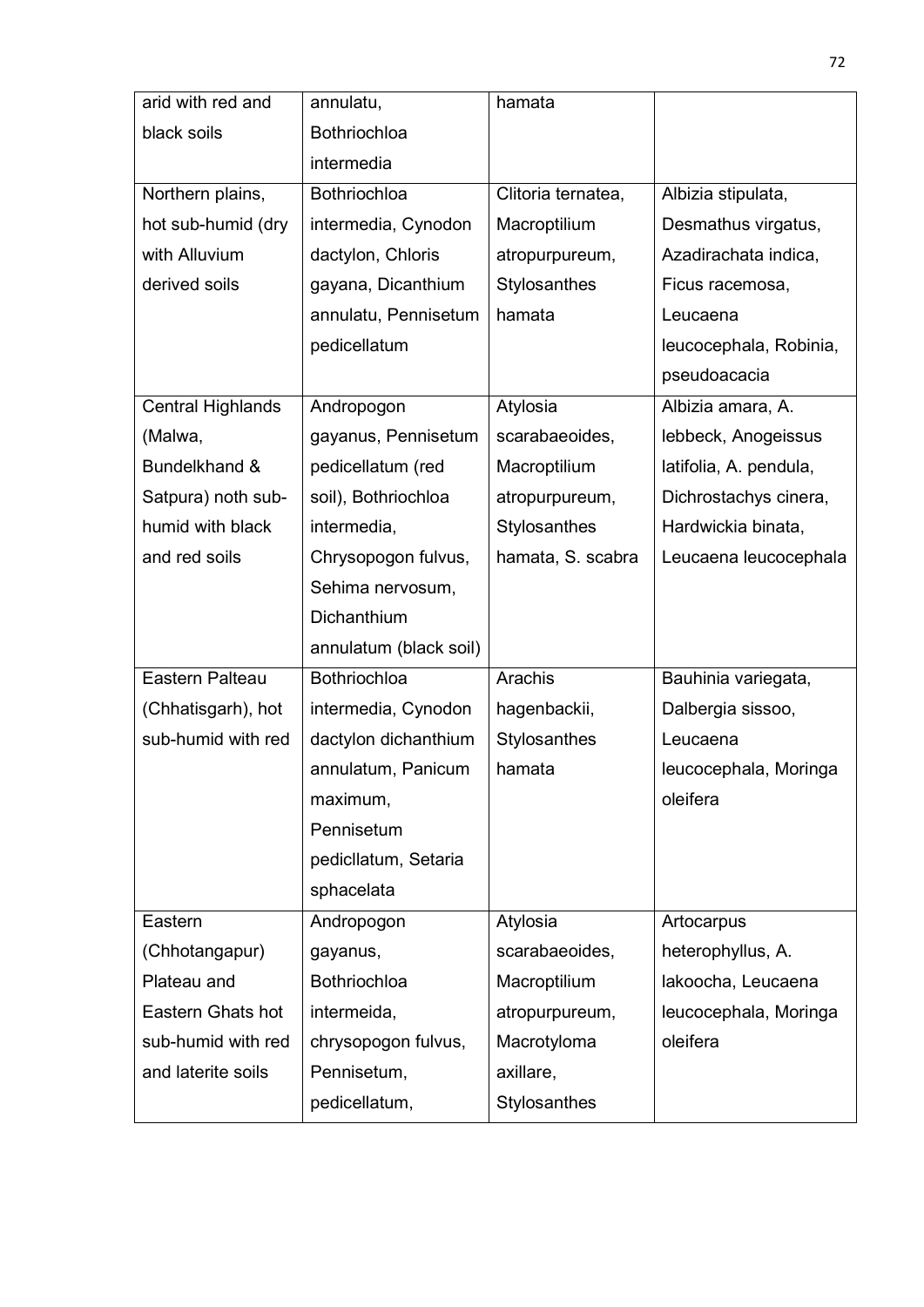|                        | Urochloa              | hamata              |                          |  |
|------------------------|-----------------------|---------------------|--------------------------|--|
| mosambicensis          |                       |                     |                          |  |
|                        |                       |                     |                          |  |
| Eastern plain, hot     | Brachiaria brizantha, | Arachis glabrata,   | Bauhinia variegata,      |  |
| sub-humid (moist)      | B. decumbens, B.      | A. hagenbackii      | Dalbergia latifolia, D.  |  |
| with Alluvium          | mutica, Cynodon       |                     | sissoo, Desmanthus       |  |
| derived soils          | dactylon, Paspalum    |                     | virgatus, Pterocarpus    |  |
|                        | notatum               |                     | marsupium                |  |
| <b>Western Him</b>     | Dactylis glomerata,   | Trifolium pratense, | Quercus incana,          |  |
| alayas, warm sub-      | Festuca rubra, Lolium | T. repens, Lotus    | Robinia pseudoacacia,    |  |
| humid with brown       | perenne, Poa spp.     | comiculatus         | Grewia optiva, Celtis    |  |
| forest and Podzolic    |                       |                     | australis, Fagus         |  |
| soils                  |                       |                     | sylvatica, Celtis        |  |
|                        |                       |                     | australis, Morus alba    |  |
| Bengal and Assam       | <b>Brachiaria</b>     | Desmodium           | Artocarpus               |  |
| plains, hot sub-       | decumbens, B.         | uncinatum, D.       | heterophyllus, A.        |  |
| humid (moist) to       | mutica, Paspalum      | heterophyllum       | lakoocha, Ficus          |  |
| humid with             | notatum               |                     | hookeri, F. nermoralis,  |  |
| Alluvium derived       |                       |                     | Parkia roxburghii,       |  |
| soils                  |                       |                     | Morus alba               |  |
| Eastern Himalayas,     | Coix lacryma-jobi,    | Desmodium spp.,     | Celtis australis, Ficus  |  |
| warm per-humid         | Pennisetum            | Pueraria            | hookeri, F. nemoralis,   |  |
| with brown and red     | clandestinum,         | phaseoloides        | F. semicordata           |  |
| soils                  | Tripsacum             |                     |                          |  |
|                        | dactyloides           |                     |                          |  |
| North-eastern Hills    | <b>Brachiaria</b>     | Arachis spp.        | Dendrocalamus            |  |
| (Purvanchal), warm     | decumbens,            | Desmodium           | hamiltonii, Parkia       |  |
| per-humid with red     | Pennisetum            | uncinatum           | roxbrughii, Morus alba., |  |
| and laterite soils     | clandestinum,         |                     | Robinia pseudoacacia     |  |
|                        | Tripsacum             |                     |                          |  |
|                        | dactyloides           |                     |                          |  |
| <b>Eastern Coastal</b> | Chloris gayana,       | Stylosanthes        | Ailanthes malabarica,    |  |
| plain, hot sub-        | Cynodon dactylon,     | guinensis           | Erythrina variegata, E.  |  |
| humid to semi-arid     | Dichanthium           |                     | poeppigiana, Ficus       |  |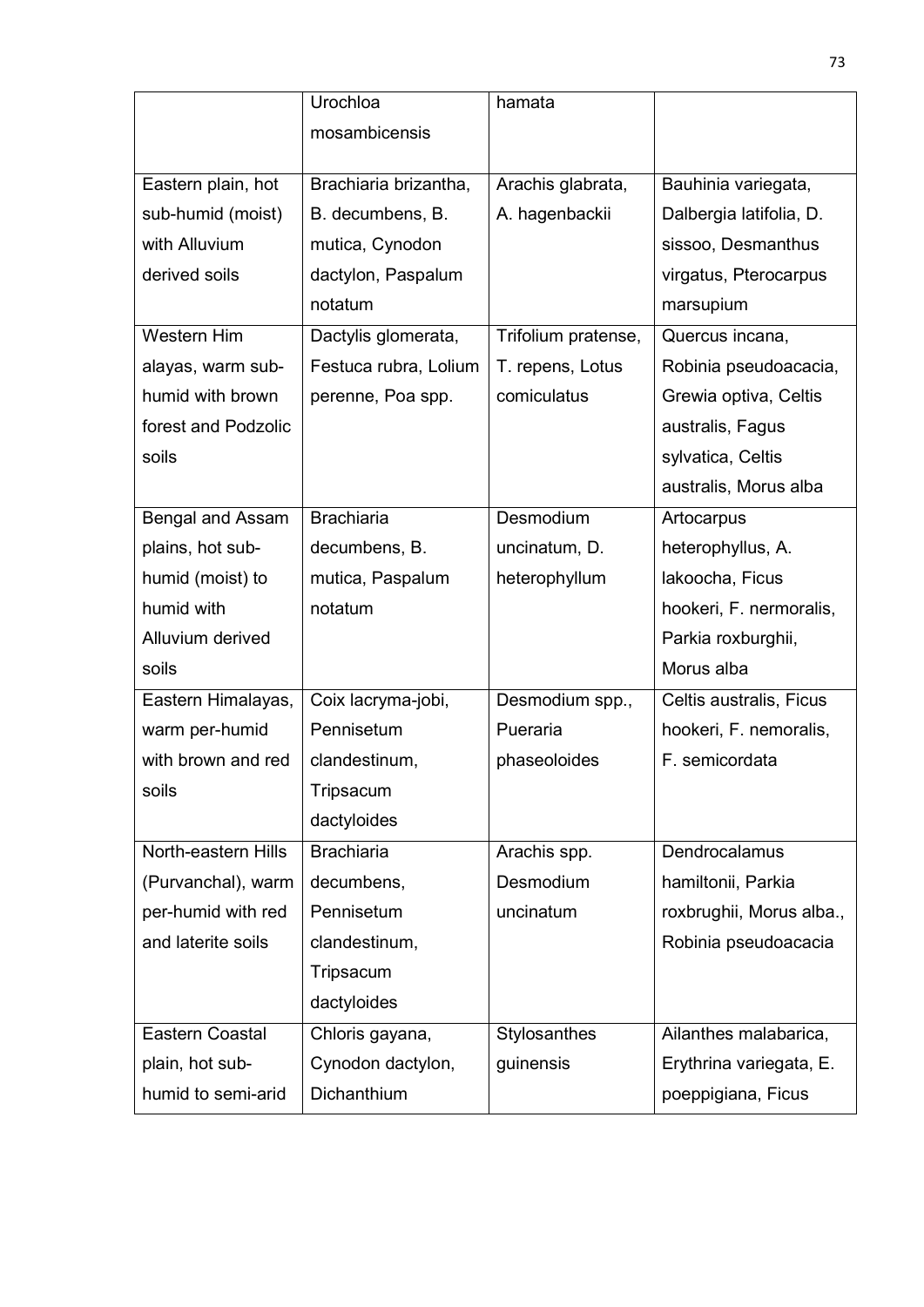| with coastal             | annulatum,              |                     | retusa                |
|--------------------------|-------------------------|---------------------|-----------------------|
| Alluvium derived         | Pennisetum              |                     |                       |
| soils                    | pedicellaum,            |                     |                       |
|                          | Stenotaphrum            |                     |                       |
|                          | dimidiatum, Urochloa    |                     |                       |
|                          | mosambicensis           |                     |                       |
| Western Ghats and        | Cynodon dactylon,       | Clitoria ternatea,  | Ailanthes malabarica, |
| Coastal Plain, hot       | Dichanthium             | Desmodium           | Erythrina variegata   |
| humid per humid          | annulatum, Panicum      | heterophyllum,      |                       |
| laterite and             | maximum,                | Pueraria            |                       |
| Alluvium derived         | Pennisetum              | thunbergiana,       |                       |
| soils                    | clandestinum, P.        | Stylosanthes        |                       |
|                          | polystachyon, Setaria   | hamata, S.          |                       |
|                          | sphacelata              | guiensis            |                       |
| <b>Islands of Andman</b> | Andropogon              | Centrosema          | Bauhinia purpurea,    |
| Nicobar and              | gayanus, Cynodon        | pubescens, Clitoria | Erythrina variegata,  |
| Lakshdweep hot           | dactylon, Cenchrus      | ternatea,           | Leucaena              |
| humid to per humid       | ciliaris, Pennisetum    | Macroptilium        | leucocephala, Trema   |
| island with red          | pedicellatum, p.        | atropurpureum,      | tomentosa,            |
| loamy and sandy          | polystachyon,           | Stylosanthes        | Pithecellobium dulce, |
| soils                    | Brachiaria ruziziensis, | guianensis, S.      | Gliricidia sepium     |
|                          |                         |                     |                       |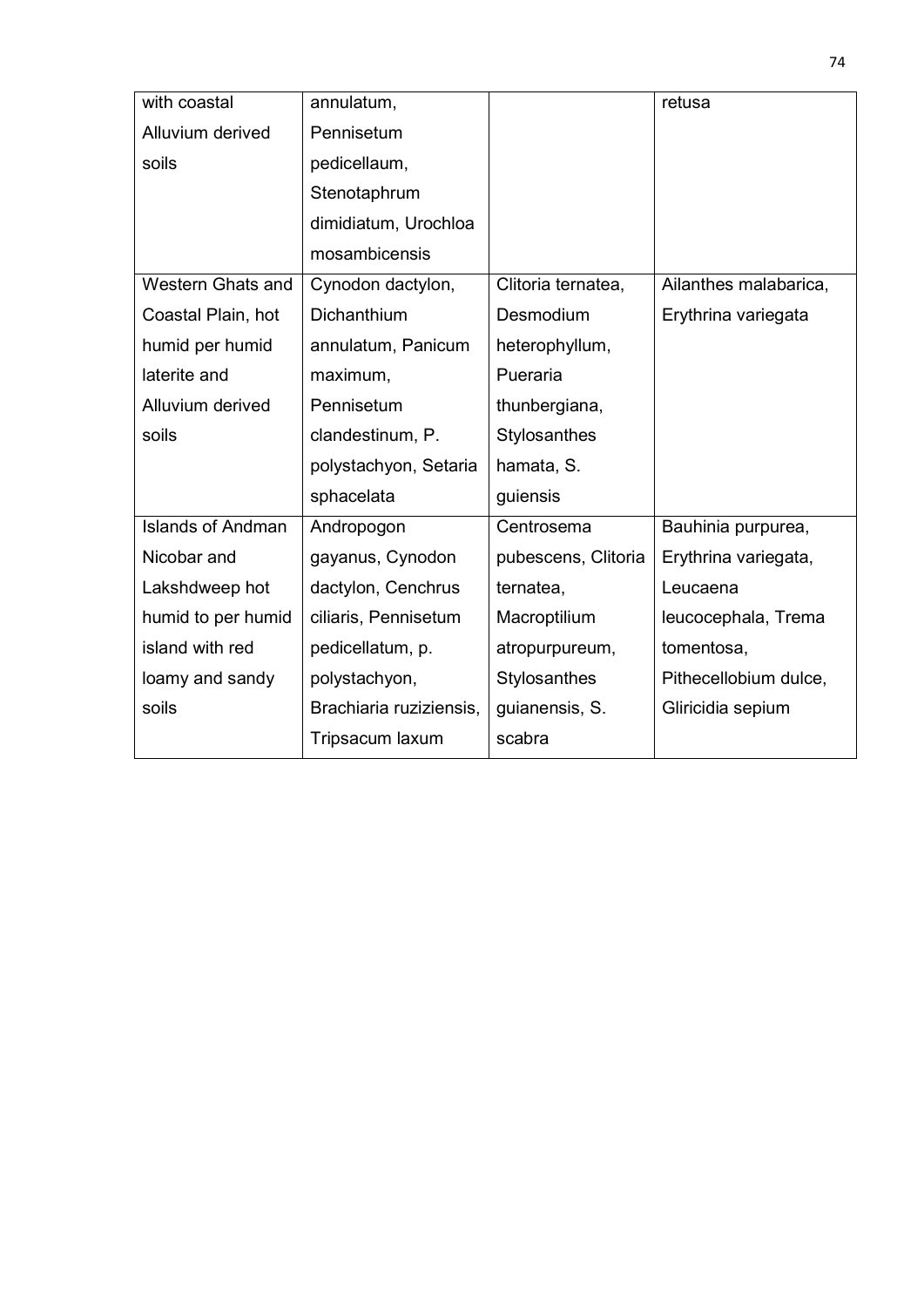# **Annexure VII**

| <b>Best 2-3 rotations at various Centres</b>                      | Green fodder yield (q / ha) |
|-------------------------------------------------------------------|-----------------------------|
| (1) Jhansi                                                        |                             |
| 1. Hybrid Napier + Cowpea - Berseem + Sarson                      | 2,863                       |
| 2. Maize + Cowpea - M.P. Chari - Berseem + Sarson                 | 1,972                       |
| 3. M.P. Chari - Turnips - Oats                                    | 1,256                       |
| (2) Hyderabad                                                     |                             |
| 1. Hybrid Napier + Cowpea - Hybrid Napier + Cowpea -              | 1,334                       |
| Hybrid Napier +Berseem                                            |                             |
| 2. Maize + Cowpea - Bajra +Cowpea + Berseem                       | 1,267                       |
| 3. Madikattujonna + Cowpea - Jonna (Ratoon) +<br>Cowpea - Berseem | 1,098                       |
| (3) Anand                                                         |                             |
| 1. Hybrid Napier alone                                            | 2,877                       |
| 2. Hybrid Napier + Guar - Lucerne                                 | 2,529                       |
| 3. Maize + Cowpea - Maize - Cowpea - Oats - Maize +<br>Cowpea     | 1,685                       |
| (4) Kalyani                                                       |                             |
| 1. Maize + Cowpea - P. Pedicellatum - Oats                        | 1,308                       |
| 2. Maize + Cowpea - Rice Bean - Berseem + Sarson                  | 1,115                       |
| 3. Maize + Cowpea + Jowar + Cowpea - Oats                         | 884                         |
| (5) Kanker                                                        |                             |
| 1. Maize + Cowpea - Oats - Bajra + Cowpea                         | 1,026                       |
| 2. Jowar + Cowpea - Berseem + Sarson - Maize +<br>Cowpea          | 960                         |
| 3. Bajra + Cowpea - Berseem + Sarson - Maize +<br>Cowpea          | 959                         |
| (6) Pantnagar                                                     |                             |
| 1. Napier + Berseem intercropped and cut at the                   |                             |
| optimum time                                                      | 2,141                       |
| 2. Napier + Berseem intercropped and cut at the same<br>time      | 1,998                       |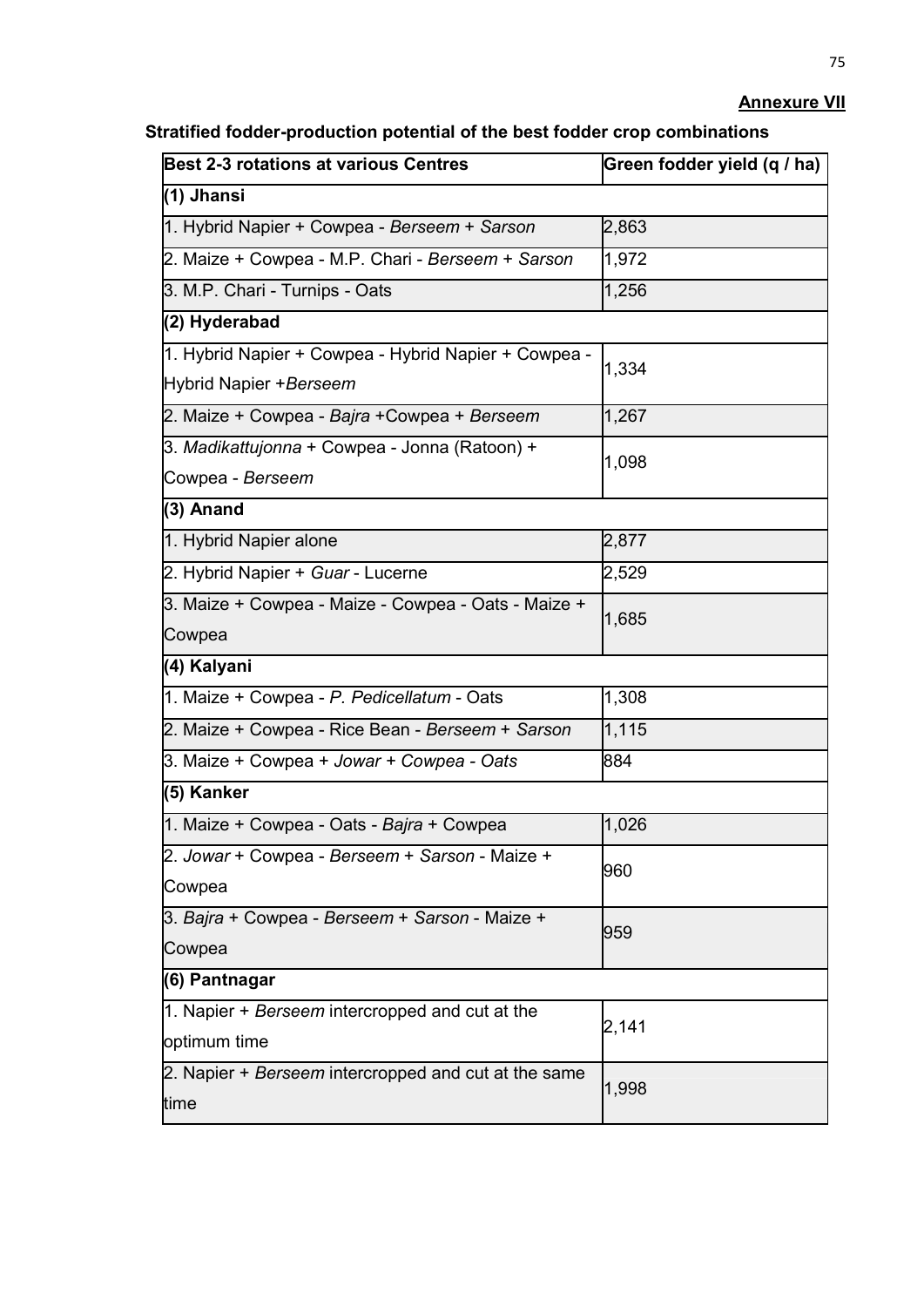| 3. Napier +Lucerne intercropped and cut at the optimum | 1,960 |
|--------------------------------------------------------|-------|
| time                                                   |       |
| (7) Jorhat                                             |       |
| 1. Hybrid Napier alone                                 | 1,442 |
| 2. Maize + Cowpea - Maize - Jowar - Oats               | 664   |
| 3. Guinea alone                                        | 607   |
| (8) Hissar                                             |       |
| 1. Napier - Bajra Hybrid intercropped with Berseem     | 2,117 |
| 2. Napier - Bajra Hybrid + Lucerne                     | 1,760 |
| 3. Berseem + Japan Rape - Jowar + Cowpea - Jowar +     | 1,705 |
| Cowpea                                                 |       |
| (9) Coimbatore                                         |       |
| 1. Sorghum + Cowpea - Maize + Cowpea - Maize +         | 1,107 |
| Cowpea                                                 |       |
| 2. Maize + Cowpea - Maize + Cowpea - Maize +           | 1,060 |
| Cowpea                                                 |       |
| 3. Guinea grass round the year                         | 935   |
| (10) Palampur                                          |       |
| 1. Maize + Cowpea - Lucerne + Oats + Sarson            | 844   |
| 2. Maize + Cowpea - Turnip - Oats + Pea - Cowpea       | 833   |
| 3. M.P. Chari + Cowpea - Oats + Pea - Cowpea           | 782   |
| (11) Jabalpur                                          |       |
| 1. Hybrid Napier intercropped with Cowpea -            | 1,761 |
| Berseem and Cowpea                                     |       |
| 2. M.P. Chari - Cowpea - Berseem + Sarson - Jowar +    | 1,686 |
| Cowpea                                                 |       |

**Based on All-India Coordinated Project for Research on Forage Crops of ICAR**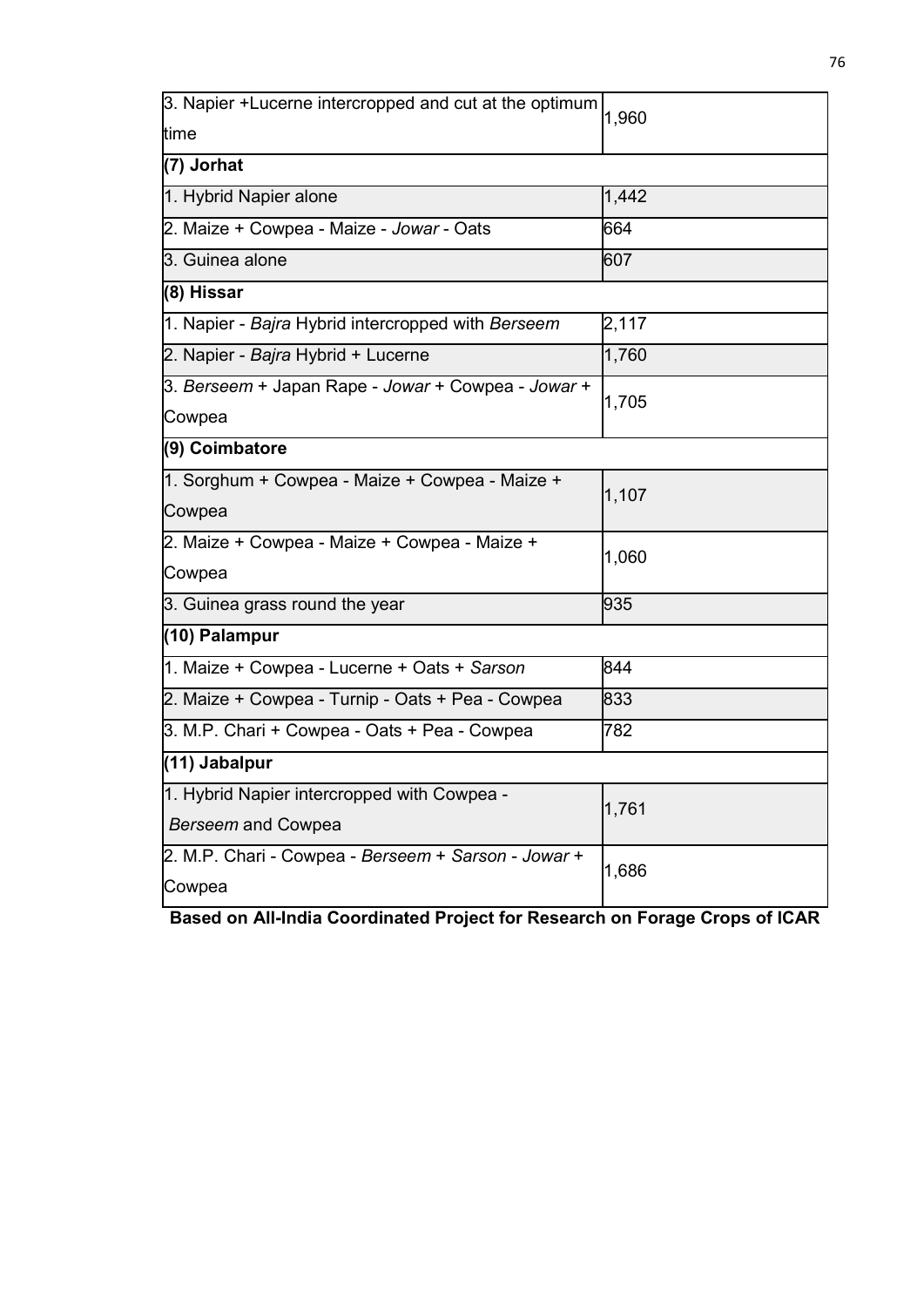**Following are high yielding fodder varieties for improving fodder yield per hectare in respect of existing area under fodder:** 

| <b>S. No.</b>  | Name of the fodder<br>crop | <b>Name of varieties</b>               |
|----------------|----------------------------|----------------------------------------|
|                | Maize                      | African tall, J-1006, Vijay composite. |
| $\overline{2}$ | Sorghum                    | SSG 59-3, PC-23, PC-9, PC-6, HC-       |
|                |                            | 136, MP Chari, CO-FS-29,               |
| 3              | <b>Hybrid Napier</b>       | CO-4, C-23, NB-21, PNB-84              |
| 4              | <b>Bajra</b>               | Giant, L-74, GFB-1, Bajra rajco, HC    |
|                |                            | 20, AVKB-19.                           |
| 5              | Cowpea                     | EC-4216, NP-3,                         |
| 6              | Guar                       | BG-1, BG-2, BG-3, Bundel-2, HG         |
|                |                            | 365, HG563, RG-1003                    |
|                | <b>Berseem</b>             | <b>BL-I, BL-10</b>                     |
| 8              | Oats                       | Kent, OS-6,                            |
| 9              | Chinese cabbage            |                                        |

| Type of Land    | Rainfed                                                                            | Irrigated                                                                                                                                                                  |
|-----------------|------------------------------------------------------------------------------------|----------------------------------------------------------------------------------------------------------------------------------------------------------------------------|
| (a) Arid Tracts | Jowar, Bajra, Moth,<br>Guar, Lobia                                                 | Lucerne, Berseem, Oats, Maize, Jowar, Bajra,<br><b>Barley</b>                                                                                                              |
| (b) Semi-dry    | Bajra, Jowar, Lobia, Moth,<br>Guar, Velvet<br>Rhodes grass                         | Uowar, Maize, Lobia, Teosinte,<br>Bean, Field Bean, Guinea Lucerne, Berseem, Sarson, Turnips, Hybrid<br>grass, Setaria sphacelata, Napier, Oats, Sudan grass, Guinea grass |
| (c) Semi-wet    | lDinanath<br>Grass, Jowar, Lobia, Rice<br>Bean, Velvet Bean,<br>Teosinte, Sunnhemp | Berseem, Oats, Sudan grass, Hybrid<br>Napier, Guar, Jowar, Maize, Para grass,<br>Rhodes, Setaria                                                                           |
| (d) Wet regions | Jowar, Dinanath, Rice<br>Bean, Coix                                                | Berseem, Oats, Hybrid Napier, Guinea,<br>Lucerne, Berseem, Sarson, Turnips, Hybrid<br>Napier, Oats, Setaria, Para grass, Jowar                                             |
| (c) Lower hills | Bean, Field Bean, Guar                                                             | Jowar, Lobia, Bajra, Velvet Maize, Jowar, Oats, Berseem, Lucerne,<br>Hybrid Napier, Sudan, Setaria, Rhodes                                                                 |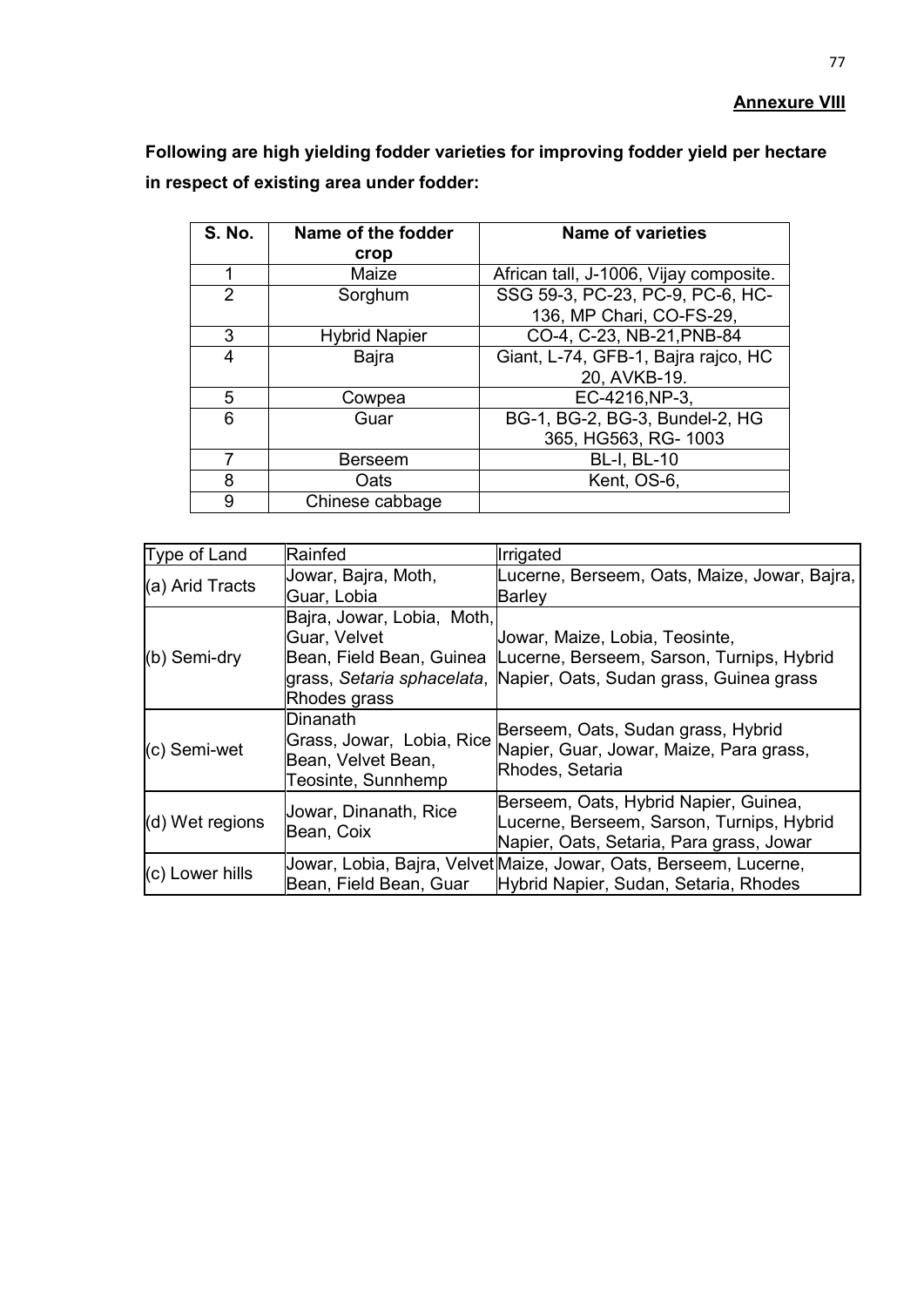## **Annexure IX**

| <b>Name of the State/UTs</b> | 2013-14 |
|------------------------------|---------|
| Andhra Pradesh               | 61      |
| <b>Arunachal Pradesh</b>     |         |
| Assam                        | 10      |
| <b>Bihar</b>                 | 21      |
| Chhattisgarh                 | 1       |
| Goa                          |         |
| Gujarat                      | 850     |
| Haryana                      | 583     |
| <b>Himachal Pradesh</b>      | 8       |
| Jammu and Kashmir            | 53      |
| Jharkhand                    |         |
| Karnataka                    | 33      |
| Kerala                       | 5       |
| Madhya Pradesh               | 399     |
| Maharashtra                  | 969     |
| Manipur                      |         |
| Meghalaya                    |         |
| Mizoram                      |         |
| Nagaland                     |         |
| Odisha                       |         |
| Punjab                       | 521     |
| Rajasthan                    | 5370    |
| <b>Sikkim</b>                |         |
| <b>Tamil Nadu</b>            | 115     |
| Telangana                    | 26      |
| <b>Tripura</b>               |         |
| Uttarakhand                  | 31      |
| <b>Uttar Pradesh</b>         | 800     |
| West Bengal                  | 3       |
|                              |         |
| Andaman and Nicobar Islands  |         |
| Chandigarh                   |         |
| Dadar and Nagar Haveli       | 1       |
| Daman and Diu                | 0       |
| Delhi                        | 1       |
| Lakshadweep                  | 0       |
| Puducherry                   | 0       |
| <b>All India</b>             | 9859    |

## **State/UT-wise fodder cultivation during 2013-14 :**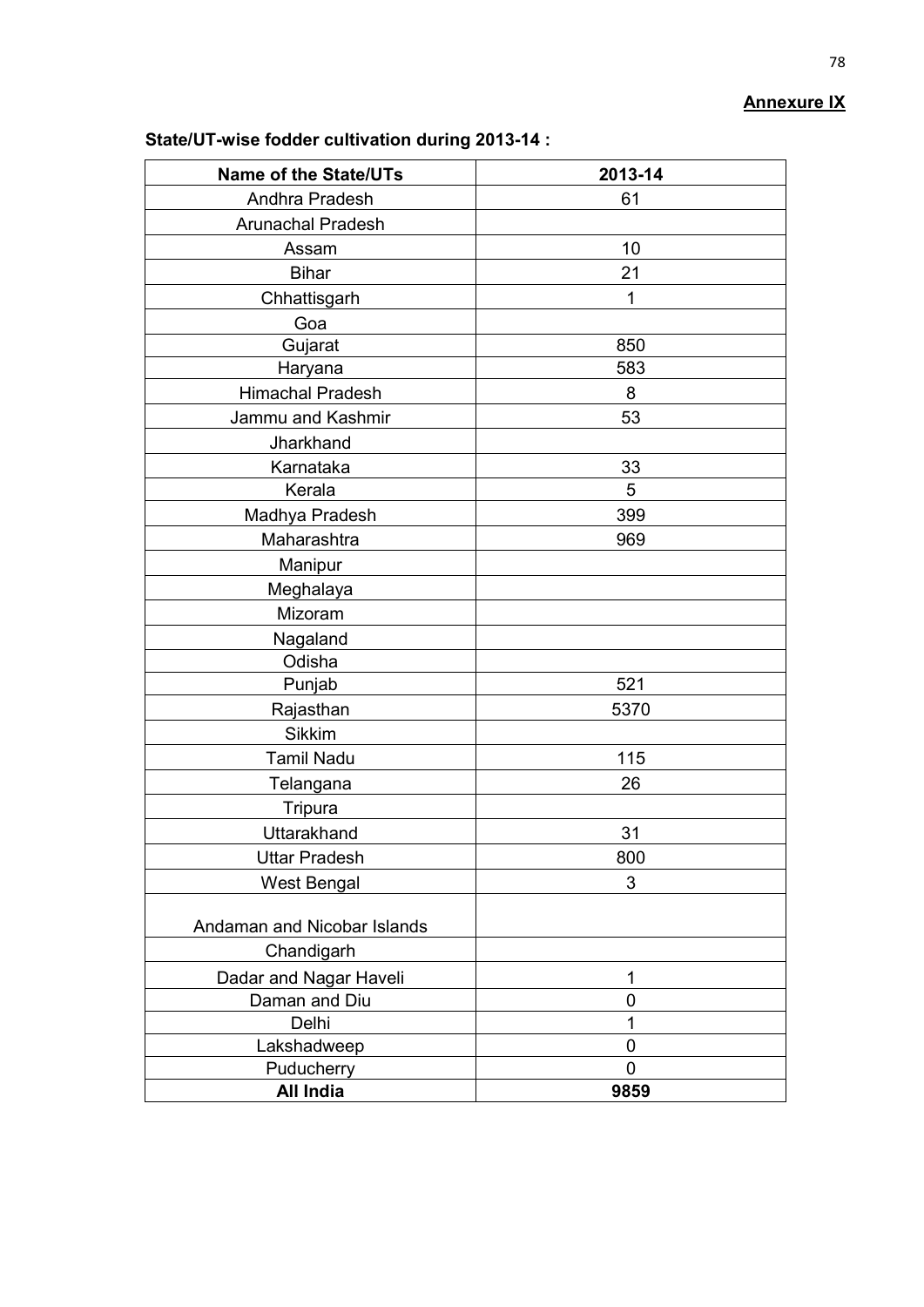### **APPENDIX - I**

## **STANDING COMMITTEE ON AGRICULTURE (2015-16)**

### **MINUTES OF THE 25TH SITTING OF THE COMMITTEE**

**\*\*\*\*\***

The Committee sat on Thursday, the 2<sup>nd</sup> June, 2016 from 1100 hours to 1245 hours in Committee Room B, Parliament House Annexe, New Delhi.

**PRESENT**

Shri Hukm Deo Narayan Yadav – Chairperson

#### **MEMBERS**

#### **LOK SABHA**

- 2. Shri Sanganna Karadi
- 3. Shri Nalin Kumar Kateel<br>4. Smt. Raksha Nikhil Khao
- 4. Smt. Raksha Nikhil Khadse
- 5. Md. Badaruddoza Khan
- 6. Dr. Tapas Mandal
- 7. Shri Ajay Nishad
- 8. Shri Nityanand Rai
- 9. Shri Mukesh Rajput
- 10. Shri Konakalla Narayana Rao
- 11. Shri Satyapal Singh (Sambhal)
- 12. Shri Virendra Singh
- 13. Shri Jai Prakash Narayan Yadav

#### **RAJYA SABHA**

- 14. Shri A.W. Rabi Bernard
- 15. Smt. Renuka Chowdhury
- 16. Sardar Sukhdev Singh Dhindsa
- 17. Shri Janardan Dwivedi
- 18. Shri Vinay Katiyar
- 19. Shri Modh. Ali Khan
- 20. Shri Rajpal Singh Saini<br>21. Shri Ram Nath Thakur
- Shri Ram Nath Thakur
- 22. Shri Shankarbhai N. Vegad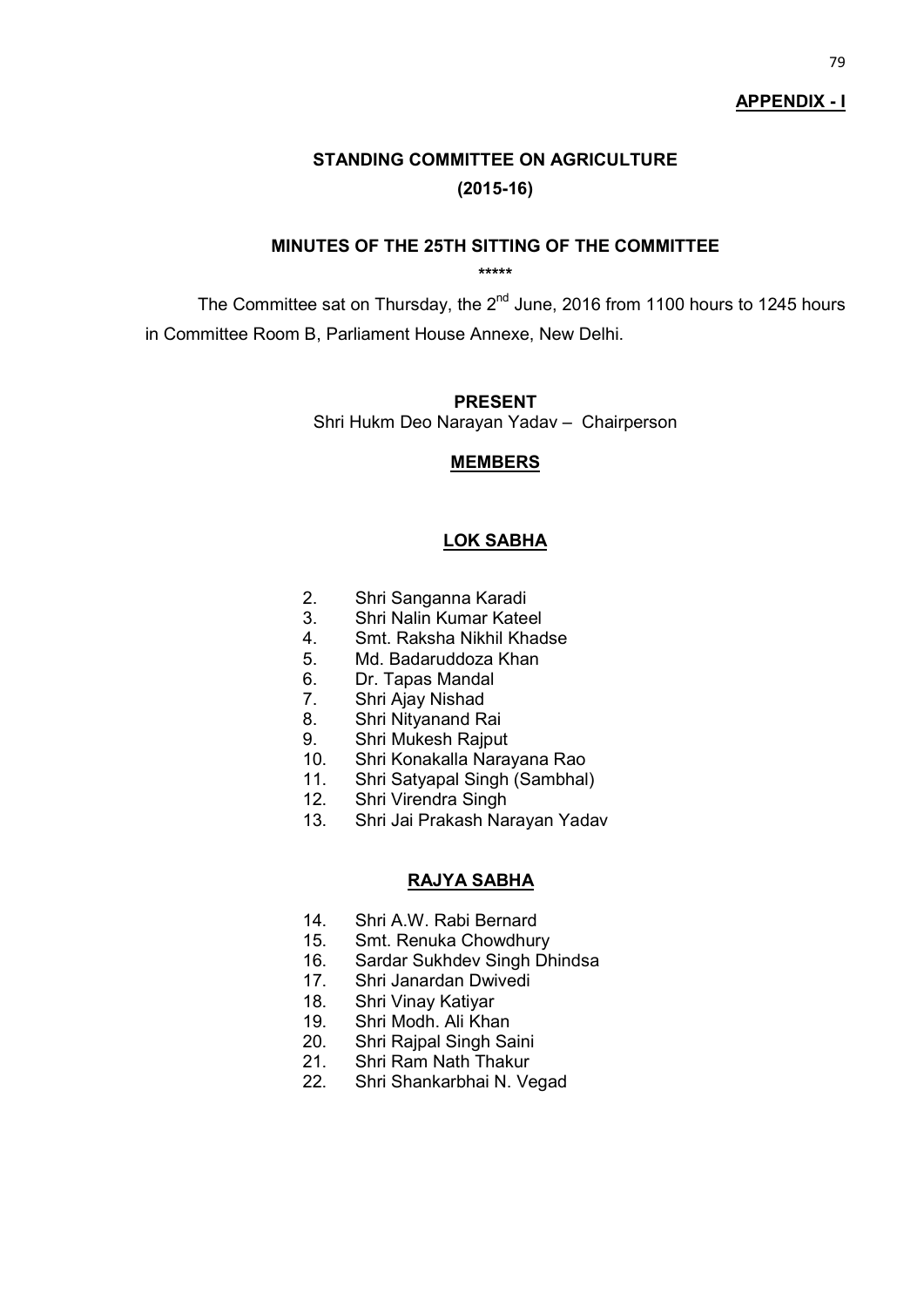## **SECRETARIAT**

- 1. Shri U.B.S. Negi Joint Secretary
- 2. Shri Arun K. Kaushik Director
- 3. Shri C. Vanlalruata Deputy Secretary
- -
- 
- 4. Shri Sumesh Kumar Under Secretary

2. At the outset the Chairperson welcomed the members to the Sitting of the Committee. The Committee, then, took up the subject 'Steps Taken to Bridge the Gap Between the Demand and Availability of Fodder through Sub-Mission on Fodder and Feed Development', with the representatives of the Department of Animal Husbandry, Dairying and Fisheries.

3. After the introduction, the Chairperson initiated the discussion which was taken forward by the representatives of the Department and the Members of the Standing Committee. The Committee raised several issues/points as briefly mentioned below and sought opinions and views on various issues :

1) Need to work for maximum conservation of crop residue and also take up farming of perennial fodder grass.

2) Need to promote cultivation of Azola fern found to be rich in micro-nutrients as an important alternative to green fodder.

3) Need to focus on coarse grains as an integral part of the National Food Security Mission as farming of coarse grains has constantly declined due to commercial cropping trends in farming. Moreover, coarse grains also form an important component of animal fodder.

4) Shortage of fodder in present times due to change in farming pattern.

5) Earlier, due to increased height of crops, these yielded one third crop whereas the remaining two thirds was used as fodder as opposed to the current situation wherein half the height of the plant comprises crop and as a result, only half is available as fodder.

6) Paddy and wheat form an important base for the fodder which when mixed with green fodder can be fed to animals.

7) Shortage of fodder due to reduced cropping of coarse grains like Jowar, Bajra, Ragi etc.

8) Shortage in the availability of fodder due to present day cropping pattern which yields more of green fodder which is not an adequate substitute to coarse grains.

9) Need to find an alternative to coarse grains as dry fodder.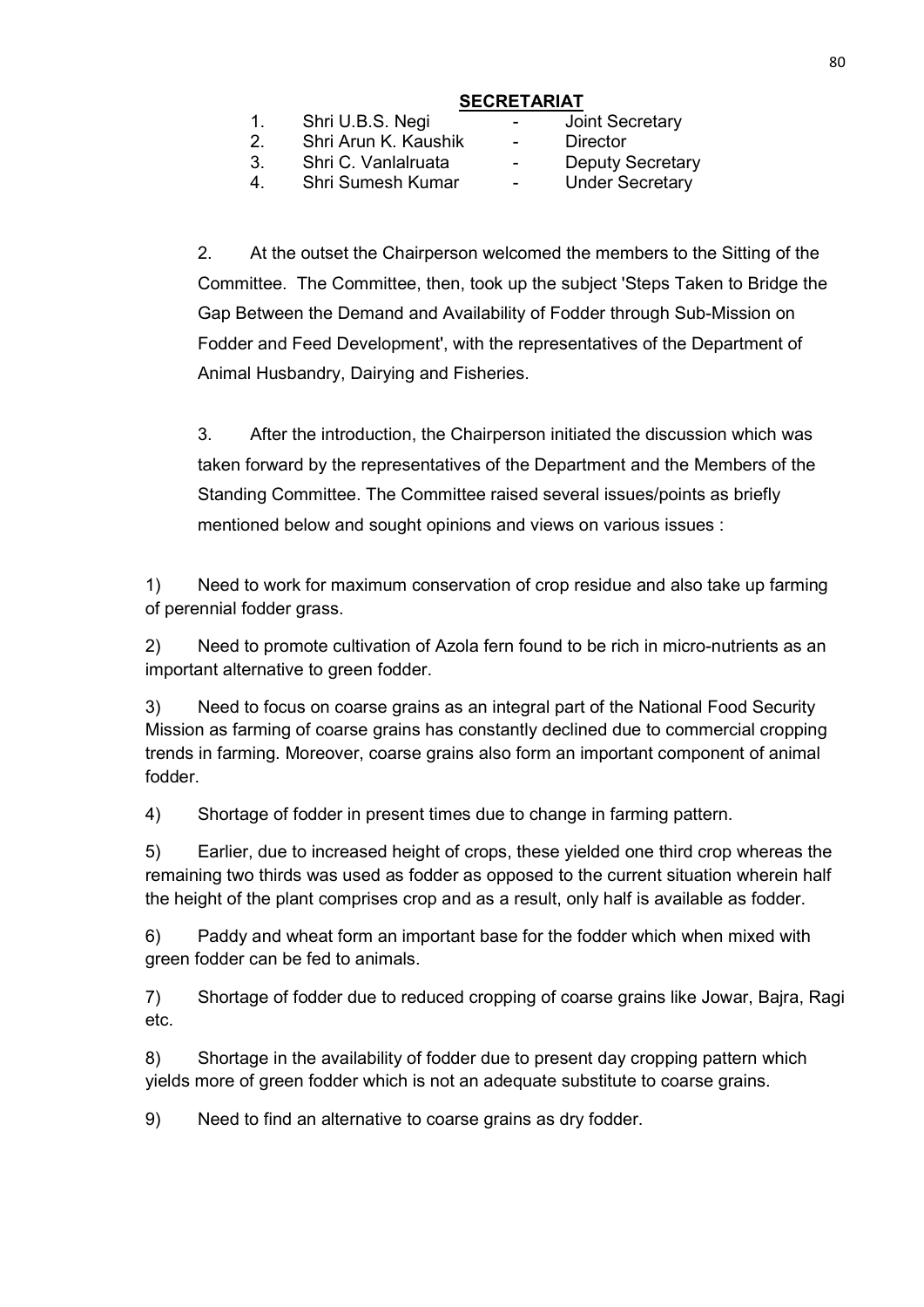10) Need for cooperation and collaboration between ICAR and DAHDF to work towards research on developing varieties of animal feed and fodder.

11) Need for fodder development for the upcoming improved breeds of cattle.

12) Channelizing post harvest crop loss towards animal feed and fodder, especially in case of potatoes and tomatoes which are highly perishable in nature and bear huge potential to be developed into fodder for animals.

13) Identification of such crops which are lost post harvest, especially horticulture crops, which can further be diverted towards development of fodder.

14) Development of crop residues into animal feed and fodder.

15) Shortage of animal feed and fodder needs to be tackled through a multidimensional approach.

16) Need to discover and develop varieties of plants which can be used as alternatives to fodder.

17) Need to ensure nutrition security in our livestock population as these contribute immensely to the food basket of the country and to identify feed and fodder that may cause harm to animals, when consumed in the long run.

18) To look for innovative ways to collaborate with veterinary graduates, agri-business dealers, agri-clinics etc. in order to support hybrids, foreign breeds of animals etc being introduced to the local climate.

19) Need to develop feed and fodder palatable to the animals.

20) Use of wastelands and vacant lands allocated to railways, defence etc. to grow feed and fodder.

21) Status of availability of fodder in drought prone areas.

22) Diversion of crop residues to drought prone areas to be used as fodder, instead of wasting it by burning.

23) Storage facilities for fodder to be used in adverse times.

24) Aiding the ICAR in reaching out to the general public with their newly developed crop variety which resembles sugarcane and has extremely high nutritive value.

25) Encouraging traditional Indian practice of free range feeding of animals as it has been proven to increase nutritive value of animal produce.

26) To explore the usage of Spirulina, which is an algae with high nutritive value and which can be used as brilliant feed for fish farming, animal fodder etc.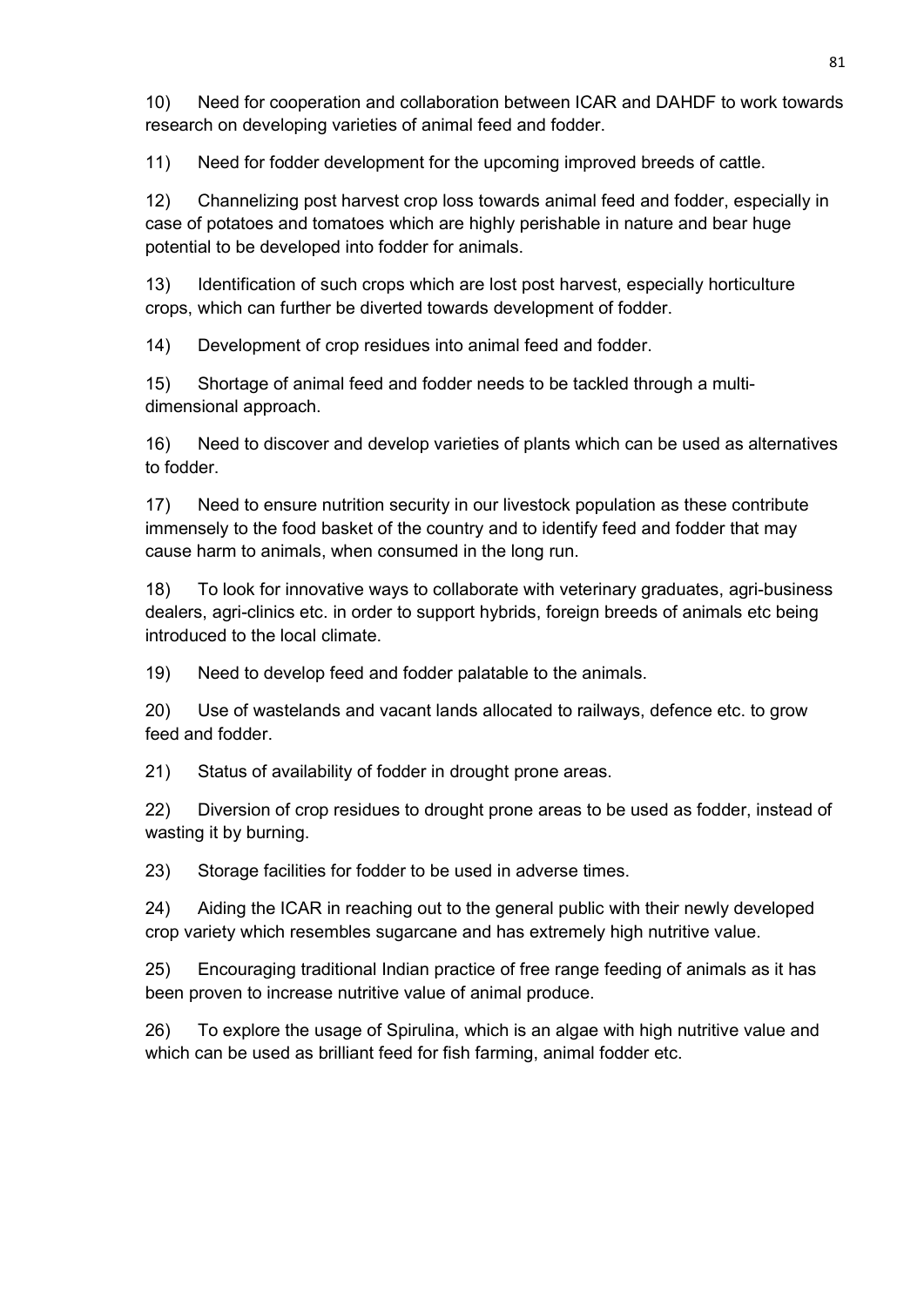27) Spirulina is a versatile alternative which can be grown and stored after dehydrating it, to be rehydrated and used later during scarcity of fodder and during adverse conditions such as drought.

28) To put in place a warning system for warning livestock owners of impending adversities of weather and to alert them to have enough stock of fodder stored for use in those times.

29) Looking into drought prone areas where tribal livestock owners and farmers are forced to abandon their livestock due to an inability to feed them, thus incurring huge losses and leading to increasing incidents of farmer suicide and also turning the livestock owners into non-performing assets (NPAs) who are unable to repay loans to the Bank.

30) Value addition to crop residue can make it a palatable fodder to the livestock.

31) Need to have in place disaster management plans for livestock population to shield them from disasters.

32) To provide the farmers with up-to-date information with respect to efficient usage of crop residue and crop lost post harvest, thus enabling them to develop fodder for animals using these.

33) Subsidizing fodder cutting and chopping machines.

34) To take up the issue of non-utilization and liquidation of pending utilization certificates (UCs) with the States.

35) States should be encouraged to put in place State Perspective Plans on the lines of the National Perspective Plan.

36) ICAR to be consulted to enable research reach from lab to land.

37) Focus on popularizing techniques of silage making among farmers.

38) Wasteland development and use for growing fodder.

39) Transportation of fodder from areas with excess to those with deficit, via wagons and trains.

40) To utilize the abundance of grasses growing in water logged areas of India and with the help of ICAR develop into nutritious and quality fodder for animals. One such successful example is that of 'Kaas'.

4. A copy of verbatim proceedings has been kept for record.

## **The Committee then adjourned**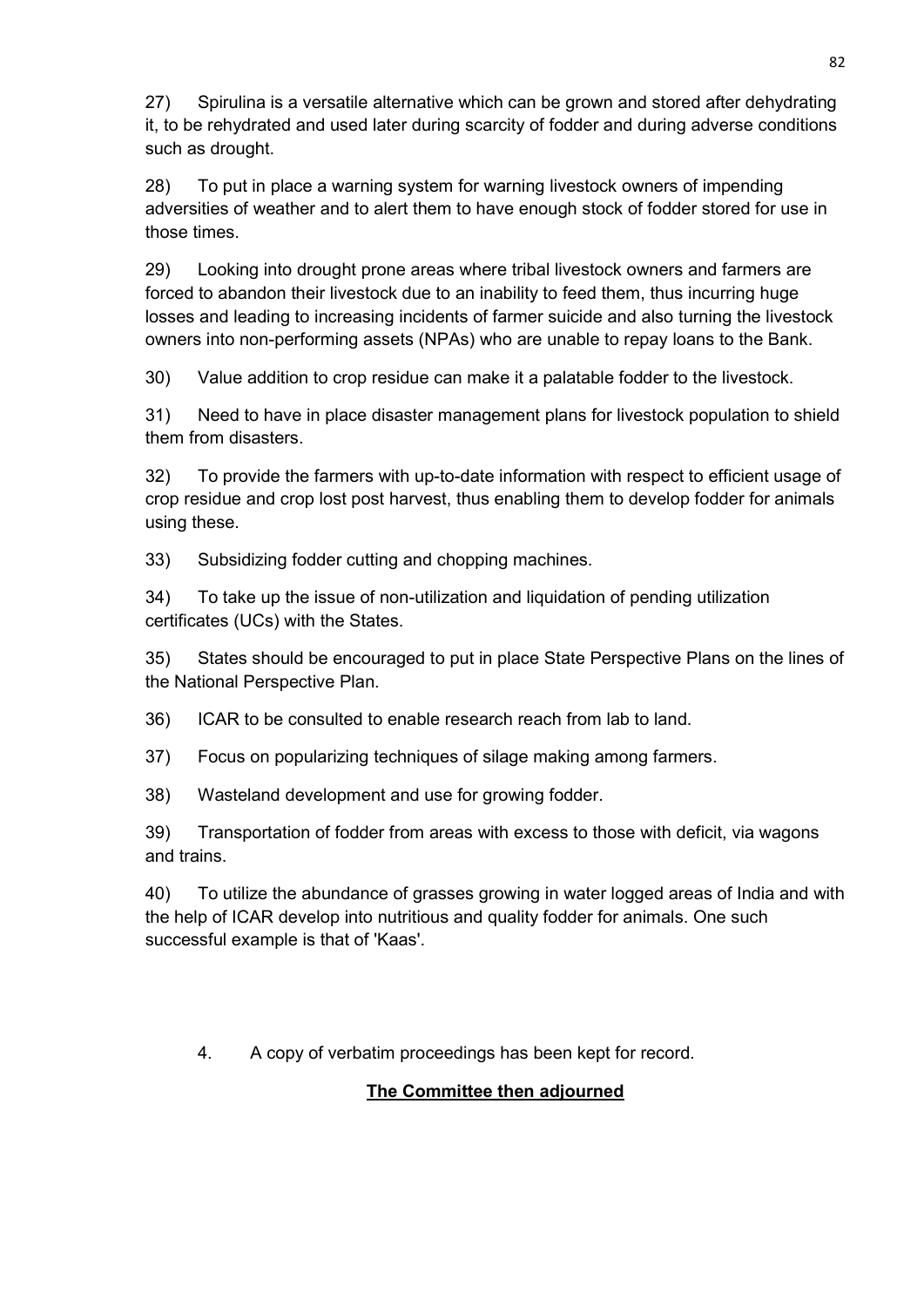### **APPENDIX - II**

### **STANDING COMMITTEE ON AGRICULTURE (2015-16)**

### **MINUTES OF THE 30TH SITTING OF THE COMMITTEE**

**\*\*\*\*\***

The Committee sat on Tuesday, the 23<sup>rd</sup> August, 2016 from 1500 hours to 1700 hours in Committee Room C, Parliament House Annexe, New Delhi.

#### **PRESENT**

Shri Hukm Deo Narayan Yadav – Chairperson

#### **MEMBERS**

#### **LOK SABHA**

- 2. Prof. Ravindra Vishwanath Gaikwad
- 3. Shri Nalin Kumar Kateel
- 4. Md. Badaruddoza Khan
- 5. Dr. Tapas Mandal
- 6. Shri Ajay Nishad
- 7. Shri Mukesh Rajput
- 8. Shri C.L. Ruala
- 9. Shri Satyapal Singh (Sambhal)
- 10. Shri Jai Prakash Narayan Yadav
- 11. Shri B.S. Yeddyurappa

#### **RAJYA SABHA**

- 12. Sardar Sukhdev Singh Dhindsa
- 13. Shri Janardan Dwivedi
- 14. Shri Meghraj Jain
- 15. Shri Vinay Katiyar
- 16. Shri Modh. Ali Khan
- 17. Shri Ram Nath Thakur
- 18. Shri Shankarbhai N. Vegad
- 19. Shri Darshan Singh Yadav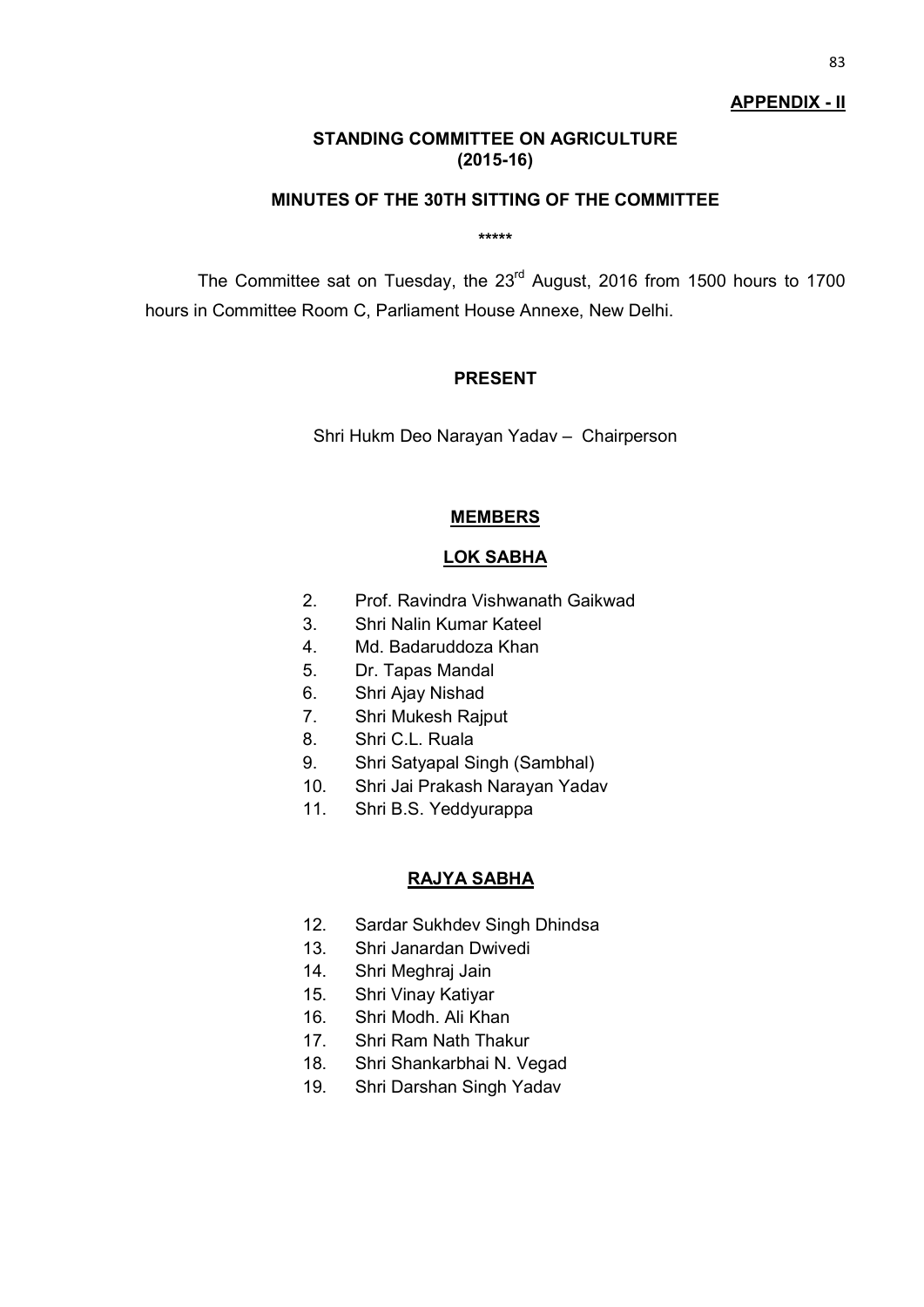#### **SECRETARIAT**

|  | Shri U.B.S. Negi |  | Joint Secretary |
|--|------------------|--|-----------------|
|--|------------------|--|-----------------|

2. Shri C. Vanlalruata - Deputy Secretary

2. At the outset the Chairperson welcomed the members to the Sitting of the Committee. The Committee, then, took up the subject 'Steps Taken to Bridge the Gap Between the Demand and Availability of Fodder through Sub-Mission on Fodder and Feed Development', with the representatives of the Department of Animal Husbandry, Dairying and Fisheries.

3. After the introduction, the Chairperson initiated the discussion which was followed by a slide presentation by the representatives of the Department and the discussion was taken forward by them and the Members of the Standing Committee. The Committee raised several issues/points as briefly mentioned below and sought opinions and views on various issues :

- 1) Reasons behind deficit of fodder and measures taken to overcome this deficit and achieve sufficiency in production of feed and fodder.
- 2) Dwarf varieties of crops which yield meagre crop residue and resultant fodder material.
- 3) Loss of grasslands and pastures in villages due to unauthorized encroachment which leaves livestock owners with no grazing grounds for their livestock.
- 4) Lack of quality seeds of fodder crop varieties such as Jowar, Ragi etc.
- 5) Research to focus on fodder seeds that yield adequate fodder which is palatable and is of high nutritive value.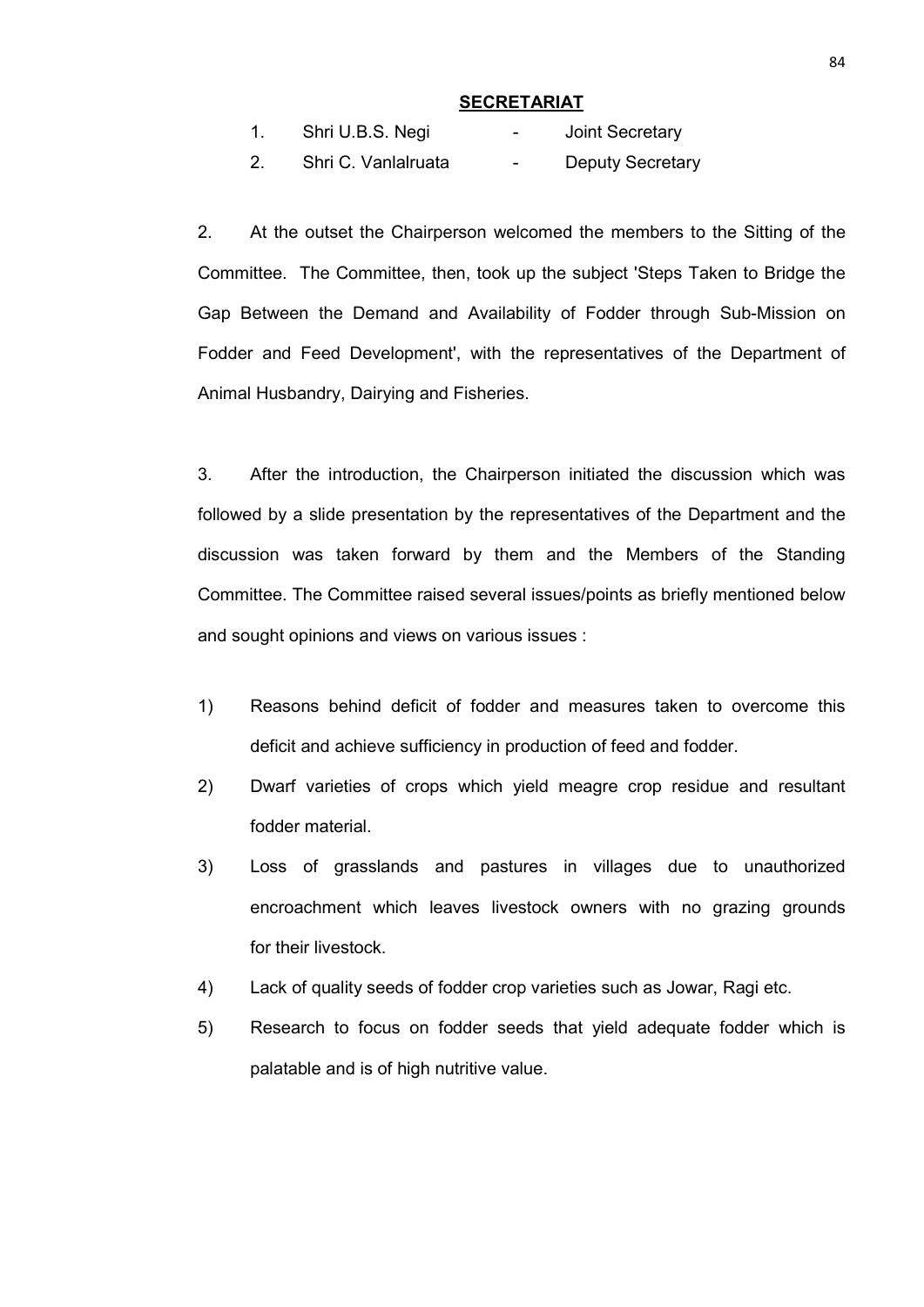- 6) To focus on production of green fodder crops during Rabi and Kharif seasons and the role of scientific research on the same.
- 7) Exploring the possibility of grasses such as 'Kaas / Kaasni' growing in water logged areas to be used as animal feed and fodder.
- 8) Redirecting post harvest losses towards feed and fodder.
- 9) Steps taken to deal with the issue of lack of monitoring and under utilization of funds and pending Utilization Certificates in States and UTs.
- 10) Discussions with various stakeholders such as States, UTs, farming community, milk cooperatives and livestock owners etc. before formulating policies, Missions, Sub Missions etc and also seek their views regarding funding of schemes by the Centre.
- 11) ICAR to work towards discovering ways in which the wastage of crop residue, in the form of burning, is curbed and is diverted as manure to fertilize the fields after being decomposed.
- 12) Formulating a long term plan to enable fodder to meet increasing population of livestock and enhance their quality of produce.
- 13) Development of waste based fodder, especially from post harvest losses of food crops and vegetables such as potatoes and tomatoes which suffer huge post harvest losses.
- 14) Time bound delivery and usage of waste based fodder to avoid accumulation of toxins caused due to decomposition, such as aflotoxins.
- 15) To explore whether Azolla, Sugar beet etc. can be used as animal feed and fodder.
- 16) To find ways to divert fruit and vegetable waste, especially Jackfruit waste, Pineapple pulp residue etc. towards developing fodder.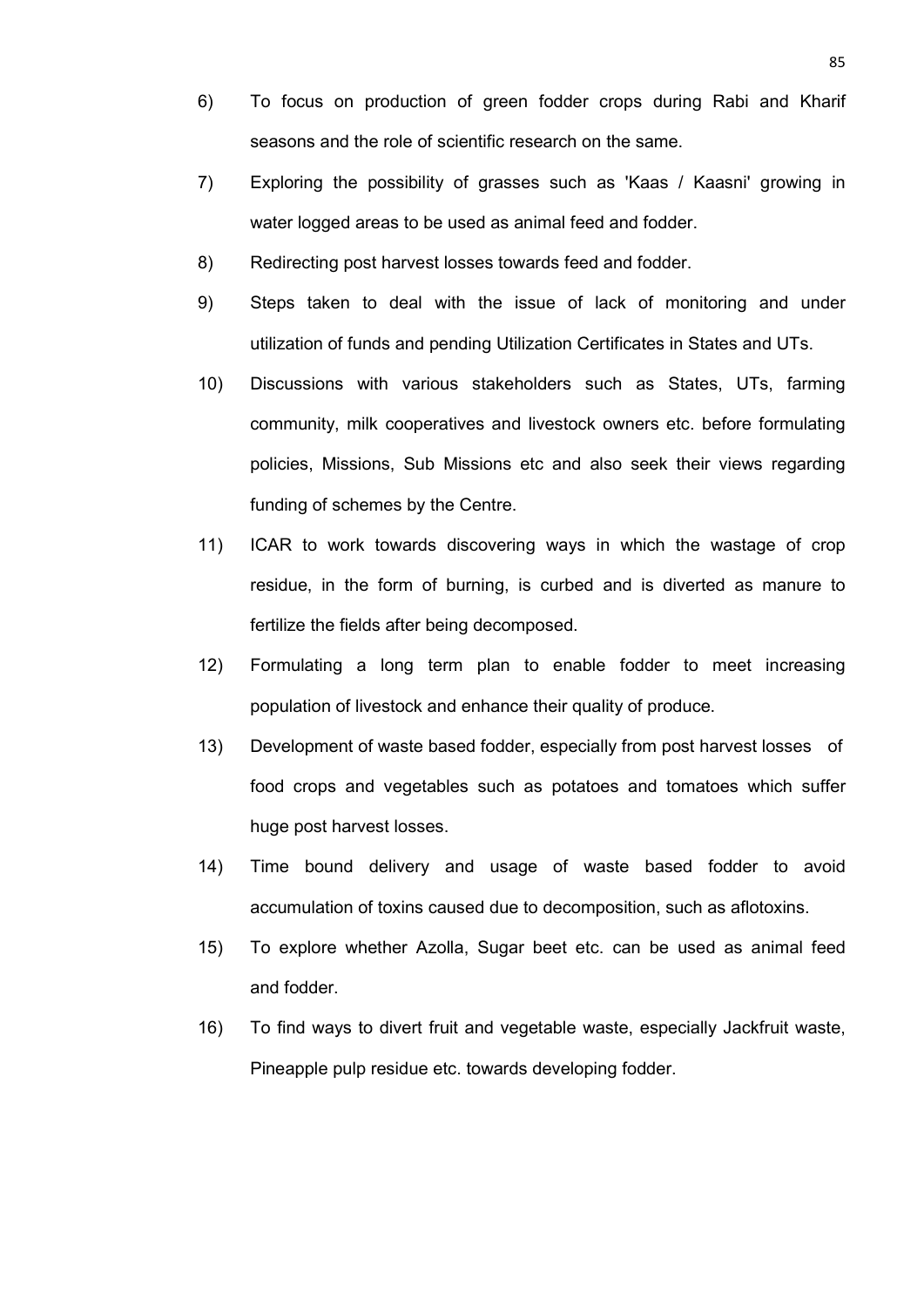- 17) Need of firstly satiating the hunger of the existing and upcoming livestock population by providing them with adequate feed and fodder and then focusing on its nutritive value.
- 18) Reasons for gaping deficit between targets and achievements of schemes.
- 19) To find ways to destroy aflotoxins in vegetable and fruit waste and to focus on diverting such fruit and vegetable wastes towards fodder, which do not produce aflotoxins or other such toxins.
- 20) Non-arable, sandy and rocky terrain and water logged areas to be used as avenues for producing fodder.
- 21) To guide farmers in using dual crop varieties etc. in order to produce an optimum yield of fodder.
- 22) To look for ways to direct wild grasses growing alongside railway tracks to be used as fodder.
- 23) To promote optimal usage of easily available crop residue and to use it to feed livestock and reduce deficiency of fodder.
- 24) Reasons for deficit of fodder in present times despite reduction in population of livestock as compared to earlier times.
- 25) 'Charai' production to be increased to augment production of milk in milch animals.
- 26) 'Gau-Pashu' Camps in villages should provide adequate funds for feeding livestock owned by villagers.
- 27) Need for a National Fodder Production Programme to aid expertise in North Eastern states such as Mizoram, in the field of providing fodder to livestock.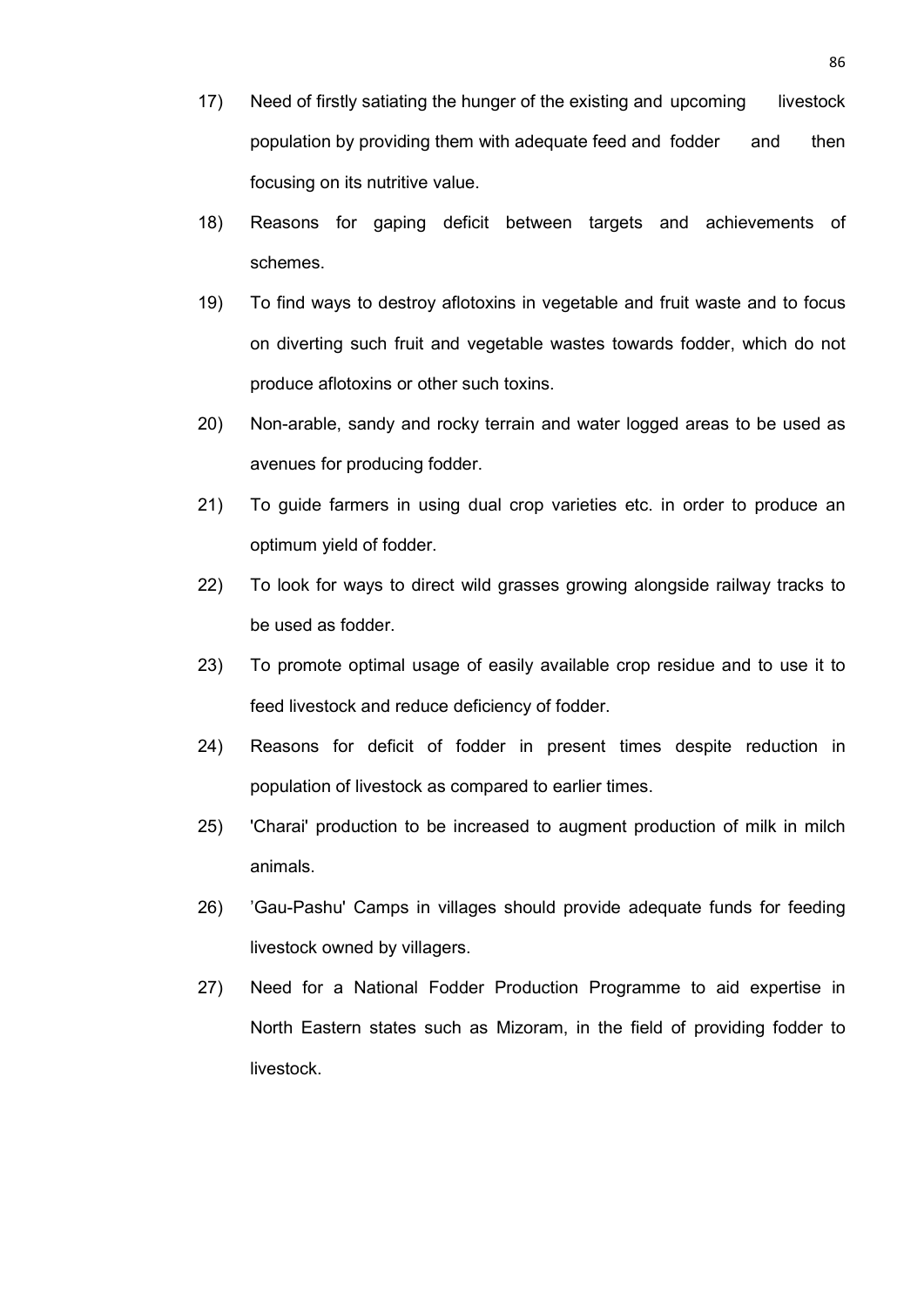- 28) Need for experts to visit and appreciate the situation of Mizoram and other NE states which despite having good rainfall experience deficiency of fodder during dry seasons and then show the way forward.
- 29) Adopt a multi-dimensional approach towards utilizing vegetable waste, most of which comes from potatoes and tomatoes.
- 30) To utilize traditional wisdom along with the knowledge and experience of the tiller, to approach the issue of deficit of feed and fodder.
- 31) Special crops growing in regional areas must be utilized in a way that both the food and nutritive requirement of the cattle are met.
- 32) Formulating a National Action Plan to make fodder cropping a profitable enterprise.
- 33) Need for ICAR to take up research in the direction of promoting plant varieties such as Israeli Babul, also known as Kamdhenu, which apart from being a rich source of protein to the cattle, is also used as timber in building material etc. More such dynamic plants species should be explored and put to good use.
- 34) To train more farmers, livestock owners and cooperatives in the technique of silage making.
- 35) To address the dichotomy arising out of increasing livestock population by artificial means as opposed to the feed and fodder currently available in the country. The Department must work towards bringing sustainability and devising a long term plan to increase the availability of fodder exponentially in proportion to the growing livestock population.
- 36) To work towards popularizing cropping of coarse grains and dual purpose grains to augment the production of fodder along with fulfilling the objectives of the NFSM.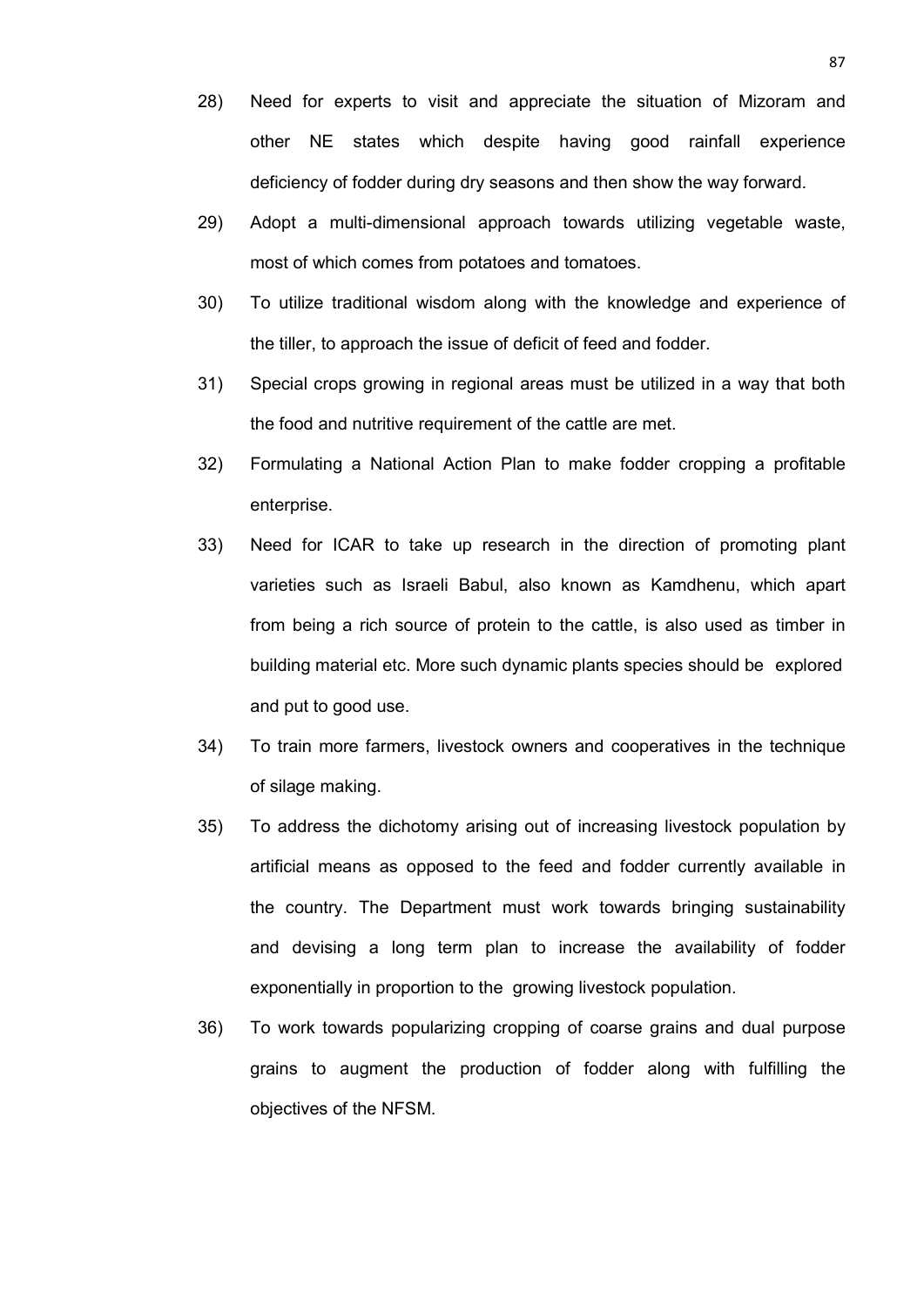- 37) Steps being taken to provide demonstration and training to farmers to use dual crop variety seeds and to increase production of such seeds and their sale from Regional Fodder Stations (RFS).
- 38) Need for the Department to issue advisories to States and UTs for the expenditure of funds allotted to them by the Centre.
- 39) To ensure timely issue of SDRF and NDRF funds to States and UTs in adverse times.
- 40) To work towards providing encroachment free Gochar lands in all the districts of the country.
- 4. verbatim proceedings has been kept for record.A copy of

## **The Committee then adjourned.**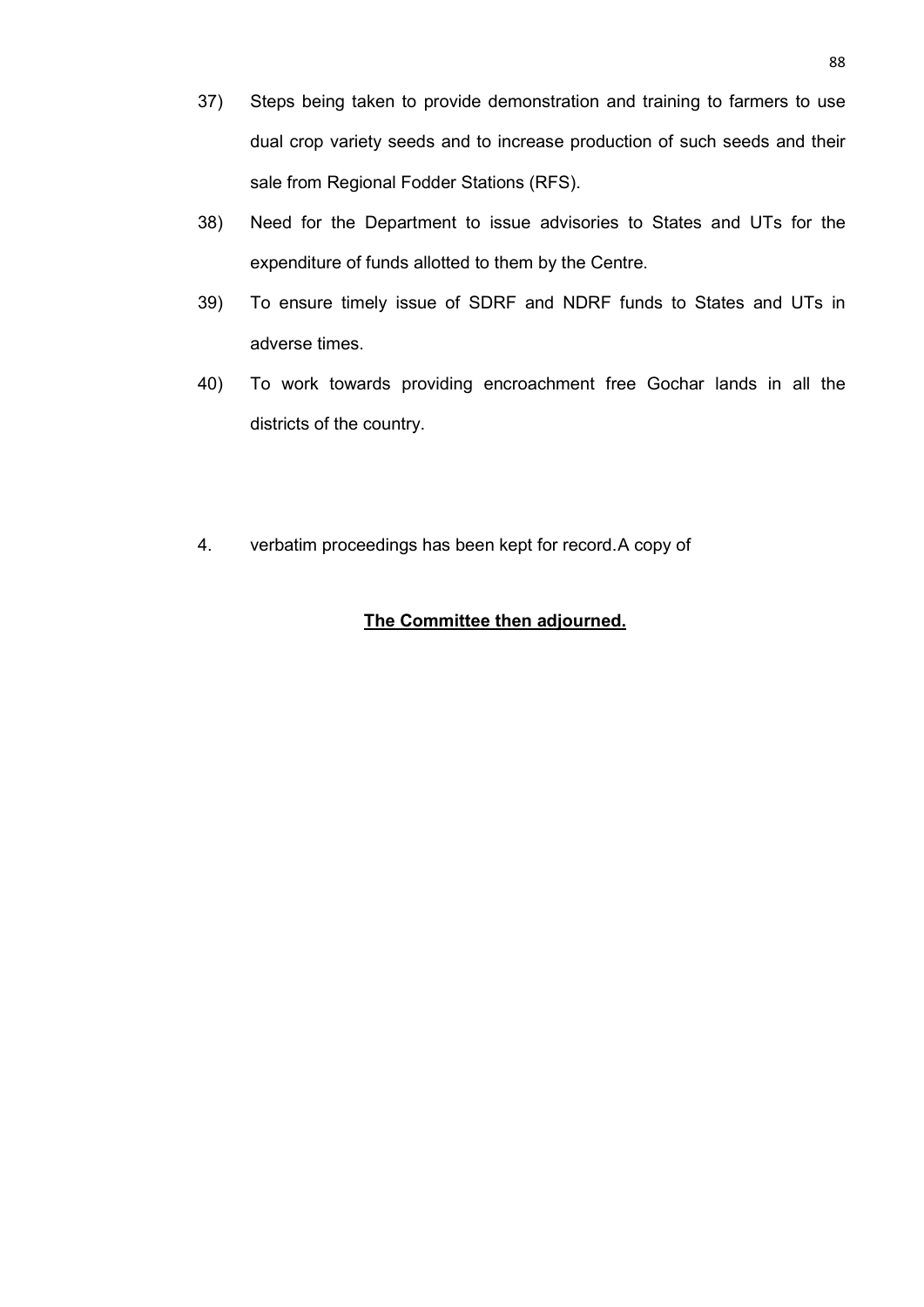#### **Appendix-III**

## **STANDING COMMITTEE ON AGRICULTURE (2016-17)**

## **MINUTES OF THE SEVENTH SITTING OF THE COMMITTEE**

**\*\*\*\*\***

The Committee sat on Friday, the 09<sup>th</sup> December, 2016 from 1000 hrs. to

1050 hrs. in the Chamber of the Hon'ble Chairperson, Standing Committee on Agriculture,

Room No. 138 (Third Floor), Parliament House, New Delhi.

#### **PRESENT**

Shri Hukm Deo Narayan Yadav – Chairperson

#### **MEMBERS**

#### **LOK SABHA**

- 2. Prof. Ravindra Vishwanath Gaikward
- 3. Shri Sanganna Karadi
- 4. Shri Nalin Kumar Kateel
- 5. Md. Badaruddoza Khan
- 6. Shri Janardan Mishra
- 7. Shri Devji Patel
- 8. Shri C.L. Ruala
- 9. Shri Satyapal Singh (Sambhal)

## **RAJYA SABHA**

- 10. Shri Sambhaji Shahu Chhatrapati<br>11. Shri Meghraj Jain
- Shri Meghraj Jain
- 12. Shri Mohd. Ali Khan
- 13. Shri Ram Nath Thakur